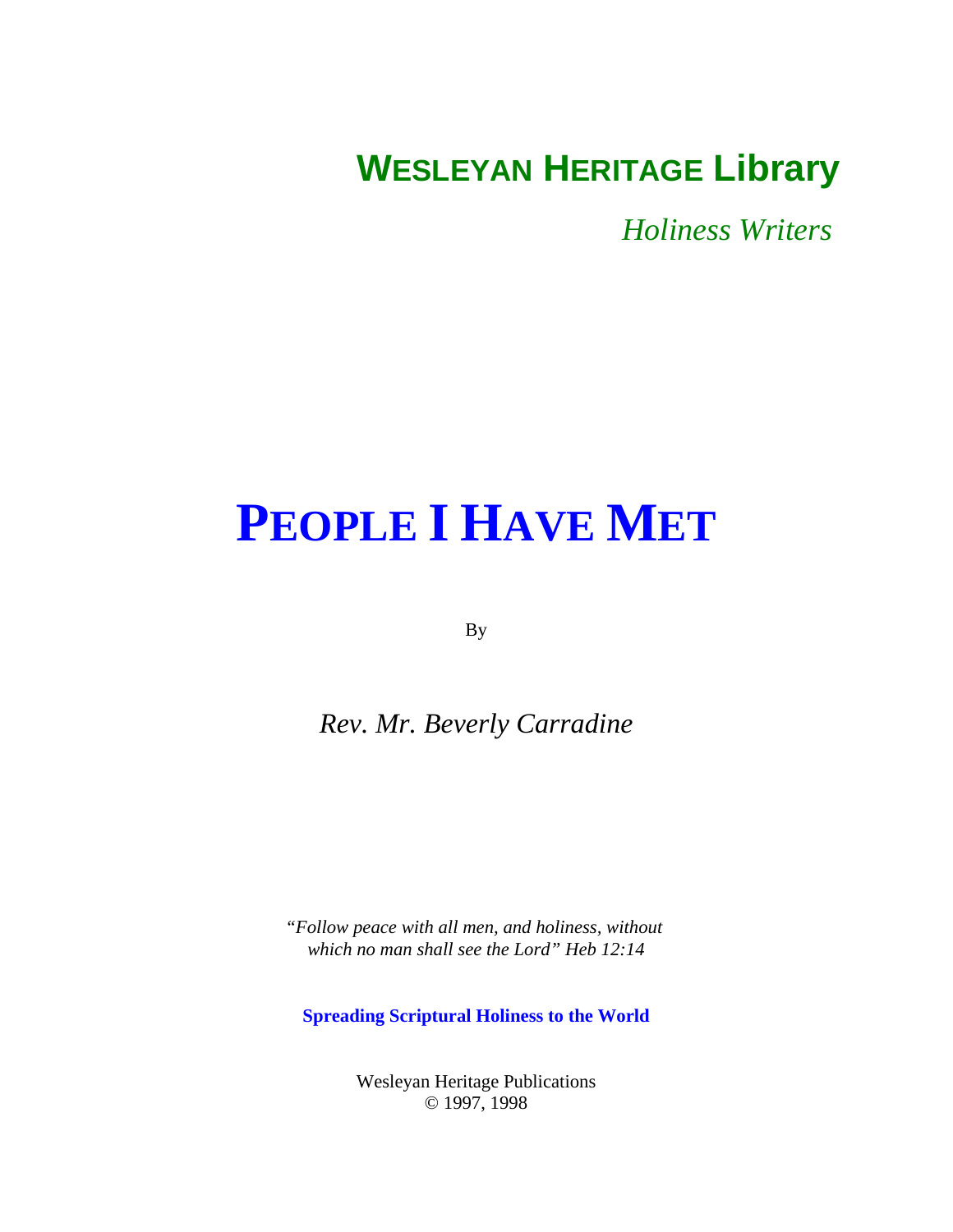## <span id="page-1-0"></span>**[PEOPLE I HAVE MET](#page-0-0)**

By Beverly Carradine

#### **CONTENTS**

Chapter 1 [People On The Train](#page-9-0)

Chapter 2 [A Human Volcano](#page-14-0)

> Chapter 3 [Mrs. Griddle](#page-18-0)

Chapter 4 [Mrs. Candle](#page-23-0)

Chapter 5 [A Memoriter Preacher](#page-27-0)

Chapter 6 [An Indolent Clergyman](#page-31-0)

Chapter 7 [Some Baffled Revivalists](#page-34-0)

Chapter 8 [A Devoted Young Life](#page-39-0)

Chapter 9 [An Afternoon Singer](#page-42-0)

Chapter 10 [A Young Lady Graduate](#page-44-0)

Chapter 11 [A Young Munchausen](#page-46-0)

Chapter 12 [Descendants Of Ham](#page-48-0)

Chapter 13 [A Remarkable Communicant](#page-52-0)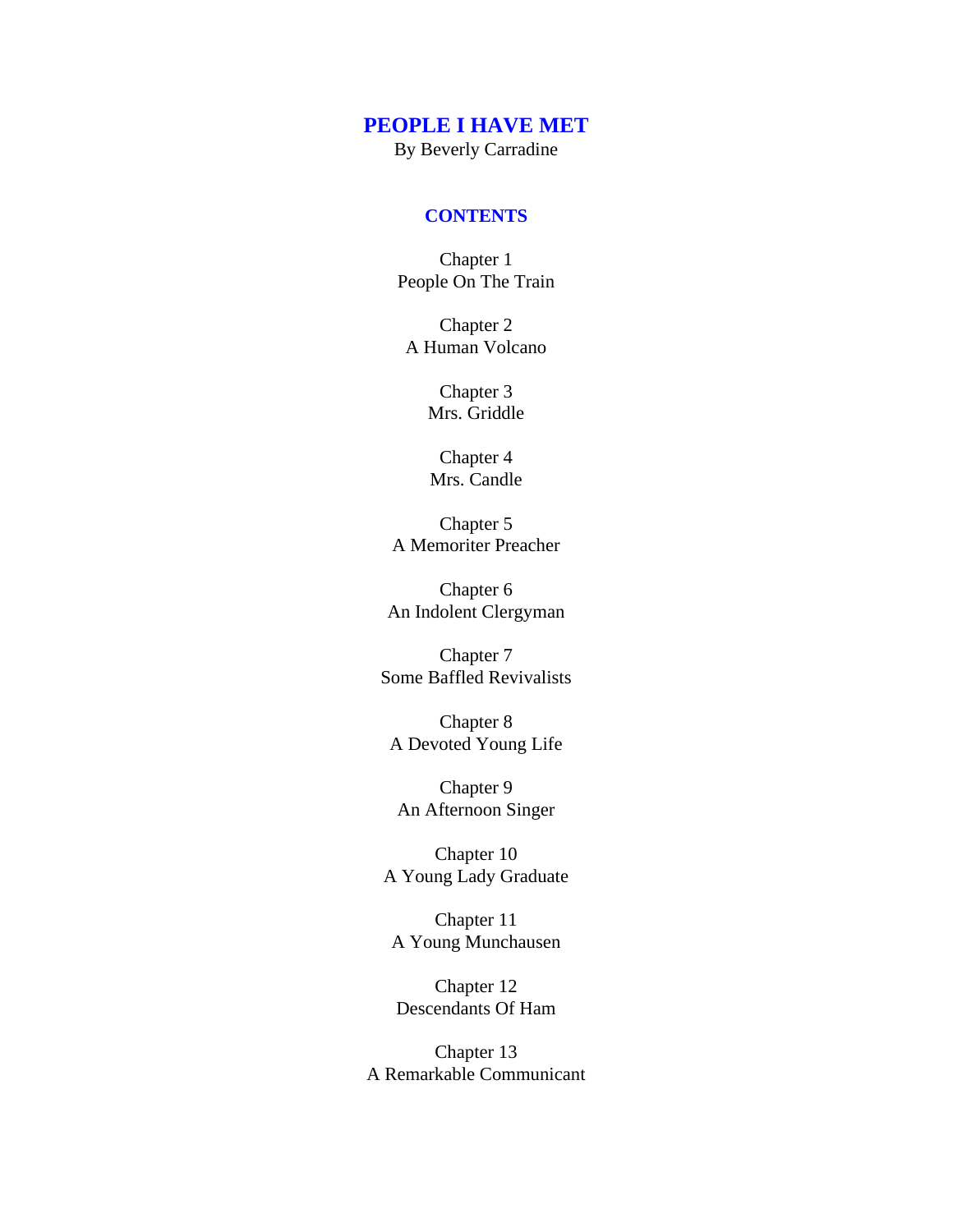Chapter 14 [A Liberal Man](#page-54-0)

Chapter 15 [An Obedient Man](#page-57-0)

Chapter 16 [A Sacrificing Man](#page-59-0)

Chapter 17 [An Unappreciated Man](#page-61-0)

Chapter 18 [A Living Dead Man](#page-63-0)

> [Chapter 19](#page-66-0) Little John

Chapter 20 [The Grumbler Tribe](#page-69-0)

> Chapter 21 [Brother Moon](#page-72-0)

Chapter 22 [Old Brother Humbug](#page-74-0)

Chapter 23 [Brother Brogan Shoes](#page-76-0)

Chapter 24 [Broken Human Harps](#page-80-0)

> Chapter 25 [The Mimosa's](#page-82-0)

Chapter 26 [The Malapropos Family](#page-86-0)

> Chapter 27 [Happy People](#page-91-0)

Chapter 28 [Hopeful People](#page-93-0)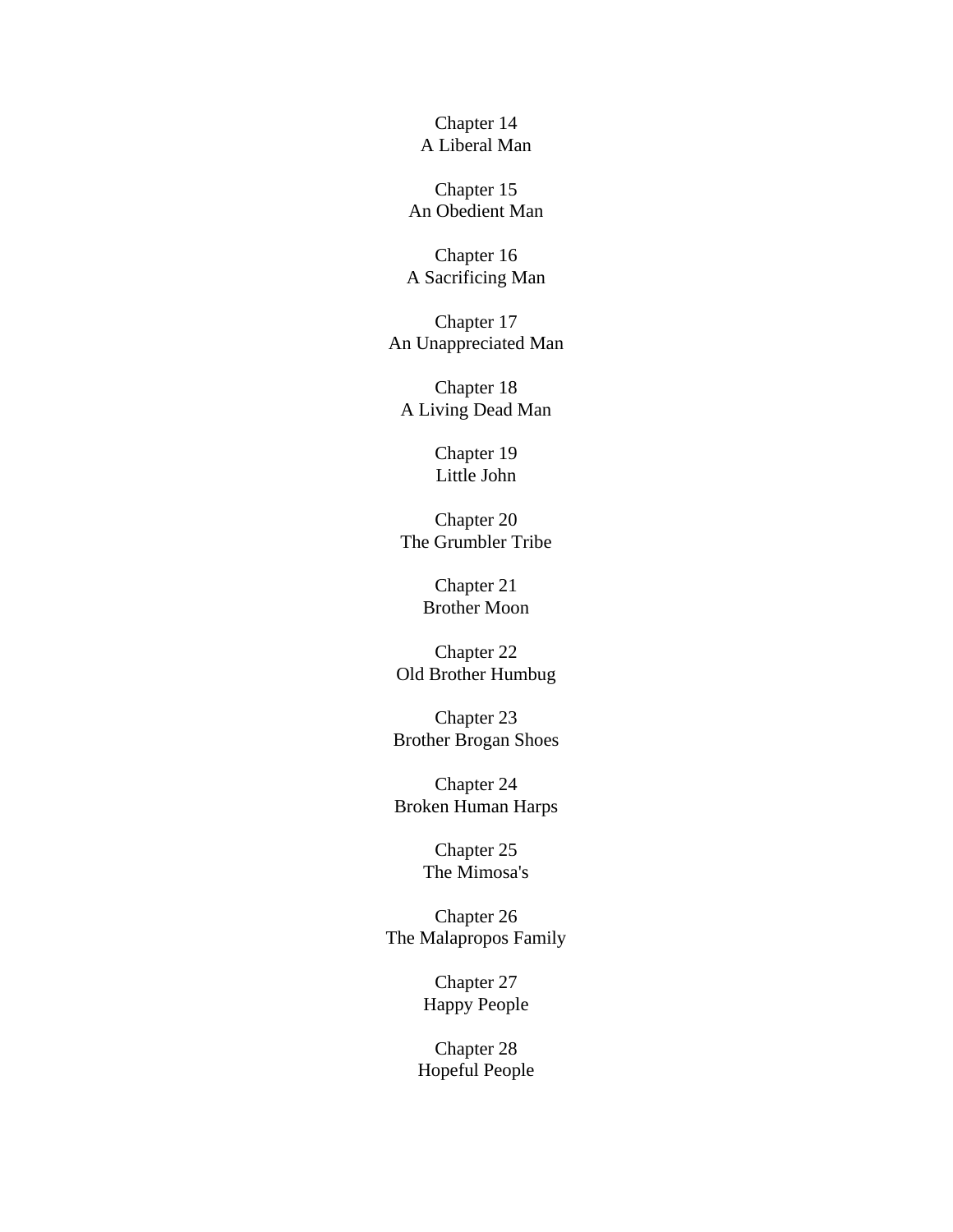Chapter 29 [Kind Men](#page-97-0)

[Chapter 30](#page-100-0) Silent Men

Chapter 31 [Some Strange Beings](#page-103-0)

Chapter 32 [Some College Students](#page-109-0)

Chapter 33 [Camp Meeting Characters](#page-114-0)

> Chapter 34 [Janitors And Ushers](#page-117-0)

Chapter 35 [Sketches Of Children](#page-122-0)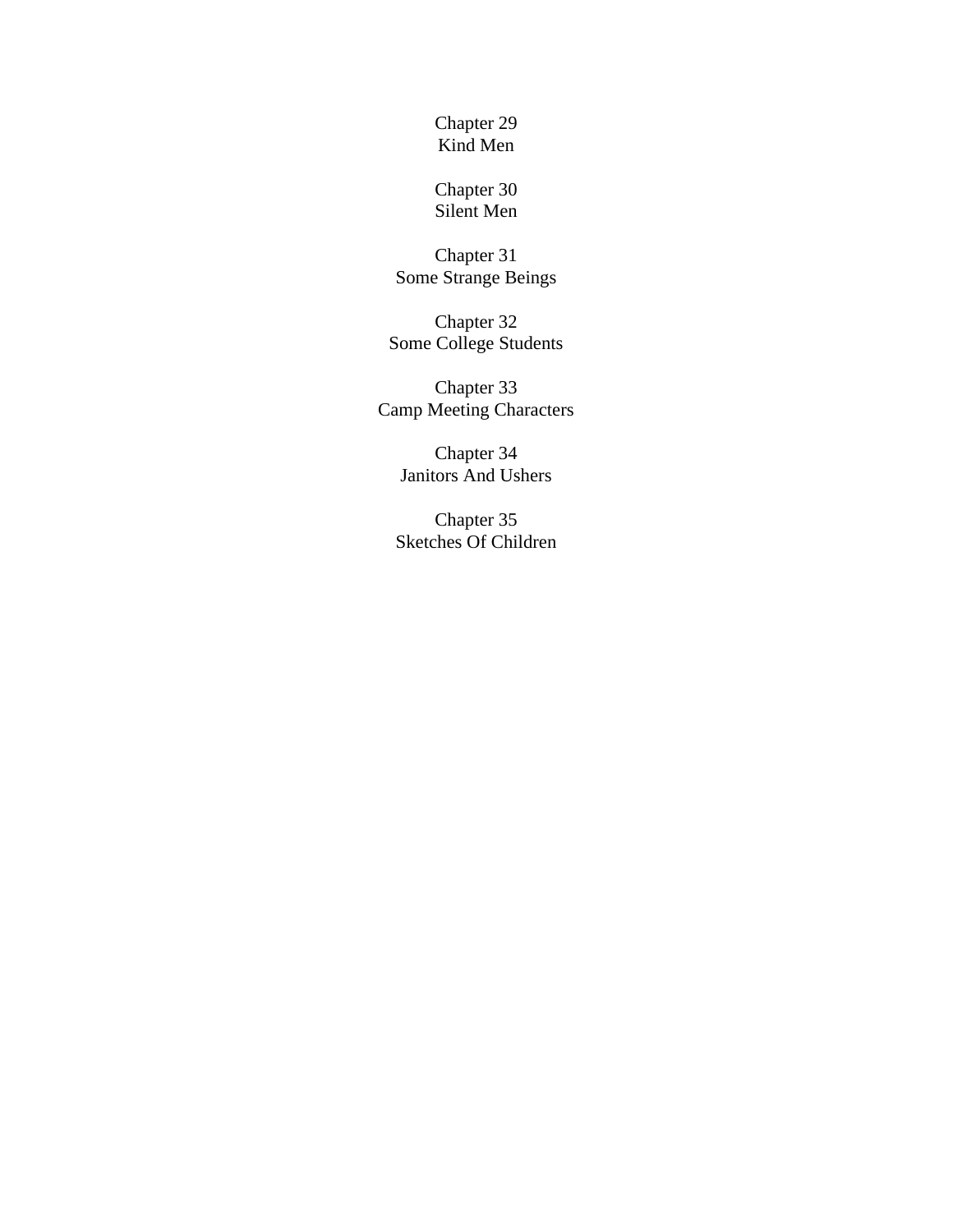#### **A TOPICAL ARRANGEMENT OF THE CHAPTER SUBJECTS FOR ILLUSTRATIVE USE**

Chapter 1 TOPIC: Consideration And Courtesy [SUBTOPIC: Should Be Shown In Public](#page-9-0) TITLE: People On The Train

> Chapter 2 TOPIC: Carnality SUBTOPIC: Brings Death [TITLE: A Human Volcano](#page-14-0)

Chapter 3 TOPIC: Carnality [SUBTOPIC: Censorious And Hypercritical](#page-18-0) TITLE: Mrs. Griddle

Chapter 4 TOPIC: Evil Enticers [SUBTOPIC: Their Powerful, Deadly Attraction](#page-23-0) TITLE: Mrs. Candle

Chapter 5 TOPIC: Preaching [SUBTOPIC: Hindered By Sermon Memorization](#page-27-0) TITLE: A Memoriter Preacher

Chapter 6 TOPIC: Lazy Ministers [SUBTOPIC: Too Indolent To Prepare Sermons](#page-31-0) TITLE: An Indolent Clergyman

> Chapter 7 TOPIC: Amusing Vexations [SUBTOPIC: During Revival Efforts](#page-34-0) TOPIC: Some Baffled Revivalists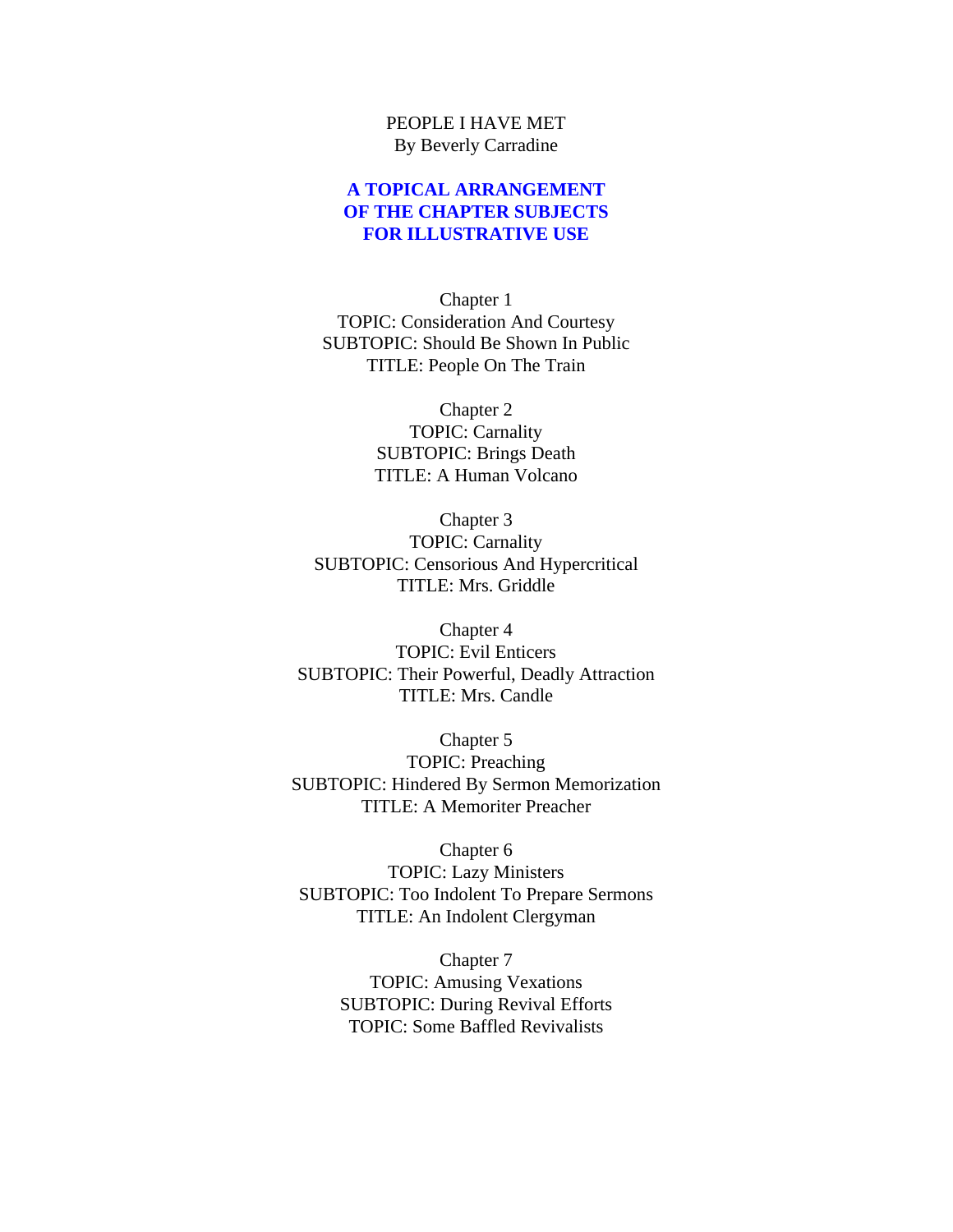Chapter 8 TOPIC: Perfect Love [SUBTOPIC: Powerful Through Humble Vessels](#page-39-0) TITLE: A Devoted Young Life

Chapter 9 TOPIC: Afternoon Services [SUBTOPIC: A Drowsy One Suddenly Moved Upon](#page-42-0) TITLE: An Afternoon Singer

Chapter 10 TOPIC: Formalism And Pomp [SUBTOPIC: Disdained By True Worshippers](#page-44-0) TITLE: A Young Lady Graduate

> Chapter 11 TOPIC: Exaggeration [SUBTOPIC: A Form Of Lying](#page-46-0) TITLE: A Young Munchausen

Chapter 12 TOPIC: Raising Bail [SUBTOPIC: Requested By The Unworthy](#page-48-0) TITLE: Descendants Of Ham (Final Part)

Chapter 13 TOPIC: Pseudo-Spiritual Requests [SUBTOPIC: Need Of Discerning And Denying Such](#page-52-0) TITLE: A Remarkable Communicant

> Chapter 14 [TOPIC: God Working Through One](#page-54-0) SUBTOPIC: To Bring Revival TITLE: A Liberal Man

> Chapter 15 TOPIC: Promptings Of The Spirit [SUBTOPIC: Fruitful When Obeyed](#page-57-0) TITLE: An Obedient Man

Chapter 16 TOPIC: Self-Sacrifice [SUBTOPIC: The Source Of True Joy](#page-59-0) TITLE: A Sacrificing Man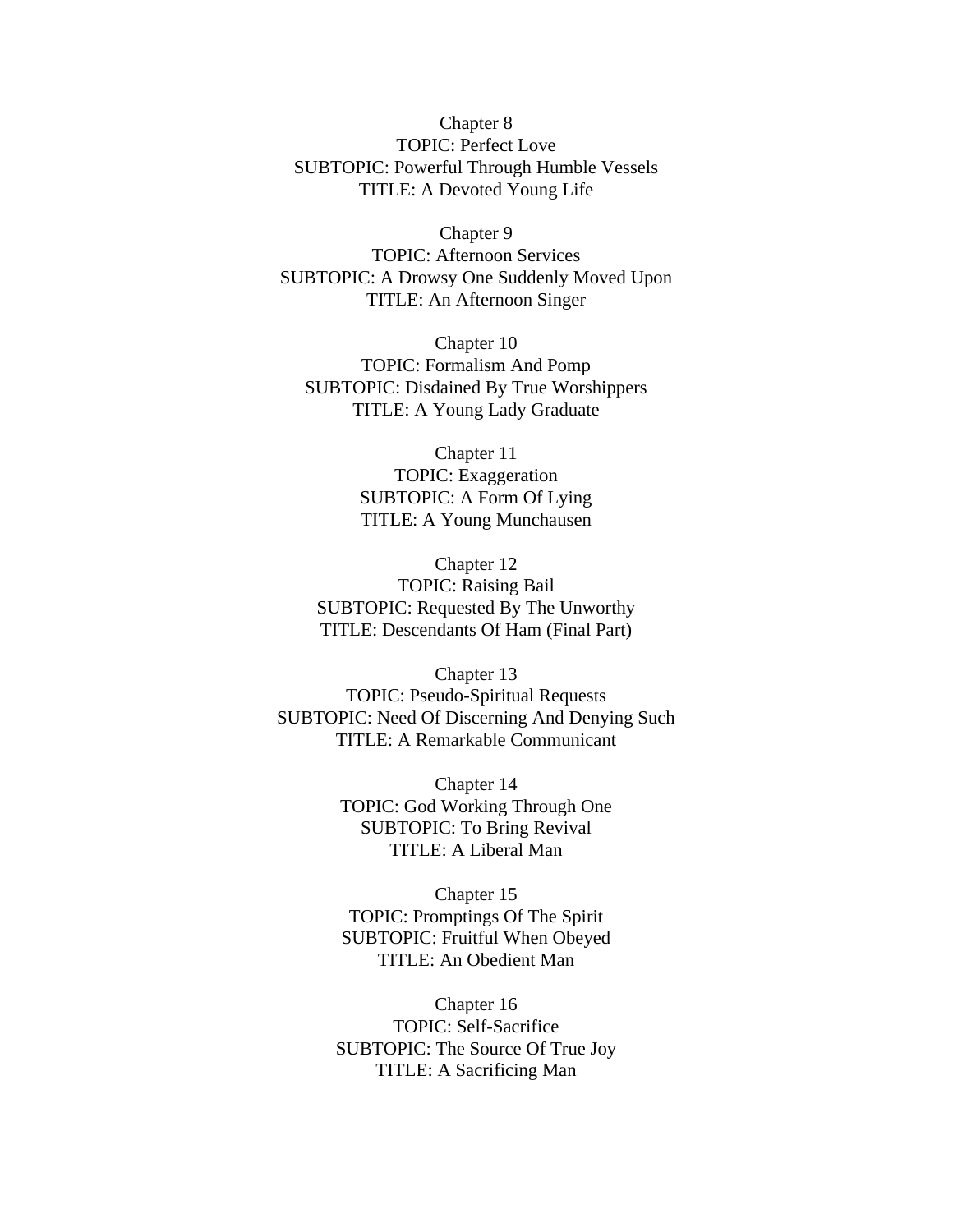Chapter 17 TOPIC: Beauty [SUBTOPIC: Often Deceitful and Heartless](#page-61-0) TITLE: An Unappreciated Man

Chapter 18 TOPIC: Living After The Flesh [SUBTOPIC: Its Imprisoning, Fatal Consequences](#page-63-0) TITLE: A Living Dead Man

Chapter 19 TOPIC: Death-Route SUBTOPIC: Observed And Avoided [TITLE: Little John \(Carradine's Application\)](#page-66-0)

Chapter 19 TOPIC: Yoke Of Christ Taken [SUBTOPIC: Without Needless, Prolonged Chastisement](#page-66-0) TITLE: Little John (Alternative Application)

> Chapter 20 TOPIC: Grumblers [SUBTOPIC: Special Meetings For](#page-69-0) TITLE: The Grumbler Tribe

Chapter 21 [TOPIC: Imitators Vs. Originators](#page-72-0) SUBTOPIC: In The Pulpit TITLE: Brother Moon

Chapter 22 TOPIC: Rebuked By The Spirit [SUBTOPIC: In Public Meetings](#page-74-0) TITLE: Old Brother Humbug

Chapter 23 TOPIC: Running Roughshod Over Others [SUBTOPIC: Tyrannical People Who Do So](#page-76-0) TITLE: Brother Brogan Shoes

Chapter 24 TOPIC: Gifts And Callings Of God [SUBTOPIC: Abide, Even In Old Age](#page-80-0) TITLE: Broken Human Harps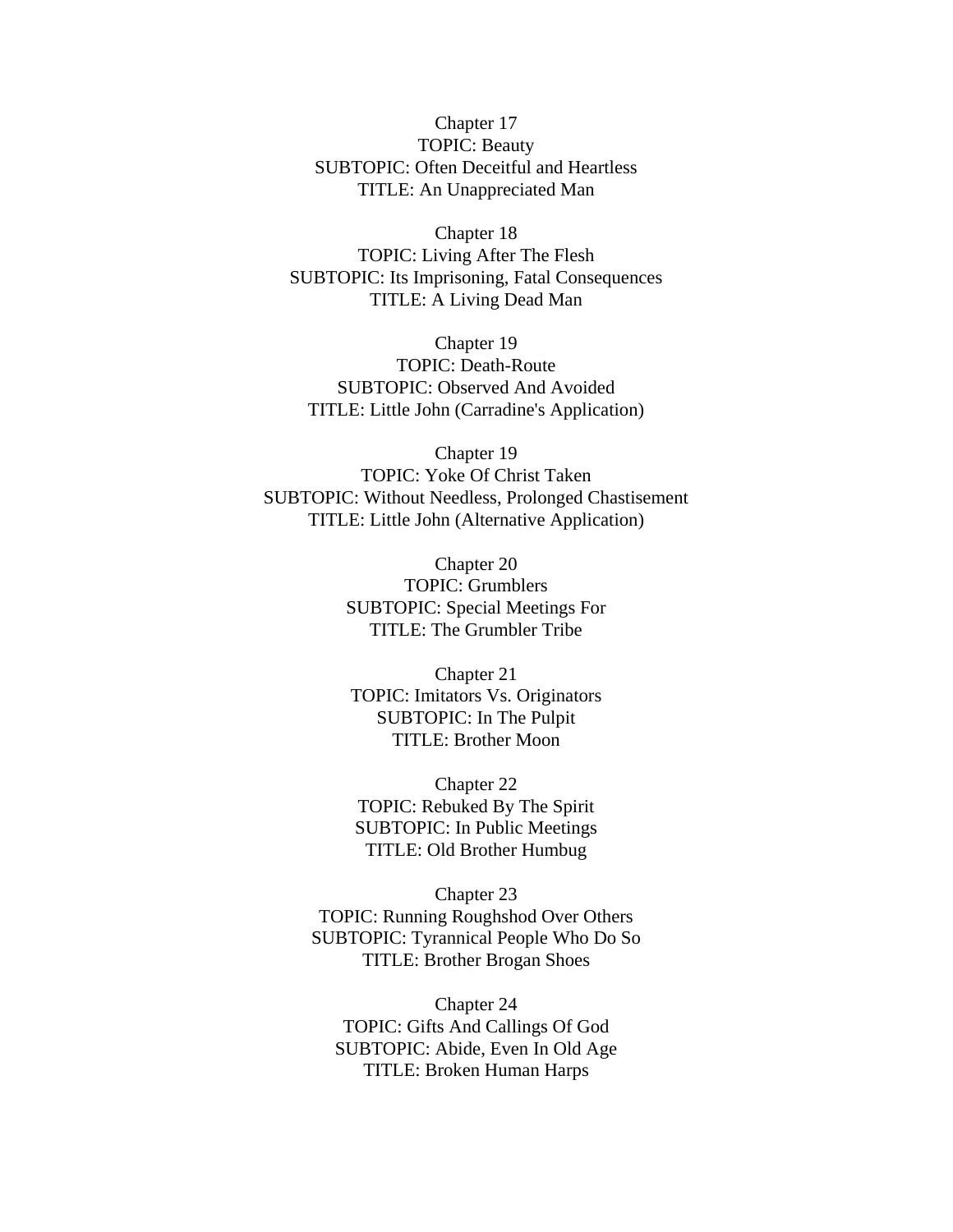Chapter 25 [TOPIC: Mimosa Syndrome \(Carnal Touchiness\)](#page-82-0) SUBTOPIC: Its Symptoms and Its Cure TITLE: The Mimosa's

Chapter 26 TOPIC: Out Of Order Remarks And Actions [SUBTOPIC: By Children And Church People](#page-86-0) TITLE: The Malapropos Family

Chapter 27 TOPIC: Happiness [SUBTOPIC: Found In Moral Condition](#page-91-0) TITLE: Happy People

Chapter 28 TOPIC: Fanciful Optimism [SUBTOPIC: Where Realism Is Needed](#page-93-0) TITLE: Hopeful People

Chapter 29 TOPIC: Good Samaritans [SUBTOPIC: Some Weren't, Some Who Were](#page-97-0) TITLE: Kind Men

Chapter 30 TOPIC: Calumny And False Accusations [SUBTOPIC: Silence In, Not Self-Defense](#page-100-0) TITLE: Silent Men

Chapter 31 TOPIC: Strange Occurrences [SUBTOPIC: Unexplained And Unsolved](#page-103-0) TITLE: Some Strange Beings

Chapter 32 TOPIC: Tripartite Nature Of Man [SUBTOPIC: One Who Cultivated All Three Parts](#page-109-0) TITLE: Some College Students

Chapter 33

TOPIC: Camp Meeting Characters [SUBTOPIC: Both The Curious And The Blessed](#page-114-0) TITLE: Camp Meeting Characters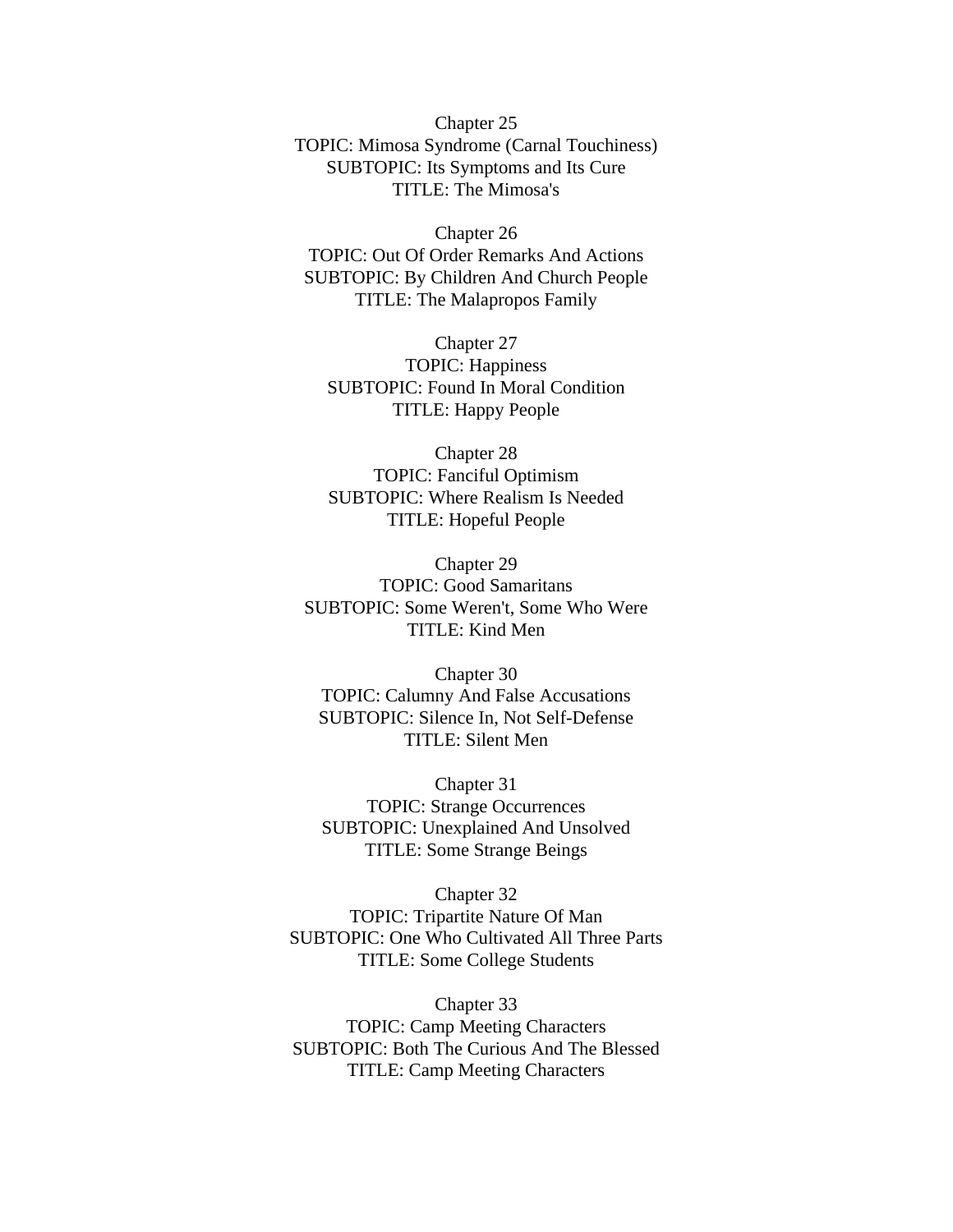Chapter 34 TOPIC: Janitors And Ushers [SUBTOPIC: Carradine's Low Opinion Of Many](#page-117-0) TITLE: Janitors And Ushers

Chapter 35 TOPIC: Children [SUBTOPIC: Carradine's Fondness & Love For](#page-122-0) TITLE: Sketches Of Children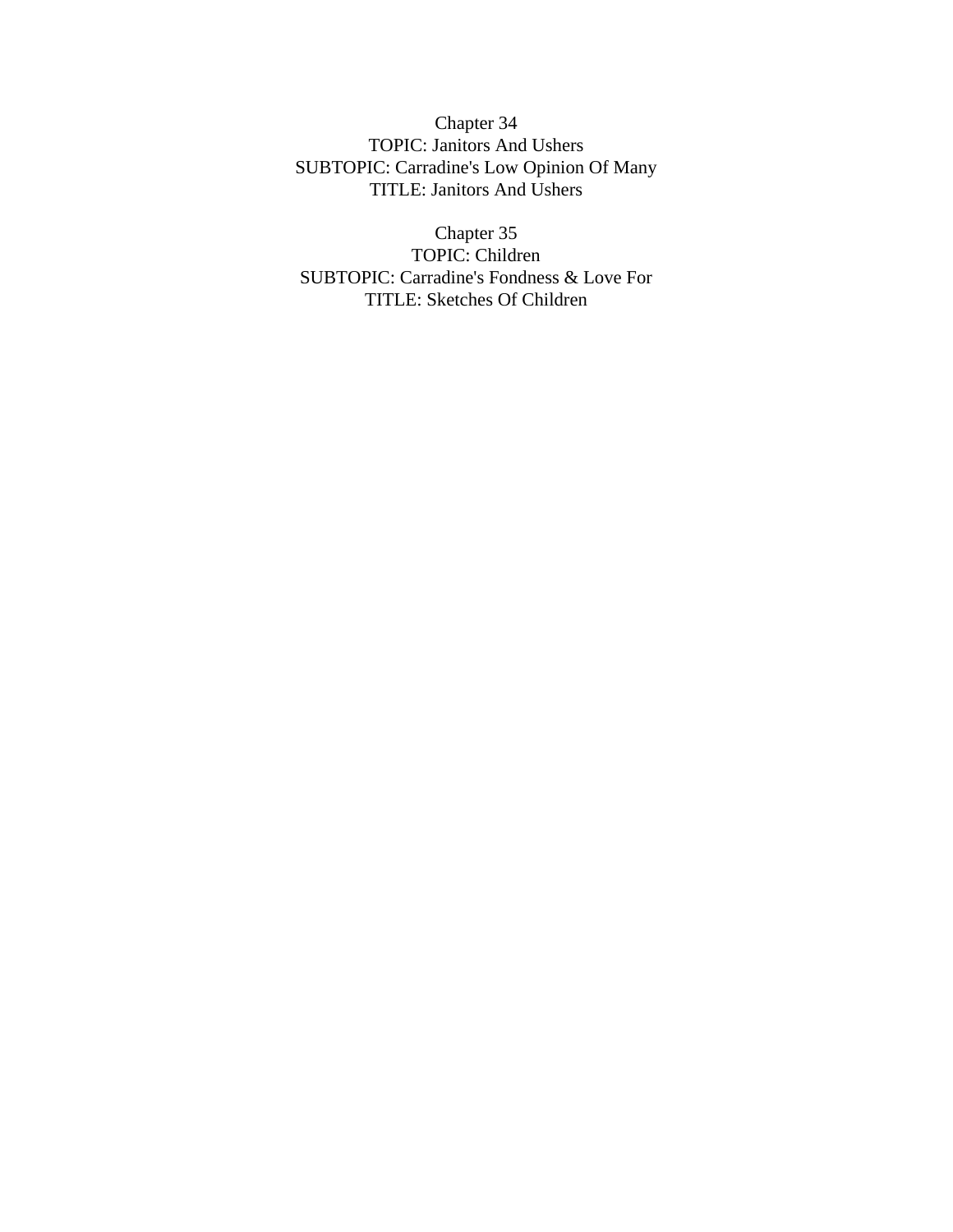#### **Chapter 1 PEOPLE ON THE TRAIN**

<span id="page-9-0"></span>We have often thought that we could write a book of deep and strangest interest, simply in the narration or description of what we see and hear on the cars in our constant travelling. The train is like a moving panorama of actual and not painted life. Sometime we are made to think of a drama, with the way stations as scenes, and the end of the long journey as the dropping of the curtain. The actors are numerous and varied enough, in the form of passengers appearing and disappearing through the side doors of depots or stations, and heightening the impression of a great Play of Life going on. Truly there are all kinds and sorts of people, from the young couple pelted with rice by a merry bridal company, to the sad-looking man holding a child asleep in his arms, while his wife is in a long cypress box in the baggage car ahead.

The boys and girls going to or returning from academy or college, are often aboard. So is the boisterous baseball club, the United States soldier or sailor on furlough, the man with a jew's-harp who insists on entertaining the crowd, and the travelling agent who quietly takes possession of four seats to give proper rest to one very little individual. Recently, when a few persons of the last named order had about monopolized a passenger coach, a burly-looking fellow who had looked around in vain for accommodation cried out in a stentorian voice, "I have made a mistake; I find I've gotten into the sleeping car." The irony as an argument succeeded, and there was almost an instantaneous drop on the floor of six or eight pairs of heels, and the sleeper became a day coach without a porter to make up the beds.

Sometimes the car scenes are amusing, then again harrowing, and on other occasions deeply pathetic.

Not long since our attention was attracted on the train by a man and woman who sat across the aisle diagonally from where we were stationed. At first the latter's conduct doubtless aroused the criticism and disapproving judgment of all who looked upon the couple. She had a way of putting her hand on her companion's shoulder and peering around into his face. Then she gave his hat a number of different tilts on his head, and righted it with a laugh that had the tone of a woman but the character and expression of a child. Each time that the man turned to notice or answer her, we were struck with the sad, grave and yet tender lines in his countenance. He never rebuked, and never was impatient with her. When in response to touches, taps, and urgent questionings, he would turn and look upon her, the expression was so gentle, accompanied with a smile that was kind, but so faint, that we marvelled and found our heart going out in a strange, strong way to the man.

At last the woman moved and looked back in our direction, and like a flash we saw and understood all. She had lost her reason! She was not of the violent type, but reminded one more of a child's mind being in the body of an adult. How the catastrophe had happened whether by sorrow or sickness, we did not and could not know. We could only see that to the stricken wife in her childlikeness and helplessness, the husband had become everything. While to the man, in his patient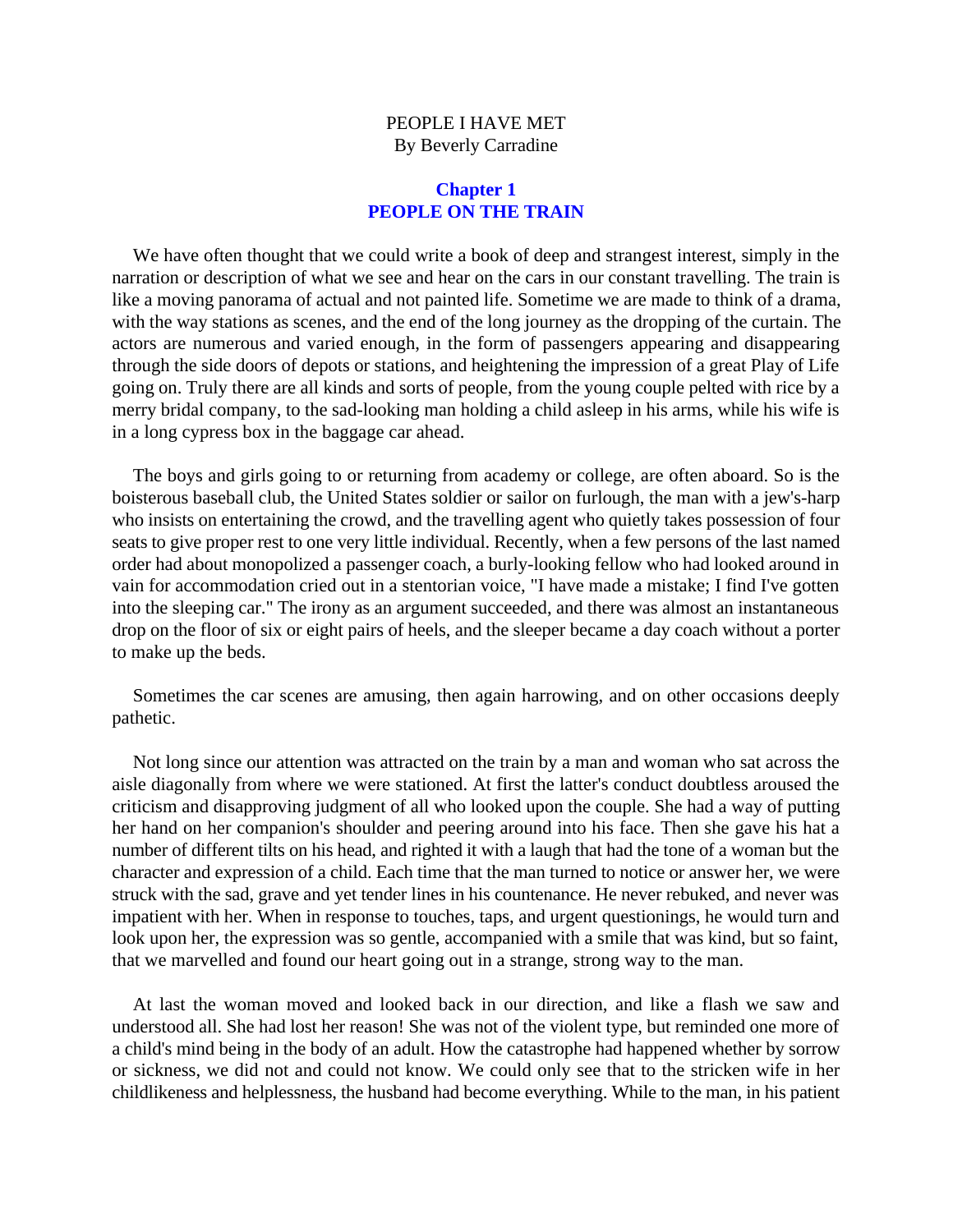acceptance and quiet endurance of a crushing life sorrow, had come a dignity, nobility and glory, that otherwise he might never have known.

On a trip from Tennessee to Missouri, I beheld a scene which at once demanded a place on the wall of memory. It was that of a baby that with but two or three distressingly brief intervals, cried all the way through half of Tennessee, the whole breadth of Kentucky, the entire Southern portion of Indiana, clear into the center of Illinois! The mother for all that eight hours was nothing but a bouncing machine. I marvelled how she could stand the exercise so long; but she did, and so up and down and round and round went the child. Now it was head upward, and now it was face downward. Next it was jogged, then rolled, and then tossed, and still it cried. We, the passengers, traveled four or five hundred miles, but the baby counting in its aerial excursions went much farther. All of us were fatigued in simply sitting still, but how must that poor mother have felt! And yet in all that tune we never saw a sign of impatience directed toward the infant. I ruminated on the scene, and thought of that child growing up to be indifferent, ungrateful and even the occasion of heart-break to the mother. And yet here she was nursing patiently the creature that should afterward bow her down with sorrow.

Well for parents is it, that an impenetrable curtain veils the future from their eyes.

Loud talking in a street car or train filled with passengers is pronounced by proper critics and judges to be an exhibition of vulgarity, or something worse. Many travelers know what it is to be so disturbed by a noisy conduct as to be unable to read, write or even think. But what shall we say of a young man who made a cornet of his mouth and blew dead marches all the way from New York to Philadelphia, distance several hundred miles, time from five to six hours. He evidently belonged to a brass band and was a blower himself or a great admirer and imitator of those who did manipulate wind instruments. Leaning his head against the side of the car, and with an abstracted gaze, he went through a number of funeral marches that I knew, and a greater number that I did not and do not wish to know.

The car was crowded, and there was no chance of changing my seat, and so already worn out with a meeting of ten days, and with nerves tightened and screwed up to highest tension, while reading and writing was impossible, I had to sit and listen to dirge after dirge, and witness, so to speak, burial after burial, until by the time I reached Philadelphia I had attended in person the funeral of every hope, the interment of all my friends and relatives, and there was nothing left but to be buried myself.

I verily believe that if that young man had followed me on the Pittsburgh train and began to pucker his mouth, I should have collapsed, or fled from the coach incontinently. The moral of this incident is that we must not only not talk loud on the cars in mercy to others, but if we know tunes of various kinds, we should refrain from whistling or blowing them. Some folks may not have musical taste or sadder still for them, may be possessed of a discriminating and cultivated ear, and therein comes the suffering.

The advantage of a wooden music box is, that you can make it play what you like and stop when you please. The awful trouble of a human music box on a train is that he starts himself and will not be hushed. He makes the people hear whether they like his arrangement of melodies or not. Neither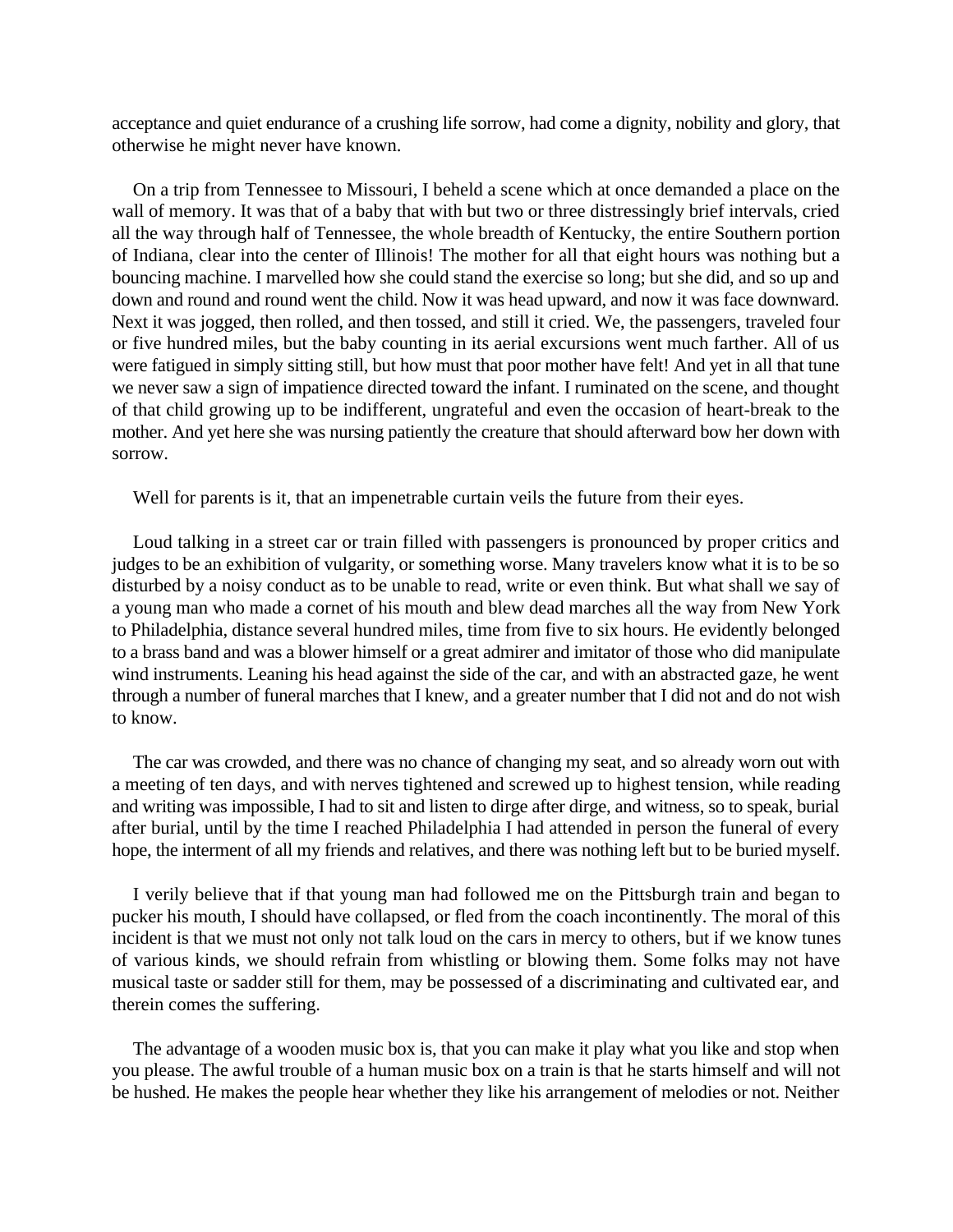is there any hope of relief save in the quality of the individual railroad ticket. As for the man himself, there is no need to expect anything; for the slot! the main spring! and the crank! are all inside of him, especially the crank.

Once I was on a Coast Line Railroad, with Puget Sound on the left, and lofty fir-crowned bluffs on the right. The view is beautiful at certain seasons, but at this time there had been heavy rains for several days, while lowering clouds covering the sky with a great brown mist overhung the sea.

Suddenly there was a jolt, jar, and grinding kind of stop. A few minutes later the information spread that a "slide" had taken place just ahead. A "slide" is a species of avalanche falling from the bluff and bringing down with it not only soil and gravel, but oftentimes great rocks and trees.

We had hardly received the news when a still larger "slide" took place just behind the train. So here we were shut in on both sides, unable to advance and equally powerless to retreat. And here we remained all night from eight in the evening until eight in the morning while the storm raged, the firs bent threateningly over our heads, and the waves of Puget Sound broke with a sullen roar on the shore just fifteen feet away.

Great was the lamentation, vociferation, expostulation, indignation and exclamation on all sides as the doleful tidings passed through the coaches that there was no hope of relief for twelve long hours.

Some women said "It was just awful." Still other females cried out "It was perfectly dreadful." One indignant feminine declared that the railroad company was a "horrid old thing." Several men remarked that they fervently wished they had taken the boat. This, of course, produced a smile. One fussy old gentleman confided to a group of strangers the fact that somebody had insisted on his taking this trip; that he did not want to come; he hoped now they were satisfied; that for himself he most earnestly wished he was safe at home. A young man affirmed mournfully that his brother was waiting for him several stations away, and he hated to have him in the depot by himself so long. This was a grief located on high moral grounds; he was sorry simply on his brother's account. But partly because the highmindedness of his regrets was suspected, and mainly from the fact that all had tribulations of their own, no attention was paid to the mourning of this unselfish being.

There were others who remained bright and cheerful, passed from group to group and endeavored to enliven the despondent throng. Still others kept silent and took a new grip on faith and patience.

As the night wore on and exhaustion told on the people, it was curious to see the methods undertaken and the various postures of body indulged in by many in order to obtain needful repose. Happy the person who had a friendly shoulder to bolster himself or herself upon. Well for the inside passenger who had a wall against which to recline his head. Other occupants jerked and bobbed around as if they would leave the shoulders to which they belonged. One man folded his hands, dropped his chin on his breast, and slept as if he was in his bed. He was the envy of all who saw him. We beheld three children leaning against each other and all locked in peaceful slumber. The men, as a rule, cut the most remarkable and ungainly figures and made the most unearthly sounds as, with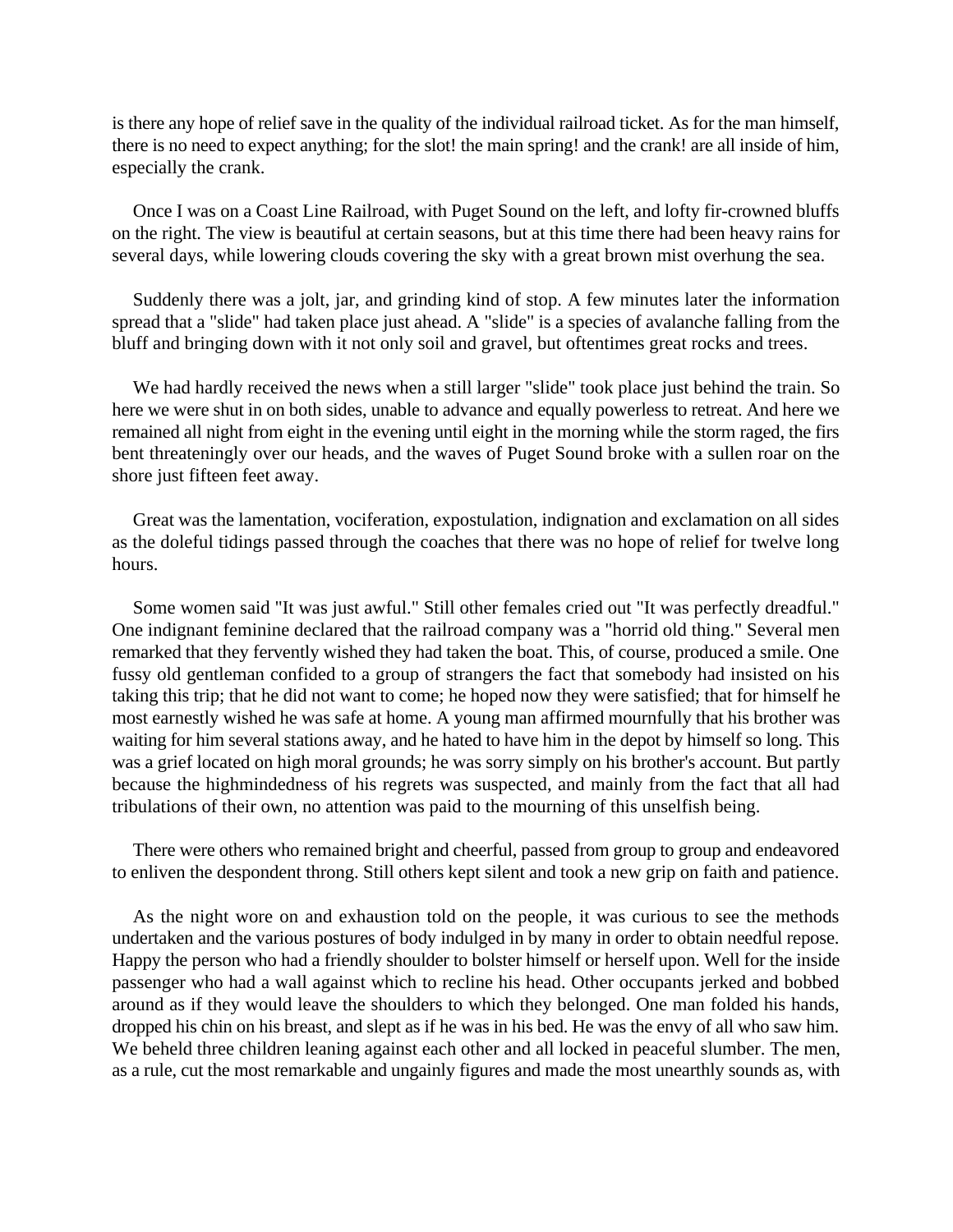heads jammed in corners, or thrown back on the seat, with mouth wide open, they panted, gasped, snorted or snored as the case happened to be.

One tall, long-limbed individual, who was sleeping with his knees pressed against a seat in front of him, evidently dreamed that he was cramped in bed by something or somebody, and so gave a great jerk to his body, in which his limbs were lifted and thrust over the top of the seat in front and his feet, clothed in a pair of No. 11 boots, were crossed just over the head of a sleeping lady. The combination of the ostrich-plumed hat and the crossed boots just above it, looking like an immense pair of ears, was very striking. Both the owners slept on peacefully and were profoundly ignorant of the amusement they were creating. It was a pity that the "New Woman" or the "Woman's Rights Female," could not have been there to cry out and say, "Behold, here in symbol what we see in reality! The foot of the man is lifted above the prostrate head of the woman. Look also how unconscious she is of her own degradation; and see how he sleeps on well content at the state of affairs! Arise, sisters, and cast off the heel of masculine tyranny," etc., etc.

At this juncture we became interested in the loud talk of a well-to-do fish dealer, who sat several seats in front. He had evidently made money in the world, whether he had secured polish of manner and other desirable things or not. And so having succeeded in a business way, he seemed to think this gave him a right to ascend the Throne of the Universe, and in a loud voice and louder manner, which permitted no contradiction from any source whatever, proceeded to pass judgment upon all men and things.

The man's perfect confidence in his utterances was simply marvellous. He spoke as if he had been in the Councils of the Beginning and had also seen the end of all things. In addition to this, the individual had a rich, cackling laugh, with which he would punctuate and end his remarks after a manner most mirth-provoking to hear. Smiles would break out on all sides whenever that self-satisfied cackle would ascend and fill the car. The talker failed to distinguish the difference between having people laugh with, and laugh at you. In his sapient deliverances the man wiped out all parties, scored the churches, criticized the government, deposed royalty, settled social and economic questions, and literally judged the earth. Society was all wrong; education was misdirected; in fact, everything was involved in mistake, failure and in a general bad way but himself. He was severe on the customs of the Eastern States in comparison with the West. He utterly annihilated the Upper Tendom of New York with most sarcastic and withering flings at society in that city. In a word, everything had to go down before this new Daniel come to Judgment, this unrecognized Solomon of the twentieth century.

It is true that his speeches abounded in violations of the rules of grammar, that the dictionary had no charms for him, and equally evident in his monologues that he had read nothing but newspapers. But then he was so sure he was right, and his dry cackling laugh was so conclusive, that it seemed a pity he should abdicate a throne he filled so well. And so he did not, at least that night, but gabbled and cackled on until the morning. One of his many deliverances I put down in my notebook. It was in regard to the rainfall in different sections of the country. he said:

"I have saw as much rain out here in three days as some of you back East have saw is three months."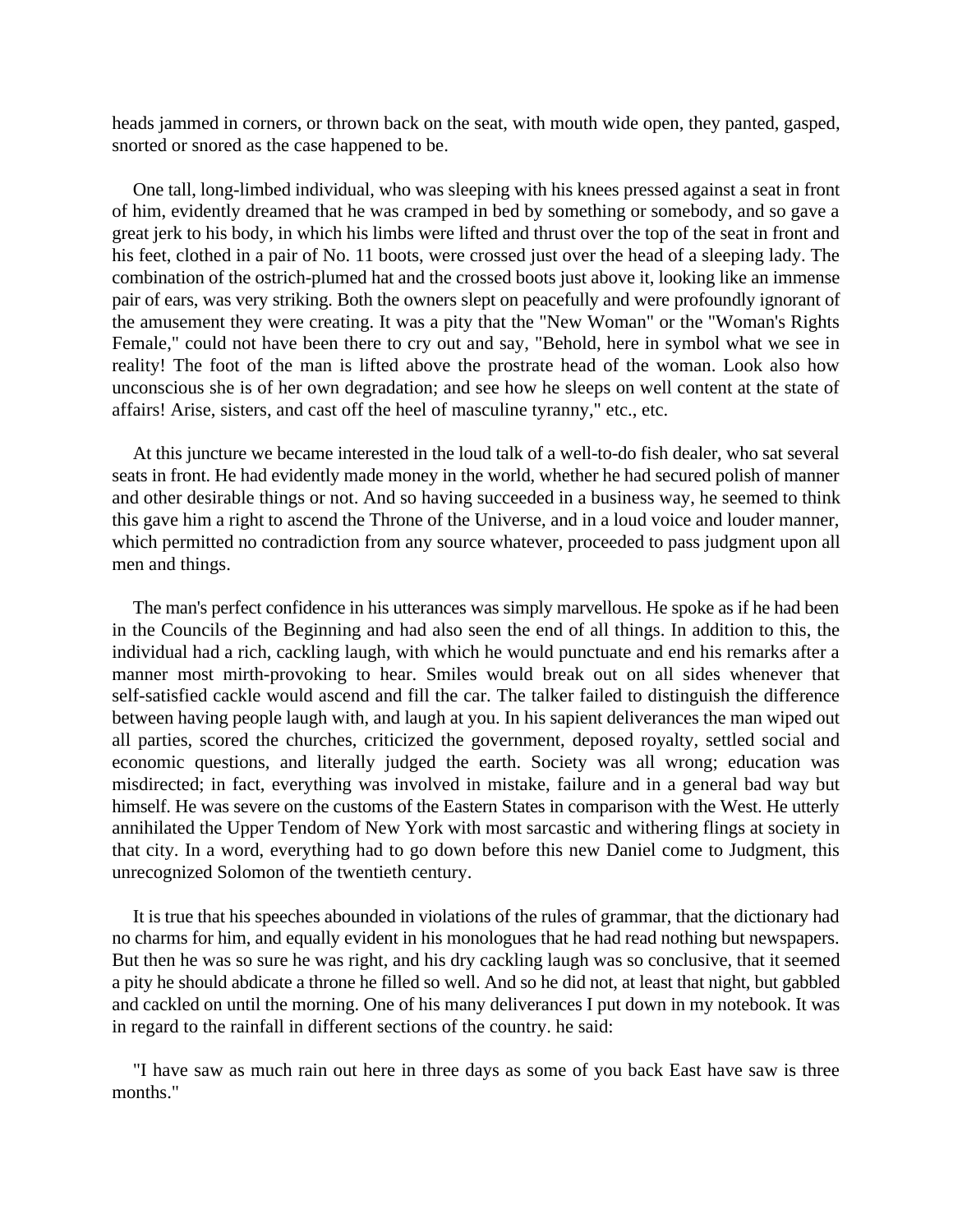Daybreak found us in the same place, and revealed such a state of things in the coaches as can well be imagined. Haggard faces, disordered apparel and tousled heads abounded; but as women have longer and thicker suits of hair than men, so the females looked worse in the daylight than the masculine side of the party. We were certainly ashamed of them, and rejoiced that they were no kin to us.

We felt as did a certain evangelist's wife, who was traveling once with her husband. They had to wait several hours at a junction for a train, when the exhausted preacher propped his valise on a bench to support his back, hung his legs over one of the iron railings, threw back his head, closed his eyes, and in less than a minute was lost in sleep, while a most stentorian and unmusical snore issued from his nostrils and wide open mouth. The wife gave one glance at her unconscious consort and another at the smiling lines of observers in the waiting room, and then promptly betook herself to a distant corner, where she acted a if the sleeper was neither kin nor acquaintance of hers.

At eight o'clock a small steamboat touched a neighboring wharf, and fully one hundred of the passengers boarded the little vessel for a neighboring town, the writer among them.

The long weary night was over at last, and relief, deliverance and joy had come with the morning.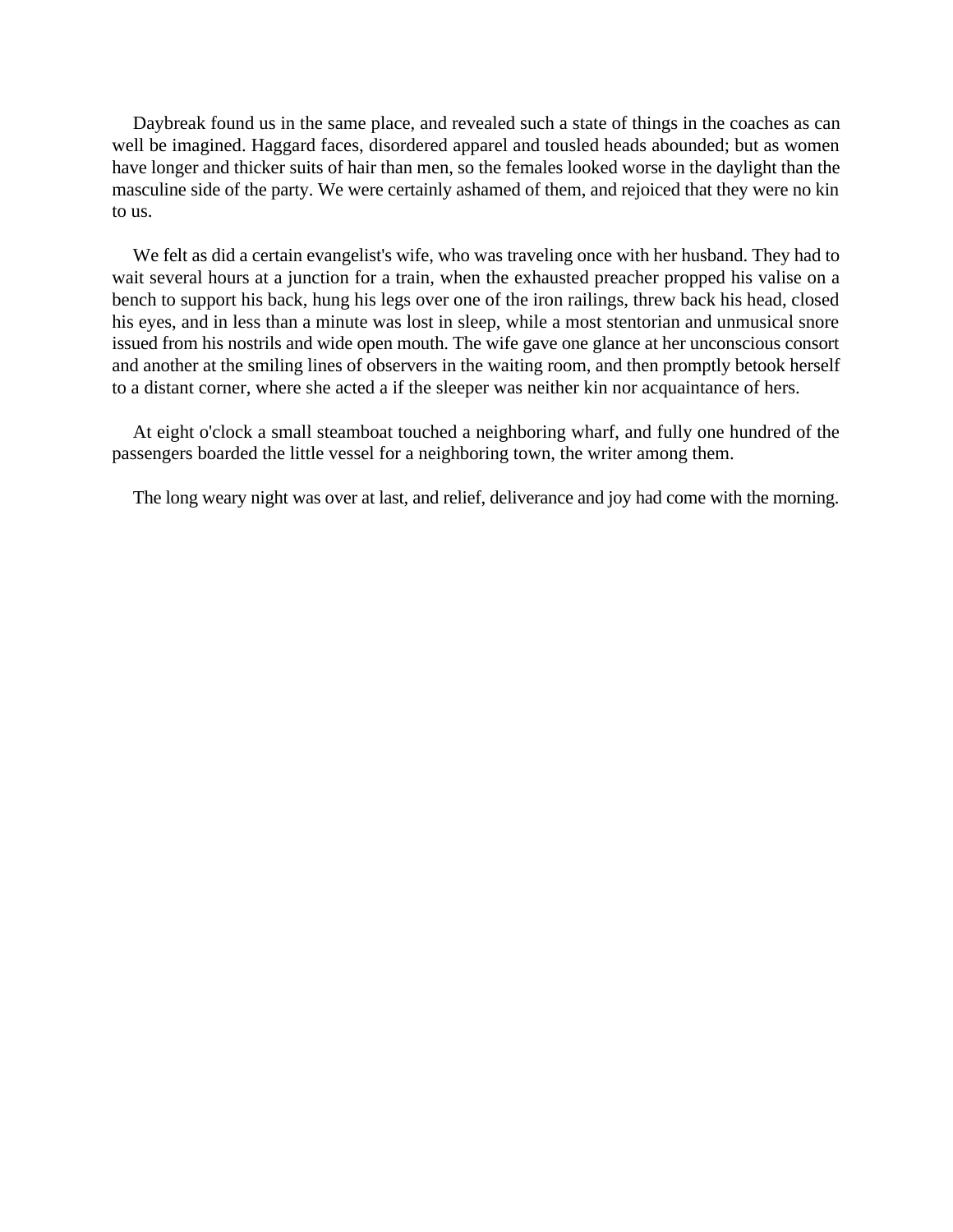#### **Chapter 2 A HUMAN VOLCANO**

<span id="page-14-0"></span>It must be admitted that in the midst of a world full of mysteries, the greatest of all is that of life itself. Men can carve, paint, mold, shape and build in many diverse ways, appearances and semblances of life, but with all their abilities cannot create that mysterious something within us of voluntary movement, which in the force of instinct with the animal, or in the higher form of reason in man, is beheld choosing for itself and endeavoring with endless energies to obtain the best for itself in planes and realms for which it was designed.

A second wonder is the all but innumerable varieties and expressions of life among human beings as to the character, intellect, sensibility, temperament, taste, talent, genius and acquisition of knowledge. This fact alone explains the undying interest produced on the mind and heart by the long, unceasing procession of humanity. The head of the column appears coming out of the mists of the eastern sky of eternity, and with no two in the ranks exactly alike, vanishes through the Gate of Death where the sun of an earthly existence goes down behind the country graveyard or the wilderness of monuments of a city cemetery.

It matters not how dissimilar these individuals may be as to mind, disposition, accomplishment and attainment, we have yet to see one who did not know something, or possess some knack, gift or grace that another did not have, and so had some charm, interest or power peculiarly his own.

But in addition to natural gifts, physical appearance, and variety of disposition, comes the all but endless diversity of character.

Not only every virtue, but every vice is seen in the vast column of march, and that in the course of a few years' sweep of time. Moreover, these very excellences and depravities are beheld in every stage, from the incipient or beginning, down to the ghastly end, or up to a glorious culmination, according to the road the individual is traveling, and the Master whom he is serving.

The first time that the writer ever saw the subject of this sketch, or life picture, the man was about thirty-five years of age and so handsome that he bordered on the beautiful type that is generally accorded to woman.

He had curling chestnut hair, hazel eyes, a finely formed oval face, broad white brow, and a beard of golden brown. A clean-shaved upper lip revealed a mouth that, when not in a kind of pleasing repose as to expression, wore a gentle, kindly smile, that sometimes bordered on the melancholy. His wide-open, honest-looking eyes had a trustful, innocent gaze that reminded one at times of a child, and on other occasions of the appealing glance seen in a fawn separated from its mother and herd.

He was a college graduate, came of an excellent Southern family that had been stripped of their possessions by the war, and possessed a number of accomplishments. Chief among them was that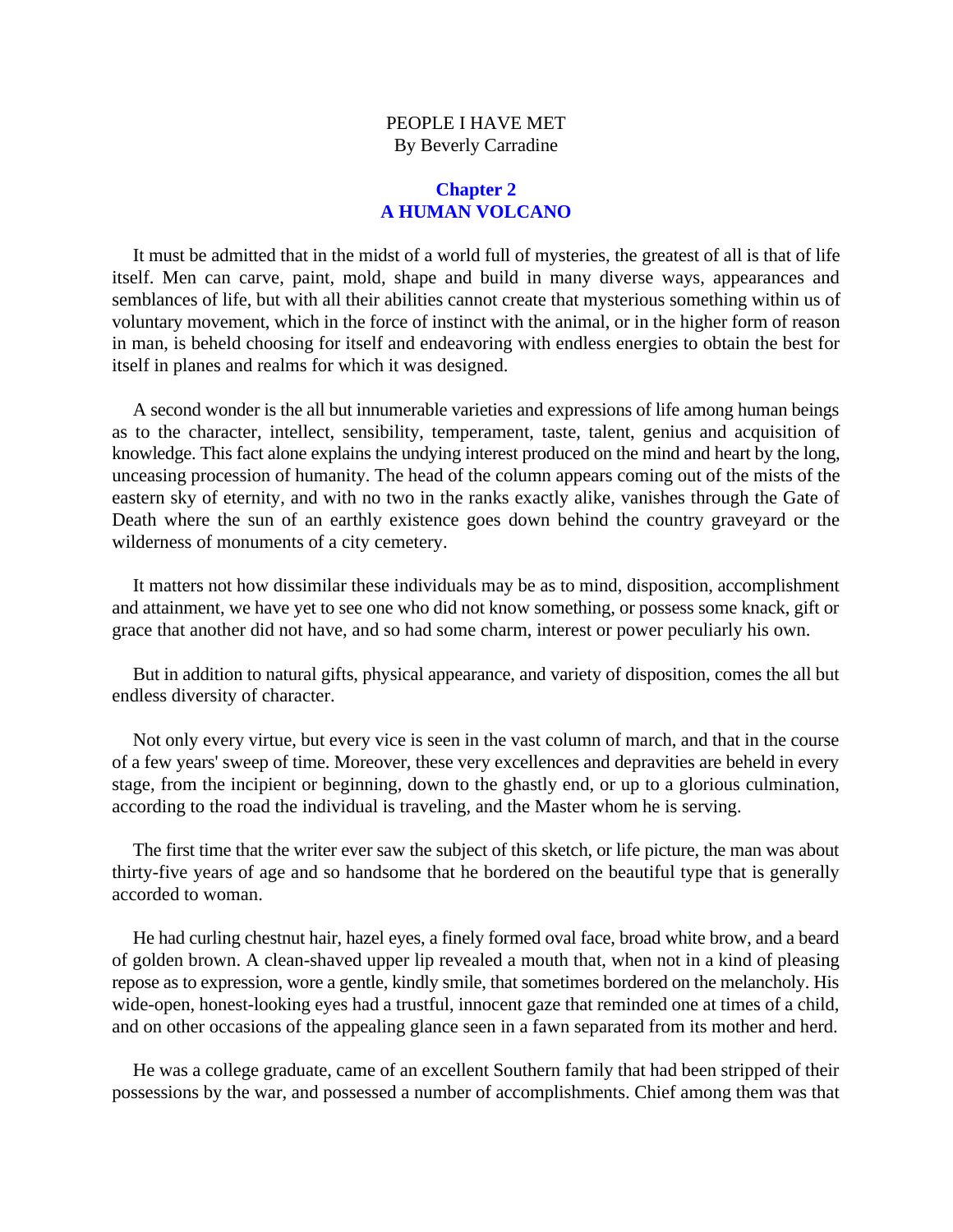of violin playing. We have heard masters of that beautiful human life instrument, but never listened to one who excelled this individual whom we shall call Augustine Black. He never played without much entreaty, his reluctance evidently not being assumed. But when the man consented and placed the violin under his chin, with almost the first touch of the bow the spell of his power fell on the group.

He always stood as he played, and with the brown curls falling over his forehead and shading his eyes, and the golden beard covering the upper part of the instrument, the white, graceful hand began with the slowest of motions at first to weave the strange influence that thrilled and melted every group that heard him, whether he performed in an elegant parlor, or in a country store surrounded with a cluster of gaping rustics.

He was equally gifted in almost every style of music, from first-class opera, through the simple ballad love songs, down to a corn field melody and Negro cabin break-down. But his favorites were among the classics, and of these he preferred those of the pleading, wailing, heart-breaking order. At such moments he seemed to forget his surroundings, a misty look would gather in his eyes, the mouth would grow melancholy, and his thoughts seemed evidently so far away that he did not even note the tremendous effect his playing was producing.

Ten years before we first saw him he had come into the country on a visit and met a very rich, but exceedingly homely girl. When a child this young woman had been kicked in the face by a horse, and the whole print and shape of the hoof had been left on her flattened and marred countenance. Plain-looking before, this disfigurement made the girl's face almost hideous. But Augustine Black, after he saw the plantation three miles long, and one mile wide, owned by this same young lady, felt that he could stand the physical uncomeliness of such a wife for the sake of the great property she would bring him. And so they were married, she fairly worshipping the handsome man who had wooed her, while he could not conceal from the gaze of the curious after marriage that he not only was indifferent to her, but wretched with her.

His lack of love, painful as it must have been, only seemed to intensify the woman's devotion; while at the same time her attentions appeared to increase his irritation towards her.

From a youth he had been accustomed, so we were informed, to unrestrained bursts of temper. After his marriage they became more frequent and violent, and not only the house servants, and slaves on the plantation, but even the devoted wife and loving children became the targets and objects of his frenzy and fury.

His appearance at such times was so demoniacal as to be simply frightful. On one of these occasions the writer had stopped at the house by his request for dinner. He had ridden in from the great cotton field and was heated. He went to the wash shelf to bathe his face and finding no towel began to call and then to bawl and finally almost scream for one, accompanying his vociferations with stampings of his feet on the floor, and words of dreadful profanity. He looked like a maniac at the time. As a result of this fresh outburst two of his little daughters, a servant and his wife, each one with a towel, and all looking frightened to death, came running from different directions towards the infuriated man.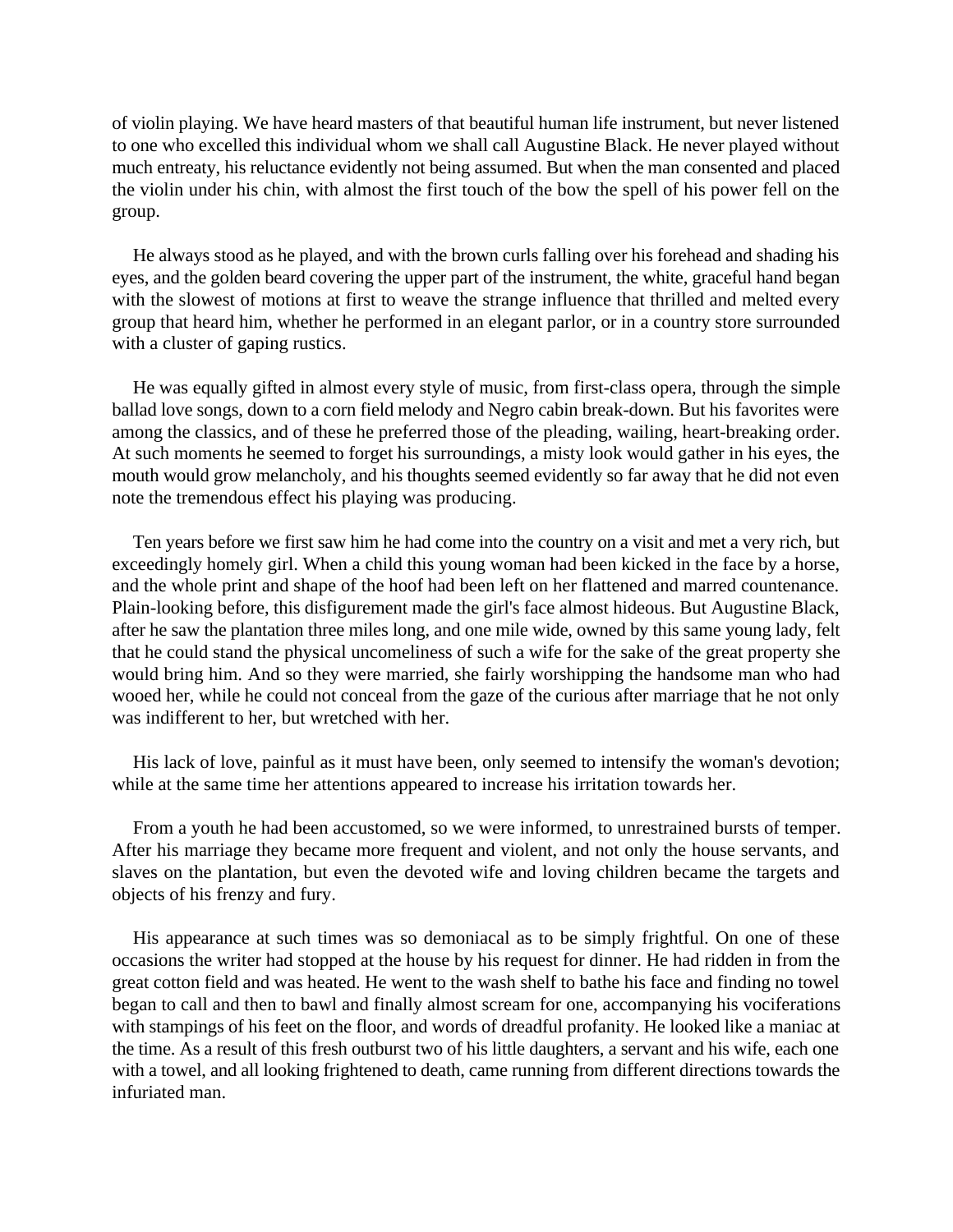As they retired, he said to us, looking with his crimson face over the towel:

"I tell you I rule in this house."

The writer was an unconverted young man at this time, but he felt as he looked at the now cooling off Bedlamite, that if ever he had witnessed a man captured and ruled by the devil, it was the individual before him.

That very evening we saw him stand up in a refined, appreciative circle of an old Southern home and charm the whole group with his matchless playing on the violin. The chestnut locks fell over the white brow, the brown eyes took on their far-away look, while the mouth wore an expression of sweetness and tenderness that a painter might have been uncertain as to whether it belonged to the innocence of childhood, or the purity of saint.

That night the instrument trembled, sobbed, wept and wailed with, "Ah, I have sighed to rest me," "The Heart Bowed Down," "Aileen-Aroon," "You'll Remember Me," and "Sounds From Home." Doubtless we would have been as much moved as the rest, but we had that very day heard "Sounds From Home" so different from those he was producing on the violin that in our strenuous effort to make the two agree, we lost the potency and spell of the really beautiful piece.

There had been a frightful volcanic eruption from this man in the morning, and here I was called to look upon sunny slopes and smiling fields in the same person and on the identical day. Where I had beheld red-hot lava and burning scoria, I now saw orchards and vineyards; and over a charnel house of death, Pompeii and Herculaneum had been rebuilt.

Through failure of crops and independence of hired labor, financial stringency struck Augustine Black with others, and to swell his purse he started a distillery. It was a small one, but big enough to corrupt and blight the neighborhood for miles around. Black began to drink himself, and the introduction of the fiery stuff into his own volcanic being, naturally increased the number of eruptions.

Every week he would carry a barrel of the liquor into a small town hard by and sell it to one of the merchants of the place. We have seen him sitting astride the barrel in a two horse wagon which was driven by a Negro, and as he swept thus along in his superb masculine beauty, with brown curls, golden beard, flushed face and loud laughter, he looked like one of the Greek gods, and would have made a most striking picture of Bacchus, the king of wine and revels.

Meantime the explosions became more frequent and terrible, followed at much longer intervals by violin playing. As he became more and more embruted, he cared less for the old-time music, and when he did yield to urgent requests to perform, it was evident that the hand was losing much of its cunning, and something was going from the man that he could not recall.

He had so many altercations with his employees, so many terrible scenes with his tenants, cursed and abused white and Negro laborers and servants so indiscriminately, that it became more and more difficult for him to cultivate the vast and beautiful plantation his wife brought him, and thousands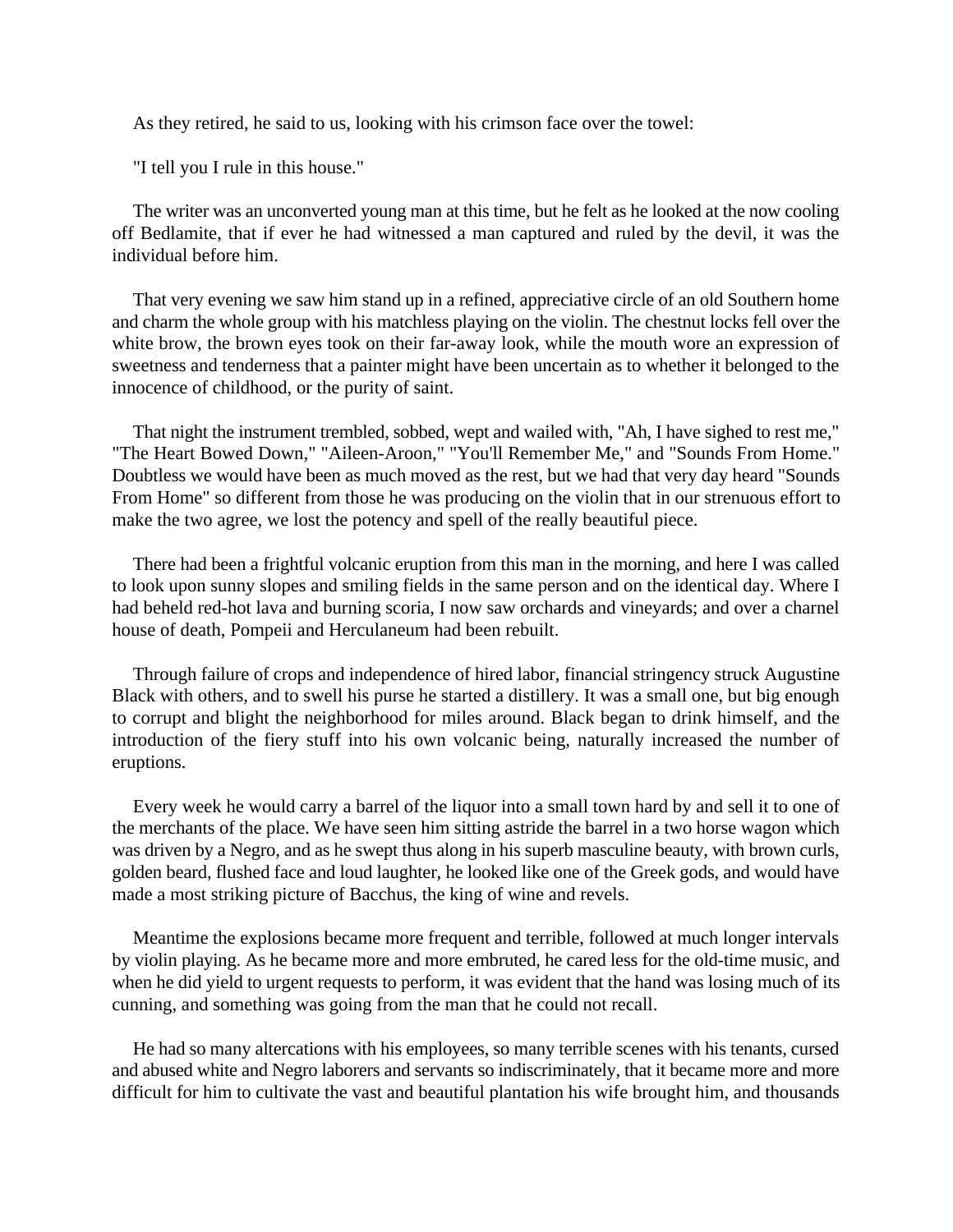of acres grew up in bushes, briars and thickets of all kinds. This state of things of course did not help the Mt. Etna spirit that fairly burned and raged within him. In these days the volcano was always smoking and rumbling, and the fire within never seemed to cool down.

One day a poor white man, a tenant of his, inadvertently made him angry. Black was on his horse at the time, but transported with a blind, choking, frightful rage, threw himself from the animal and rushed towards the countryman with death and destruction blazing in his eyes. The man tried to escape, but seeing it was impossible, and knowing also that he was no physical match for the wonderful form and strength of his landlord, suddenly stopped, drew his gun, fired a load of buckshot into the breast of his pursuer, and mounting his horse, fled the country and never has been heard from since.

The mortally wounded Augustine staggered toward his house, from which his wife and children came flying with screams and outstretched arms to meet him. His wife caught him as he fell, and he with his golden head in her lap and looking up into the marred but loving, faithful face bending over and dripping tears upon him, gave one long, shuddering sigh and died.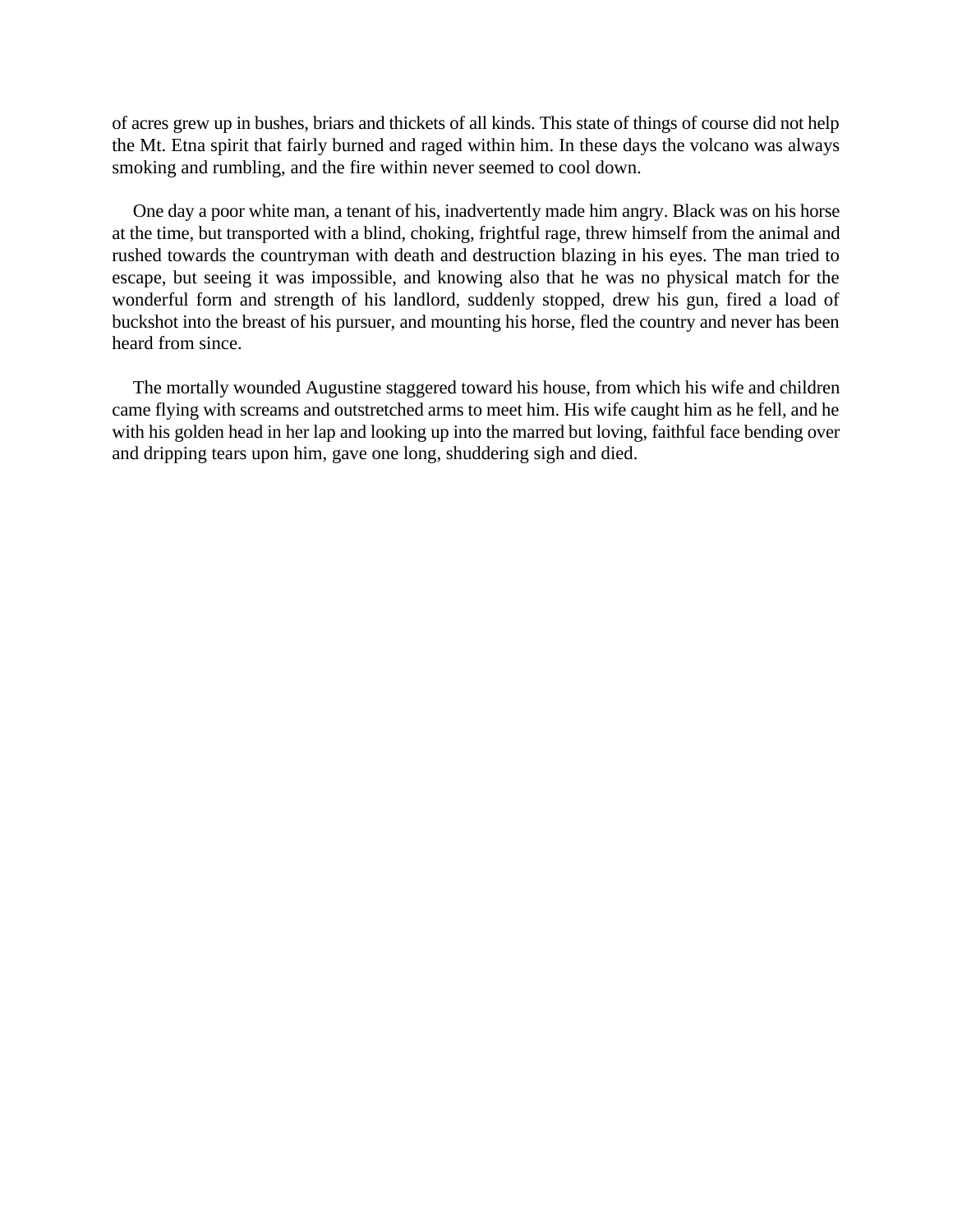#### **Chapter 3 MRS. GRIDDLE**

<span id="page-18-0"></span>We are confident that though science has failed to discover the secret of perpetual motion, yet Mrs. Griddle, of the Southern Methodist Church, had come somehow upon the marvellous phenomenon. As she never seemed still a moment, was always going, it was plain that she was a wound-up woman. Moreover, every tense feature of her face, and every line of the bustling, yet wooden-like figure testified to the fact of the woman being wound up. The machinery inside gave a kind of outside impression that it could not stand another turn of the key winder. That the constant going was felt to be a relief on the tautness of the springs, and that this nervous going saved the engine and the passengers in the home and church, and the general public outside a fearful blowing up or explosion.

Mrs. Griddle arose always at the same hour each morning to the second, garbed the wooden machine in ten minutes, had breakfast ready in thirty minutes more, and expected everybody to be in their place at the table, and eat what was set before them, asking no questions. As she arose at a certain hour, she retired as regularly. At half-past nine a bell was rung, visitors were expected to leave, lights to be put out and the family go to bed. Once the ringing of the bell stopped a slow speaking young gentleman in the midst of a proposition of marriage to Mrs. Griddle's niece. The young lady, knowing her aunt so well and painfully, told the young man to go at once and finish his speech on another evening. Everybody went to their rooms and sought sleep at the sound of the nine-thirty nocturnal tinkle. As for the Wooden figure, she was always orthodoxically oblivious at ten, while the inside machinery still ran, emitting at the nostrils an internal steam, called by some a snore.

Before twelve on Monday Mrs. Griddle had what she called her "wash" all out. Before twelve on Tuesday everything was ironed. Before twelve on Wednesday everything was patched and mended. Before twelve on Saturday everything was boiled, baked, roasted and cooked for Sunday.

Thursday she attended to secular business matters downtown, and Friday, with a well-filled market basket, she mounted a little pony that moved on stiff springs like herself, and paid charitable visits among the very poor.

It was noticeable that these last named people never asked her to return. For while she left certain pounds of sugar, tea, and sausage, she also contributed as she handed out the above named articles such a tongue dressing down that none hearing it ever forgot it, or ever desired it again. She told them that they were trifling, worthless, lazy, had laid up nothing, for a rainy day, and were now dependent on others who had thus to pay for their own thriftlessness.

The honey had all gone out of Sister Griddle if she ever had anything of sweetness in her. Her machinery ground on, and turned out packages of benevolences and the like on the unhappy individual or trouble stricken family, but her mill was a dry one. There was no oil on the flour that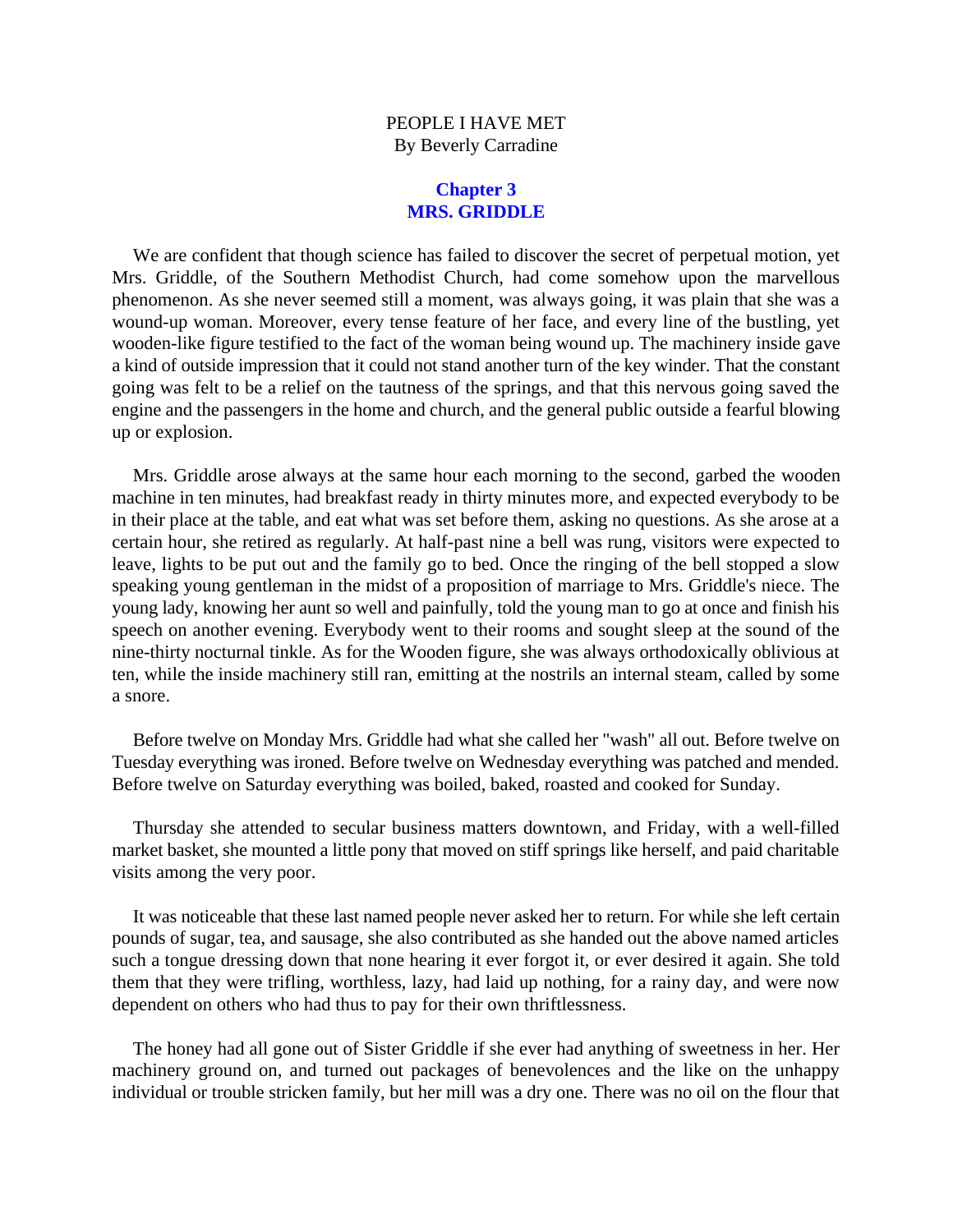the Bible speaks of; no smile sent with the dollar bill, no tear dripped as the pain or sorrow was commented on; no word of tender compassionate love fell from her lips on the ears of the sad, silent, despairing inhabitants of the wretched hovel. The machine turned out its due, so to speak, and then the engineer and the engine went away.

Perhaps one psychic effect of Sister Griddle's visit was, that the persons who had received her bounty and bombarding were more reconciled to leaving the world at once than they had ever been before.

Being so thoroughly and perpetually wound up, it is not to be wondered at that Mrs. Griddle's members were all and always actively employed. Not only her hands, fluttering here and there over pot, pan and kettle; her feet tramping up and down stairs, in and out all day without cessation; but her eyes also saw everything, her ears heard everything, while her tongue--well, with one solitary exception in her life, which we will mention later, it was never known to fail.

A person once said of her that she had "a tongue like the pen of a ready writer." A listener not recognizing the scriptural language, rejoined that she had the tongue of a ready wronger. Anyhow all in the town and church dreaded that organ of Sister Griddle's and were ready to admit without controversy that if her tongue was like a pen, still it held good that with her it was mightier than the sword.

Everybody seemed to come in for a lip castigation from her. Not a pastor of her church but she had flayed in sections and sometimes all but skinned alive. We confess that we never realized the force of the restaurant term "Grilled" until we met Mrs. Griddle.

Sister Griddle was a devoted member of her church. Was always on time to the second in her seat; had sat in the same place for twenty years or more; heard the Gospel through her left ear all that time; while she posted herself so as to keep one eye on the preacher and the other on the congregation.

She generally, as is said, rubbed the fur the wrong way with about three individuals before she settled herself for worship in the corner of her pew. Running her white handkerchief over the tops of the seats she would say to the janitor, "You have not dusted this church in a month." To one of the ushers she would remark, "Why don't you have the inner door oiled. I believe you like to hear it squeak and announce your coming as you walk down the aisle." To the pastor she next delivered herself, "Quit using notes of your sermon. Strike out from the shoulder, and you will then hit somebody."

All this was good advice, but like some medicine it would have been taken better if sugar-coated; but unfortunately Sister Griddle seemed to have nothing saccharine in her nature, and dealt exclusively in salt, pepper and vinegar, not to mention Tabasco sauce.

She wanted the Sunday morning service to end at 12 o'clock, no matter where the preacher was, whether the other side of the Deluge, crossing the Red Sea, or up Mt. Sinai and had not come down, or was under the Mediterranean with Jonah and had not come up. In spite of all such situations and predicaments, she desired everything to stop at 12 o'clock. Her dinner hour was 12:30 and heaven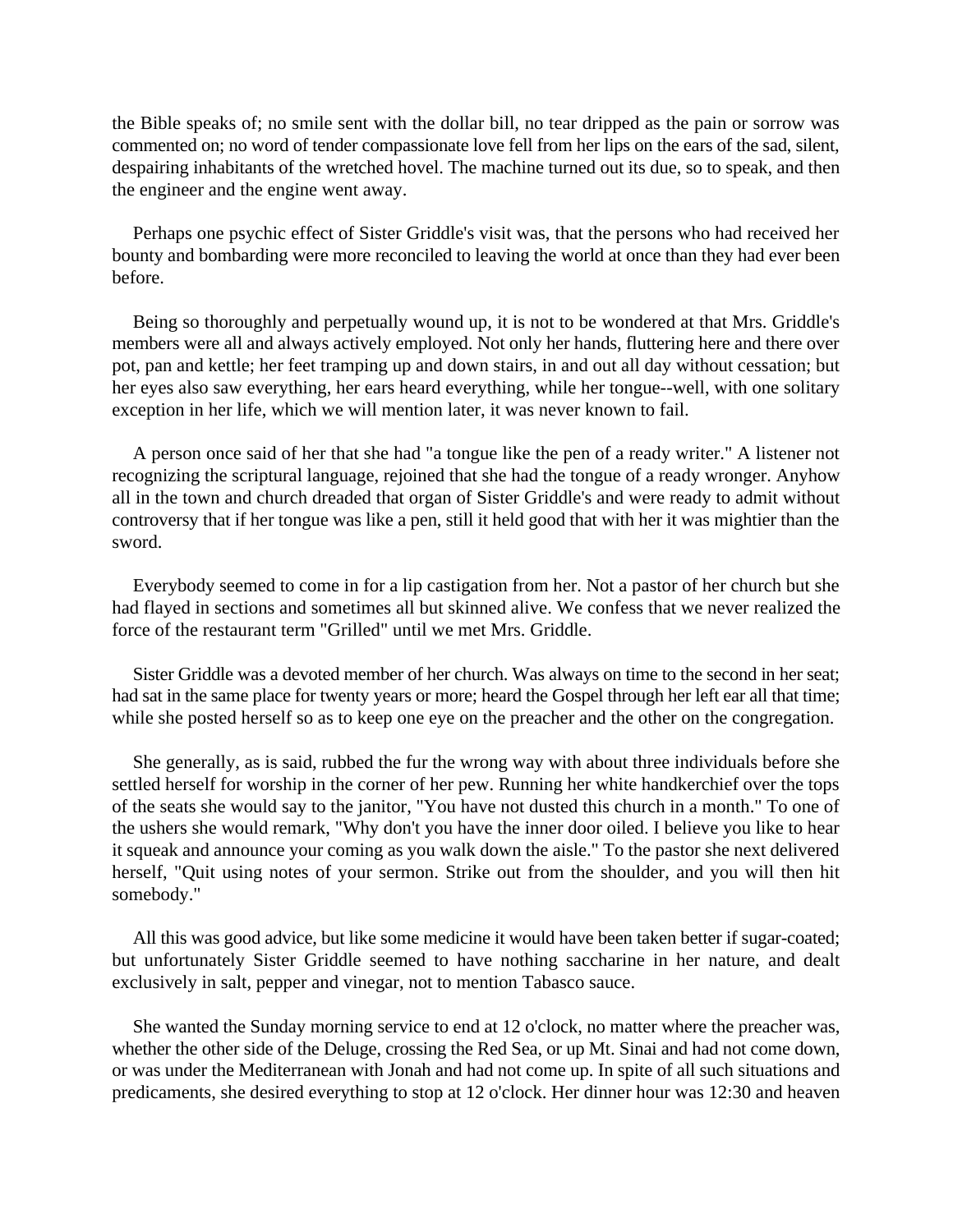and earth might pass away and change, but her midday meal must undergo no postponement or alteration of any kind both now and forever.

If the church clock pointed to one, two, or five minutes past twelve, and still no benediction or doxology from the pulpit, one could see Mrs. Griddle's bonnet ribbons bristle and stand on end, hear her black silk dress crackle and something snap like corset steels. It may have been the click of the good sister's false teeth, but the way she flounced and bounced out of the church one would have thought the building was doomed by a divine judgment, and she was escaping for her life to the mountains by way of the plain, and only had a minute granted her for her flight and present and eternal safety.

One of her pastors met with the sore calamity of losing his wife. Some one slipped the engagement and wedding rings from the dead fingers and gave them to the heartbroken husband. For a couple of days he wore them in a kind of stupor of grief, and with no feeling but that they were visible links to the departed, and that the two rings brought back two beautiful days in the past, connected with the white-faced sleeper under the ground.

Sister Griddle spied them the second day, and told the sorrow stricken man, with a burst of indignation that he ought to be ashamed of himself, sporting jewelry in public.

She was right about the principle of the thing, but she could have reached the case just as successfully another way, and by a gentler instrument than a butcher saw.

A second pastor had quite a nervous breakdown in the summer, and one night, just as he was arising to give his usual Wednesday night talk, or sermon, he became so weak that he requested his audience to grant him the privilege of sitting in a chair and delivering his message. With a faint smile he added that the Saviour, the greatest of preachers, and who uttered the mightiest of sermons, did so sitting down, and that he could plead his Master's example as an apology and defence of the attitude.

Instantly from all sides he was begged not to stand, that the audience would gladly hear him speak, and all the more gladly knowing his body was not being taxed.

For a wonder Sister Griddle was not on time at this meeting, but came in just as the pastor, sitting in his chair, had entered upon the address of the evening.

The bonnet strings, glazed alpaca dress, and invisible steel supports began to snap and crackle, electricity was felt to be gathering in her part of the house, and a storm was rapidly brewing and there were signs that it was heading toward the preacher. In ten minutes it broke upon him from the irate woman who, standing upon her feet said, "That things had come to a pretty pass that preachers could not stand up to deliver the Word of God. That for her part she could not remain in such a meeting and countenance such laziness."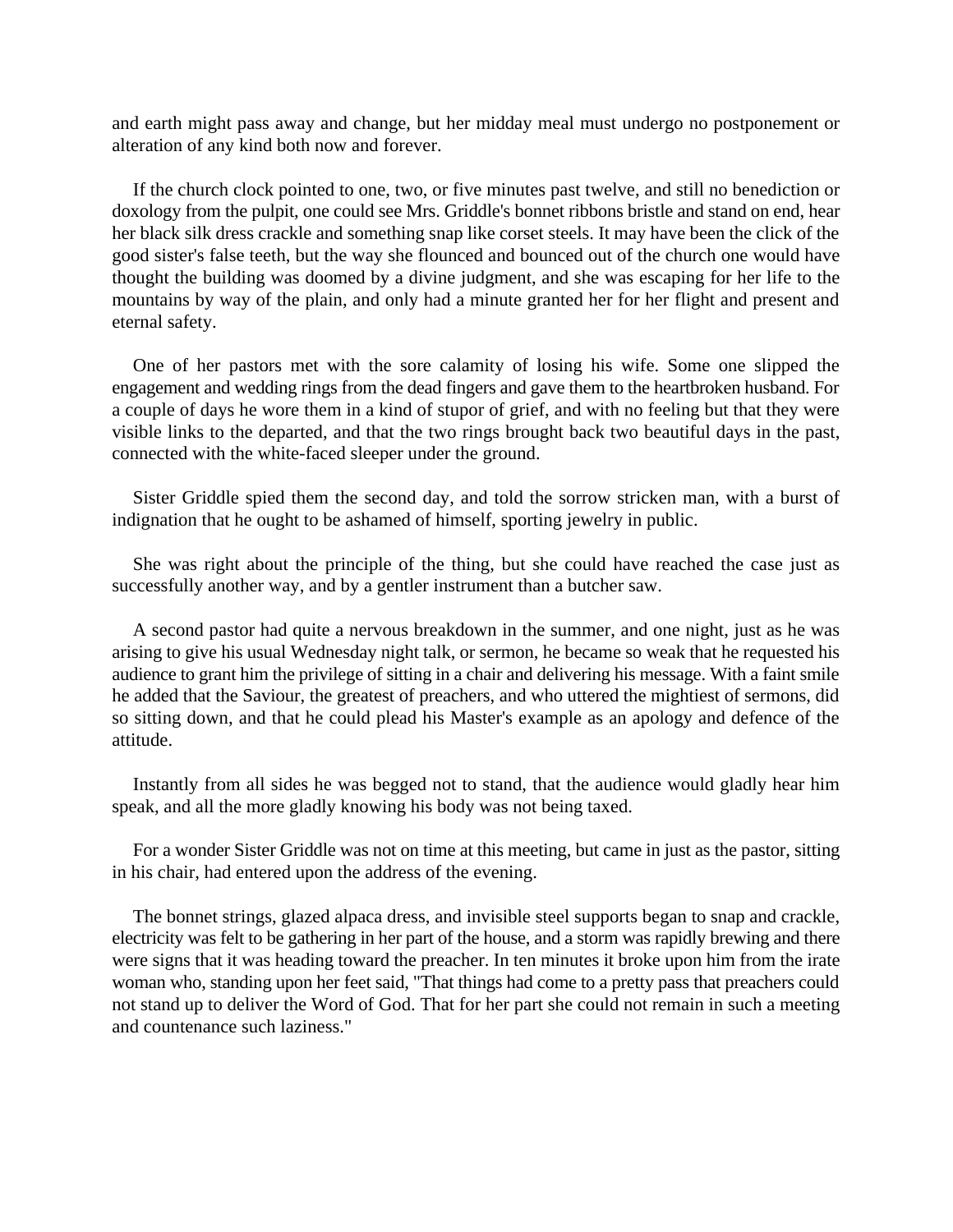And she would have gone, but the sick man, slowly arising, put one arm around a marble pillar near him, and looking as white as that against which he leaned, spoke to his audience, who listened with difficulty because of their indignant glances and righteous displeasure toward Mrs. Griddle.

When that same individual, who seemed to think that she was appointed to run everything in the world and church during the Lord's absence, was told of her mistake, her sharp reply was, "Then let him go to bed and stay there until he gets well."

The next year a third pastor announced at prayer meeting that he had run across a case of great need and distress in his pastoral work on a certain street in the southern part of the city, and he wanted fifteen or twenty dollars at once. Then, as the hats went around and the silver was merrily clinking in, Sister Griddle arose and said, "I will wager my life that this new-found case of distress of yours is no one else but that trifling no account Reuben Jackson, whom I have helped a dozen times." She might have added, "and skinned two dozen times."

Again Sister Griddle was right, for, as it turned out, it was Reuben Jackson, and he was of the trifling order.

Nevertheless the preacher argued that, granting the man was not what he should be, still he was sick and without food or medicine; that we ought to help him in his present need and discuss the other features of the case later. That according to the Bible, we all had little or nothing to boast of; that the Saviour Himself had said that after we had done all, still to count ourselves unprofitable servants.

To this, Sister Griddle simply sniffed disdainfully, in the air, rustled her black alpaca and crackled her steel stays.

We said that there was only one occasion when this remarkable woman was silenced and nonplused. She was paying a "charitable visit" to a poor man who had lost a wife, whom he fairly adored, and now, heart weary and body sick, was grieving his way to the grave.

Mrs. Griddle had visited him before, handing out packages of sugar and tea, and larger bundles of tongue lashing at the same time.

On this occasion, seeing by his face that he was near the tomb, she said in her sharp, business-like tone:

"Don't be grieving any more; you will be dead in a day or so, and then you will see Abraham, Isaac and Jacob."

Whereupon, to her amazement and consternation, the man turned a goaded and furious look upon her, crying out:

"I don't want to see Abraham, Isaac and Jacob! I want to see my wife!" and burst into a flood of tears.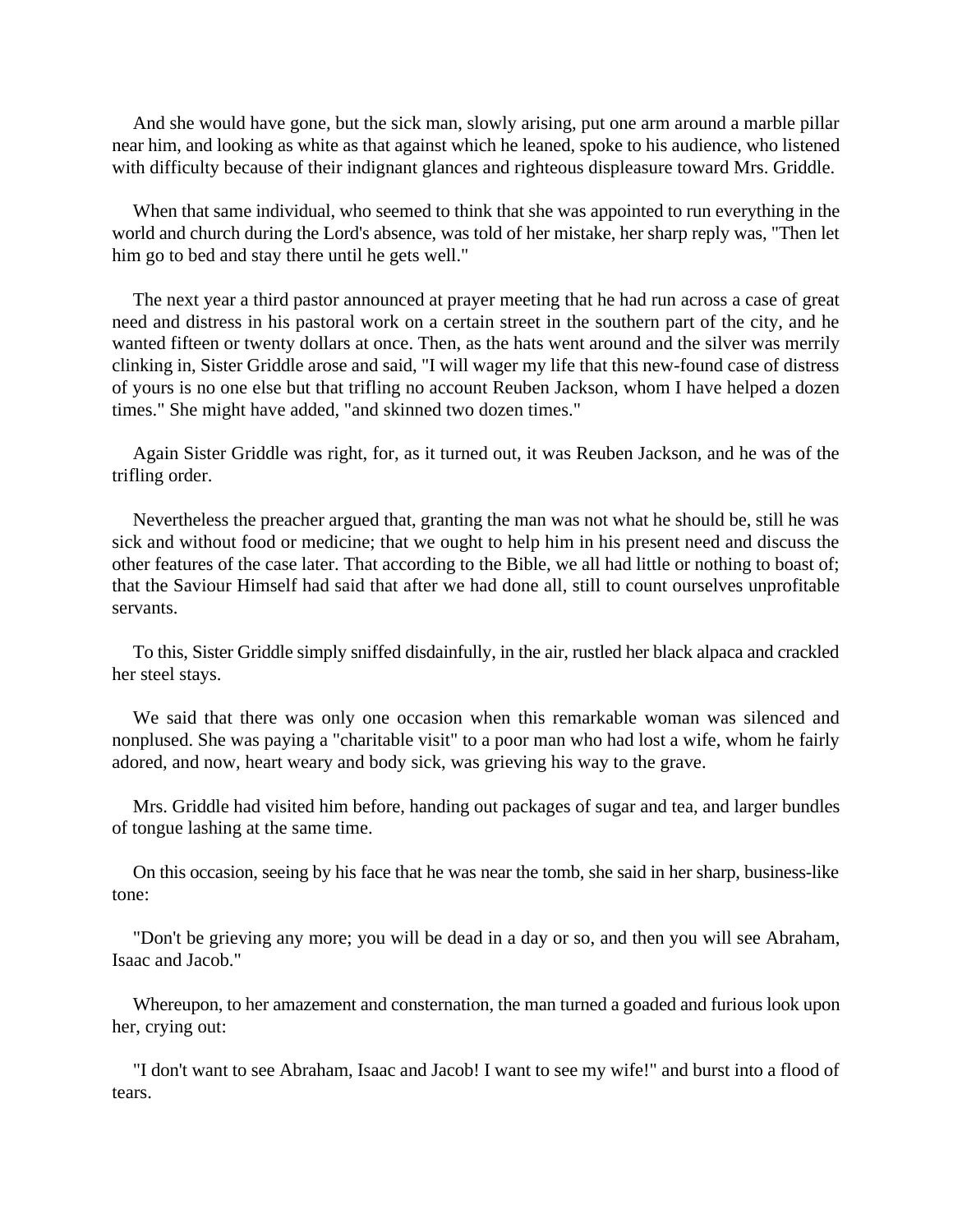Mrs. Griddle, who had not loved her own husband, but scolded him up to the very portal of the tomb; and in fact had no tender feeling for any one; whose warmest conception of Heaven was, that it was a vision of the patriarchs, prophets and apostles sitting on thrones; sat gasping with astonishment for a few seconds, then arose, got upon her little pony at the door, and turning the double piece of machinery due north, clicked, clucked, rattled, crackled and rustled her way back to her own spotless, cheerless, and frozen home.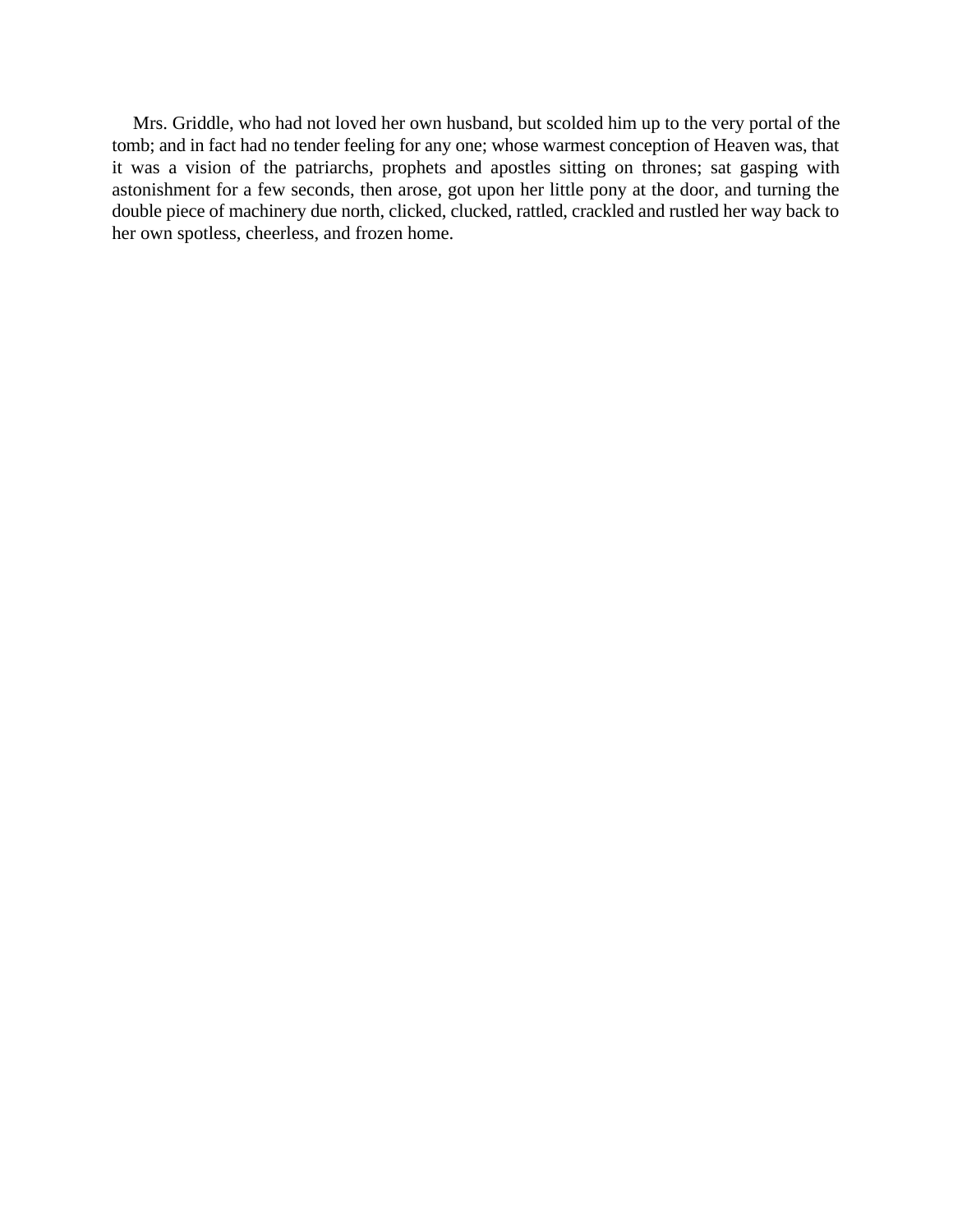#### **Chapter 4 MRS. CANDLE**

<span id="page-23-0"></span>A great thinker and writer in Europe announced the doctrine of the law of correspondence. He declared that animal life and form, were brought forth by the power of the Almighty, not in an arbitrary, undesigning fashion, but to illustrate and confirm in this way features and facts of the spiritual life and character realm. That the habits and the very figures of the animal world revealed in a visible and concrete shape the many virtues and vices to be found in the ways of righteousness and sin.

The idea once started, it is easy enough now to see cunning in the fox; heartless ferocity in the bearing of the wolf to the lamb; while the extended bristles of the porcupine, the snail going into his shell, the ostrich thinking himself hid because his shallow little head is in the sand, and the hiss, spring and sting of the serpent-- all have their meaning and thorough counterparts in people around us.

And so the moth also comes in to teach us with its short existence by nature, and how it is made much shorter by the flame of the candle, about which in a kind of fascination it flutters. Who has not seen the tragedy upon the reading table on countless summer nights. How we tried to save them, and they would not be delivered. And as some were scorched and others consumed, still others took their place to suffer and die as their predecessors before them had done.

What a number were seen lying on the velvet cloth, some with one wing gone, some with both burned off, some trying to rise and fly when the means of flight had been destroyed, some breathing their last, while over all these victims of the lamp came still others, brown, black, white, golden winged without a glance at the scene beneath, without a single thought as to what had taken place, or fear as to what would occur to them-- here they came for a few waltz movements, a few bows and dips to the flame and then they added to the congregation of the dead on the center-table.

The candles that did the damage were different, some of wax, others sperm and still others tallow; and some were in gold and silver holders, and others reposed in brass and tin; but all had a fire that was destruction and death to the moth.

Alas for the human moth family, how large it is! how heedless of warnings about the flame! and how regardless of past histories, and unaffected by the spectacle of ruined men and women who were destroyed by the very fire toward which they are drawn, or about which they have entered the circling sport of death.

There are more moths than there are candles of destruction; but the latter are so powerful that each one can slay many thousands of men. They all burn; they all flame; every one can scorch wings, and destroy both soul and body in hell.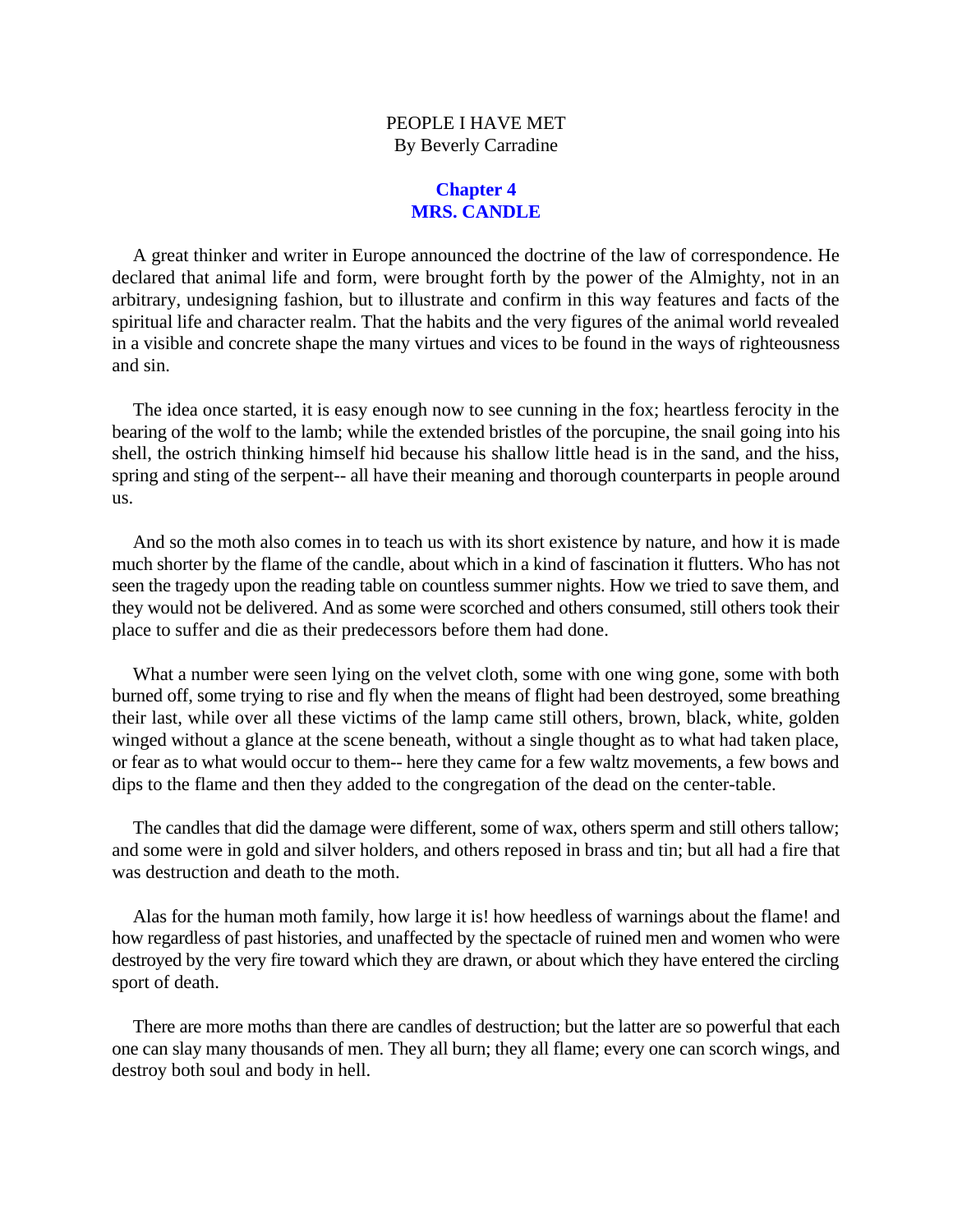Sometimes we find sin incarnated in a man or woman. When this is the case the candle is in a candlestick, and we discover that whether in a setting of gold, silver or brass, it destroys all the same many moths of the race of Adam.

We have known fashionable, worldly women in a community, and often in a church, who will have to answer to God for the loss of hundreds of human souls.

Cultured, refined, attractive, through the possession of numerous natural and physical graces, having beautiful homes where they could entertain largely and handsomely, they became the luminaries around which silly, thoughtless moths of the town from sixteen to twenty years of age gathered, fluttered, were scorched and died, until every church felt the loss and the world and hell revelled in the gain.

One house in particular we have recalled to memory hundreds of times; for there was not a single night scarcely in the week that the building was not all alight and ablaze with some kind of Bible-forbidden and pulpit-denounced entertainment. Cards, dancing, private theatricals and wine drinking abounded.

Once as a youth we were one of a serenading party to this beautiful, popular, worldly home of Mrs. Candle. At the conclusion of the last instrumental piece, there descended from the second-story window, tied by strong cords, some objects that glistened and twinkled in the starlight as they came, and finally resting on the grass proved to be a couple of large decanters with wine glasses. As we recall the occurrence the whole body of five young men returned to their homes that night intoxicated.

This woman went to church regularly on the Sabbath and was the most stylishly dressed female in the audience. She had a costly ivory-handled fan, and in one of its sides was imbedded a tiny mirror. Prayer book in hand, and kneeling on her cushioned footstool, we have as a youth beheld her going devoutly through the beautiful service and responses of her church, while at the same time she was studying her face in the small looking glass most intently and approvingly. smoothing her eyebrow, or removing with her lace handkerchief a tiny speck from her cheek, she, keeping up with the ritual, would in a low musical voice confess that she was "a miserable offender" and say, "Spare us, good Lord."

This woman, the instant the Sabbath was over, would resume her work of scorching, burning and destroying, while the Moths of the town, dressed in black broadcloth and in white lawn, gathered gladly in the brilliantly lighted home where string band waltz tunes, clinking wine glasses and hysterical laughter floated out on the night air.

There many young people parted with Christ forever; and as the Bible describes such a woman temptress, she the undoer would "wipe her mouth and say: 'Why, what harm have I done? Young folks must have fun and pleasure!' "

Among the number of youths she hurt for life were several that stand out prominently in our recollection.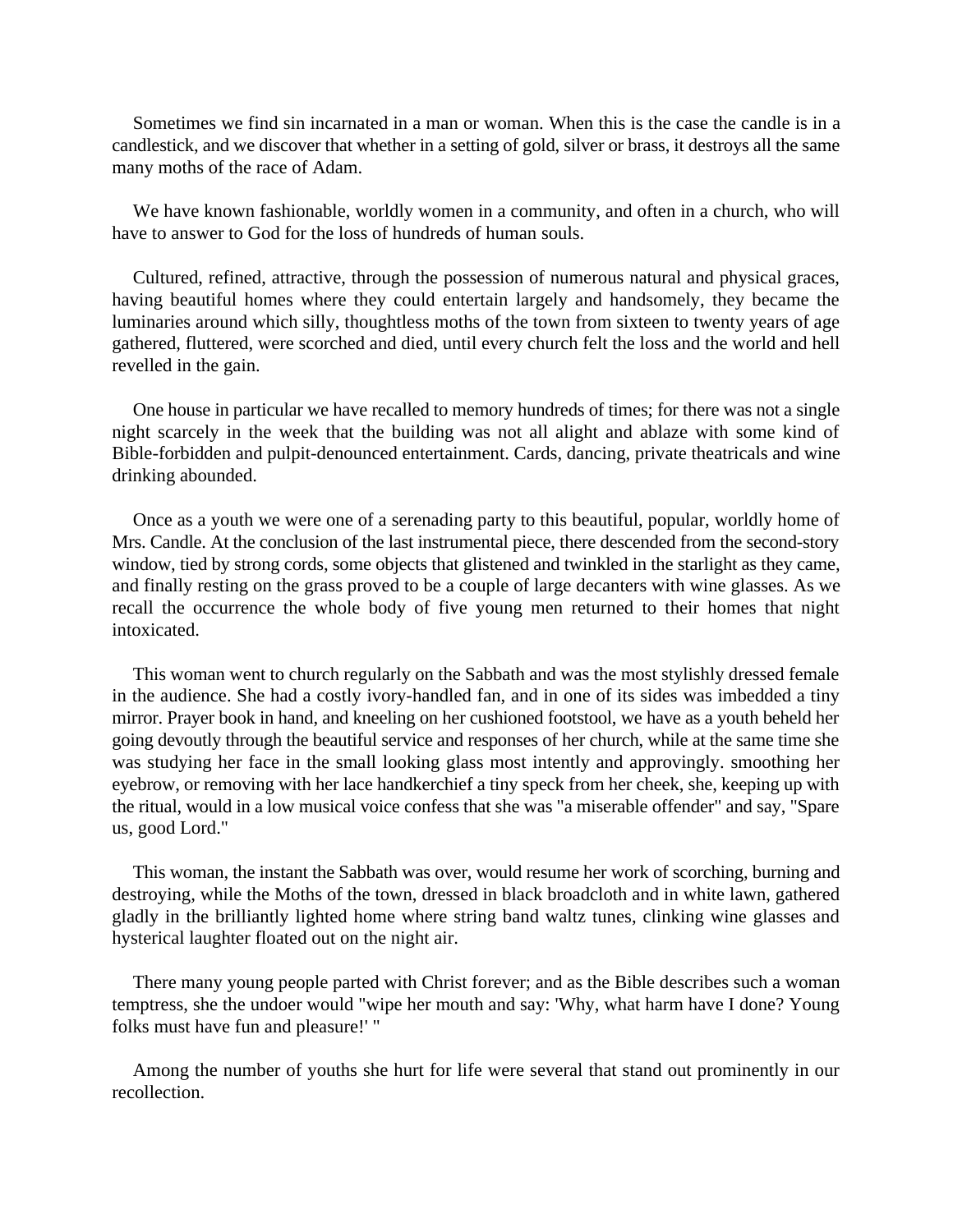One resigned a most lucrative position and went far away into the Wild West. He seemed to wish to bury himself and hide his face from all who knew him. He has never returned since the day of his departure, fully thirty years ago.

Another from the social downfall which followed his sin, commenced drinking. He soon lost his situation as head bookkeeper in a large firm, and as he was the only support of a widowed sister and her two little girls, the greatest suffering came into that formerly happy household. As the victim of Mrs. Candle drank still heavier to drown memory and stupefy conscience, no one would give him any kind of employment, and we saw him come to rags in dress, and to a kind of giggling idiocy in his life.

As some of the cases finally got known, the eyes of many turned upon Mrs. Candle with a horror stricken gaze; but she, Eve-like, laid all the blame upon others. She accused her victims. It is remarkable, and all to the credit of these young men, that they were silent. They did not in a single instance retaliate or utter a charge against her.

But not the less were there those in the town who saw plainly who were Moths in this instance, and who had destroyed the poor, attracted, fascinated, bewildered, fluttering things in tweed and broadcloth.

So sure was her own husband of the true cause of these social and moral calamities that he lost interest in his business life, secluded himself as much as he could from the social world, got so that he walked the streets with a drooping head, and finally went down into the grave a heart-broken man in the very prime of life.

Mrs. Candle flickered on for a number of years after this, but the better class of citizens dropped away from her entertainments. She was so shunned and cut in church that she and her ivory-handled fan had to stay away. But she was a devouring fire in nature and life and went on in her blistering, burning course just the same, only with a smaller company and a coarser set of people.

One of her last acts was to assist a woman of her own stripe and character to publish a little book of detraction and slander against a prominent and wealthy Southern gentleman. Blackmail was evidently the object, we are convinced, with both women. The book was called "The Blighted Life."

The gentleman declared his innocence to a few very near friends and proved it to their satisfaction; but he would not enter into any public dispute or newspaper wrangle with the woman. Nevertheless, the volume, read greedily by the vulgar-minded and buzzard-natured, was believed by many, and led to the strict seclusion of the slandered man's wife, whom he idolized, and she, in the bloom of a young womanhood, was laid away in a year's time in the cemetery. The husband, lacking a certain moral enduring power, and bowed in spirit over the calumny and then the death of his wife, became a confirmed opium eater, and has been dead for years.

Poor, unfortunate man! Even he became in another sense a victim moth to the destructive flame of this pitiless, godless woman. She burned and destroyed in some way to the close.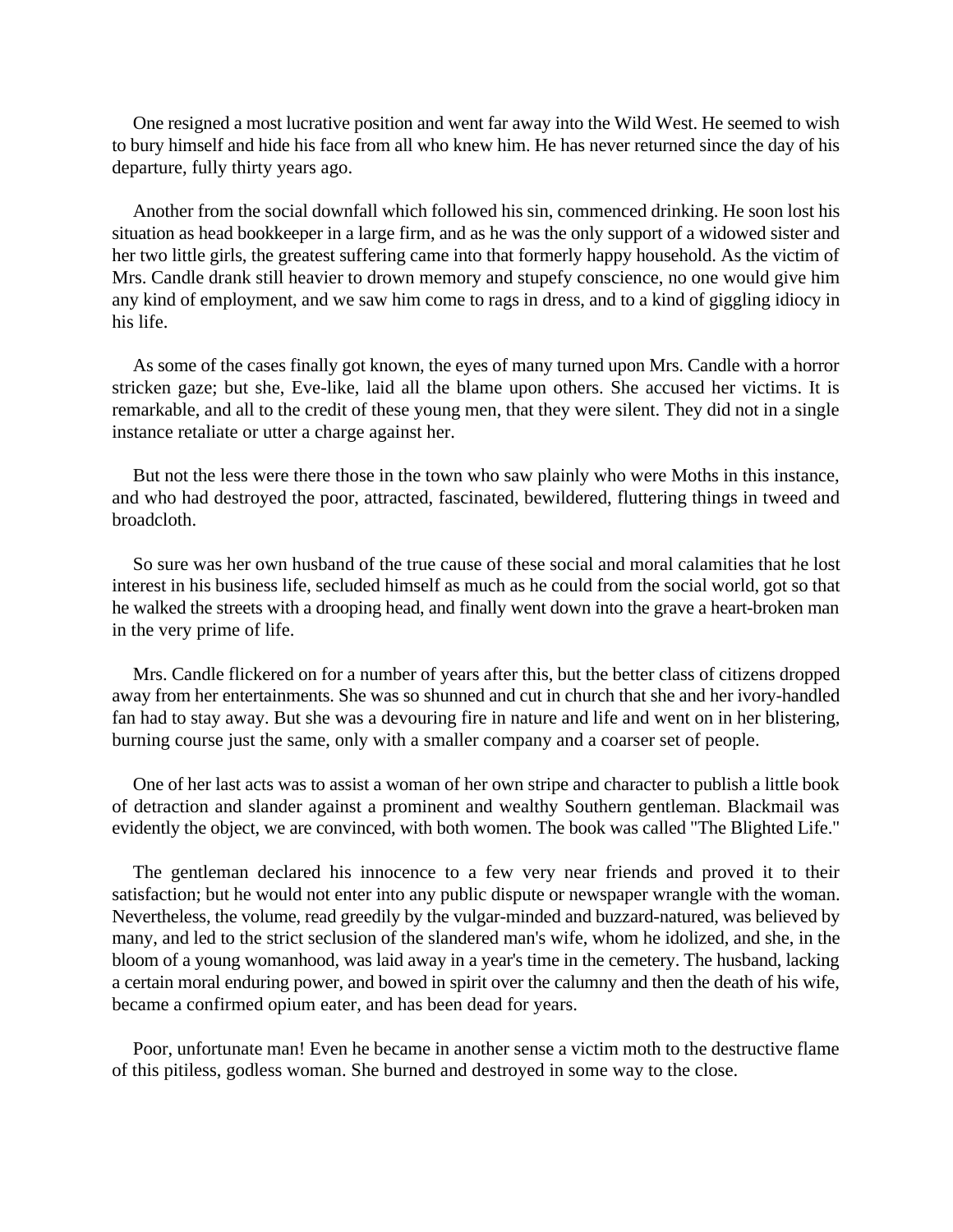It is a blessed thought that such flames have an end at last in this world. They can burn up to the socket, and go out in helplessness. Or, like the luminary of the domestic life, they can be blown out.

Just as a strong draught of wind can extinguish the lamp sitting on the table, so a sudden blast from the other world can put out such an existence as we have been writing about. It did so in this instance. There was one night a swift gust from eternity, and Mrs. Candle went out. The blast was death, and the light was the life of the arch woman temptress of our town.

She is today under a handsome monument in the graveyard, and around her lying as still and white-faced as herself is quite a company of human beings whom she injured and ruined while in this world. It is a sad and yet strangely familiar kind of spectacle.

The cemetery is the table; the dead moths are scattered in mounds over its surface; while the woman candle that wrought the harm and destruction is lying there burned up and blown out in the midst of the surrounding gloom and desolation, and encircled by the victims she had slain.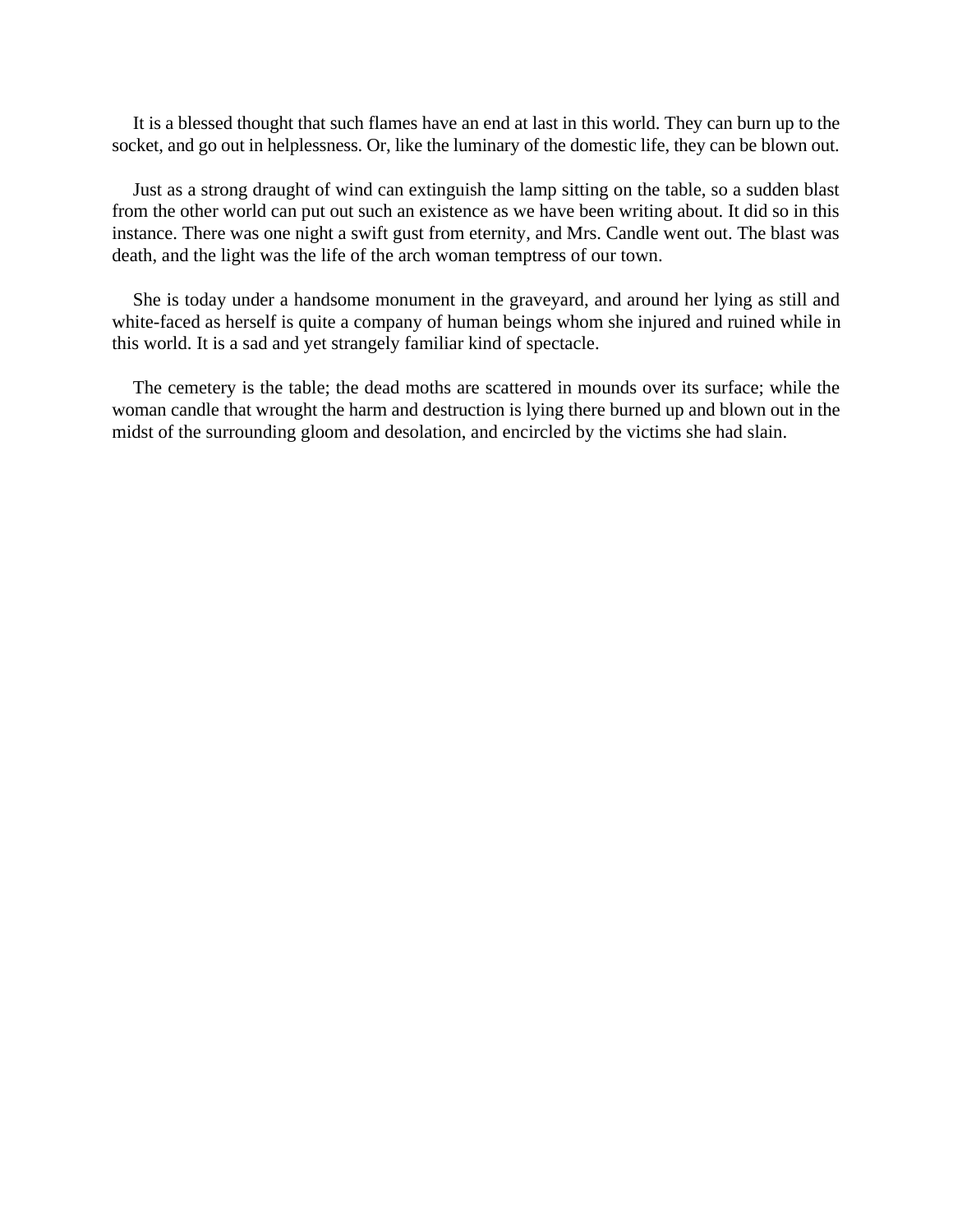#### **Chapter 5 A MEMORITER PREACHER**

<span id="page-27-0"></span>The Rev. Mr. L<sub>\_\_\_\_\_</sub>, was a member of one of the Southern Conferences of the Methodist Church. He was a man of excellent mind, fine. presence and delightful manners. In the social life he was easy, free, and in a proper sense self-confident; but in his ministerial career and work he had gotten into the bondage of writing and then memorizing his sermons.

The reader will recognize at once that to commit to memory forty or fifty pages of broad letter or foolscap paper, and then speak it off as though it was being originated at the time, and on the spot, was a piece of mental toil and drudgery that made the preacher ready to vacate and escape from the pulpit any time. Then when two of this kind of labored, head-splitting and mind-exhausting performances were required each Sunday at B\_\_\_\_\_, one of the leading stations in the conference, it can be seen at once that Bro. L\_\_\_\_\_ would utilize every kind of expedient to escape at least one, if not both, of these highly finished, impressively delivered memoriter affairs.

So he had numerous sore throats which prevented preaching; several nervous headaches; while the weather also proved an any in this matter, as it was often pronounced too inclement for the people to brave in turning out to the evening service.

Our first conference appointment was called Vernon Mission, and consisted of several small hamlets extending back in the country, while we lived in the large town of J\_\_\_\_, just ten miles from B\_\_\_\_\_\_.

It came to pass that a fifth Sunday came when we had nothing to do, whereupon Dr. C\_\_\_\_, pastor of First Methodist Church in J\_\_\_\_\_, learning the fact, requested us to fill his city pulpit on the Sabbath, while he, in company with Bro. Thompson, another preacher of the conference, would take a day off in a kind of rest trip. The jaunt was to be made in a buggy, the destination the town of B\_\_\_\_\_, where Bro. L\_\_\_\_\_ was stationed.

The plan of Dr. G\_\_\_\_\_ and his companion, Bro. Thompson, was to leave J\_\_\_\_\_ after breakfast, make the journey leisurely, feed the eye on the unfolding scenery of wood, field, stream, meadow and the distant floating white clouds, drink in at the ear the song of birds, and so chatting, thinking and very much enjoying themselves, arrive in B\_\_\_\_\_ at half-past eleven and enter the Methodist church, after Bro. L\_\_\_\_ had taken his text and could not stop, for a memoriter sermonizer does not dare to make a pause. Then after the service they would dine out with one of the wealthy, cultured, hospitable families, for which the town of B\_\_\_\_\_ was famous, have a sumptuous time of it on that line, spend some lovely social hours in the afternoon, hear Bro. L\_\_\_\_\_ preach in the evening, and return to J\_\_\_\_\_ next morning.

But through some accident to harness or buggy, our two brethren did not arrive until one o'clock, and so drove through empty streets and past the emptied and closed church.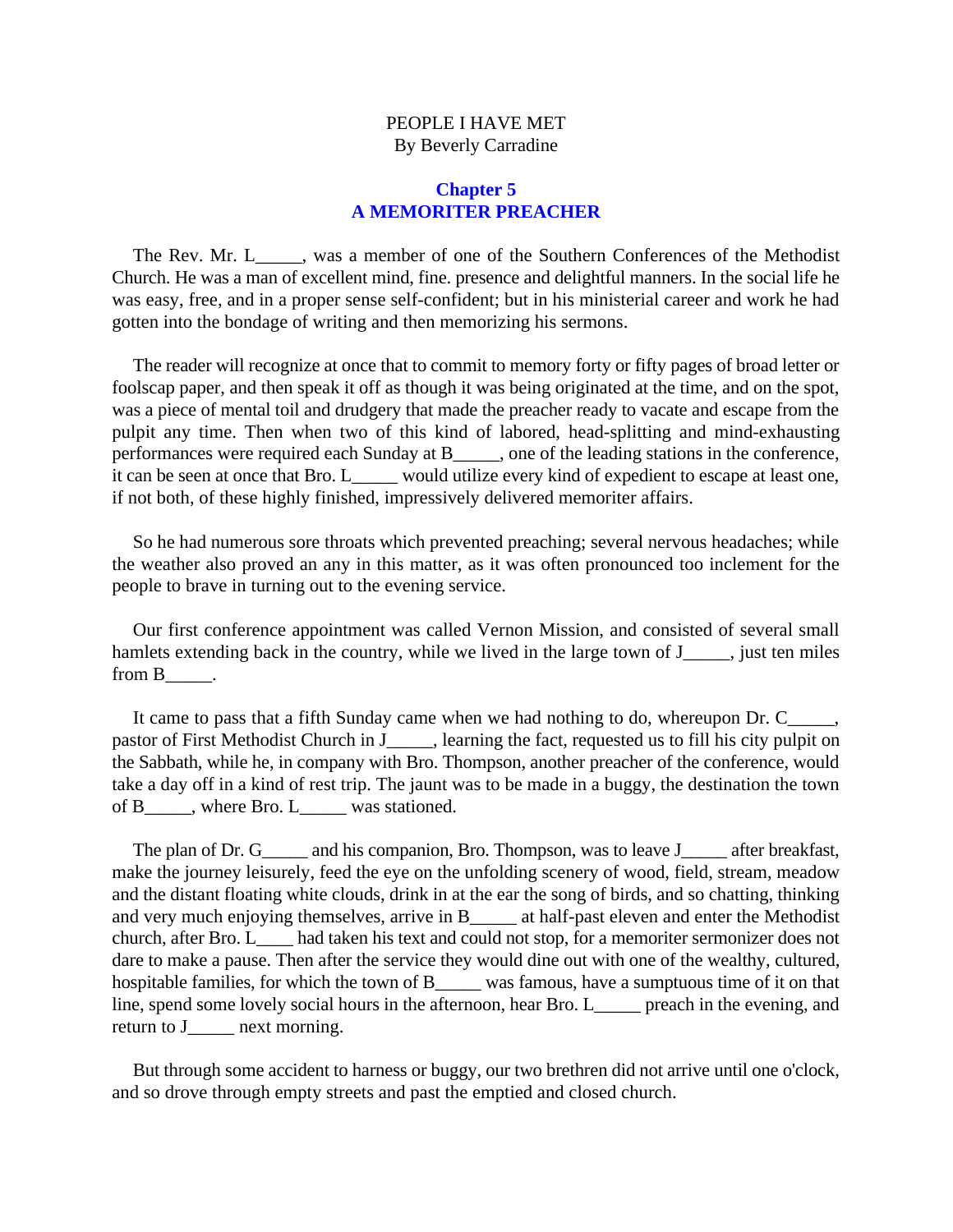The day was a beautiful one, with a few soft, misty, white veils floating peacefully on the bosom of the blue sky. But Bro. L\_\_\_\_\_, in making his closing announcements, stated that the clouds looked so ominous that he thought it wisest and best to state that there would be no service that night. And this he did in perfect ignorance of the near and increasing proximity to him of, so to speak, two angels and ministers of grace in a good Methodist buggy, drawn by a good Methodist horse.

In due time our two aforesaid angels and brethren, after passing the vacant church, drove to the suburbs of the town to the stately mansion of Judge M<sub>\_\_\_\_</sub>, a prominent church member and official.

Here they found a large company, composed of family and visitors, just sitting down to a splendid dinner, and among the guests was the pastor, Bro. L\_\_\_\_\_.

The announcement by the servant of the arrival at the door of the famous Dr. G\_\_\_\_, and Bro. Thompson, who had been their pastor in previous years, produced a great stir, and nearly everyone left the dining table to meet and greet the newcomers in the hall.

There was a great handshaking all around, a settling down again in the large armchairs, a merry and continuous rattling of knives, forks and spoons, and then a final pouring fourth on the veranda and to settees under the trees near the front door, the ladies with their fans and the gentlemen with toothpicks, great clearing of throats, and some with cigars and pipes, according to Southern custom.

Meanwhile Bro. L\_\_\_\_\_\_'s face had been a study. It was evident his mind was busy, and he was laying plans. So after dinner, while all the company was engaged in private chats or general conversation, Bro. L\_\_\_\_\_ could be seen interviewing all the boys and girls he could find, whispering something very earnestly to them, and then the next fact of observation was the flying down the walks, paths and roads of these same young folks, and their disappearance in every direction towards town.

Meanwhile Dr. G\_\_\_\_\_ had spoken to some of the company of the pleasure he anticipated in listening to one of Bro. L\_\_\_\_\_'s polished sermons in the beautiful church that night. To his great surprise he was informed that there would be no service.

In response to further questioning he was told in the midst of poorly suppressed amusement that Bro. L\_\_\_\_\_ was so alarmed at the ominous appearance of the heavens that morning that he had called off the night hour of worship.

Dr. G\_\_\_\_\_\_ looked up at the few snow white clouds floating peacefully in the blue afternoon sky with such a comical expression that there was a general burst of laughter.

Dr. G<sub>\_\_\_\_\_</sub>, who was a keen-eyed, quick-witted man, began to put two and two together, and calling Bro. L\_\_\_\_\_ to draw near, said: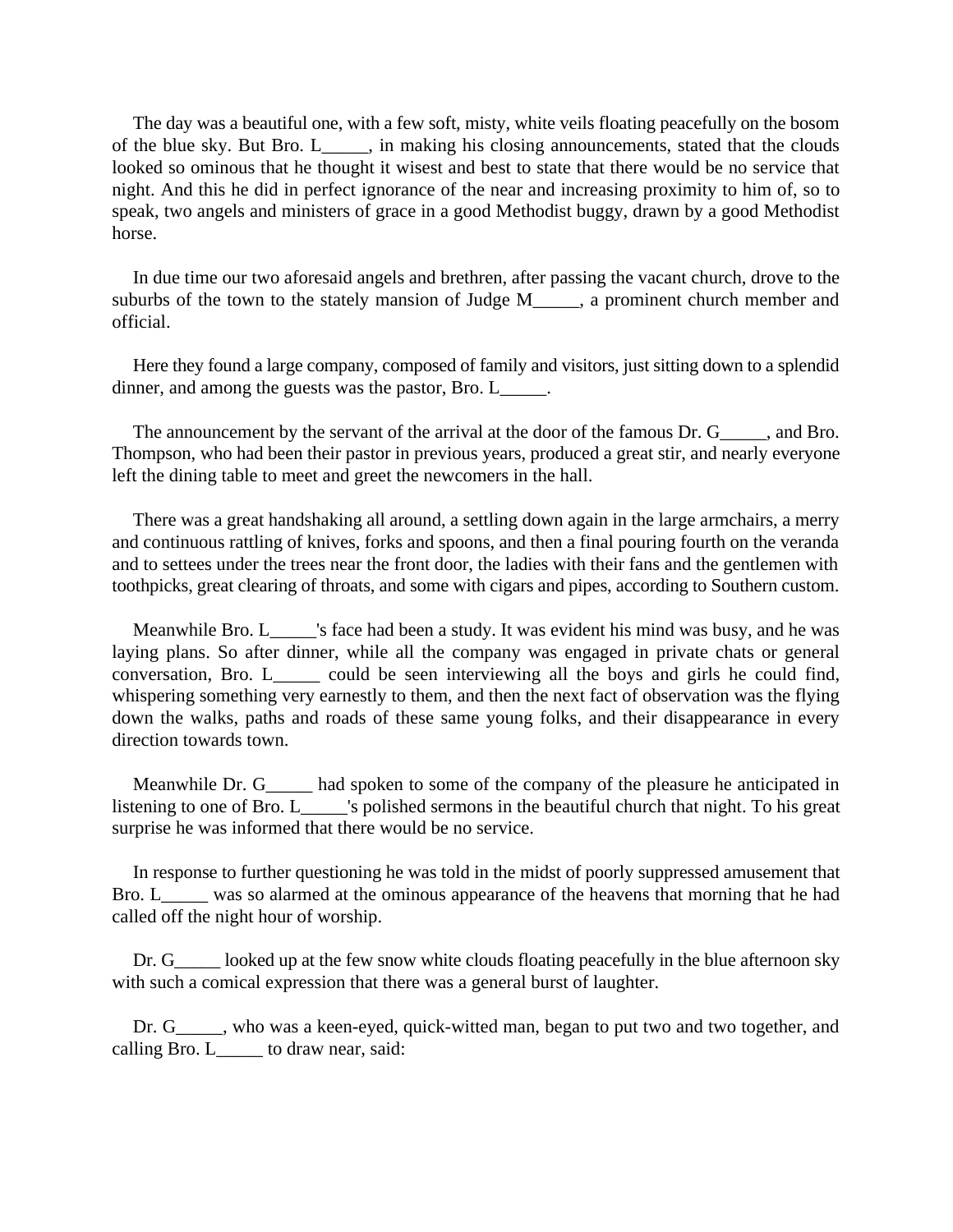"What meaneth this sending forth of the young people in all haste and in every direction after the manner of the Twelve and Seventy of olden days?"

"It means," replied Bro. L\_\_\_\_\_, rubbing his hands and smiling his blandest, "that the gifted and brilliant Dr. G\_\_\_\_\_ will fill the pulpit and delight the people of this community with the Gospel at 8 o'clock this evening."

"But what about those dreadful ominous clouds of the morning that would prevent the people from coming to service tonight?"

Bro. L\_\_\_\_\_ turned crimson, while fans covered faces in a suspicious way, and general coughing of a hacking order abounded. Dr. G\_\_\_\_\_ resumed:

"No, Bro. L\_\_\_\_\_, you cannot play any such dodge with me. I got Bro. Carradine to fill my pulpit in J\_\_\_\_\_ and came over here for a rest, and to listen to you. So if the congregation assembles tonight, they will not hear me."

Bro. L\_\_\_\_\_, now much alarmed, coaxed, pleaded, argued and begged, but all in vain. Dr. G<sub>said no, and meant it.</sub>

Finally Dr. G\_\_\_\_\_ said: "You might ask Bro. Thompson, there. He might consent."

Bro. L\_\_\_\_\_, with a most anxious expression, crossed hurriedly over to where Bro. Thompson was making himself agreeable to a group, and made known his request, that he would delight them all by preaching that night.

"Who? Me!" cried Bro. Thompson. "Why, man, I can't do it. I was pastor here four years and preached everything I knew to the people, and a lot that I did not know. No, sir! I'm off on a rest, like Dr. G\_\_\_\_\_\_. Besides, I came to hear you preach."

Bro. L\_\_\_\_\_\_'s face at this moment was a picture of despair. He had summoned a big crowd to hear a big preacher, and here no preacher, great or little, would preach.

As for himself, he knew it was a mental impossibility for him to get one of his Memoriter Columbiads prepared and ready for action in the few hours left him. He could not memorize ten pages in that time; and in his present distress felt he could not commit a paragraph.

His countenance was so cast down that Dr. G\_\_\_\_\_ took pity on him, and walking over to Bro. Thompson, said:

"Thompson, you must help L\_\_\_\_\_ out of this trouble. You can preach one of your old sermons tonight you gave here several years ago. I am sure that the people do not remember a word of it. So say yes, and let Bro. L\_\_\_\_\_ smile once more."

At this there was a general laugh.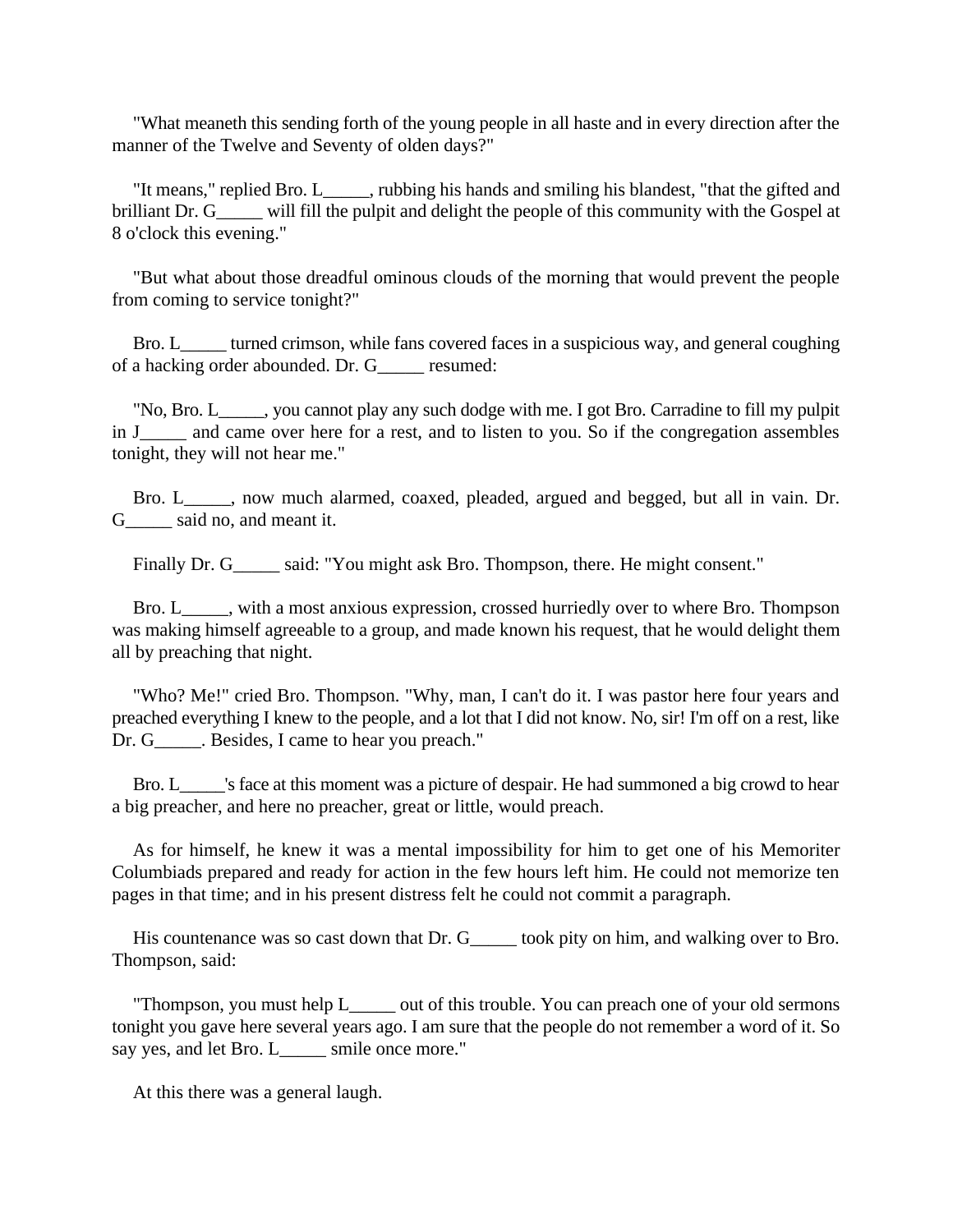Bro. Thompson, after rubbing his partially bald head a few times, said finally he had recalled a text which he thought would do, and he would preach; and Bro. L\_\_\_\_\_, according to prophecy, began to beam again, and that, too, in the midst of a large and varied assortment of smiles of which he had been the unconscious author and inspirer.

So here were really three pulpit Jonahs in that afternoon. For while Bro. Thompson had agreed to preach, he had the look on him all the while that if he could see an opening in the ground somewhere, or any kind of means of flight or escape, he, Thompson, would only too thankfully avail himself of it.

That night a large audience filled the lovely brick temple to listen to the eloquent and popular Dr. G\_\_\_\_\_, whom they had never heard. Instead, they saw the well-remembered form of a precious pastor, Bro. Thompson, ascend the pulpit and begin to turn over the leaves of the hymn book and Bible.

There was a manifest disappointment at first at this change of program, and then the well-bred assembly settled itself down to hear a loving, gracious message, with here and there recollections of a tender and pathetic nature; all of which would be naturally expected at such an hour, and from one who knew so much of their private and family history, who had shared in their sorrows, married their children and buried their dead.

To this day we can never recall the text Bro. Thompson took that night as reported to us without a smile. Moreover, we were informed by Dr. G\_\_\_\_\_ that the instant it was read aloud, grave and awful a verse as it is, everyone in the large congregation wore a smile of broadest and most unmistakable character.

Still looking worried, and glancing reproachfully at the preachers in the audience, every one of whom was outside the pulpit, Bro. Thompson solemnly uttered the words:

Luke 16:23!

"In hell he lifted up his eyes, being in torment!"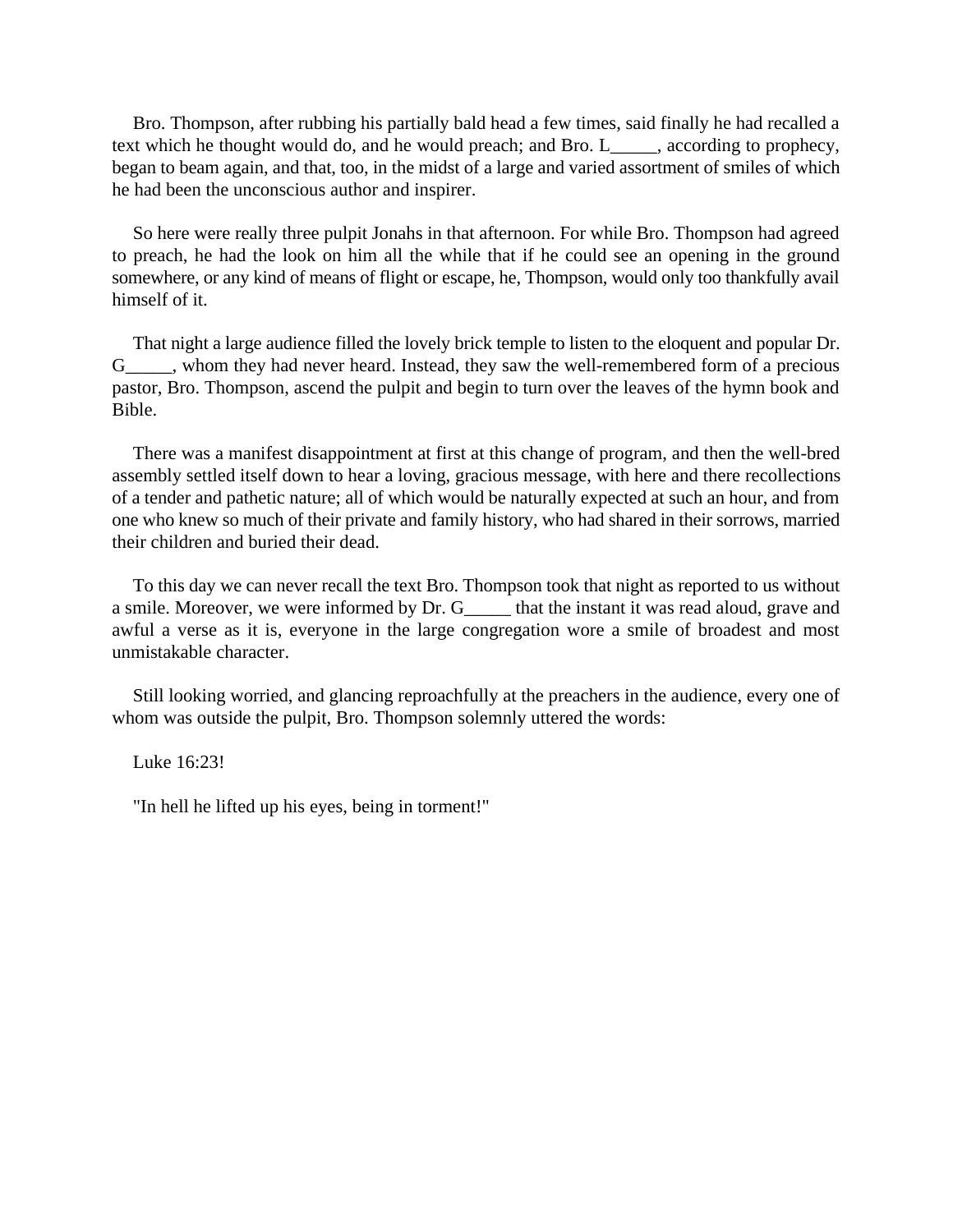#### **Chapter 6 AN INDOLENT CLERGYMAN**

<span id="page-31-0"></span>The subject of this sketch was a man of very superior intellect; enjoyed some measure of religion and scored a number of brilliant successes in the pulpit of his church and on the platform of the camp ground, especially when there would be what is called "an occasion," and he had time to prepare.

And yet this man, through laziness located in some region of his tripartite nature, hated to preach as one would dislike taking bitter, nauseous medicine, or as another would shrink from a surgical operation.

Dr. W\_\_\_\_\_ did not have to purloin a sermon, he possessed too fine a brain for that; but instead he adopted the plan of stealing a man who had a sermon in him, use him this way on Sunday and, having emptied the brother's intellectual and spiritual vessel, turn him loose again Monday on the King's Highway or Public Road.

Dr. W<sub>\_\_\_\_\_</sub>, so to speak, stalked and sat for his game. If the first two days of the week he saw no wandering minister on the street, then our preacher hunter spent most of his time at the depot, especially train times. Here, in a chair in front of the hotel across from the station, the Doctor carefully studied the arrivals, sifting out with his eye the lay from the clerical, in a style skillful from long practice. He captured numerous pulpit gentlemen this way; some of them being cordially entertained at the parsonage several days in order to get two sermons from them the approaching Sabbath.

Sometimes when there was no sign of a preacher in the outpouring of the cars, the Doctor, even then not in despair, would walk through the train, and in frequent instances there the desired divine would be, reading or meditating in a corner with no idea of "hands being laid upon him" in the way of which we are writing. There would be argument, expostulation, entreaty and downright supplication, and the nearer the Sabbath the more urgent was the Doctor, and behold the audience next day would be regaled with another strange countenance blinking over the Bible-crowned desk at them, while Dr. W\_\_\_\_\_, radiant with his new victory and ministerial captive, introduced an old acquaintance, but oftener a being none of them ever saw before, with the well-worn words:

"That he knew they all would be delighted to hear our gifted brother, whom the Lord, in His providence, had sent to them."

One week there was when it seemed the Doctor would have to preach, as it was now Saturday afternoon and only two trains passing north and south remained to go by.

With a sickening heart Dr. W\_\_\_\_\_ saw there was no fish for him in the train coming from the north.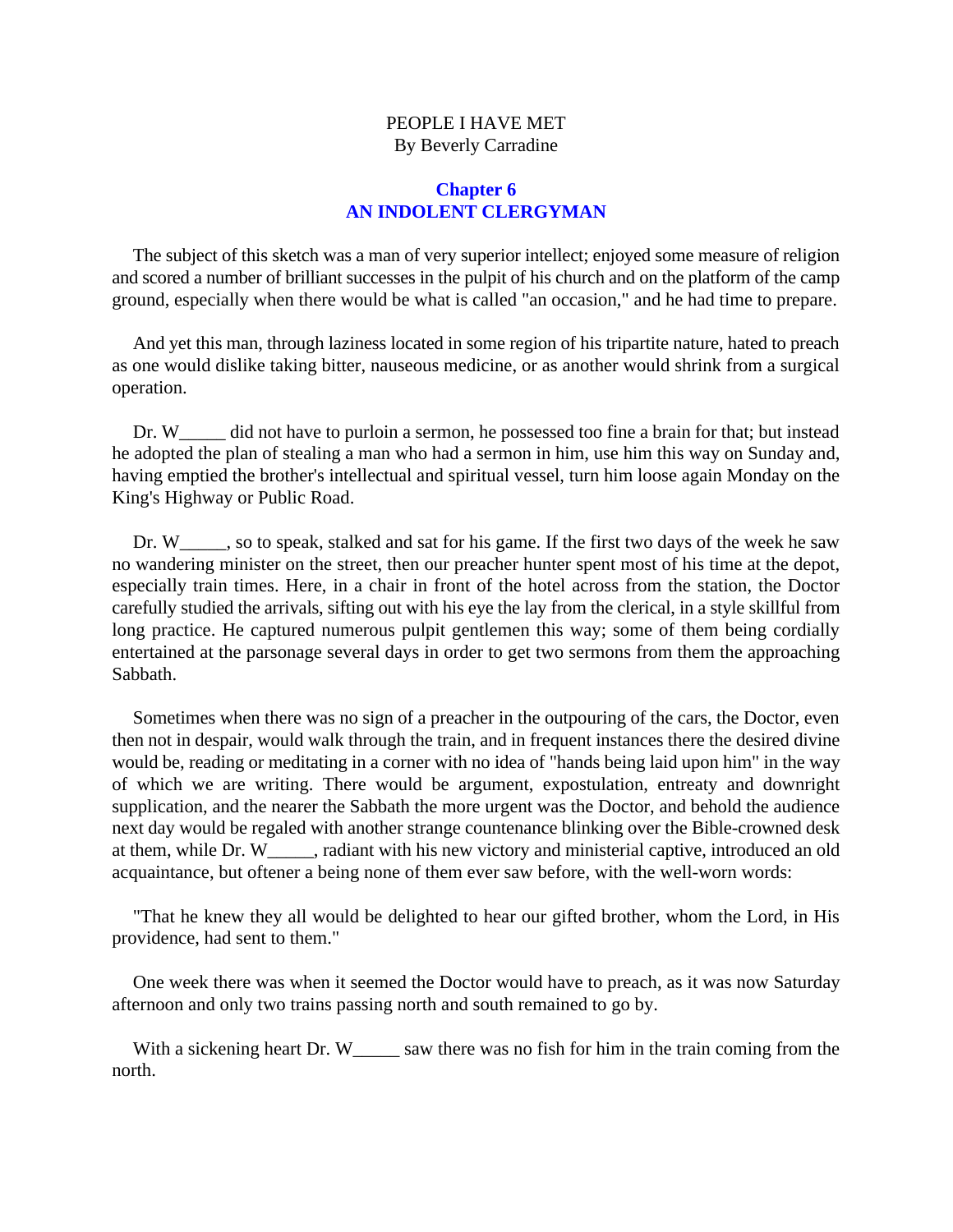At sundown, that orb hung hardly lower than Bro. W\_\_\_\_\_'s heart; when behold, as he eagerly scanned the latest arrivals he saw the unmistakable hat, long coat and general style that declares a preacher.

Going up at once to address the party, he observed that another man was with him and holding his arm.

Turning to the one who looked like a minister, Dr. W\_\_\_\_\_ said:

"Excuse me, sir, are you not a minister of the Gospel?"

"Yes," was the quiet, subdued response of the individual.

"Well, I would like to entertain you at the parsonage tonight and have you preach for me tomorrow morning and night."

"The thing is impossible," broke in the other man. "Be so good as to take your hand off; he is under my care."

"But I want him to preach for me tomorrow. Aren't you willing?" he said, turning to the preacher.

"Oh, yes," replied that individual, very nonchalantly; "I suppose I could accommodate you."

"Well," said Dr. W\_\_\_\_\_, turning in triumph to the companion, "he is willing to do so, what have you to say against it. Then I propose to entertain you both comfortably and hospitably."

Drawing near Dr. W find man lowered his voice and said:

"I'm sorry to tell you, sir, but the man you want to preach for you tomorrow has lost his reason, and I am now taking him to the State Lunatic Asylum located in your city."

"Oh! that doesn't matter," replied Dr. W\_\_\_\_\_. "You can have him again Monday morning. He isn't wild, vicious and outbreaking, is he?"

"No," said the keeper, "he is not dangerous like some. He is off on some things, but on other matters he is as sensible as you or I."

Is he all right on religion?"

"Yes, indeed; that is one of his strong points," replied the keeper.

"Oh," chimed in the Doctor, "he will do. I will have him up twice tomorrow. Besides this, it is late for you to get into the asylum tonight, and so I will gladly entertain you both at my house until Monday morning."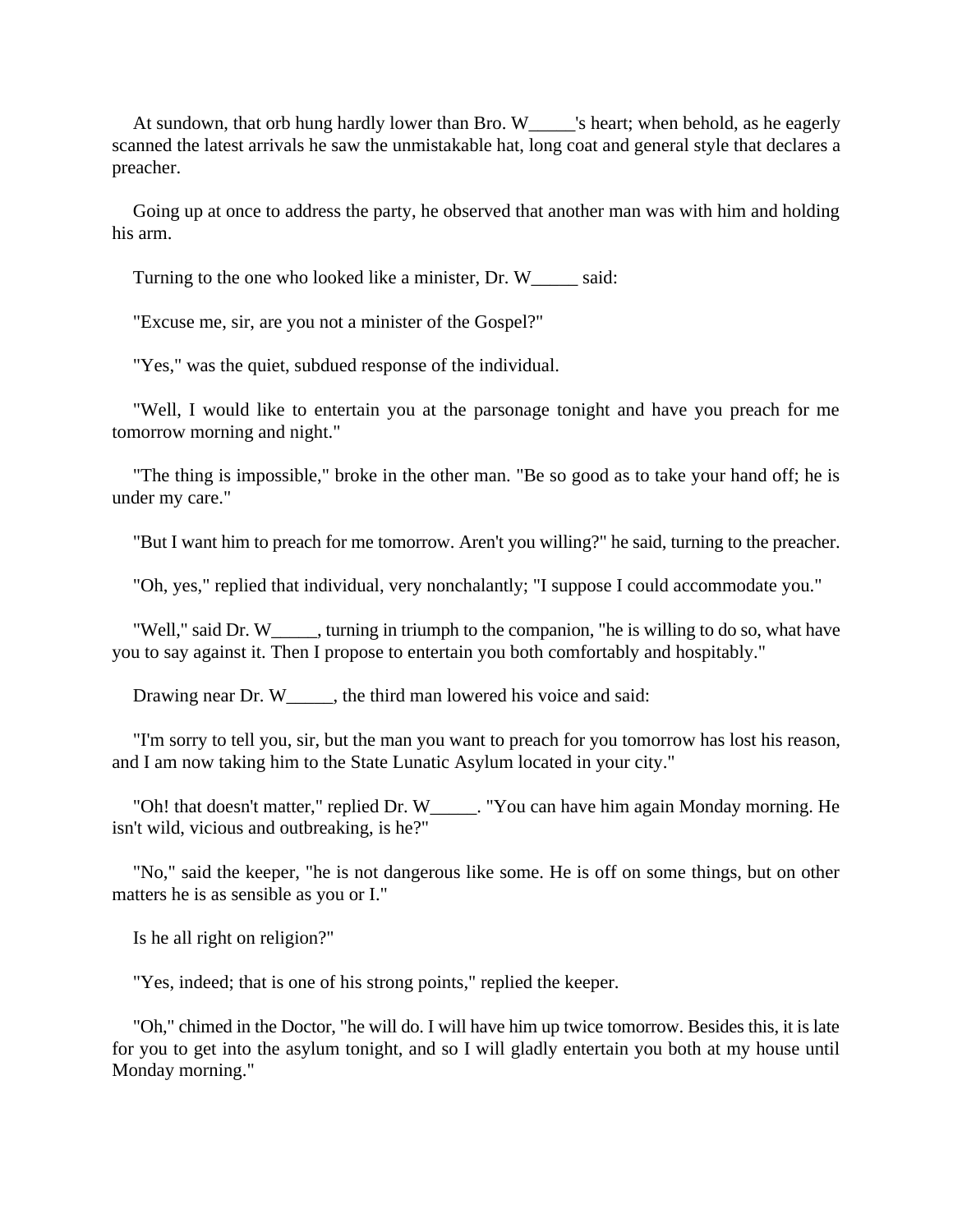And so they stayed. And the congregation of the First Methodist Church next morning looked without wonder on still a new face in the pulpit.

The old explanation was given:

"That our precious brother, who seemed providentially sent to them, would preach for them both morning and night. That from such a man of his age, observation and experience they could not but have a great treat, and rich time of Gospel feeding and blessing."

The congregation of First Church, refined, cultured, though not particularly religious, listened with well-bred interest to the plain-looking, gray-haired stranger, who peregrinated with them over the Scriptures twice that Sabbath, each rambling consuming an hour.

We say they listened quietly. And yet we are convinced that if that same composed looking body of people had realized the truth, that the man then addressing them was on his way to the lunatic asylum, and that the grave-faced stranger who sat close to the pulpit, and who never took his eyes off the speaker a single instant, was the keeper of this crazy man! -- then I verily believe that the big auditorium would have been emptied quicker of its lazy-looking audience than any fire alarm could have done in twice the time. That very night the family physicians would have been summoned in every direction by female members of the church, and the following day Dr. W\_\_\_\_\_ would have discovered a furnace prepared for him seven times hotter than its wont by his indignant congregation, and doubtless a number of umbrellas, parasols, walking canes and riding whips presented to him after an order not usually given the ministry.

Fortunately no one discovered the mental condition of the latest incumbent. He had rambled, it is true, but they had heard many roamers after that order, and so this really gave a touch of orthodoxy to what was said.

The Doctor breathed a double sigh of relief when the Sabbath was over, first that no mishap had occurred, and second, that he had been delivered from preaching two sermons.

He smiled a bland farewell upon Brother Crazy and his keeper on Monday morning, showed the latter the way to the lunatic asylum, informed the preacher that he had given them all two capital sermons, and then a little while afterwards took up his still hunt on the streets, and his stand at the depot looking for a preacher for the next Sabbath.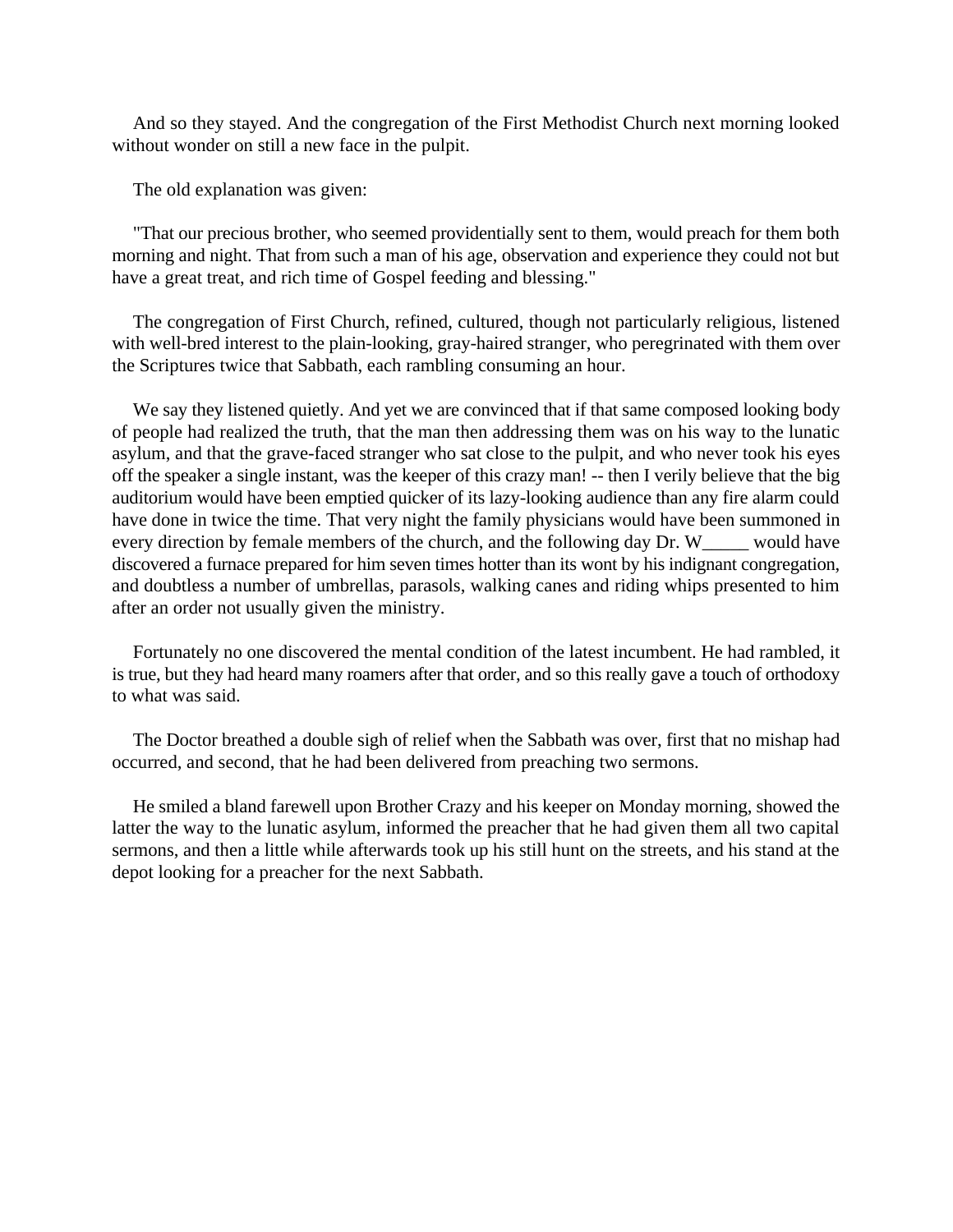#### **Chapter 7 SOME BAFFLED REVIVALISTS**

<span id="page-34-0"></span>Before evangelists had been brought forward prominently in the South, the pastors conducted their own protracted and camp meetings with the aid of fellow-preachers who belonged to the annual conference.

As for the camps there would be from twenty to one hundred ministers present, where a goodly number did the preaching in response to request and appointment of a Committee on Public Worship. Some who were distinguished pulpit divines preached several times. Others were called to officiate only once, but even this considered quite an honor in some localities, where many never delivered even a single sermon.

In the smaller tabernacle meetings, ten out of the twenty preachers attending would do the main pulpit work, while the others would be called upon to lead the early prayer or testimony service later in the day.

In what was called the regular Protracted Meeting, held annually, on the "station" or at each appointment of the "Circuit," the preacher in charge would depend on his fellow ministers of the "Conference" for assistance; these remaining with him one, three, five or seven days, as they could spare the time from their own works and appointments.

With such a procession of ministerial figures, not to say panorama of talent, one would naturally suppose that the best results would hardly be seen in the meetings which followed. Still we have to bear witness that in spite of this shift and change of Gospel workmen, and the limited period given to these services, few going beyond a week, we have beheld again and again as powerful and remarkable revivals as ever left heaven to bless earth. It was not unusual to see in a small town or country appointment fifty to one hundred bright conversions and almost as many accessions as the fruit of the special Gospel effort of six or eight days.

Sometimes, however, conditions would be unfavorable, the pulpit help not such as should be, or there would be other hindering causes, and the meeting would end with poor results or worse still, in a flat failure.

We recall a brother in the ministry, a Dr. A., who was pastor of a good station, which was one of a row of like appointments stretching at almost regular intervals down a great central railroad. His plan was to run his meeting a week, having a different preacher each night drawn from the towns south of him, and so wake up, shake up, and literally overwhelm and capture the community where he was located, by the pulpit talent and force thrown in studied succession upon it, as regiments and brigades are hurled one after another in brilliant charges against the enemy on the field of battle.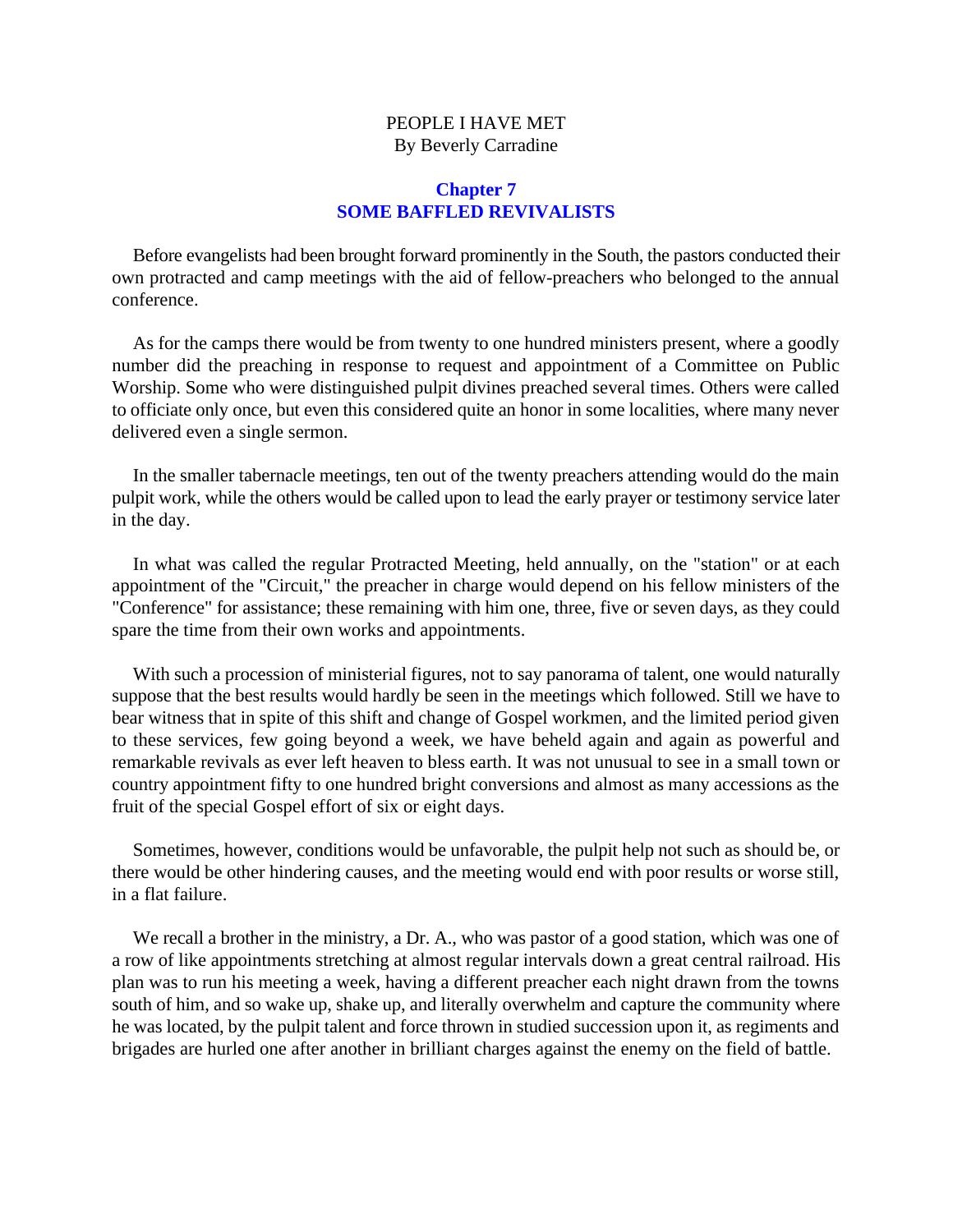So Brother W., pastor in the next town, was requested to open the Gospel conflict on Monday. This gentleman of the cloth duly arrived on the afternoon train, and, being desirous of impressing his hearers with his mental freshness, imaginative ability, and felicity in presenting and handling unusual Scripture, he took for his text, "The bed is shorter than that a man can stretch himself on it; and the covering narrower than that he can wrap himself in it."

Under his fanciful treatment of the passage, the people found the sermon entertaining, even amusing, but not at all convicting.

The Rev. Mr. W. left on the midnight train very well pleased with himself and his deliverance, but Dr. A. was not so delighted.

Next afternoon Bro. F., pastor in the town twenty miles south, arrived. As a young clergyman with a reputation to be spread abroad the call of Dr. A. from his larger pastorate seemed plainly an open door of opportunity for him to enter, and not to do so would be unwise if not culpable.

Desiring to give the audience a mental surprise, with all the exhilaration and gratification attendant upon great intellectual efforts, the Rev. Mr. F. announced for his text, "The bed is shorter than that a man can stretch himself on it; and the covering narrower than that he can wrap himself in it."

If the preacher had possessed ability equal to the brother who had preceded him the night before, even then he could hardly have produced an impression measuring up to the foregoing occasion. But as the case was, the orator was not the match of his predecessor, and so, the subject even with its peculiar similarities to the discourse of the night previous, suffered greatly by way of contrast.

Besides this, the people had learned all they wanted to know about this remarkable bed which had been hammered on a full hour on Monday evening. In fact, they were nauseated with that particular piece of furniture which caused the feet of the occupant to hang out, and whose covering was so scanty as to leave a goodly portion of the form undraped. So, as the speaker labored on, the wilted audience looked as if they wished the couch being described would suddenly go all to pieces, or that the preacher would as quickly follow another scriptural injunction, and that was "To take up his bed and walk."

The third night was greatly counted on by Dr. A., as the preacher to fill that hour, the Rev. Mr. N., was one of the strong men of the Conference, and in charge of a leading appointment on the aforesaid central rail-road.

All certainly would have been well; for Bro. N. was a good preacher, but he had a way that Paul said Peter had, of "leading about a wife." He was a great family man, devoted to his home life and found it hard to assist a brother minister a single day or attend any kind of Quarterly District, Sunday school, or Missionary meeting without taking with him the partner of his joys, not to mention the sorrows.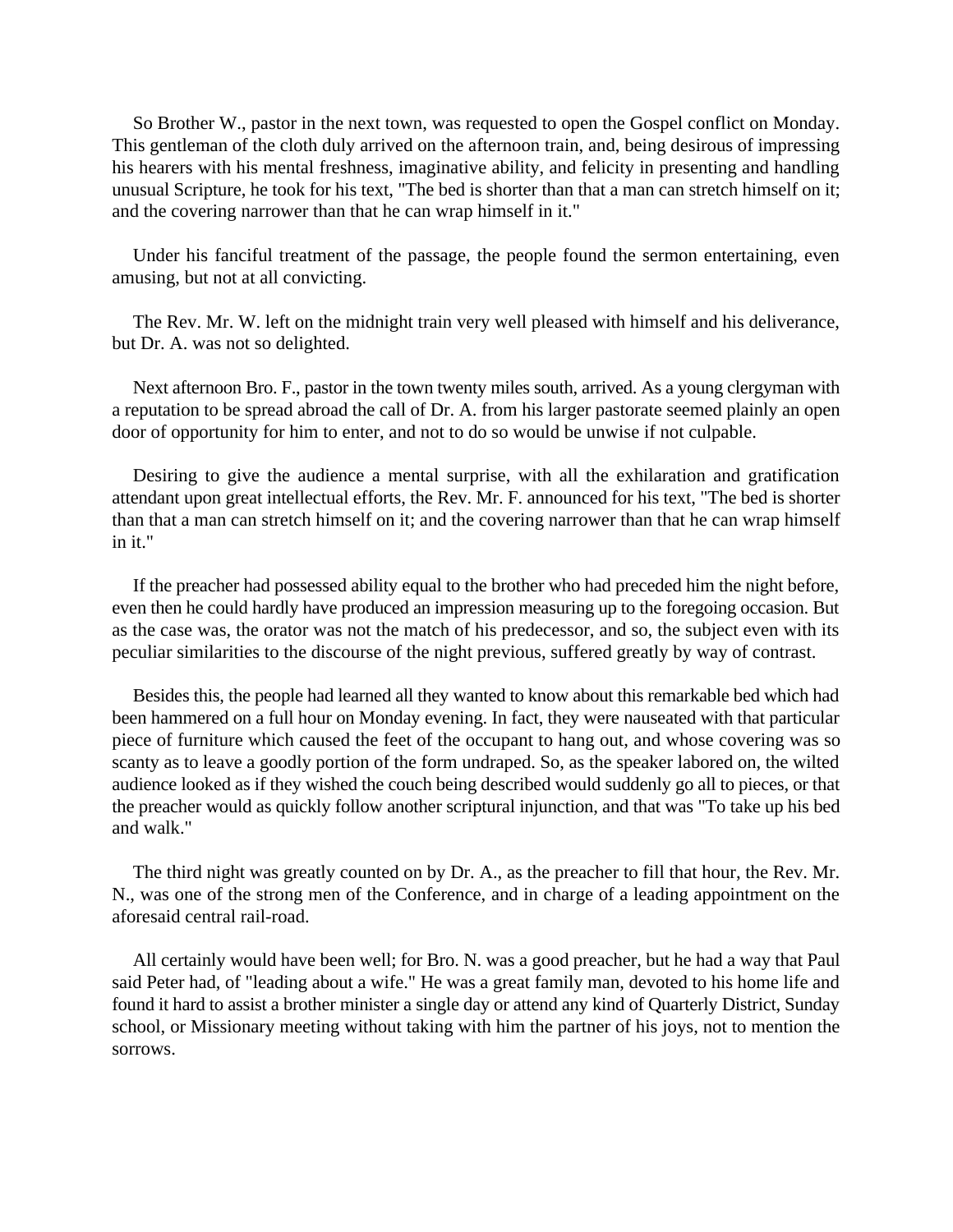This time Mrs. N. could not come, and what should Bro. N. do but bring with him one of his little girls, aged about four. Of course it was all well enough so long as the ride on the cars lasted; and even up to the close of the supper hour. But as night fell, and the silence of the bachelor parsonage of Dr. A. was felt, a mighty case of nostalgia, or homesickness, came upon the child, and with bitter tears and sobs she begged to go home.

So violent was the grief of the little one that she clung to her father and refused to allow any one, male or female, to touch her. So that as the first, and the second church bell rang, the one hope of Bro. N. was to rock his loudly lamenting daughter to sleep, and then, leaving her in bed, run over and preach to the congregation that had already assembled and were how awaiting his coming and the much-advertised sermon.

But the child refused to close her eyes or mouth, and as the parsonage and church were only a few feet apart, the crying of the little daughter, the lullabies of the father, and the knocking of the chair legs on the floor as the distracted parent endeavored to jar and rock the youngster into the Land of Nod were all most plainly and painfully heard by the assembly which had now become an audience after a most unexpected fashion.

Several ladies had gone over and offered their services in behalf of the mother-sick girl, in order that the released father might fill the preaching hour according to appointment. But all proffers and efforts to relieve the situation were rewarded with fresh yells on the part of the little one, while the knocks of the chair on the floor sounded loudly and steadily on. Meantime the congregation next door listened with a mixed air of amusement and worry, and the revival planned by Dr. A. seemed farther off than ever.

In the audience that night was Dr. L., the presiding elder of the district, and a famous preacher as well. He had stopped off in his regular work in order to hear Bro. N. After a full half hour of waiting, Dr. A., the pastor, went over to Dr. L. and said:

"Doctor, I suppose you will have to preach for us tonight. It is evident that Bro. N. cannot get away from his child, and the congregation is growing restless."

But Dr. L. was not at all enthusiastic over this proposition, from the fact that he had been pastor at this place four years, and was now serving a second term as presiding elder over the same people, and so had preached out all his big sermons to the very crowd sitting before him. Therefore he did not warm up to the suggestion made by Dr. A., but said:

"The people will be disappointed if they do not hear Bro. N.. Sing a few more hymns, have another prayer, and by that time surely that child will let up and go to sleep."

This was done; that is, the singing and praying, but "that child," instead of "letting up," took a new and apparently an all-night long lease on a fresh crying spell, while the monotonous knock of the chair legs showed that the father was still bravely "on the deck whence all but him had fled."

At a quarter to nine o'clock Dr. A. came to Dr. L. again and said: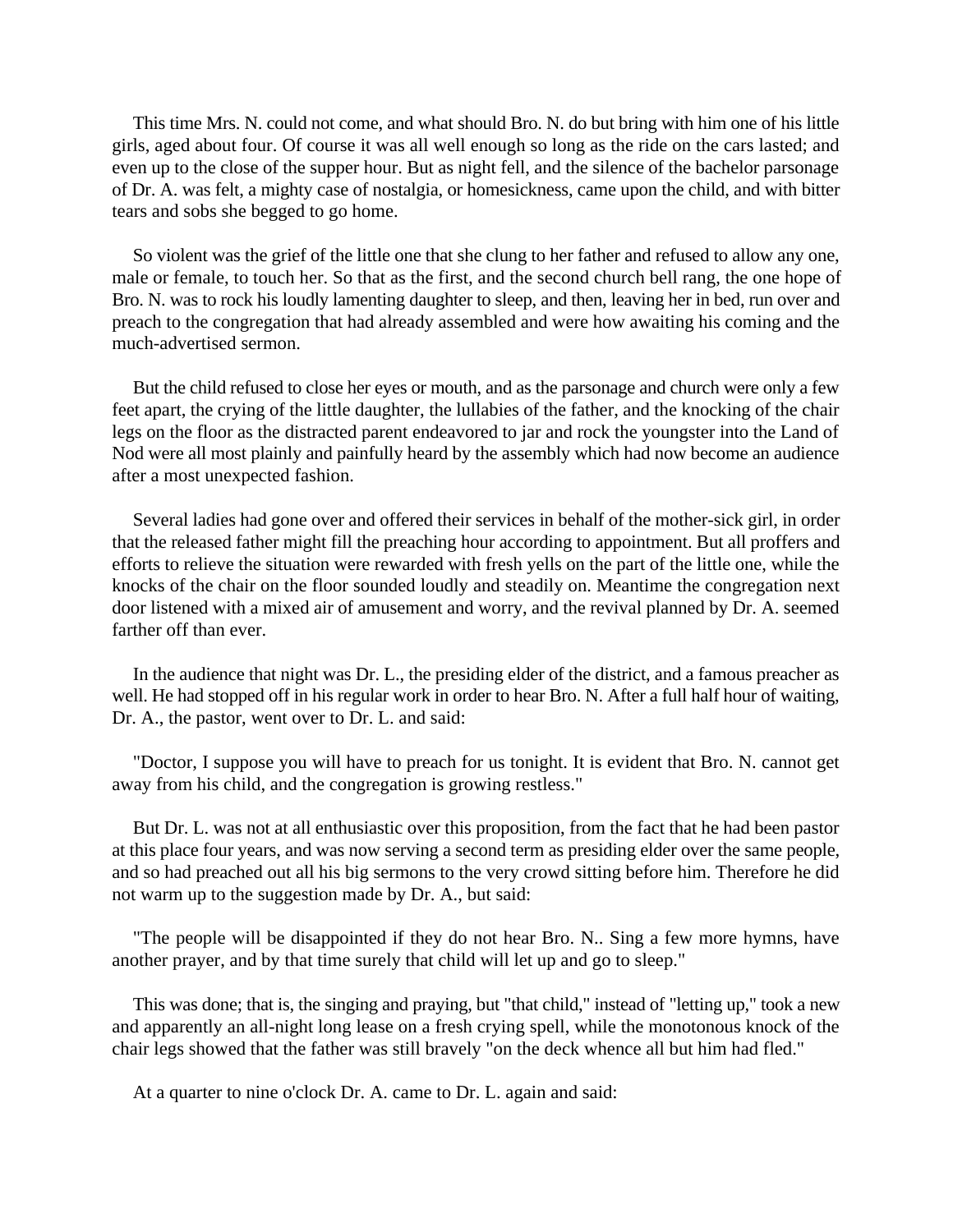"Doctor, you will have to preach. I see no other help or hope."

Whereupon Dr. L. replied:

"I have a sermon on The Rich Fool which I think I could preach; but for my life I cannot remember in which one of the four Gospels the text is to be found; nor can I even recall the chapter. But if you will go up in the pulpit and find the passage for me while the people sing another hymn, I will preach for you."

Dr. A., in compliance with the request, ascended the platform and gave out the hymn, announcing to the congregation that at its conclusion Dr. L. would preach for them. Then, as the hymn proceeded the pastor hurriedly turned over the pages of the large Bible to find the parable about The Rich Fool. To his consternation he discovered that, like Dr. L., he was unable to locate the passage; like him he had forgotten in what book and chapter it was to be found, and so was in the same predicament as the presiding elder.

As the congregation swung into the last stanza, Dr. A., bathed in a cold perspiration, hurriedly beckoned to Dr. L. to join him in the pulpit, where, in considerable agitation, he told him:

"I cannot find The Rich Fool anywhere."

Dr. L. replied with an embarrassed smile:

"This is certainly a grave reflection on the presiding elder of the district, and the pastor of a leading station in the Conference, that they unitedly cannot find one of the most striking parables of the Son of God. What will the people think of us?"

Dr. A. only groaned.

Then as the hymn ceased, and the audience settled down to listen to the coming sermon, Dr. L. slowly arose and said:

"As you well know, Bro. N. should have preached at this hour, but his child, homesick and mother-sick, will not allow him to leave her. Your pastor has requested me to preach in Bro. N.'s stead, and I have consented to do so. But, strange to say, I cannot find the text I want to use about The Rich Fool. Through some mental freak I cannot tell whether the parable is in Matthew, Mark, Luke or John. I told your pastor if he would find the passage for me I would preach the sermon. He has just informed me that he also cannot and it. Nor is this all, for I am sorry to say that I cannot repeat it all from memory. So I am compelled to preach to you tonight from the subject itself, without reading the text, which both of us together cannot find. Under these strange and embarrassing circumstances I arise to address you this evening."

The Doctor then, amidst universal smiling, started on his topic about the wealthy individual who refused to materialize before his eyes in the Scripture; and did the best he could in view of the situation.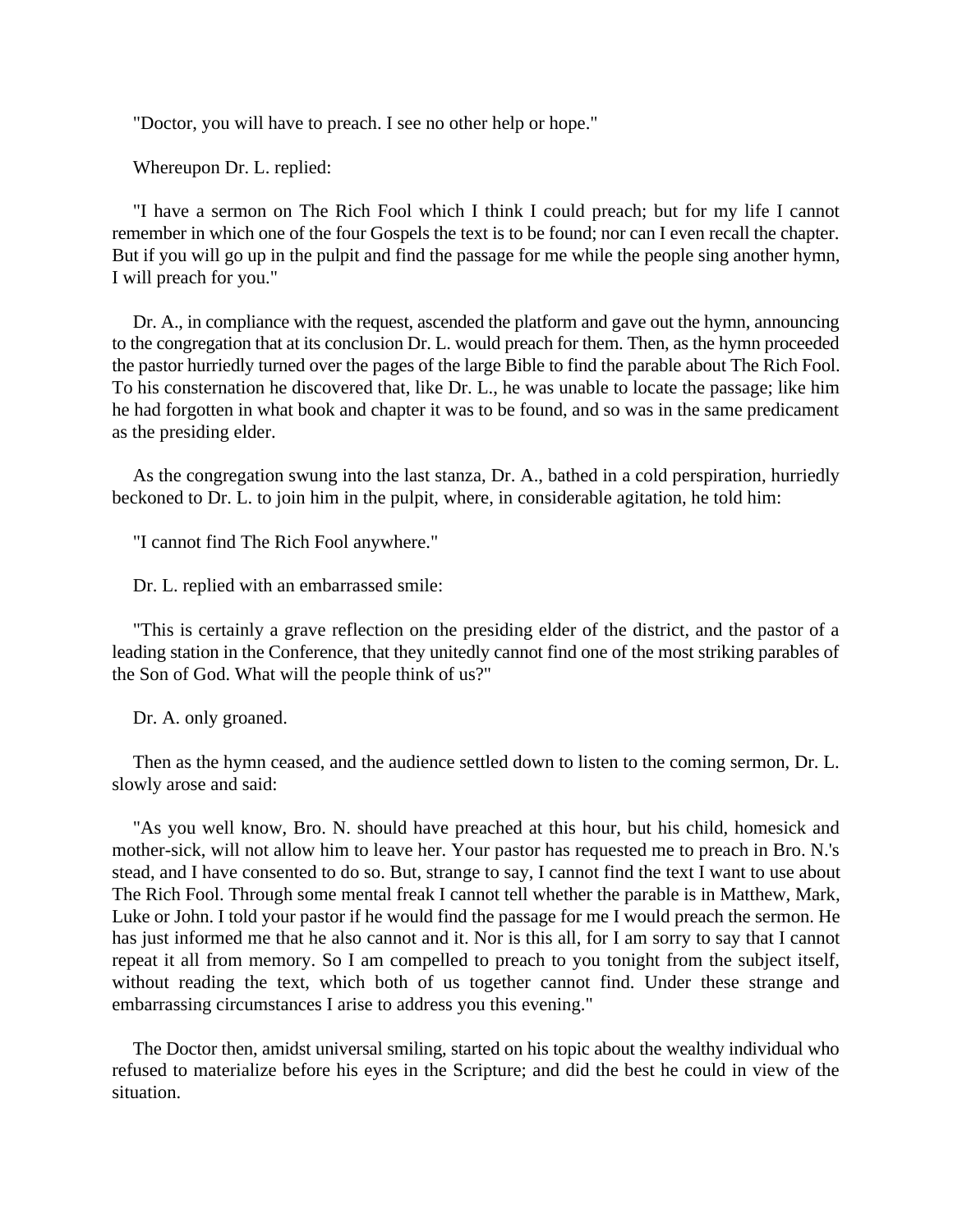But everything was against him. The wailing child and knocking chair continued their duet. The people were restless from their previous long, tiresome waiting. Then the inward mortification of the speaker that he, the leading man of his Conference and one of its oldest preachers, could not tell where one of the most solemn and impressive utterances of Christ could be found -- all these things were so trying and dispiriting, that he, able man as he was, was far from being himself, and so preached but poorly.

Then there was a vague feeling in his heart, and one doubtless shared by the pastor, that the audience was thinking all the time he was preaching that if The Rich Fool could not be found that night, yet most certainly there were other fools and very close at hand, who could be discovered and hands laid on them without the slightest degree of trouble.

At the conclusion of the sermon Dr. A. arose and, before giving out the Long Meter Doxology, said in a subdued and melancholy manner:

"In view of the various disappointments and hindrances of the last three days, I feel confident that the set time to favor Zion with a revival has not arrived. And I will therefore take the liberty of announcing that the meeting is called off at this juncture, to be resumed some weeks or months later, when we shall be favored with providential indications and leadings."

We are certain that all the people said amen.

But we are equally sure, in these Full Salvation times, that the issue and end of this same meeting, which came to grief, would have been very different.

With evangelists who do not "lead about a wife," nor become nurses to their children; nor take fanciful texts to preach from; but stick to the Gospel; who, trained, disciplined, toughened, experienced by a thousand battles, do not go down under discouragements; the meeting we have written about would have risen superior to far greater difficulties than those which have been described, and have swept on and up to a complete and glorious victory.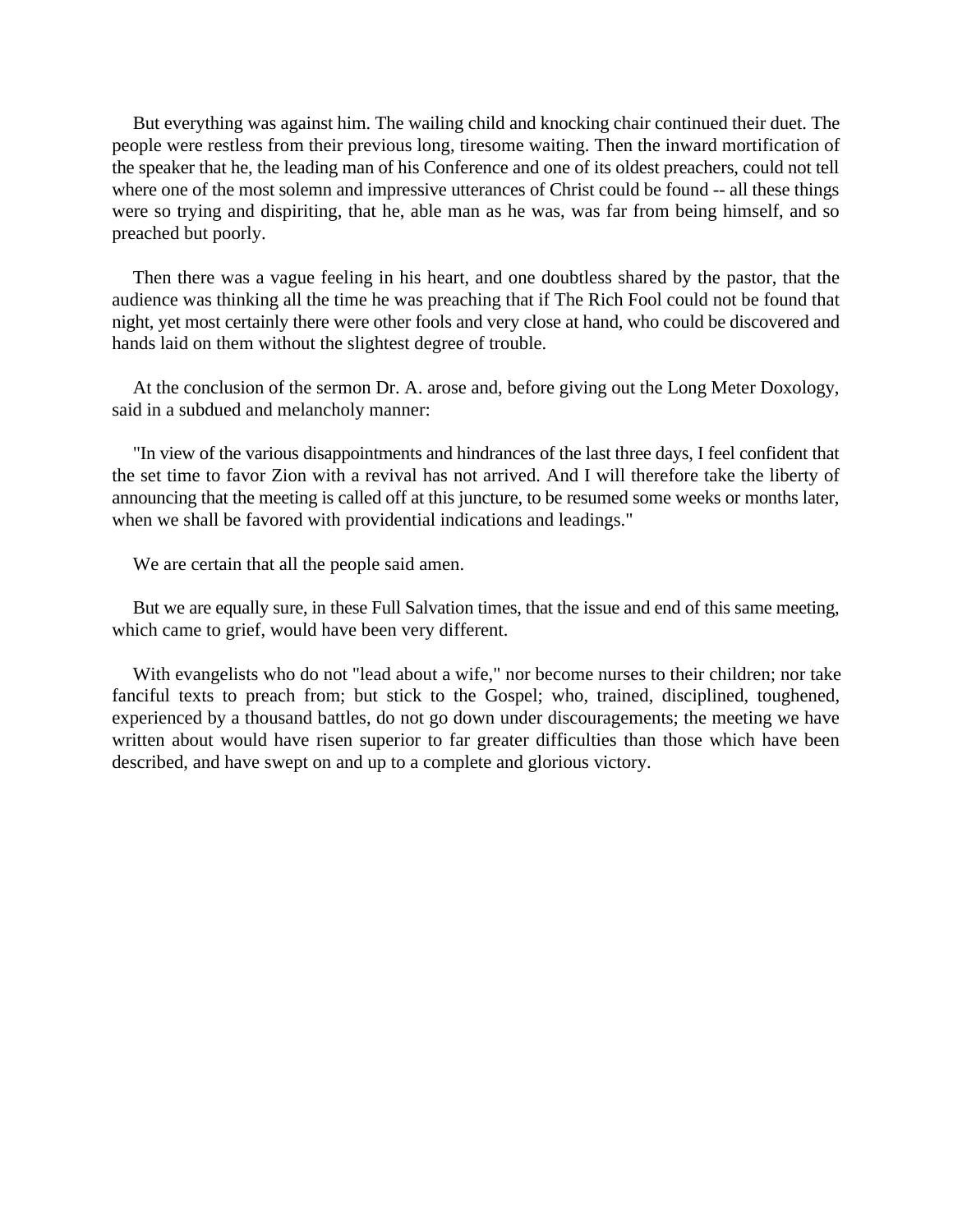#### **Chapter 8 A DEVOTED YOUNG LIFE**

In one of our city charges there was a lad of fifteen whom we found in our membership. He was quite ordinarily endowed, had but a slim common school education, and was clerking for a small salary in a store down town.

It was one of the convictions of Ernest, that as a member of the church he owed his pastor stated visits. These he would pay with the regularity that the moon would turn her round, smiling face on the earth again after a lapse of so many days and nights.

Ernest was not a brilliant thinker, nor a sparkling talker; so that after a few commonplace observations about the weather, and several remarks concerning the size of last Sunday's congregation, the interest of the latest prayer meeting, he would be at the end of his mental row, and it devolved upon the other party to take up the plow or hoe, as the case might be, and keep the conversation alive, if not flourishing, until Ernest felt it his duty to leave, as he had been previously impressed it was his moral obligation to come. As he was not brainy, not a reader, not even converted at this time, and so not spiritual; and as he would invariably sit from eight to eleven, something of the exhausted mental and physical condition of the pastor can be imagined.

As he sat before us with his mild blue eyes and vacant face, the single admirable quality he seemed to possess at this time was his faithful adherence to what he conceived to be his solemn duty -- viz., to bestow on his preacher the favor of a three hours' visit once a month. It was not that he himself delighted in the call, but he conceived it was a benefit that was due his pastor, and so he determined to meet the social obligation if he perished in the attempt or broke down every chair in the house.

In the third year of our pastorate came the great revival, in which we received the Baptism with the Holy Ghost, and beheld many scores of souls brought to God. Ernest was one of the newly converted. The change was most remarkable. Everybody saw and felt it. There was no creation of a new and finer order of intellect, though there was a decided quickening of the ordinary one he possessed. But the fruits of the Spirit were pronounced and evident in his life, and all could see that he had been born of God, and had the family likeness which belongs to the household of Heaven. He became active in church work, prayed in the Young People's meetings, and was decidedly more agreeable, although still not fascinating when he would conceive the idea of enriching the pastor with one of the periodic bestowments of his boyish presence, kind simple face, and a section of his uninteresting conversation.

Several months rolled by before Ernest seemed to realize the need of the second work of grace. His little cup had been well filled, and now being absorbed in his new experience and duties he did not seem to recognize or feel the deeper want of the soul in the blessing of holiness. But one day the epochal event occurred. Some sermon, prayer or conversation penetrated the lad's mind and heart,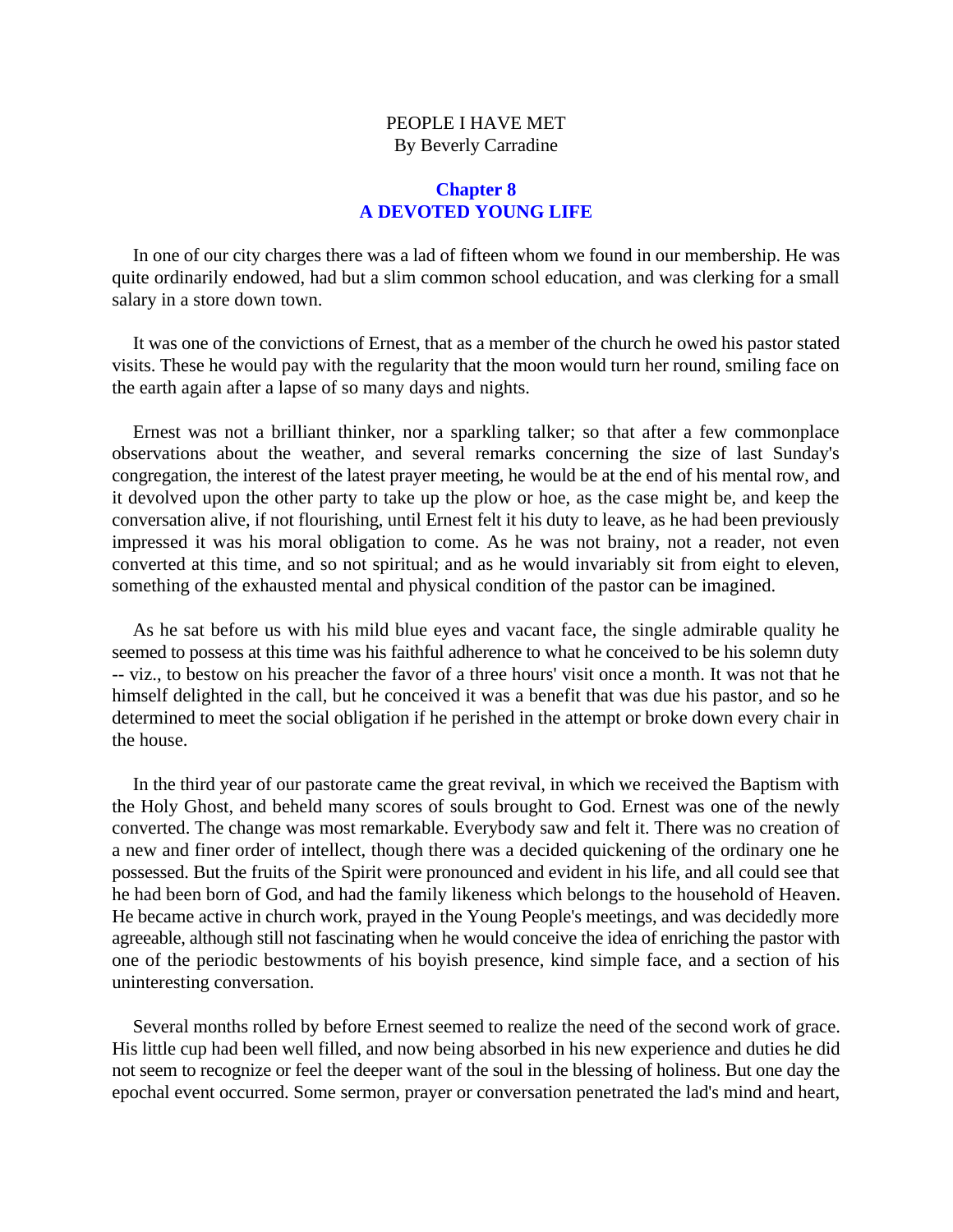and he stood in our church study asking questions about entire sanctification with a seriousness in his face and a tremor in his voice that had never been there before.

When we had finished giving some explanations he desired, he replied, with his blue eyes filling up with tears, "I want all that God has for me."

We have often wished since that day that all of God's people, with their superior minds and greater general knowledge, would only evince the wisdom which freighted the speech of this physically frail lad, who at this time was seventeen years of age.

We gave the boy further directions about making a perfect consecration, exercising an implicit faith, and holding on to God in prayer until the Witness came. He listened most attentively and gravely, and went back to the store where he was employed.

Poor, dear lad, he did not have much to place on the altar. The whole thing, according to the judgment of the world, could doubtless have been wrapped up in a handkerchief. But what he had, and all he had, he gave to God -- and the fire fell!

The boy's experience of holiness was far more remarkable than his conversion. It was truly the "transformation" spoken of in the second verse of the twelfth chapter of Romans. He followed the exhortation there to the "brethren" to present himself "a living sacrifice," and so "proved" or found out "the perfect will of God," and "This is the will of God, even our sanctification."

From this time on two things impressed us above all other manifestations of the holy life in Ernest. One was his untiring zeal in the service of God, and the other his perfect love.

He did not obtain a new set of brains, but remained ordinarily gifted as before, although full salvation undoubtedly helped what he did possess in mental lines. But the devotion to Christ and the tender love for souls he constantly exhibited we have never seen equaled by any young person, and surpassed by few of older years and riper Christian character. It became a pleasure to have the lad call, to hear him talk, and watch the holy light which a God of Love had kindled in his countenance.

He never seemed to weary of any kind of religious duty, but his special joy was to pray and labor around the altar and lead souls to the Savior.

In addition to this, he did outside work in cottage visiting, hunting up the lost, and bringing back to the church and Christ those who had gone astray. This Christian service he could only undertake after his regular business hours, so that when the store closed and Ernest had snatched a hasty supper at home, his figure, Bible in hand or under his arm, flitting along the gas-lighted streets to his mission of love became a familiar and touching spectacle to many.

He was the main support of his widowed mother; and his was no little toil during the day, lifting goods, packing boxes, and wheeling trucks until six o'clock in the evening. And yet after that he would in spite of that delicate and over-worked body, rush away to distant parts of the city in his labor of helping, comforting and saving souls.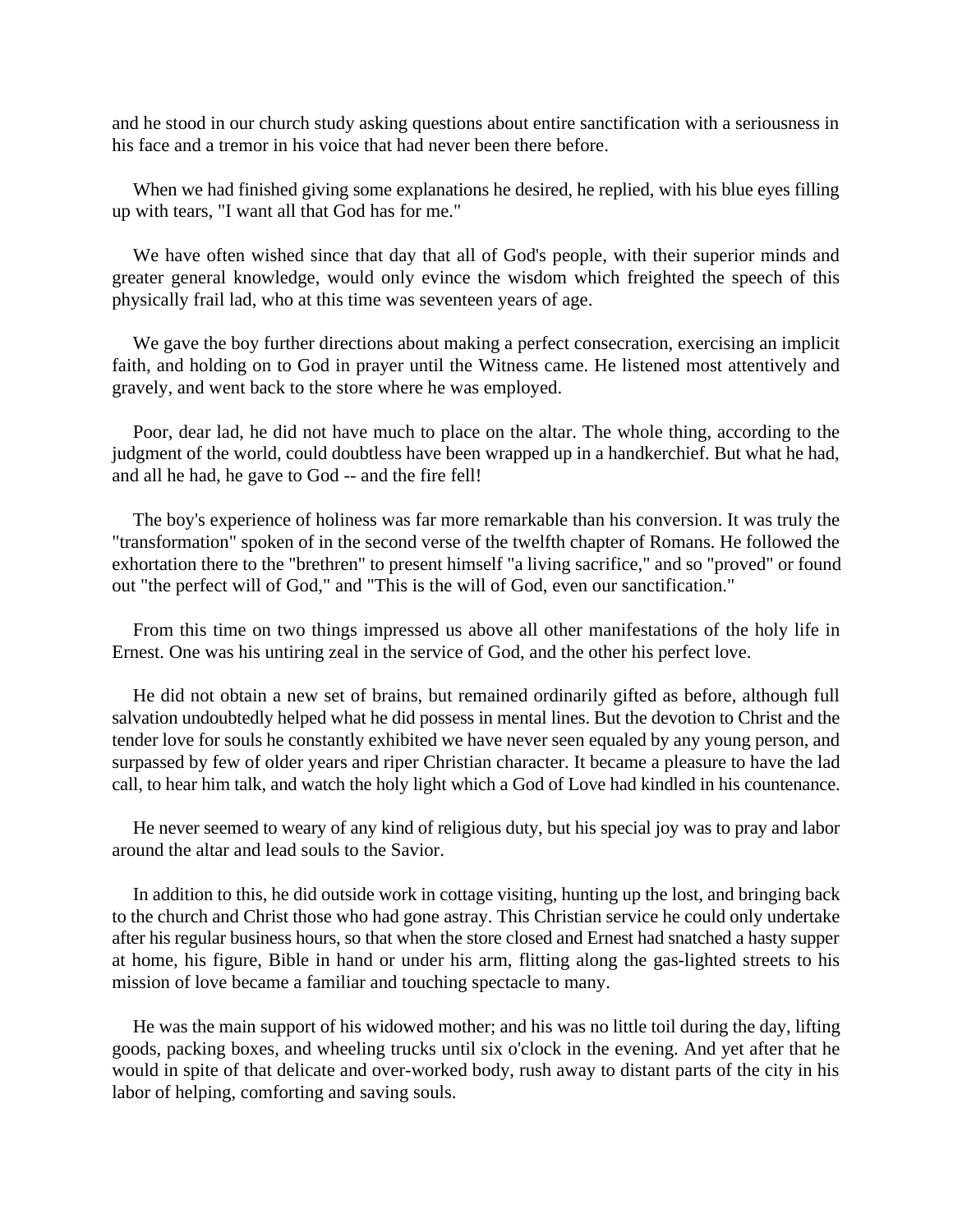The greatest Christian work of the boy had been going on for some time before we found it out. Three nights in the week, and once on the Sabbath afternoon, he would be seen going to a certain remote, poverty-stricken part of the city. He said nothing about what was engaging him, for boasting had left the lad, and he seemed stripped of all but love.

Finally, however, we learned that he had gathered together about forty or fifty children in a double room he had rented, and was teaching them on the week nights not only to read and write, but to pray and study the Bible. On the Sabbath he turned his little night class into a Sunday school, doing the praying, leading the singing, and thoroughly catechizing the whole body of little ones, who had become perfectly devoted to him.

To do this, the tired boy would, on leaving the store, spend but a few moments over his first warm meal of the day, viz., his supper, and looked like he begrudged even this short time spent in that way. Then he would start out on his long walk to his distant mission, his pale, loving face and frail figure, with his Bible under his arm, making a picture of pathetic moral beauty that lingers in the recollection of some of us most powerfully to this day, although twenty years have rolled by since that time.

In this kind of work we left him, when we moved to St. Louis. After a year had gone by, a letter came telling us that Ernest was dead!

In one of his night trips to his little flock he had been drenched by a heavy rain; but worked on in his wet clothes, singing, praying with and teaching the children. The result was a terrible cold, which settled on his lungs in the form of pneumonia, and the beautiful, holy life of Ernest R\_\_\_\_\_ was ended on earth.

They wrote us that on the day of the funeral there was a great storm of wind and rain and the streets were flooded with water. But such was the hold that this boy, now eighteen years of age, had upon the congregation and community, that in spite of the tempest, the large church building which seated twelve hundred, was two-thirds filled with people.

We have had in our church membership, when in the pastorate, many far more intellectually and socially gifted, but so connected with ambition, pride, intolerance, gossip, slander and hate, that there is little or no pleasure in remembering them. But for twenty years we have recalled the face, spirit and life of this naturally lacking but richly spiritually endowed boy, and the heart warms, the eyes fill, and we never fail to thank God with each recollection, that he ever allowed such a beautiful character to come into our life.

The earthly vase was broken in which God placed some of his roses and lilies, but the fragrance remains in the simple memory of the lad. So the sound of a flute dies away on the lake, but the incident of the moonlight serenade is a treasure possession of the heart for all time. The angels, after singing over the fields of Bethlehem, went back again into heaven; but the melody of their song, and their wonderful visit to the children of men, is a beautiful fact and an imperishable treasure to the earth forever. Thus was it with Ernest.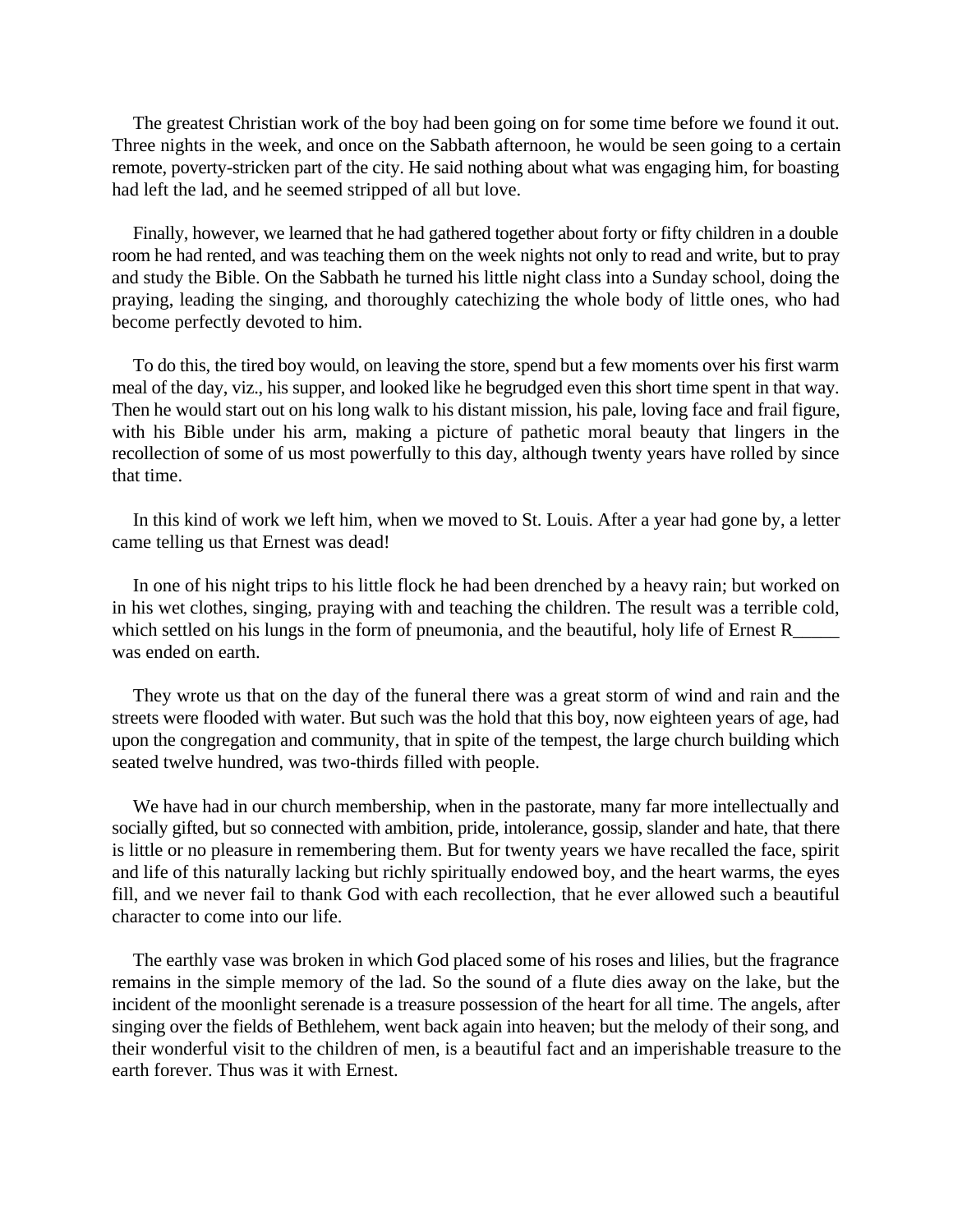### **Chapter 9 AN AFTERNOON SINGER**

One afternoon at a remote inland Camp Ground which lay buried in the fragrant depths of the piney woods of Mississippi, we witnessed a scene that we have since recalled to mind and spoken of many times.

There had been what is known as a hard pull in the service. The people from the triple cause of weariness, the heat, and perhaps too hearty a dinner were drowsy, and not in the best condition for listening, and so the meeting dragged.

A number of the workers as they took in the situation, the discouraged minister, the empty altar, the listless audience, had about concluded the battle was lost.

Just then a local preacher was not only asked but urged to conclude the service. The man came slowly from one of the seats in the corner, and stood in the altar before the people with such a gentle, patient, humble look upon his face that we felt our heart instantly melt and go out with deepest interest in this unknown follower of the Saviour.

There was something in the meekness and humility of the man which seemed to touch a number; and as we studied the holy, peaceful face and unconscious attitude of the individual, we felt here was one who belonged wholly to God, one whose thoughts and heart were in Heaven, although his body stood on earth.

Without a word of explanation or exhortation, after a few minutes' silence he commenced singing in a strangely pathetic and unctuous voice one of the old time Methodist hymns, whose words and melody have been dropped long years ago from its hymnology. The lines were as follows:

> Where now are the Hebrew Children, Where now are the Hebrew Children, Where now are the Hebrew Children, Away over yonder in the Promised Land.

> They went up through flame and fire, Trusting in their great Messiah, Who by grace will raise them higher, Away over yonder in the Promised Land.

> By and by we'll go and meet them, By and by we'll go and meet them, By and by we'll go and meet them, Away over yonder in the Promised Land.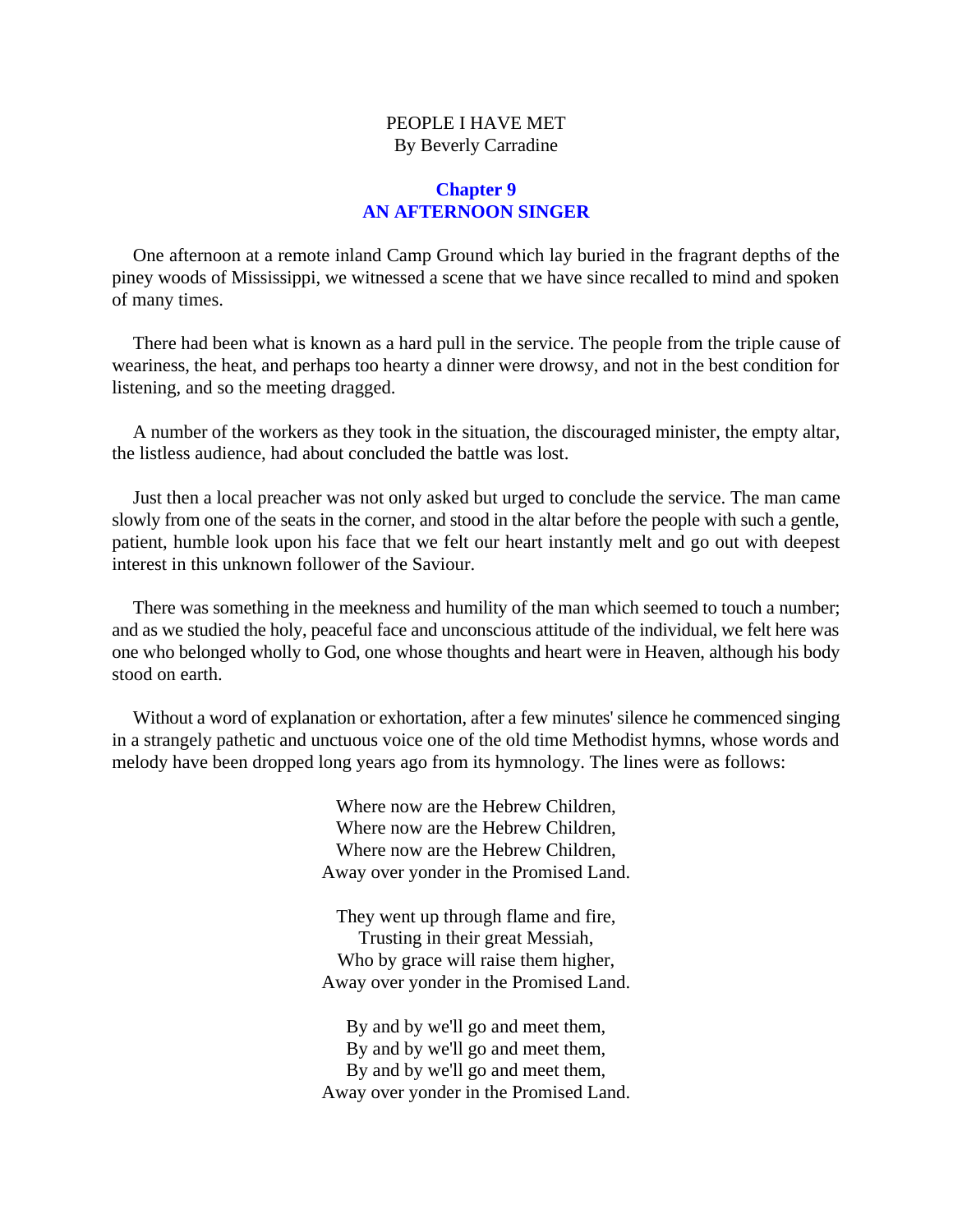It would be impossible to describe the strange power of the Singer's voice or depict his manner, as he, in less than five minutes, sang that drowsy, apathetic congregation into a wide-awake state of intense and sympathetic listening.

Standing in the flickered light of the old bush arbor, the Singer seemed to fix his eyes on the distant blue sky over which a few white clouds were softly floating. It looked like he was thinking of the City and Country beyond and above this world, and had his gaze fixed even then on the heavenly company of the martyrs, apostles, prophets, and the very persons about whose suffering, triumph and translation he was singing.

Watching the people we saw that the Singer, without having made any special effort, without musical knowledge or gifted voice, yet through the power of the Holy Spirit in him had the entire audience under perfect sway. On all sides numbers were bending eagerly forward; tears were trickling down scores of faces; and when after singing several stanzas the man of God reached the third line of the chorus,

"By and by we'll go and meet them,"

Suddenly a heart-thrilling cry, loud, clear, glad and exultant, rang out from a woman in the congregation, and like a flash of lightning the Holy Ghost fell on the people. For fully a half hour a perfect storm of pentecostal glory and salvation swept over the laughing, crying, shouting, hand-clapping assembly.

The victory that was thus snatched from the very jaws of defeat ran through the remaining hours of the day, deep into the night, and continued indeed to the end of the Camp Meeting. Twenty or thirty souls were brought to Christ that afternoon.

As for the Man of God so signally used in that service, he was like Philip of old, who, after discharging his duty in a certain locality, was found later in other places. Or like the prophets of ancient times who would suddenly appear when God wanted a true, devoted and fearless messenger to stand for Him and the truth; and when the word had been given, the deed performed, they as quickly disappeared until their Lord and Master should need them again.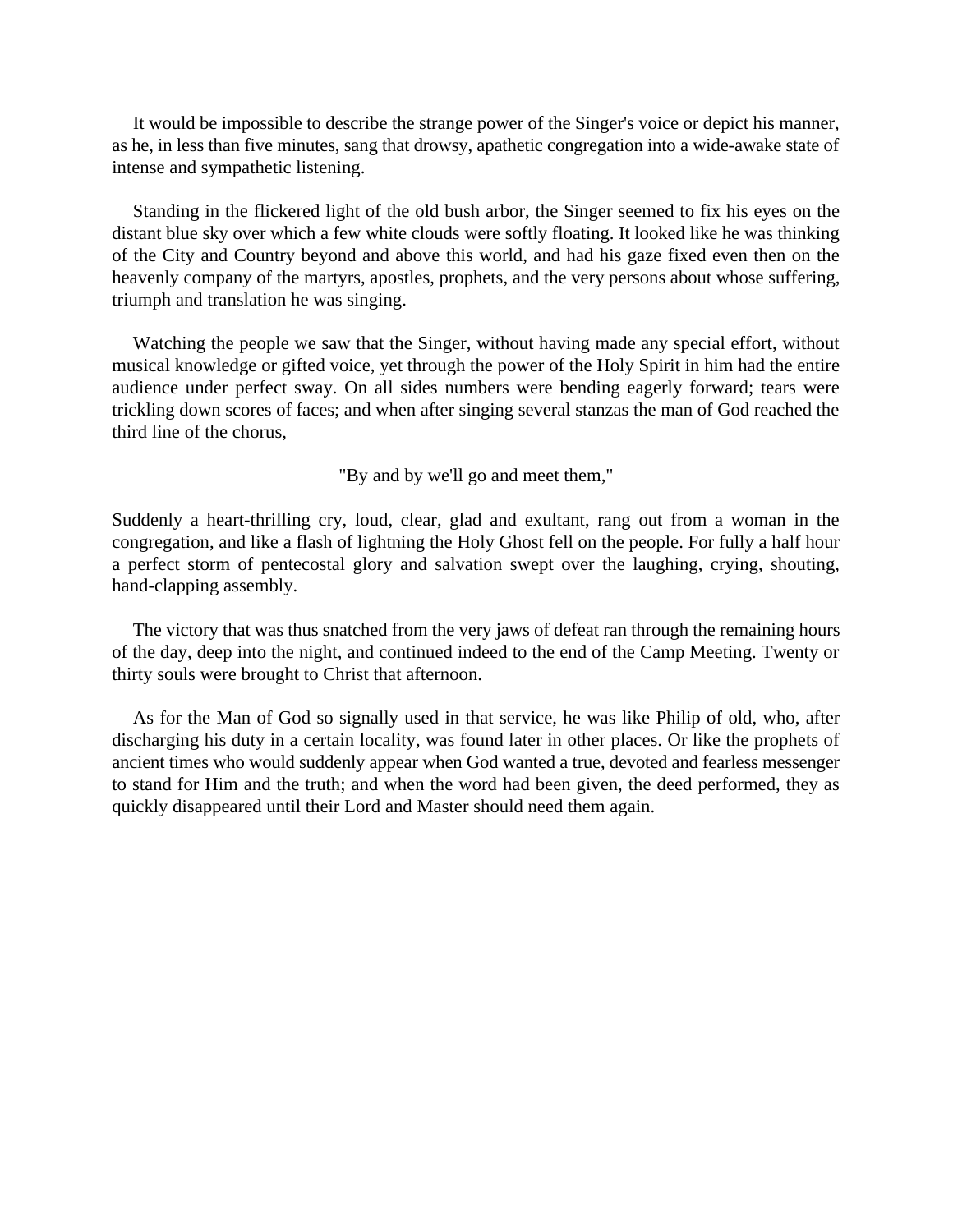#### **Chapter 10 A YOUNG LADY GRADUATE**

A girl from a Southern town was sent by her parents to a fashionable boarding school in a distant state. She left home a sweet, unspoiled lassie, and returned three years after, an artificialized Miss of Society.

A young man, a friend of the writer, called upon her as one of her former gentleman acquaintances; and after waiting a half hour, finally beheld her sweep into the parlor beflounced, bedizened and furbelowed and carrying herself as if she was the queen of a kingdom.

Our friend had intended to meet her near the door and give her a cordial word of welcome back to her native town.

But no! This was not according to her programme. She was in for first showing herself off. So she chilled his advance in the beginning with an empress air. Then advancing a few feet, she gracefully drew back with an inclined body the same distance and rendered what is called "The Courtesy Profound." Then straightening up she diagonally crossed the room and while pointing with a royal wave of the hand to a remote chair she made another salaam while backing with carefully calculated steps toward an ottoman. Here with her skirts spread out fan-like, she bowed her shallow little empty head and, elevating her penciled eyebrows, simpered out "Good evening."

Our friend said he stood watching the performance with mingled interest and astonishment and when he saw the opening services were concluded, and she had bowed herself all over the room before settling; that he quietly walked over to where the starched, silly nonentity was sitting on a cushion, and extending his broad, sunburned hand said: "Howdy!"

In like manner after we have gone into one of our large city churches, and beheld the ushers trotting all over the house, smirking and bowing members into pews which they could find as easily as an old hen would its roost; and when a lot of muslin, silk and broadcloth has smiled and swooped itself here and there into walnut and rosewood receptacles; and some collectors have swayed and bent in the gentle breezes or stormy wind of what is called the Organ Offertory; and the choir has whip-poorwilled and William-a-tremble-toed, and whang-doodled and hemi-demi-semi-quavered clear out of musical creation, and got lost in a most unmusical chaos, crying out their distress with plaintive wails and yells of ah men! ah men! and ah men! -- then it is we feel as did our friend, like going over to the palpitating, hysterical, nonsensical thing, and saying, "Howdy!"

Let the reader contrast a service held by Christ and his disciples with the flaunt and parade, the pomp and show, the berobed intoning minister, and surpliced choir, the marching collectors, the undistinguishable cater-wauling of an unconverted worldly quartette, and all called Divine Service and Worship! And then ask whether there has not been a change of some kind in these latter days in the church and Christian life!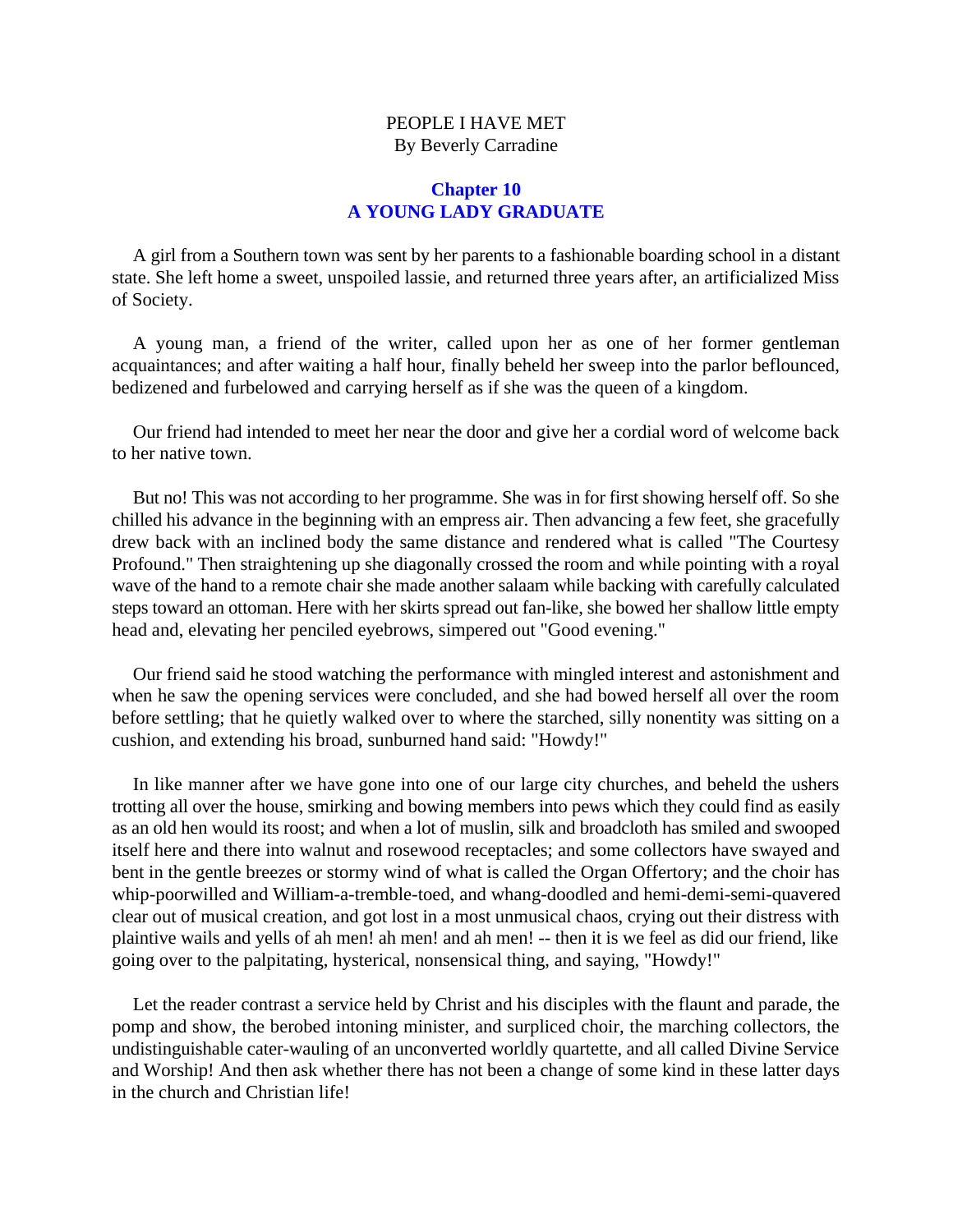We are not surprised that one of our devout Southern Bishops, after beholding and listening for three-quarters of an hour to a lot of such flummery and rot, stood up when his time at last came to officiate and solemnly said:

"We will now BEGIN the worship of Almighty God."

Or like a preacher in our native Mississippi, who, after silently contemplating such a scene from a fellow minister's pulpit, where he had been invited to preach, said as he solemnly arose:

 "Let us all now go down upon our knees in prayer to God, for mercy, help, and deliverance in this time of need."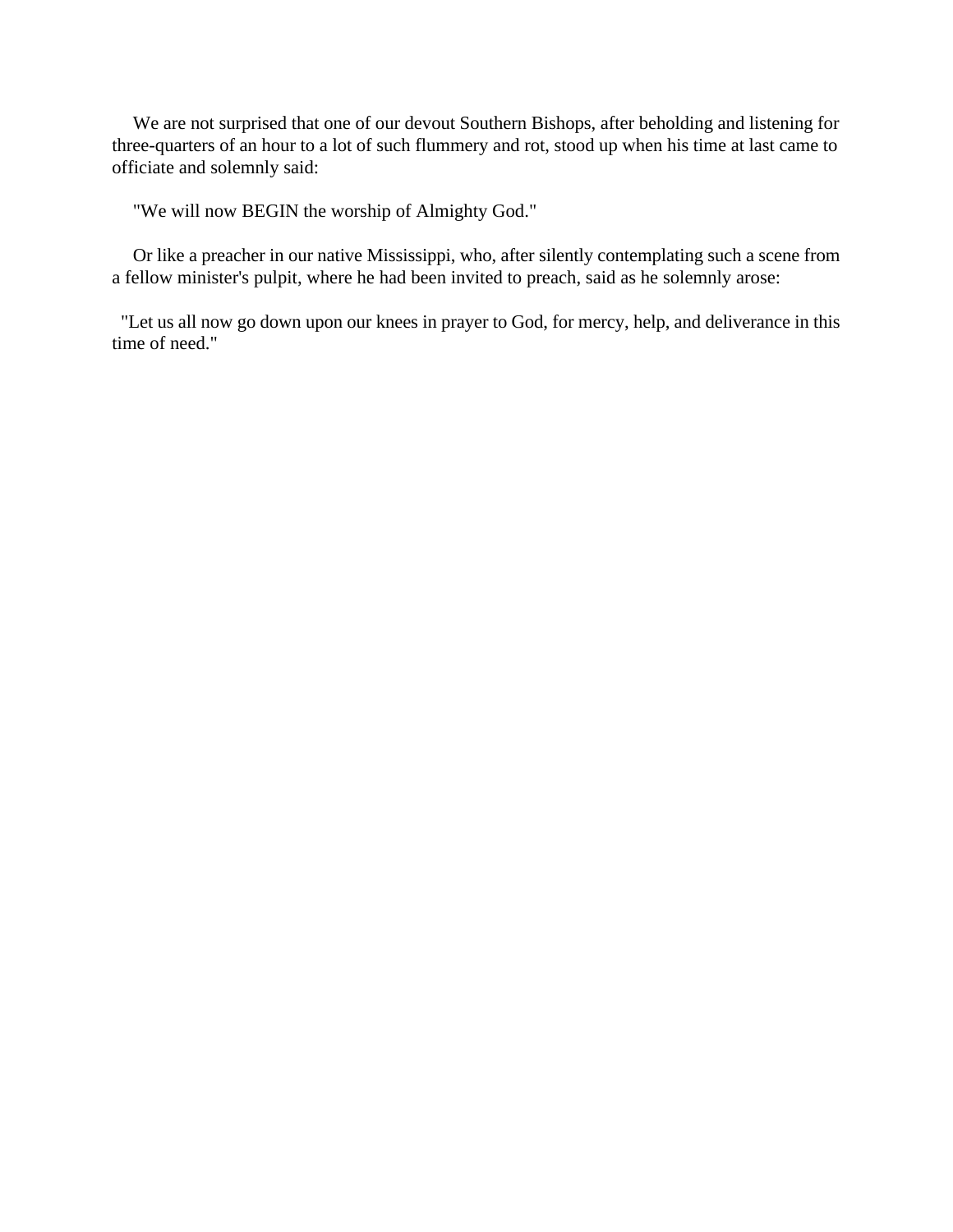#### **Chapter 11 A YOUNG MUNCHAUSEN**

We once had a little nephew named Willie, who was remarkable for a very vivid imagination. If he had been older, this mental quality would have been called by another and more mortifying appellation; but being a child he was pronounced by his elders with meaning smiles to be quite a bright precocious little fellow.

By the time he was four years of age, Willie had saved a great many lives of his kindred and friends by his dexterous and fearless use of shotgun, rifle and pistol. It would be difficult to number the wolves and bear he had killed who were trying with gnashing teeth and terrific roarings to destroy and eat up his father, his uncles and other helpless members of the family and connection. With flushed excited face he would tell how he heard them hallooing for help, and how he ran down in the woods and rescued them just in the nick of time. It generally required only one shot, and the great black beast would turn over dead. Willie's gun, which was three times longer than himself never missed in all the scores of fearful conflicts he had with wild animals in the deep dark swamps of Yazoo.

It was also truly wonderful what Willie would behold in a brief morning walk attended by his nurse.

One day he came in from a short stroll of three or four blocks and reported with eager manner and sparkling eyes, that he had seen twenty dead mules in a ditch. This was, to say the least, quite a remarkable find for an ordinary outing, and so the family looked at once to the nurse for confirmation. But she, with an amused look, shook her head. Afterwards when Willie had retired somewhere, she told us that the foundation for the wonderful story was part of the sun bleached skeleton of an old cow whose demise had taken place long months ago.

As a piece of fancy work on the part of a child, that was certainly doing well to take a few bones, and make twenty dead mules out of them, and all in a row, for convenient numbering.

Another time Willie reported that he had seen five hundred dogs on the public square all at the same time.

A certain member of the family quietly sat down by the lad and indulged in a prolonged effort to get his to drop those figures. In a couple of minutes Willie fell to four hundred dogs.

The relative, somewhat encouraged, told the lad that while dogs were numerous, yet he could not see how on such a sudden notice, so many delegates could have been secured to this evidently Dog Convention.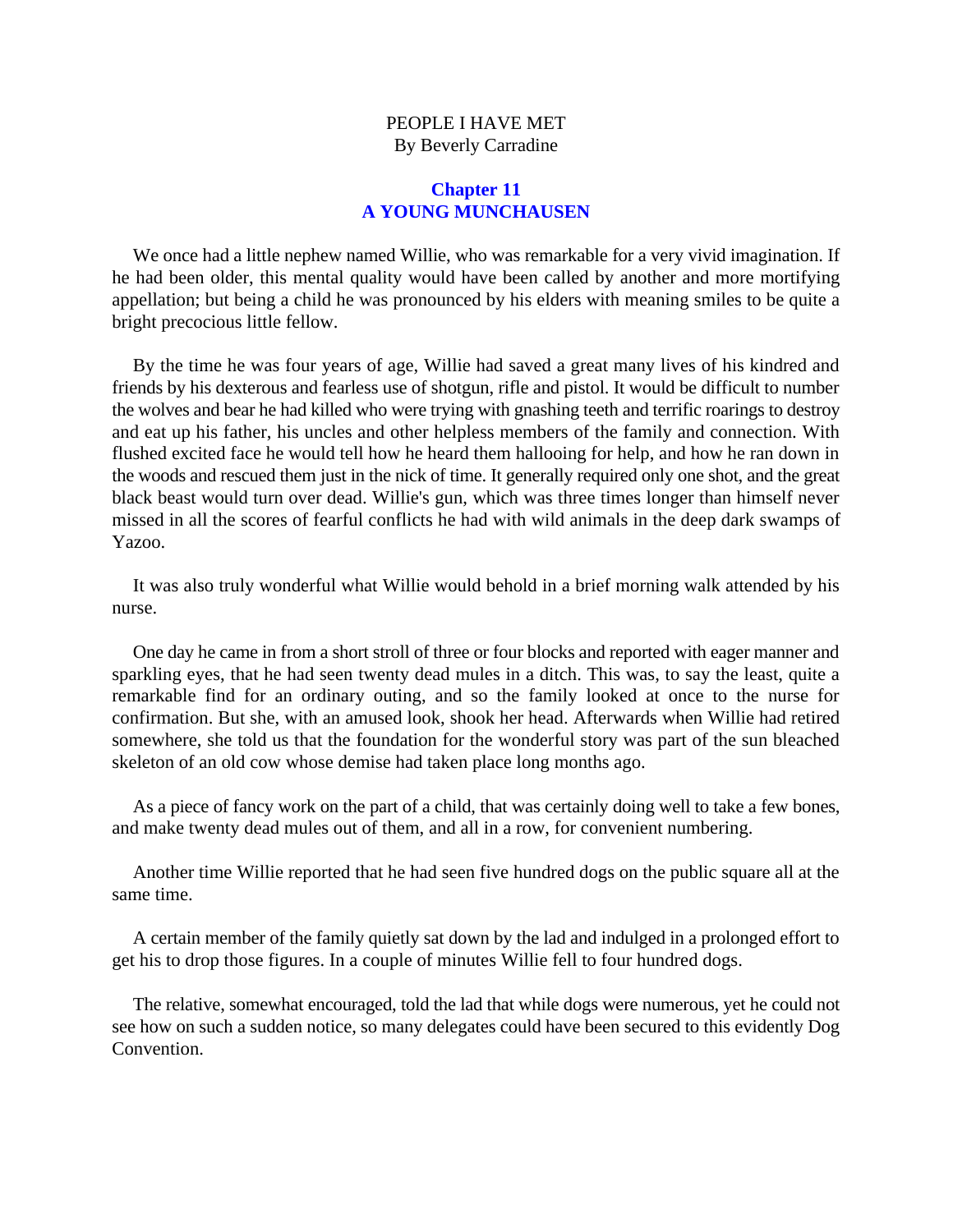At once Willie dropped to two hundred and fifty, but gave signs that he would not yield another inch, or rather dog.

But under considerable reasoning, and urging and also reminding him how people needed their dogs at home, and how they were kept there behind high fences, and with chains and blocks; and after dwelling somewhat upon the dramatic history of Ananias and Sapphira, Willie fell to two hundred, one hundred and fifty, one hundred, fifty, twenty-five, ten, five, and finally to one dog.

From this standpoint it looked like we would never budge him. But blood was up, so to speak, and after several more appeals to conscience the now thoroughly humble boy admitted that all he saw was a dog's tail disappearing around the corner.

Willie is still living and has made a noble man, and possesses a lovely character. He never became a preacher, however, or an evangelist. If he had, no doubt the Millennium would have been here, and the whole world converted and sanctified long ago -- that is according to Willie's figures.

We rather think his letters from "The Field," would have been strikingly like the reports and bulletins he issued from the Swamp, or rather the Nursery. The communication in the paper would have read.

"I was called to lead the meeting. Other evangelists had utterly failed. The whole thing was dead. But I opened fire and kept it up for ten days. The result was crowded houses, overflowing altars, and hundreds unable to get into the building. The whole city or county was moved from center to circumference. Old campers declare that in the course of twenty to forty years they never saw such a camp meeting. The oldest inhabitant says that never in all his long life has he beheld such a sweeping, overwhelming revival. I write these hasty lines with difficulty, as several committees are after me wishing to engage my services for their churches and camp grounds.

> Your Humble Little Brother, Willie."

O, Willie, Willie, Willie!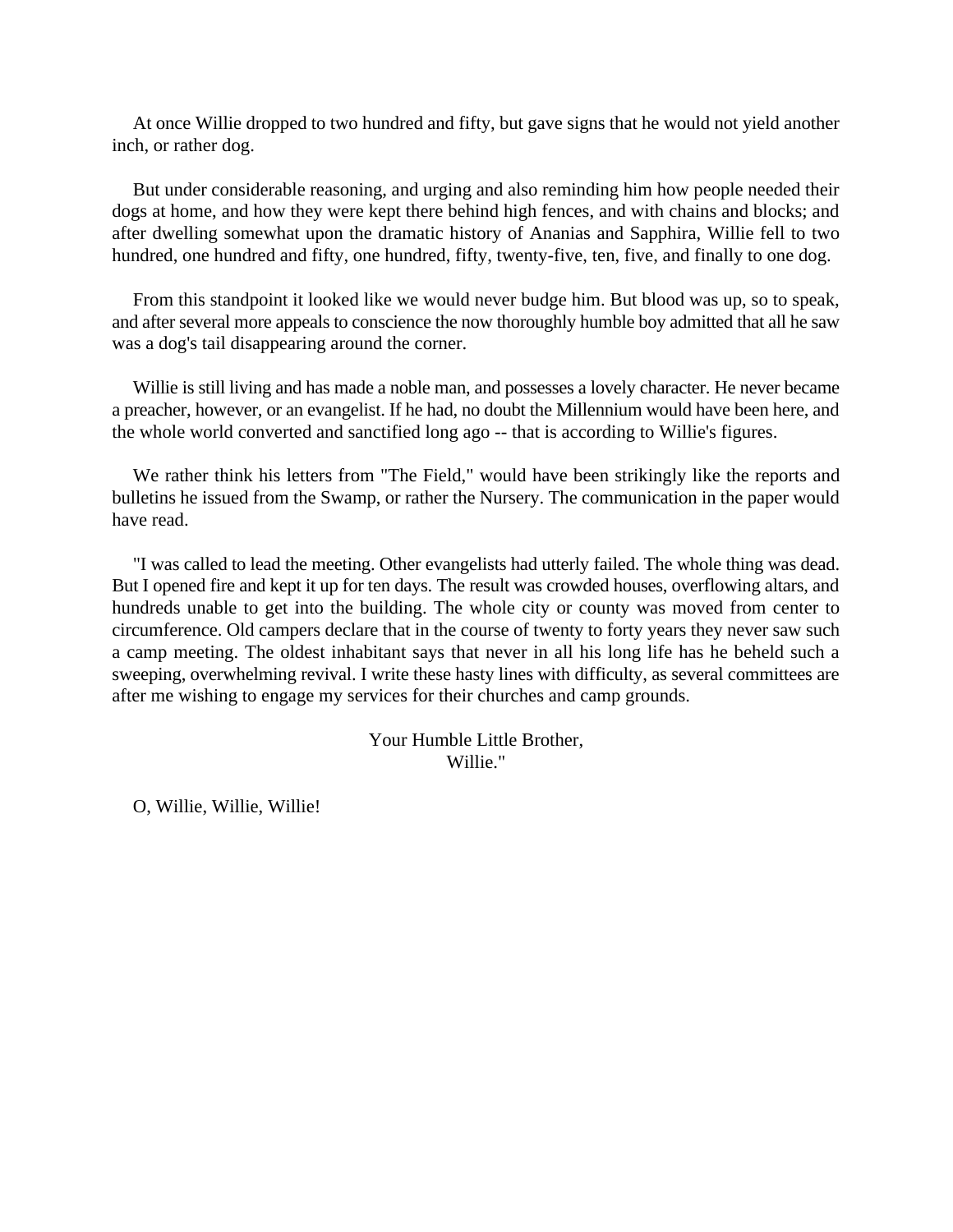#### **Chapter 12 DESCENDANTS OF HAM**

The colored individual, known politically as the Fifteenth Amendment, has always been a most interesting character to the writer. Born and raised in the South where they outnumbered the whites ten to one, we had every opportunity to study them, and as the years have passed by, our interest in and attachment for them continues to abide.

The unspoiled Negroes of the South uncityfied and holding aloof from criminal lines awaken a pleasurable interest in a number of ways.

They are not only a religious but a remarkably musical people. Their funeral hymns, cabin melodies, cotton field songs and river chants, once heard can never be forgotten. Then they have a drollery of speech and manner on occasions, unsurpassed by any other nationality. They possess a wit peculiarly their own, accompanied with a most unctuous and smile provoking of laughs. But even more striking is their habit of occasionally using big words utterly regardless of definitions, having been mentally captured by the large verbal stranger, by some similarity of sound, or more particularly by the long array of the impressive syllables. All this is frequently attended with a simplicity of face, mind, and purpose that under certain circumstances not only fills but overflows the cup of mirth of the bystanders.

As for their mixing and entangling of words, the reader can judge best by the smile and sensation produced in the drug store when one of them asked for a box of "confounded pathetic pills;" the original and correct term being compound cathartic. And again of the amusement and wonder, when still another, of the female variety and young in years, called in a pharmacy for five cents worth of "Glory Divine." This last order was translated finally by the puzzled but smiling clerk to be "chlorate of lime."

Still another individual of sable hue asked in a grocery store for a pound of paralyzed sugar. And a fourth wanted confiscated lye. While a fifth explaining his prolonged absence from home said that the doctors had put him in the Cantine for three weeks, thinking that he had the small pox, and after that they found that all he had was a case of celluloid. This mysterious announcement, of course, takes on light by substituting quarantine for cantine, and varioloid for celluloid. But it would be impossible to describe the look of pride in the ebony hued countenance when the speaker sonorously pronounced the words cantine and celluloid. He was willing to suffer the detention of those three weeks, if by said restriction of liberty he could enrich his vocabulary with two such splendid verbal utterances.

The writer has often heard them say flatform for platform, and this, by the way, is true according to the eye if not the ear. One hearing the term physical culture, soon rendered it physical torture, which we affirm again was not so far wrong. And still another in speaking of a preacher's sermon, said that "He dispensed with the Gospel." And this was such a decided hit at certain pulpits, all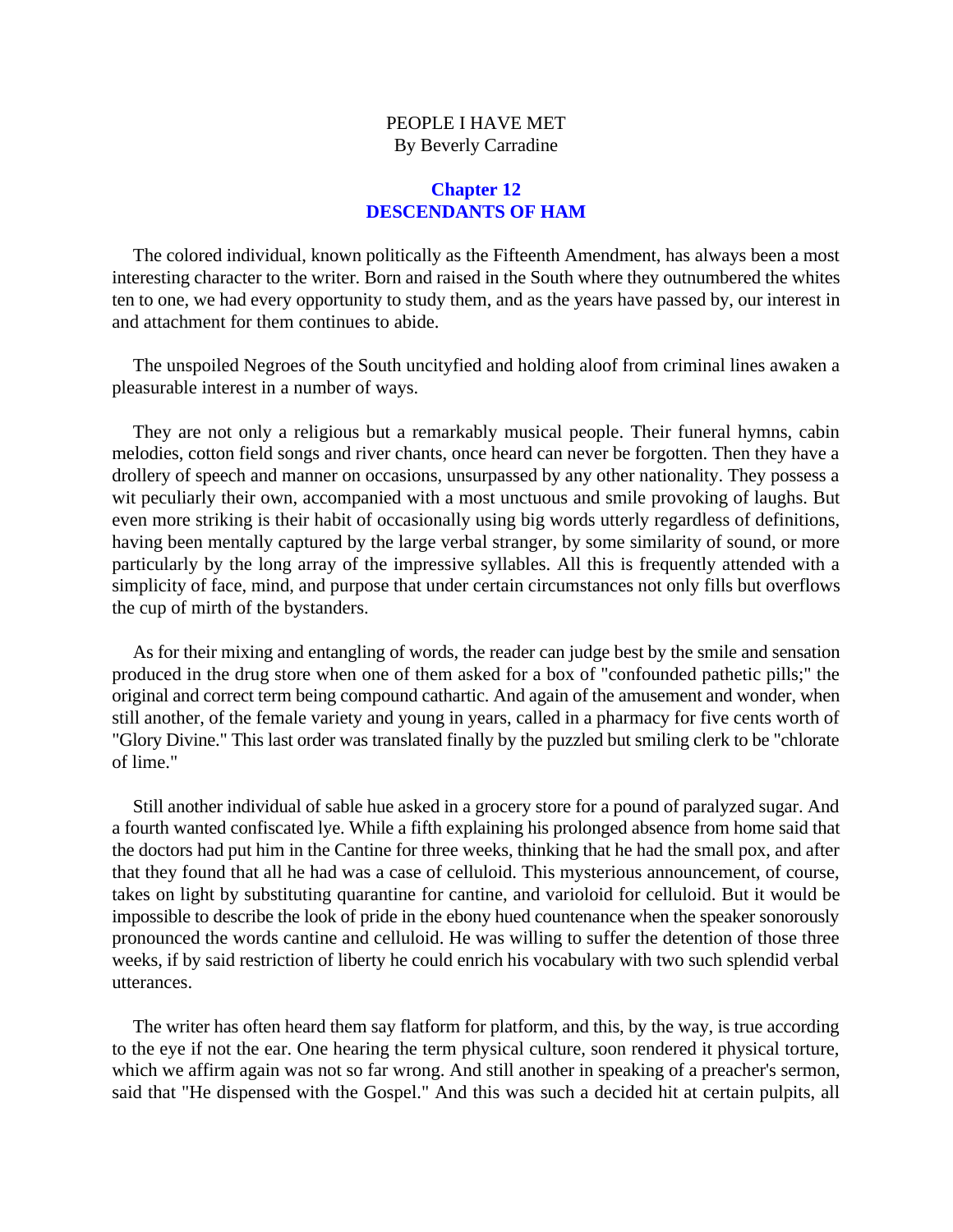unconscious as was the narrator, that smiles broke out on all sides, and some felt that he ought to be sent to Congress.

As for naiveness of manner and genuine wit, what might be called the Turkey incident is in evidence.

One of the colored population in a Southern town was trying to sell a fowl of this kind to a gentleman who desired it for Thanksgiving dinner.

"When was it killed" he asked, feeling the bird?

"Early dis mornin', Boss."

"Is it a tame or wild turkey?"

"Tame, Boss."

"Now don't deceive me," the gentleman urged "for I cannot endure the taste of wild meat."

"No Suh, I ain' gwineter fool you. Dis am a tame turkey."

The gentleman continued to examine the bird, when suddenly his hand felt a number of shot beneath the skin, and looking closer saw that the fowl had lost its life by a gun and not by an axe or twisted neck. Full of indignation he lifted his head and said:

"What made you tell me such a story?"

"I ain' tole you no story, Boss."

"But this is a wild turkey."

"No Suh, it taint."

"But I have found a load of shot in its body."

The darky looked carefully around to see if any one was listening, and then lowering his voice said:

"I tell you de troof, Boss: dat load o' shot warnt aimed at dat turkey!"

As to the "simplicity feature" mentioned some paragraphs back, we saw it in its native excellency in a certain town in Florida, ten or twelve years ago.

In the hotel where we were entertained there were a number of Negro waiters. The house was literally alive with them. Most of them were lads from sixteen to twenty. A number had a dreamy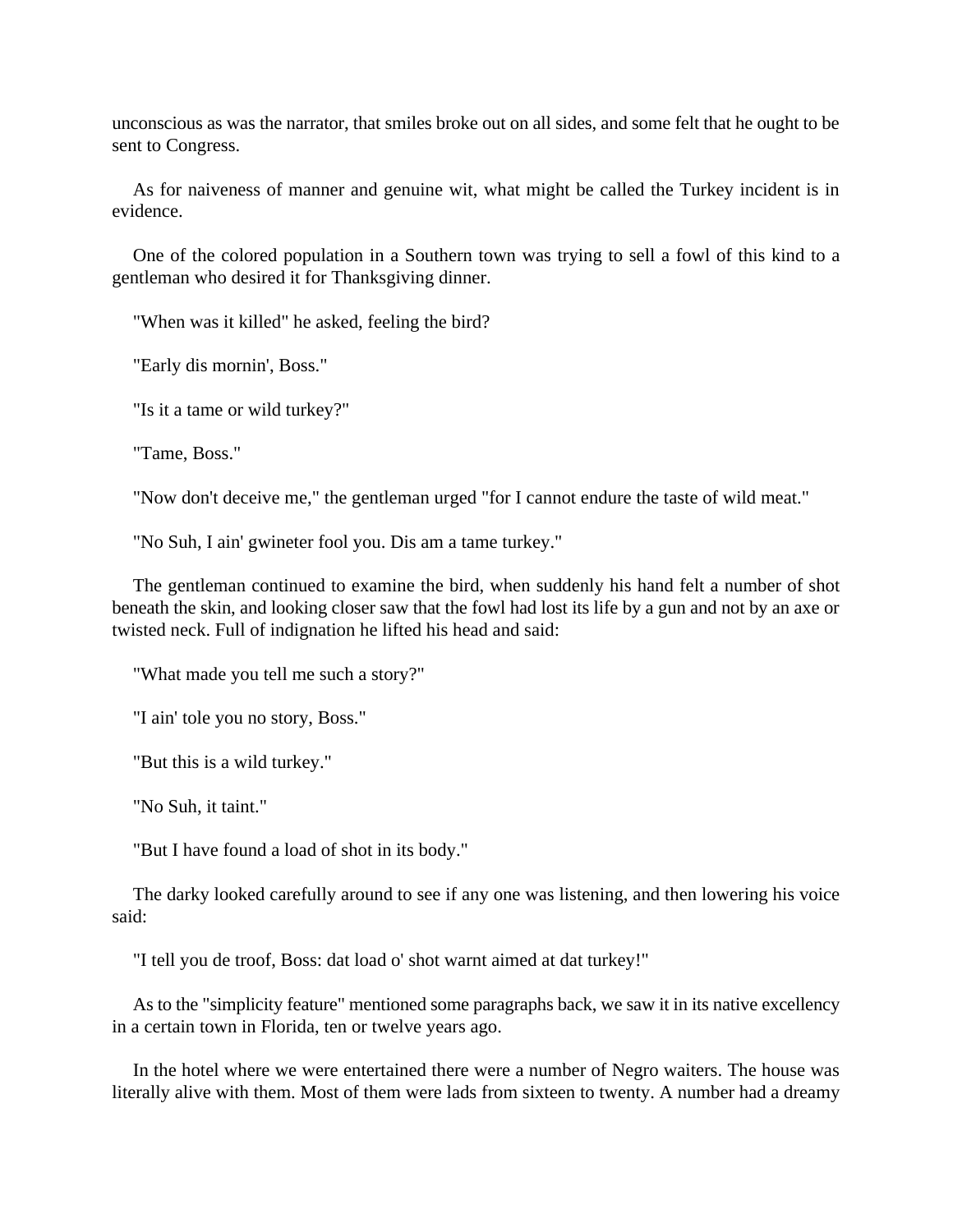way of waiting on you at the table. In a far-away manner they received your order from the Bill of Fare and they quietly deposited before you what you never ordered. It was all done so innocently, and with such an abstracted air, that a person had not the heart to call attention to the mistake.

One afternoon as I passed out of my room into the large central hall, I saw one of these brilliant attendants knocking at a door just opposite and giving the following puzzling information to some one within:

"It's fo' minutes and er half past three o'clock."

"What!" responded an excited female voice inside.

Again the remarkable statement was made which brought forth another "What!"

The boy now was thoroughly bewildered. He felt he had a problem of speech on hand and knew not how to straighten it out. I saw him lay his head against the door ruminatingly. I heard him utter the sphinx-like saying the third time and again his head went down. I heard him give a low confused laugh that sounded like "kee-hee!" He knew he was in a tangle, but understood not how to escape. Meeting him a few minutes afterward I said:

"Why didn't you say to the lady that 'it was four and a half minutes past three o'clock,' and then she would have understood you?"

His reply was to show two rows of shining teeth, and give another "kee-hee!"

Coming up the Yazoo River in a steamboat from Vicksburg a few years ago, I was sitting near the back-guards of the boat in the pleasant sunshine, and watching the unfolding panorama of woodland scenes, old Southern mansions, and broad, far-reaching cotton plantations.

As we were passing one of the latter, the boat swung its stern close into the western shore, because of a bend in the stream, when suddenly a stalwart deck hand standing on the boiler deck below and back of the wheel house, called in a loud penetrating voice to a young Negro woman on the bank who was idly gazing at the passing vessel:

"Liza!"

"Yes" came ringing back in shrill female accents:

"Jim say, git word right off ter all his folks, dat dey done got him in jail in Vicksburg. And Jim say, tell um ter be sho and git all de money dey kin, and as quick as dey kin, an' have it sont right straight away to him; dat he wants to git outen dat Vicksburg jail."

It was marvellous that with the coughing of the steam pipes, clank of machinery and noise on the water of the big paddle wheels, how the man's voice carried clearly and unmistakably to the woman.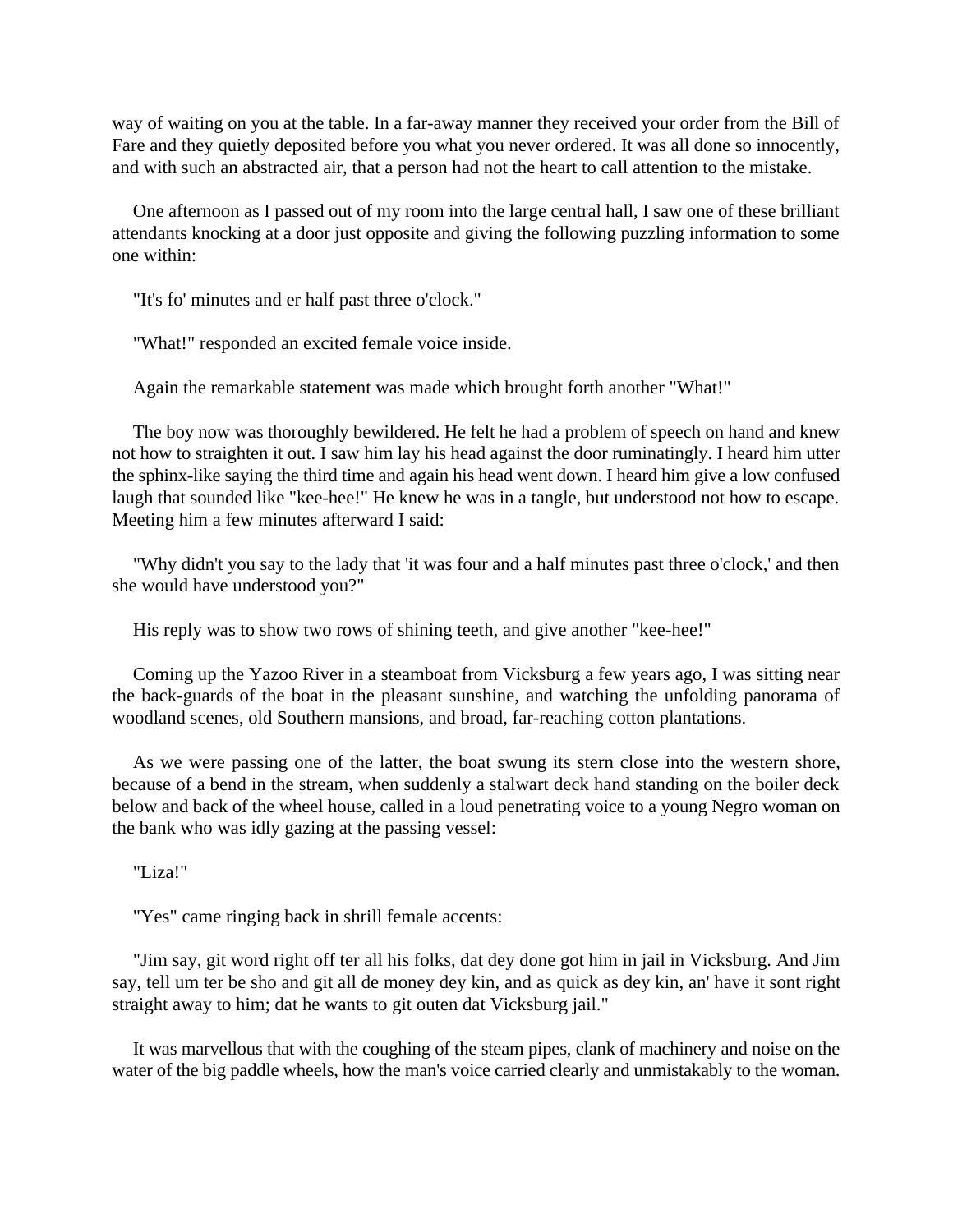We saw her turn at once with the last word of Jim's message, and start with a quick step towards some cabins across the field.

Meantime we meditated awhile on Jim in the jail, and the family of father, mother, brothers and sisters in the cabin. We said mentally, this is always the way. "Jim" runs away in his selfishness and waywardness from home restraints and duties, and by and by lands in sore trouble. Then and not until then he recollects those whom he has left behind and wronged in so many ways; and behold he remembers them only to add to their sorrows and burdens.

Who has not known of Jim; and who has not heard from Jim. Truly Jim's message has been graven on the mind and heart of thousands, as with the red hot point of the hardest and sharpest of steel instruments.

"Jim says tell all his people, whom he forsook and wronged, that he has gotten into the toils of sin, fallen in the traps of the devil, in a word is in great trouble! And tell them that Jim wants them to straightway go down in their pockets, and add to their previous sacrifices, and take upon them new burdens for his sake. That he Jim is in suffering and calamity, and wants to get out. And he desires his folks, the deeply injured, the greatly neglected, the long suffering, and the innocent ones at home to bear the cost of his sinfulness and to do it at once. That he, Jim, says they must be quick about it; that he is tired of being in jail."

Alas! for Jim and the jail. I utter it with a sad heart. But with a deeper sadness and sympathy, I say with a sigh, alas for those in the cabin home!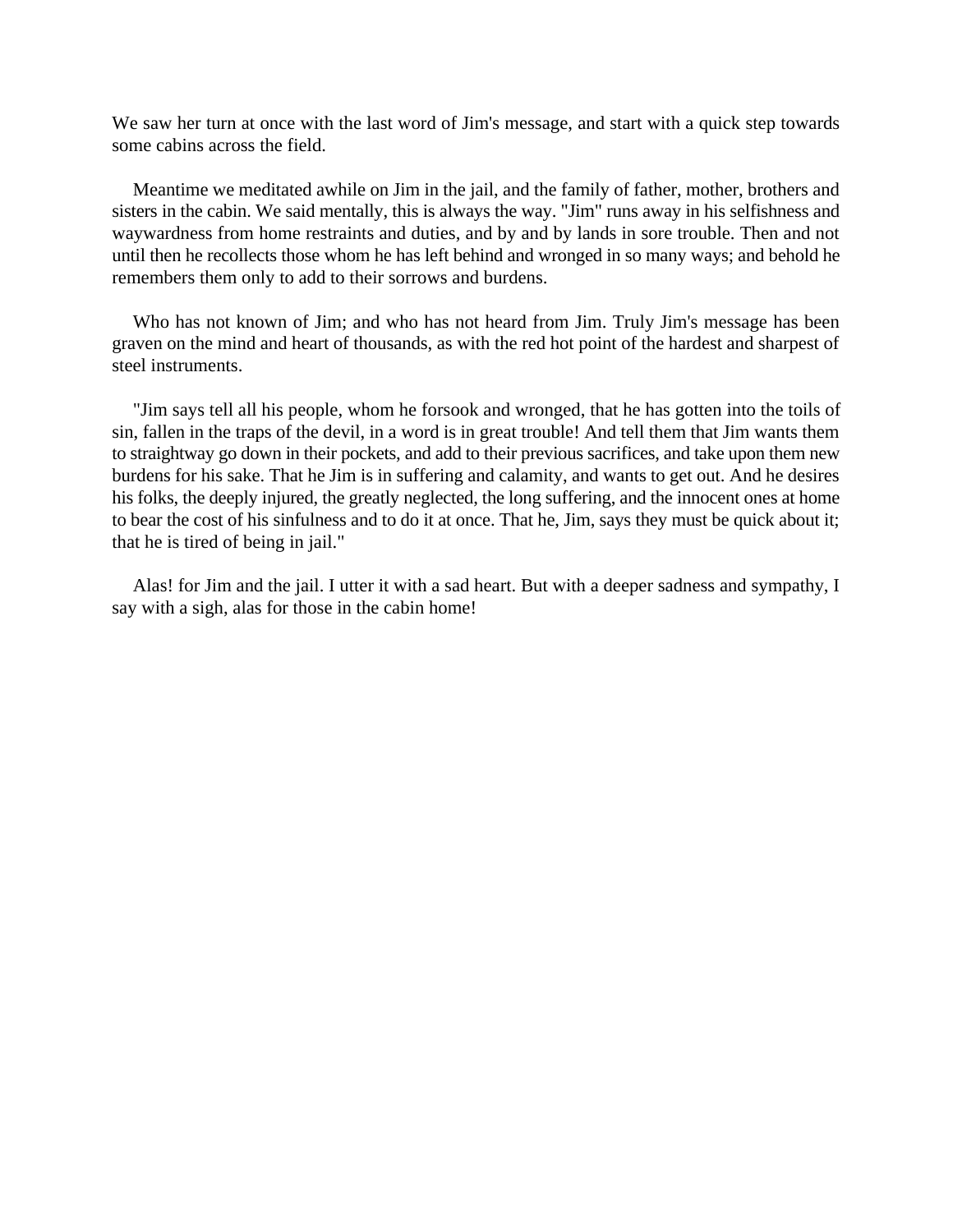## **Chapter 13 A REMARKABLE COMMUNICANT**

There had been protracted services in the church for a number of days and nights. One evening after the main audience had been dismissed, quite a number of the workers remained to labor with some penitents who were left at the altar.

One of them was a heavy set, beetle-browed man, who groaned in the most pitiful manner. Clutching our hand as we went to talk to him, he said that he felt he must partake of the Lord's Supper before he could ever gain peace of mind.

We replied that he should have it on the morrow, for it was now too late to obtain the elements.

But the man with awful groans said he could not endure the mental burden that long, for it was a case of conscience and conviction of duty with him, and that something told him if he could partake of the sacrament he would find rest and spiritual deliverance.

The news of the case soon spread through the room and quite a body of sympathetic religious people gathered about us.

Determining, late as it was, to do our utmost to bring relief to a tortured spirit, the writer sent off to a neighboring church member for a piece of bread, and to a drug store for a bottle of wine.

The communion table was brought forth and covered with spotless damask. The silver plate was next crowned with the white bread, and a large silver goblet filled with the aromatic port wine. A number of my people knelt solemnly around the altar while we read the Ritual, concluding now to make a service for all, and so a blessing to every body.

With tender heart and impressive voice we broke the bread and distributed it among the kneeling figures, commencing of course with our groaning friend. We observed, however, as we passed the plate to him, that he took the tiniest crumb, and in the most careless manner placed it in his mouth. Moreover, he still groaned.

As we approached him a few moments later with the cup, which in view of a number of communicants, we had filled to the brim, the man's groanings ceased, and with unmistakable interest in this part of the service, he sat up, took the large goblet from my hand and began drinking. After a half dozen swallows he stopped a moment as if reflecting, seemed to approve the quality of the wine, and resumed the quaffing and gulping process.

Meantime my silence, and the stopping of the service caused numbers of the people to raise their heads. Great was the astonishment, conflicting the emotions, and varied the facial expressions of the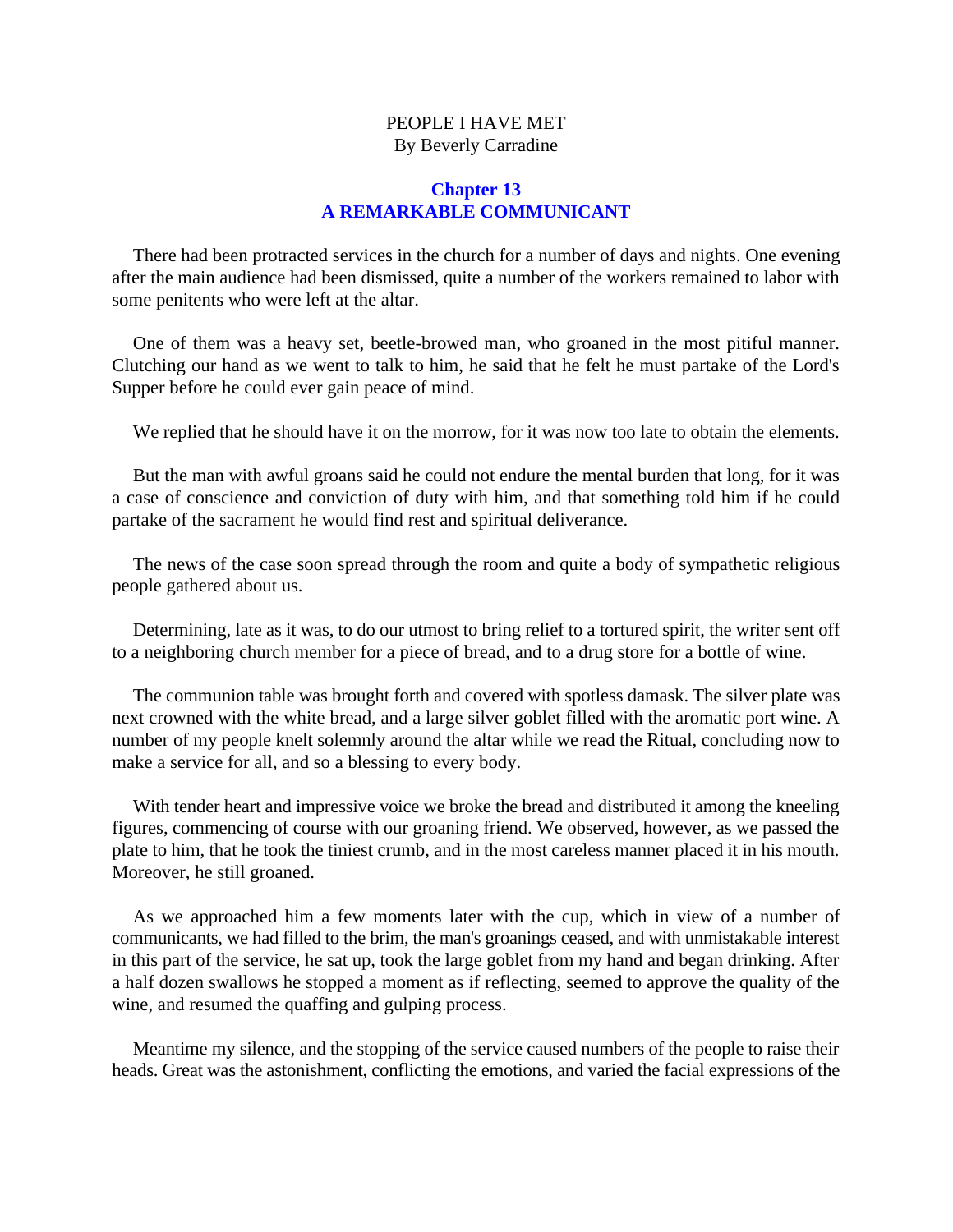kneeling, gazing group as they saw our groaner, groaning no longer, but with head tilted back, and the bottom of the cup pointing to the ceiling taking down the last drop of wine in the chalice.

He disposed of the whole cup!

It was curious to observe the different faces of the people. Some were indignant, especially the ladies, and plainly showed it. Others were unable to credit their senses and stared with amazement at the offender and one another. Still others were shaking with laughter, while most of the men wore an expression which read as distinctly as print: "Sold again."

The custom of the Roman Catholic Church in withholding the wine while giving the bread to communicants, had been repeated in the heart of Protestantism, or evangelical Christianity; though in our case it was forced upon us, there being nothing but bread to offer the others, inasmuch as our friend with the conscientious scruples had made away with all the wine.

Most of us did not tarry to say good-bye to our latest convert, but each man departed to his own house, possessing considerable more knowledge of the mysterious ways of men than had been expected in the earlier part of the evening.

One brother however, approached our convert as he was departing from the church, and asked him how he felt now since he had relieved his conscience? And the man clearing his throat and wiping his mouth with the back of his hand said:

"I feel a world better."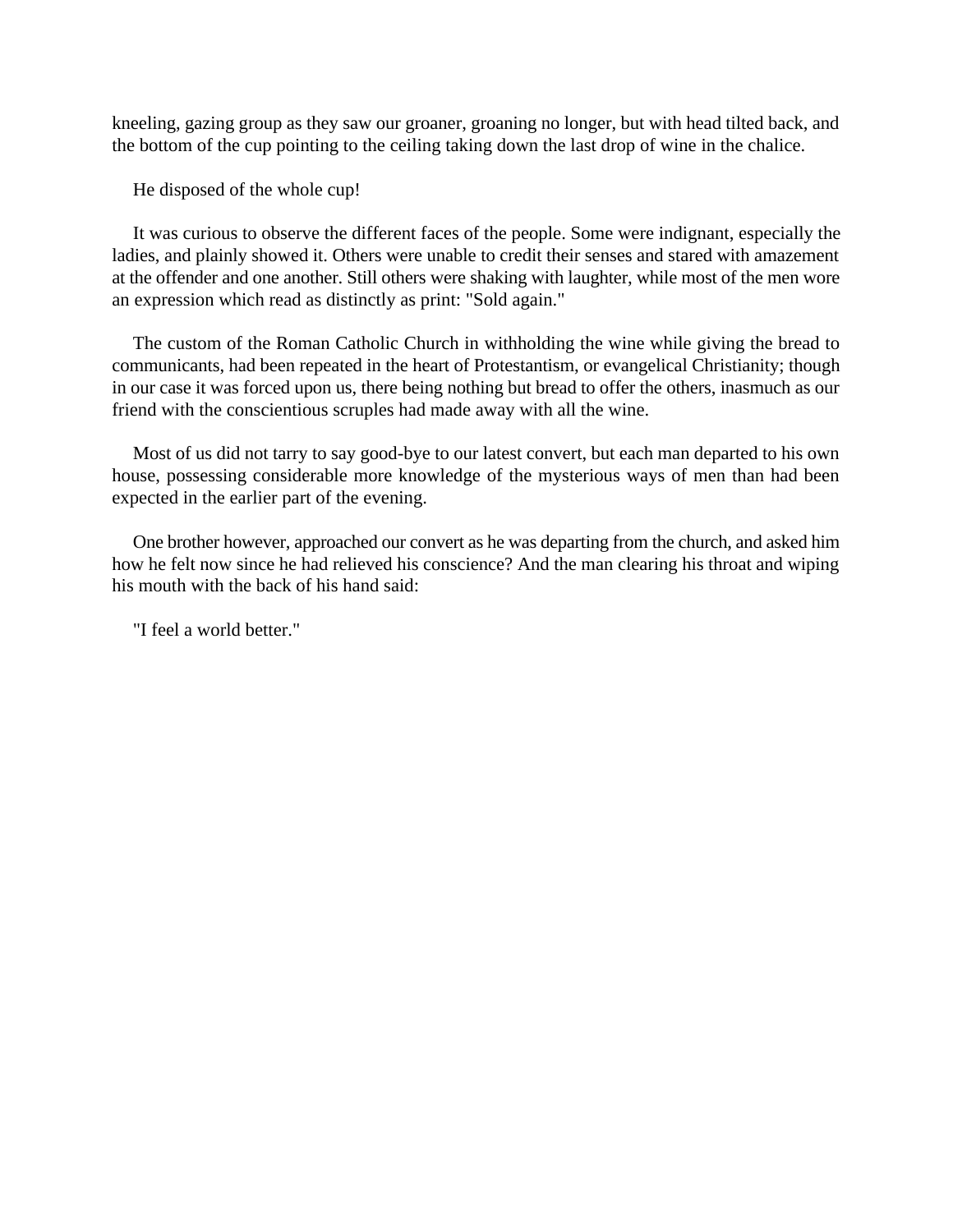# **Chapter 14 A LIBERAL MAN**

One day a few years ago, we received a letter from a farmer in the West informing us that he lived in a hard community, that the people were not only not religious, but spiritually dead, and going to the Pit by the drove. That his heart ached that they should hear not only of a free but a full salvation, and so he was writing that he might engage us for a ten days' meeting.

He went on to say that he did not own any land, but was a renter of a score or so of acres on which he raised wheat. But while he had no property, yet if we would come he would meet all expenses of the meeting. He would pay for the rent of a hall in town, meet the song book bill, and remunerate the evangelist by giving him the same amount he was accustomed to receive in his town and city appointments.

We replied that we were loath to accept an invitation of this character, feeling as we did that the financial burden would be all on one man. Having also other calls for the same period of time that he designated, there was no imperative need to go, so that we could give more than one reason for not accepting the call.

His rejoinder was one of increased urgency, telling us that he knew what he was about, that he and the Lord understood one another, and that he "entreated" us to come.

In completing this piece of life history we would mention the fact that this brother was a subscriber to the Christian Witness and owned several holiness books, all of which he industriously circulated among the few neighbors who would read at all.

We came and held the meeting. The weather for coldness and severity could scarcely be paralleled. The thermometer ranged from ten to thirty degrees below zero. In the room we occupied at the humble little hotel, we had almost to embrace the diminutive stove to keep from freezing. We wrote our articles and met our correspondence with writing pad on the knee, and bending down low to catch a measure of warmth from the Lilliputian heating affair which we doubt not was doing the best it could under the extraordinary conditions that prevailed outdoors.

In the hall where the services were held, the two stoves were powerless, especially during the four or five concluding days, to impart comfort to one who sat any distance away from them. The people who came out in the fearful weather of this well-remembered winter, about thirty in the day, and double or treble the number at night, actually looked blue as they sat muffled, gloved, overshoed, beshawled, befurred and berugged before us.

We conducted services with our overcoat on, and yet so intense was the cold coming, not only from the walls of the building, but up from the floor which covered a great empty, wind-swept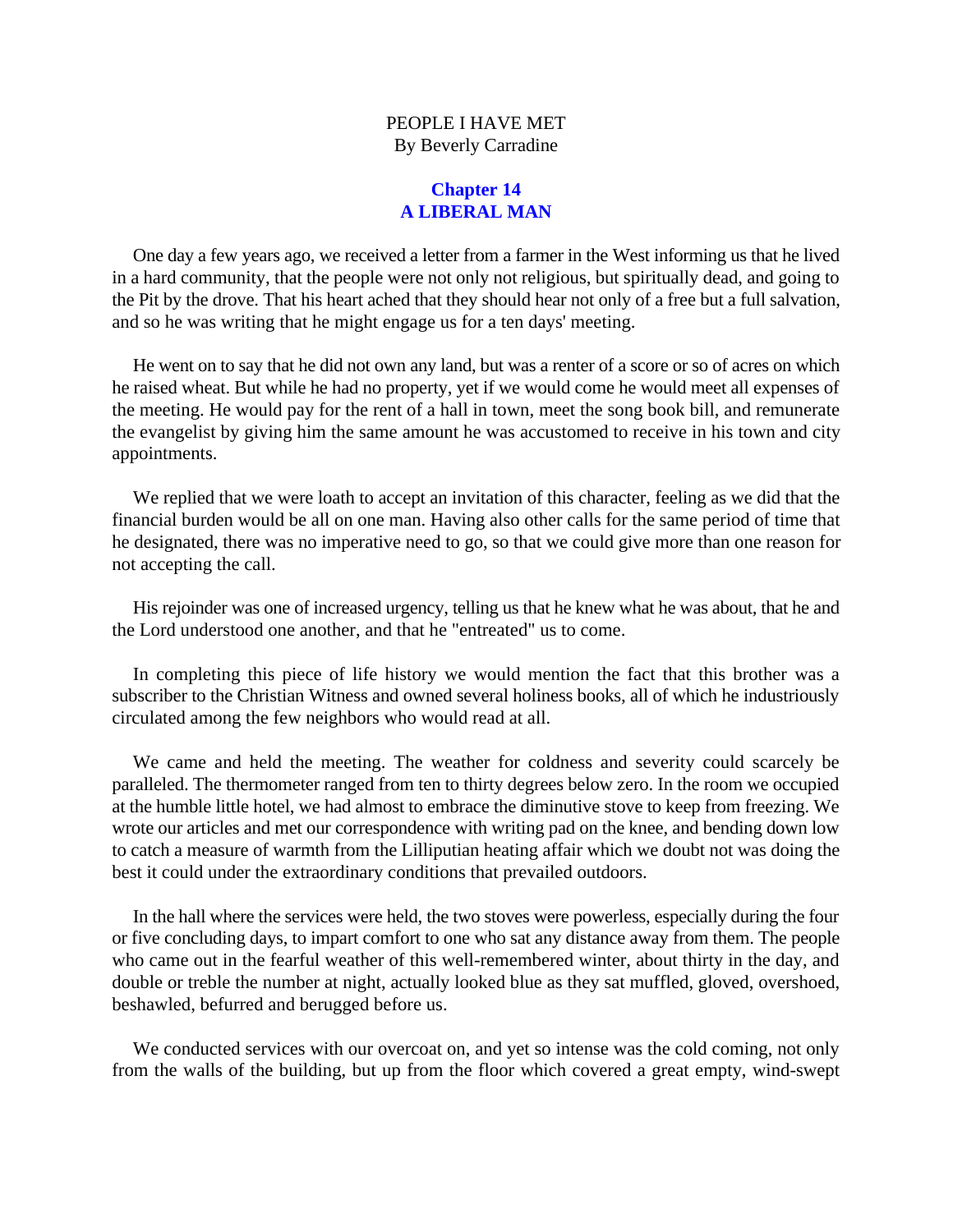basement, that our feet felt like blocks of ice, and so walking around as we preached seemed to lessen our suffering.

When we called for seekers and penitents, the altar was so bitterly icy that we had chairs placed in a circle around one of the stoves, and arranged the little band so that their feet were in towards the fire, and heads out, so that we might be able to talk to them. And thus situated, we moved around in an outer orbit of chilly space doing the best we could to instruct and help them, while Brother W., the man who sent for us, from another position on the outside, most ably assisted us in the work by prayer and song.

Both of our voices shook from the cold, as the Jews trembled, says the Bible, from the chill rain which fell upon them. But God stood by us and put his seal on every service.

Around the other stove gathered the fragments of the congregation that remained after the preaching service. From their frozen region they stood and watched us in our struggles with ice floes, as from a frost-bound coast we labored to bring others to the mainland.

The result of this meeting was something like twenty souls brightly converted and sanctified. And it is quite significant that the only ones who got through were those who had read the paper and books Bro. W. had loaned them!

Before the meeting closed Bro. W. told us again that it was not his wish that any of those who had just been regenerated and sanctified should pay anything. He said they were new in the experience, and he preferred to meet the whole expense.

And he did! The public hall cost him seventy dollars. Then there were the hotel accounts, the song book bill, and the pay of the evangelist. Altogether it made a large amount, but pay it all he would, and did.

Many times we have spoken since then, to different people, about the appearance of the man at this time. His face gleamed with holy light. He could not mention the name of Jesus without the tears streaming down his cheeks. He was so filled with the Spirit, so drunk on the wine of the Kingdom above, that we have often said to friends that the man could not walk straight. Weights of glory from the upper world were on him, and he, so to speak, staggered under what God was putting in him and on him.

A piece of subsequent history that stands connected with this meeting is that the brother who at such a sacrifice called us to hold the meeting, told us afterwards that he thought he never would quit gathering in his wheat at the end of the season. God so blessed the land and harvest, and so rolled material plenty upon him, that the man said to me with a smile, "There was no real loss to me, God sent it all back."

An additional piece of subsequent history was that among the souls sanctified was a man who has since held many Gospel meetings and brought numbers of people into the experience of pardon and holiness. Nor was this all; among those whom this last person led into full salvation was a young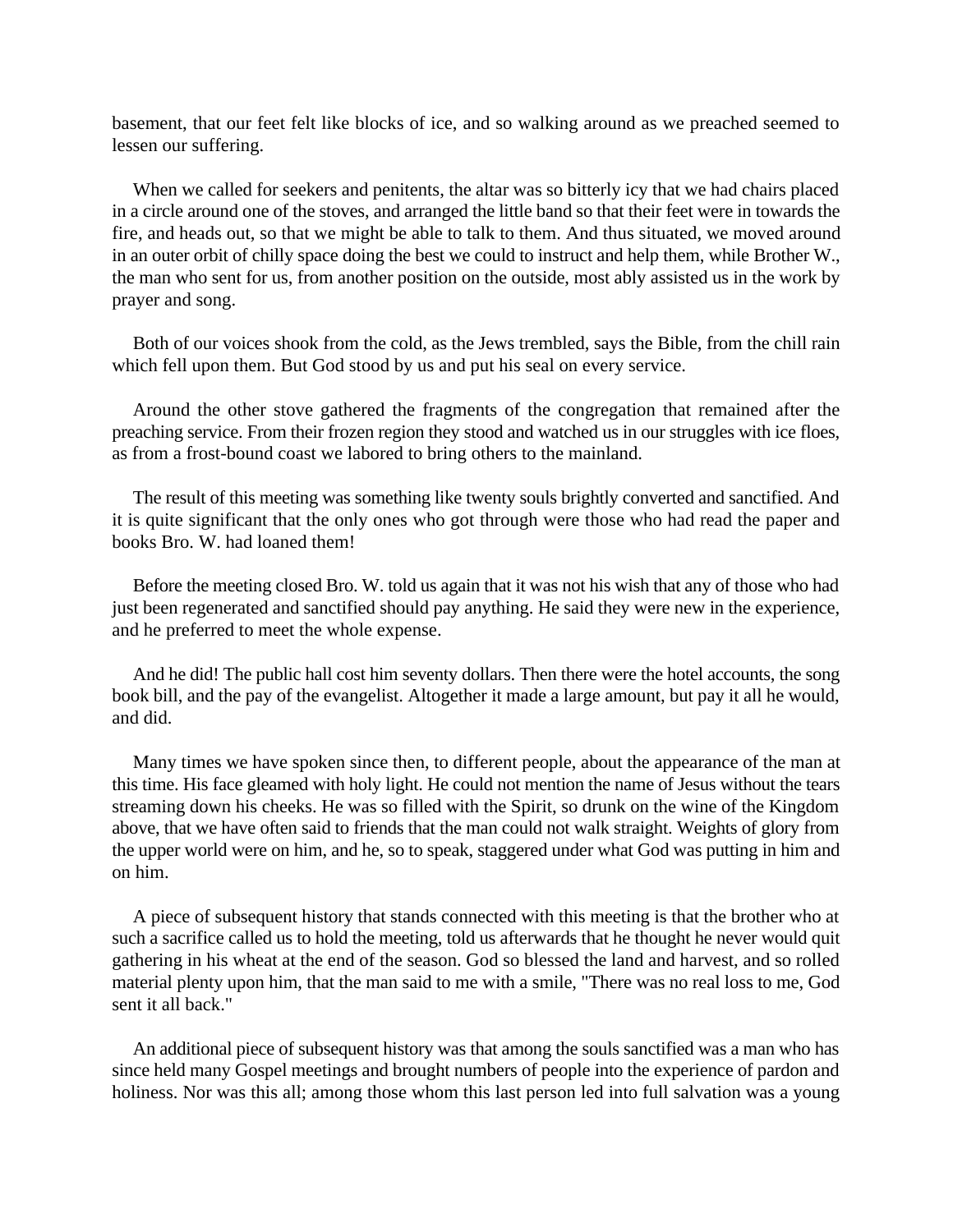lady who is already being signally used of God in drawing men and women to Christ, and is evidently a chosen vessel and marked out for a life and career of no ordinary usefulness.

Here we see a granddaughter of the first meeting! Indeed, we can count even now, down to the fourth generation of those brought to God and filled with the Spirit as the result of the services originated by the sacrifice of a single servant of Christ, and carried on in the face of the greatest discouragements of wind, weather and bitter opposition.

A third bit of history of later date connected with the meeting was, that it opened the way for another the following year, where, instead of twenty, nearly seventy souls professed to have found the blessings of pardon and full salvation.

So the work started, and is still rolling on. But in heaven it is never forgotten who wrote the letter; and said "Come," and prepared the way and footed all the bills, and stood by the meeting from first to last, asking for no recognition or reward, save that which he got from the skies, namely, the smile, favor and blessing of God poured richly and overflowingly upon his soul.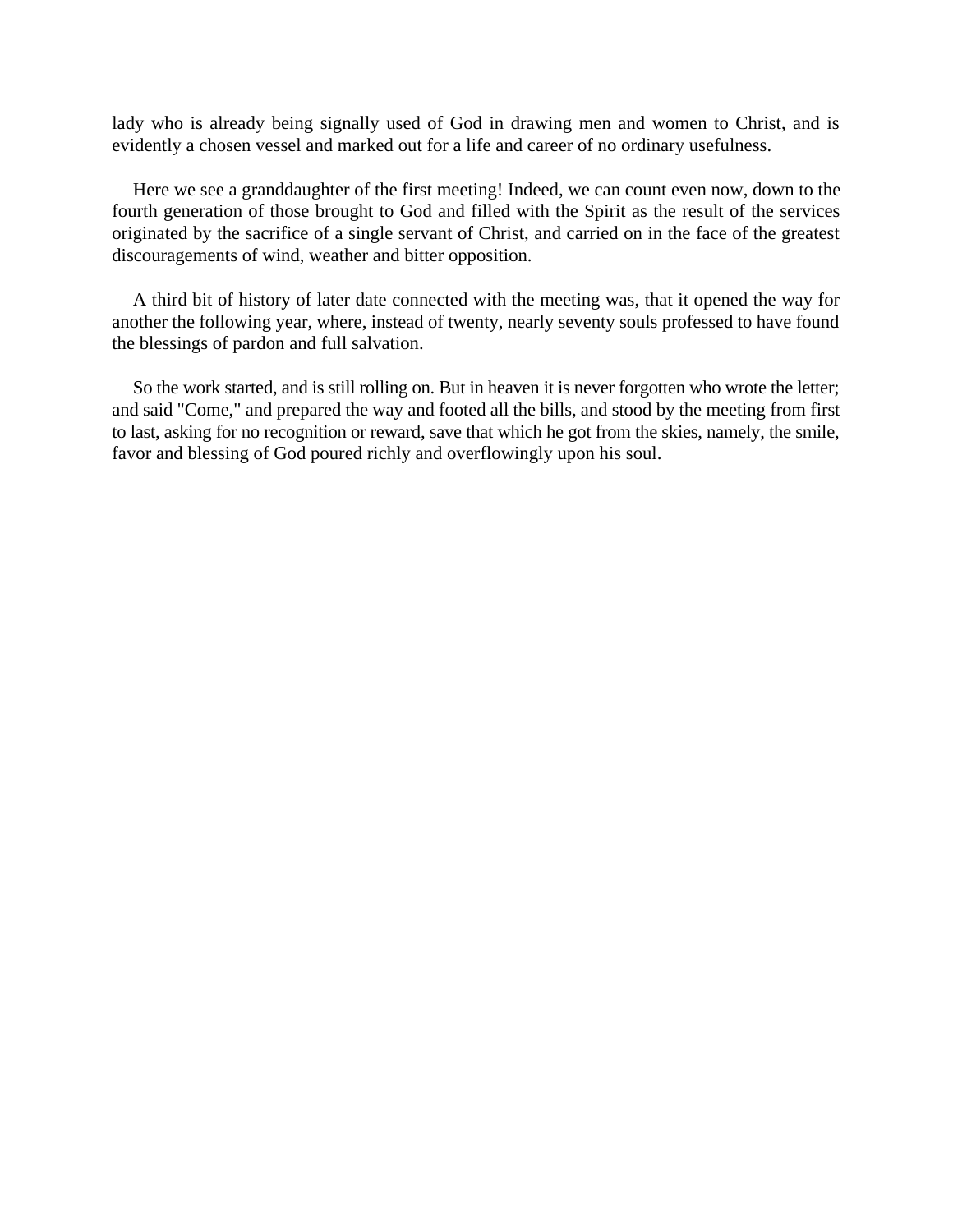## **Chapter 15 AN OBEDIENT MAN**

We know a gentleman very well who has for half a century been a devout man. One morning before day he was suddenly awakened by the Spirit of God with the deep impression upon him like a command, "Get up, dress, and go out on the street."

Immediately he replied aloud to the Lord, as was often his custom, "Lord, if this is your voice I am willing, but what can I do on the street before day?" Again came the impression, "Get up, dress and go out on the street."

Still again he exclaimed, "Lord, I see it is snowing. What could I do for you on the street at such a time?"

At once he began to feel a cloud coming over him, and the Spirit seemed to be withdrawing; whereupon the man sprang up and said, "All right, Lord, I'll go. Don't leave me;" and instantly he felt the smile of God upon his soul.

As he dressed he became still more serene and peaceful in spirit, and when he stepped out on the street and strode down the deserted and snow-covered pavement, he was a happy man. He had trudged some six or eight blocks when he looked up with a smiling face through the falling flakes and said:

"Lord, I don't know what you want me to do; but I am very happy walking around here in the dark for you. If this is what you want, it is all right with me."

By this time his soul was on fire and a joy unspeakable filled him.

He went on several blocks farther, when just as day began to break, he saw a man on the other side of the street with a tin bucket in his hand.

At once came the inward voice, "Join yourself to him." He did so, and crossing over and gently speaking to the man he found that he was not a Christian. He then told him that he knew God had awakened him and sent him forth that early to meet him and talk with him about the salvation of his soul.

The speaker's own heart was burning with the love of God, and his voice was tender and kind; his eyes overflowed, and God filled his mouth with the right words. So when he asked the man if he would let him pray for him he bowed his head in silent consent and they both got down in the snow together. Oh, how God's servant prayed, and how the poor sinner wept! When they arose from their knees salvation had come to the man who carried the dinner pail.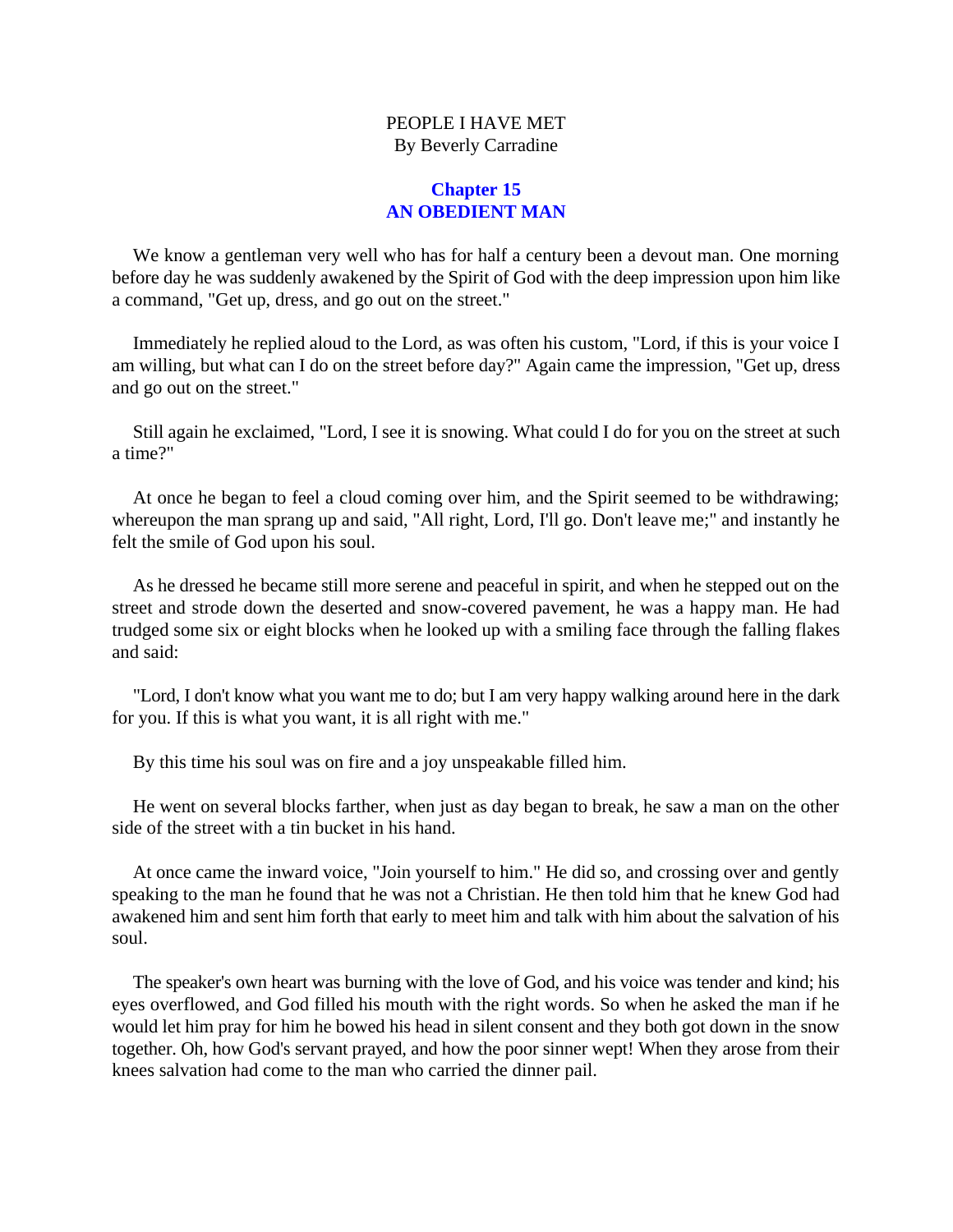The men shook hands and parted forever. The laborer went on to his distant factory, and the merchant returned to his bed, but not to sleep. He held a special service of praise and thanksgiving in his room an hour before the early mass of the Catholics.

In speaking afterwards of the incident, he said he believed that God saw that the man would be killed that day in the factory by some accident, or that his heart was in a ripe state for salvation, so that the case for either reason had to be taken in hand at once; hence the urgent, repeated call, "Get up, dress and go on the street." The merchant furthermore said: "I have never seen the man since, but I firmly believe I will meet him in Heaven. God would not have made me do what I did, for nothing. That morning awakening meant salvation to an immortal soul."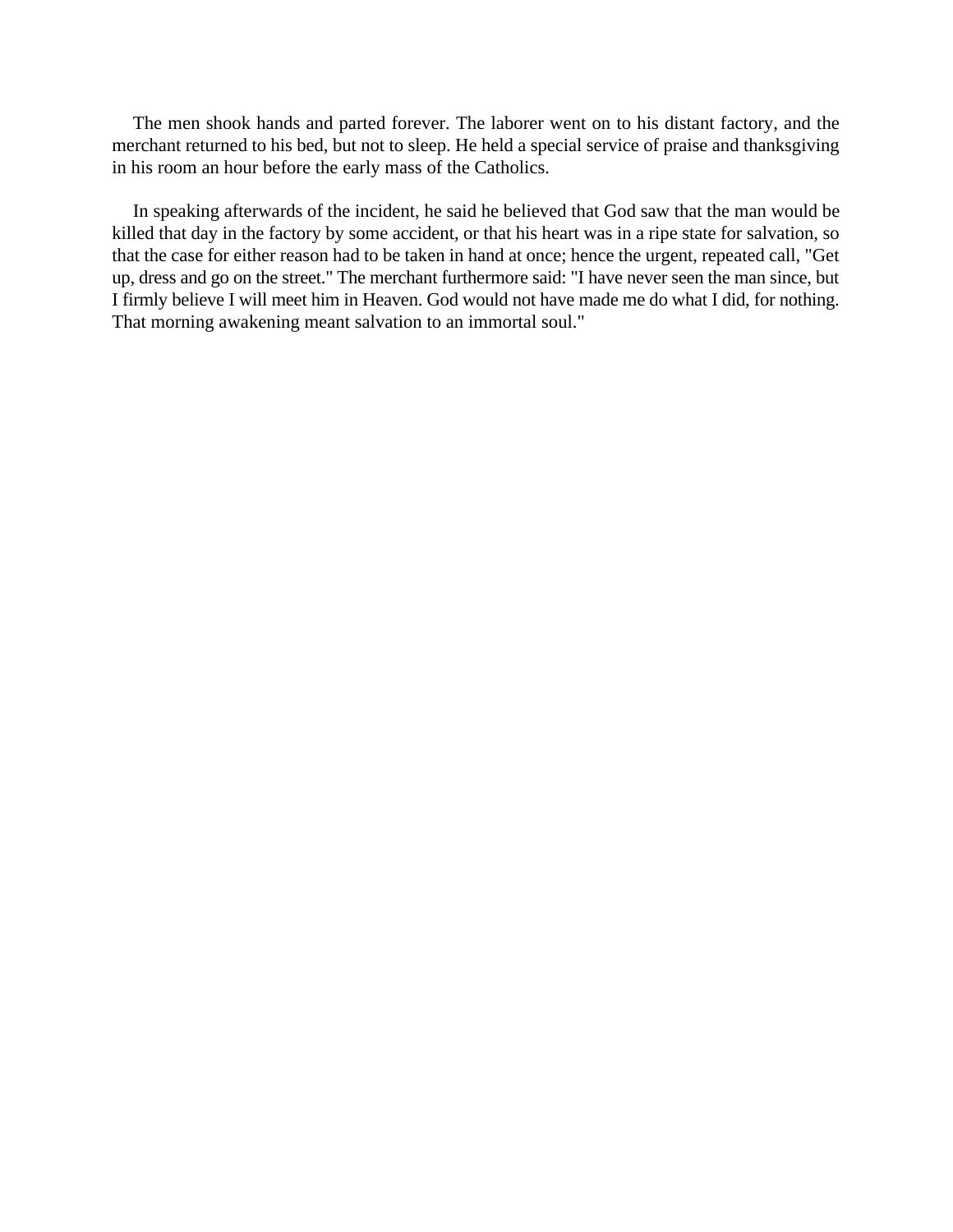## **Chapter 16 A SACRIFICING MAN**

One of the sweetest joys which thrills the human soul comes from the sacrifice of self. Whether we regard the bliss as a direct reward from heaven for the Christlikeness of the act, or whether we view the sweet experience as the result of getting away from one's self; or that it is the thrill realized from the exercise of one's highest and noblest powers; it does not matter; we only know that it is one of the profoundest, most exultant and exalting joys which can visit and abide in the breast of a human being.

The sinner in his search for happiness in the gratification of appetite and ambition is missing it. Pleasure is not happiness. The traveller rushing hither and thither to seaside and mountain resorts, fails as notably in what he is after; for recreation is not blessedness. And he who lives for self, and would make all things bend to be tributary to his pleasure and will, comes far short of what he wants and craves; for selfish gratification is not joy.

But the sacrifice of self will bring it. Joy is a fruit of sacrifice, and the deeper and greater the self-denial the profounder the inward spiritual thrill and gladness.

He who follows in the footsteps of the Savior, can speak most assuredly about the nature of the joy, and the method of its obtainment. Without an exception such would counsel against the self-absorbed life, the contracted life, and the existence where personal ambition and selfish ease dominate thought and action. In the words of the Savior they could say that "He who saveth his life shall lose it; and he who loseth his life shall find it."

In the early ministerial life of the writer he was thrown much with his presiding elder, who was one of the most deeply spiritual men he ever knew. It was the custom with many preachers in that office at that time to spend most of their time at home. They ran out to their appointments on Saturday, held Quarterly Conference that night, preached once or twice on the Sabbath, and took the next train for their dwelling place in some neighboring town. This presiding elder of whom we are writing had a home of his own, an attractive and comfortable one at that, and also a devoted family circle. And yet such was his conception of ministerial duty in his sub-bishop office as overseer of a district of five or six counties, that he would be gone on his trips two and three months at a time.

He would procure a horse, and leaving the railroads, penetrate the hills and swamp country, looking up the people, spending the night or taking a meal in humble homes, having family prayer wherever he could, and talking to everybody about their souls.

The writer as a young preacher was with him on some of his overland, and house to house visiting journeys, and can testify to his passion for souls and faithfulness as a true servant and follower of Christ. Very humble was the fare he often got, and many were the hardships he had to endure, but we never knew him to murmur or complain.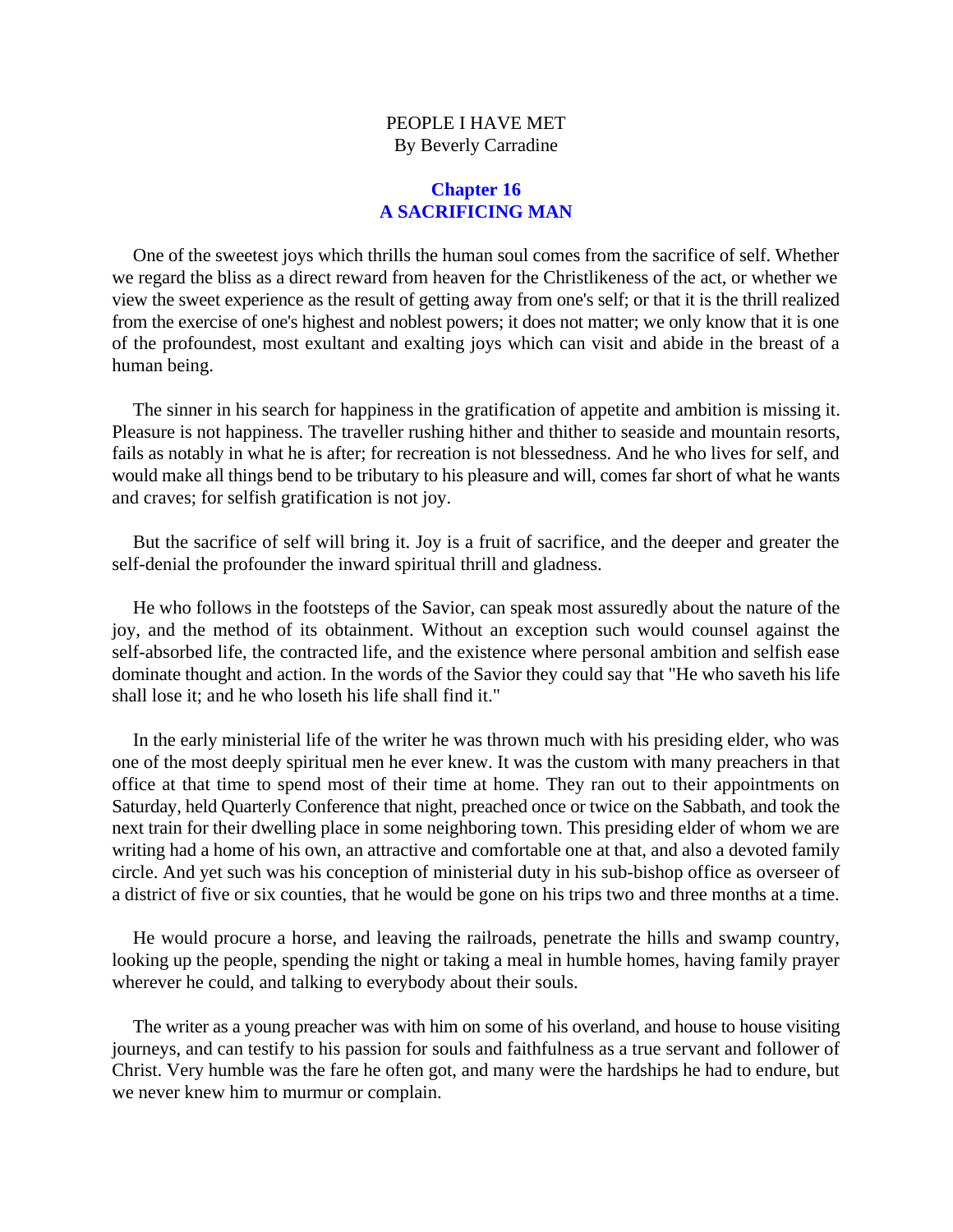Instead of sorrow he was always full of a holy joy. His countenance was transfigured. His eyes had a drunken look -- the strange intoxication of a profound heavenly bliss.

We often slept together; and we never knew him to pray less than an hour before retiring. After twenty-five or thirty minutes' communion with God, his body would begin to tremble under the glory that filled his soul, as one would shake with an ague. His whispered utterances would sound at times like verbal shivers, so greatly was the physical man shaken by the power of God. At the end of a full hour, he would remove his hands from before his face to arise, and his countenance looked like that of an angel! He was tasting the joy, and realizing the blessedness of sacrifice. He was knowing more genuine happiness in his lonely, toilsome, homeless life in a single hour, than his brethren who clung so tenaciously to their hearthstone, felt in entire year.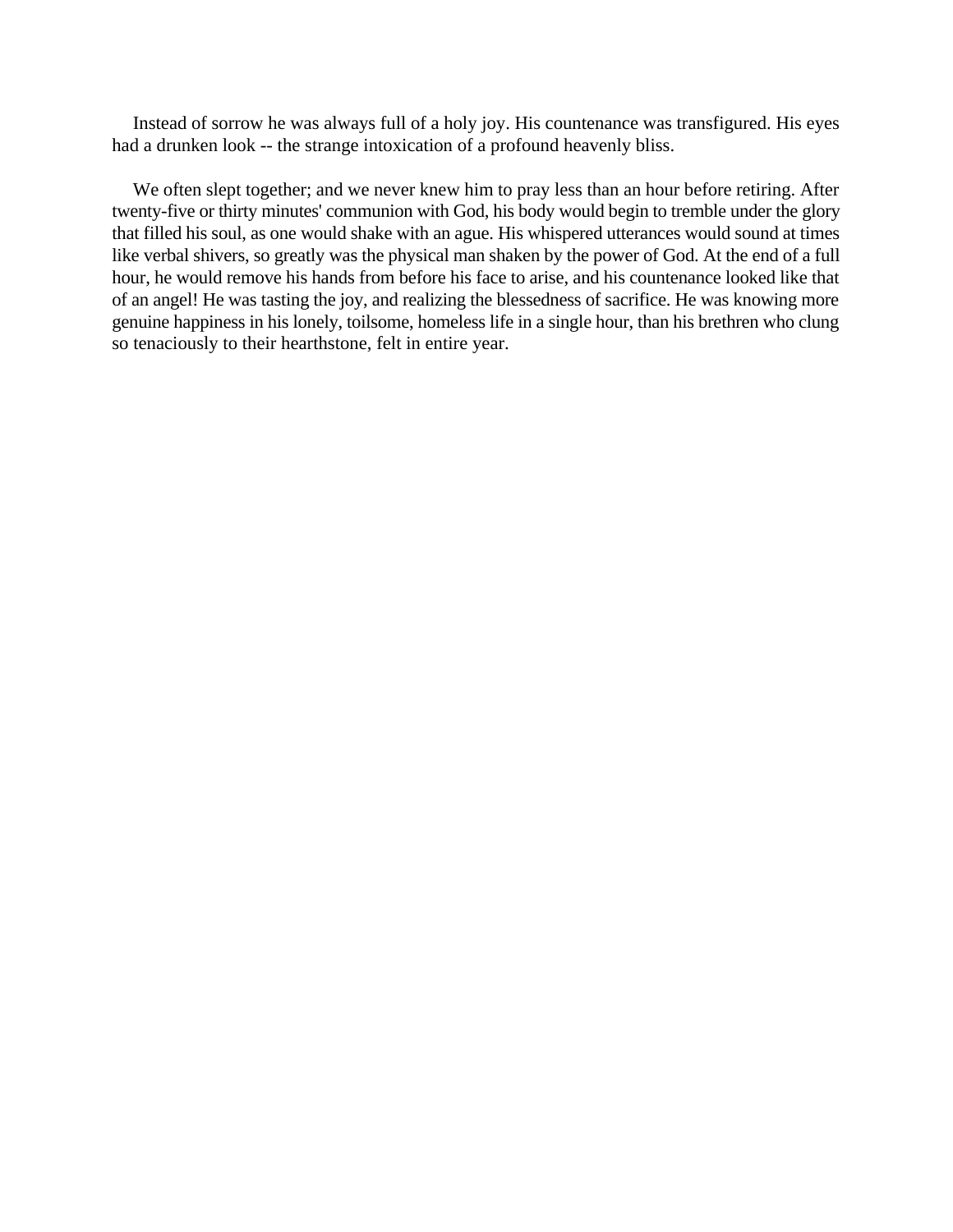## **Chapter 17 AN UNAPPRECIATED MAN**

We had a cousin once, a splendid fellow, who in early manhood became infatuated with a black-eyed, badly-spoiled Southern girl. She had no heart, and as far as all her acquaintances knew, never said or did a noble thing in all her life. But she was stylish and brilliant and our cousin went down before her spell in spite of advice and warning given him by friends who admired and loved him.

But like the child we wrote of in another book who wanted a pretty looking wasp, and got it, sting and all; so with him. He craved to possess the fluttering, glittering thing he met at a social party, and would hear to nothing but having it as his own personal property.

Owning a handsome Southern plantation and one hundred slaves, he was a catch, and the girl allowed herself to be caught without a spark of love for the man. She undoubtedly married him for the home and position he could give her.

We saw the couple as a lad a few days after the marriage. My cousin had naturally a bright, joyous laugh, but now it was exultant, while his fond eyes fairly shone with happiness as he gazed at his recent captive. But young as we then were, we recall how she seemed annoyed at his admiration and attentions, would turn away from him, and seemed to shrink from his touch.

As the months and then the years passed by, it was pathetic to mark the change in the man; how the light went out of his face, and what a grave, sad look he wore all the time.

The woman was an insatiable novel reader, knew nothing of housekeeping, sewing, or any womanly and wifely employment, and stayed most of the time to herself in her room. He not only was allowed to breakfast alone, but times without number eat at his dinner and supper table with no one present but a faithful servant, who, as silent as the voiceless master, served him to the various, dishes without a word. As for the wife, she seemed to prefer the company and society of any body and everybody to that of her husband.

She was not the Ring Dove he thought her to be, nor a golden-winged hummingbird, nor even a lovely-tinted moth. She was a cross between a hornet and a yellow-jacket, and abounded in stings.

She soon stung my cousin's old, hearty laugh to death. The bright look of his frank, blue eye went the same way. Then the elastic step and splendid carriage of the man departed. The whole former self died under the repeated stingings of the domestic hornet he had brought with such gladness and sweet expectancy to his home.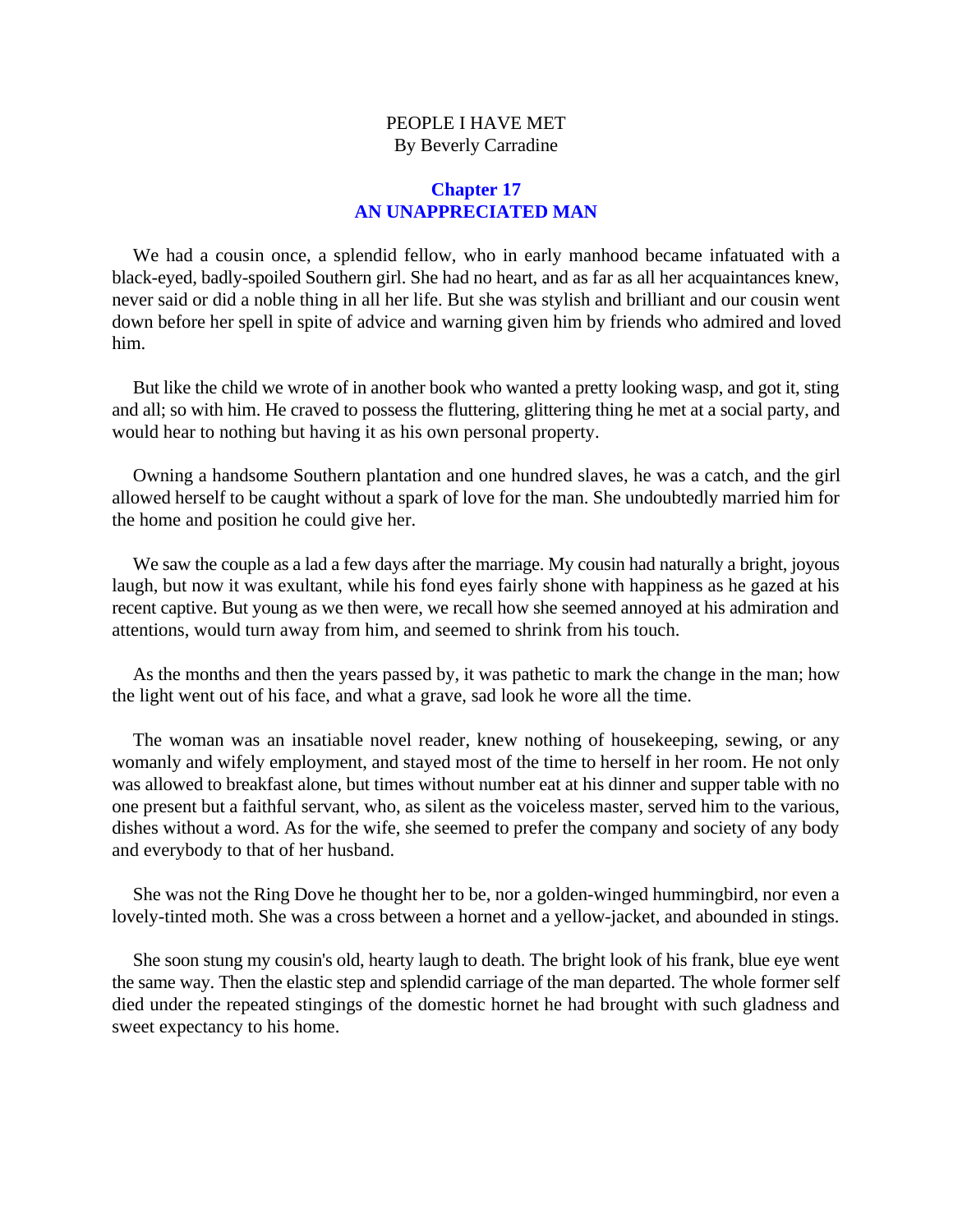Speech between the two finally became very rare, and repeatedly we have seen them sitting at opposite ends of the long piazza of their home, she buried in a novel, and he with a far-away look in his eyes seemed to be gazing at the cloud lines of the distant horizon.

One day, when in middle life, he told her that he was suffering peculiarly in the region of the heart. Her cold, mechanical reply was that he had best lie down on his couch in another room. He turned away without an additional word, and laying down upon the lounge, died almost instantly, and expired alone.

Here was the end of another sad life where there had been no sin committed or crime of any kind. Instead, the man was kind, benevolent, blameless in his life, a splendid provider for his household; and yet his was an existence shadowed and made wretched for twenty years as though he had been a criminal, and terminated without a single handclasp or voice of friendship or affection, and without the presence of a single loving soul in the last trying hour of death.

We have no room for comment on this actual piece of life history. We can only hope that the troubles of the man drove him to Christ, and that in the other existence beyond the grave, that somehow compensations for the wrongs inflicted upon us in this world will be found; and we will see again that God has made all things work together for good to them that love him.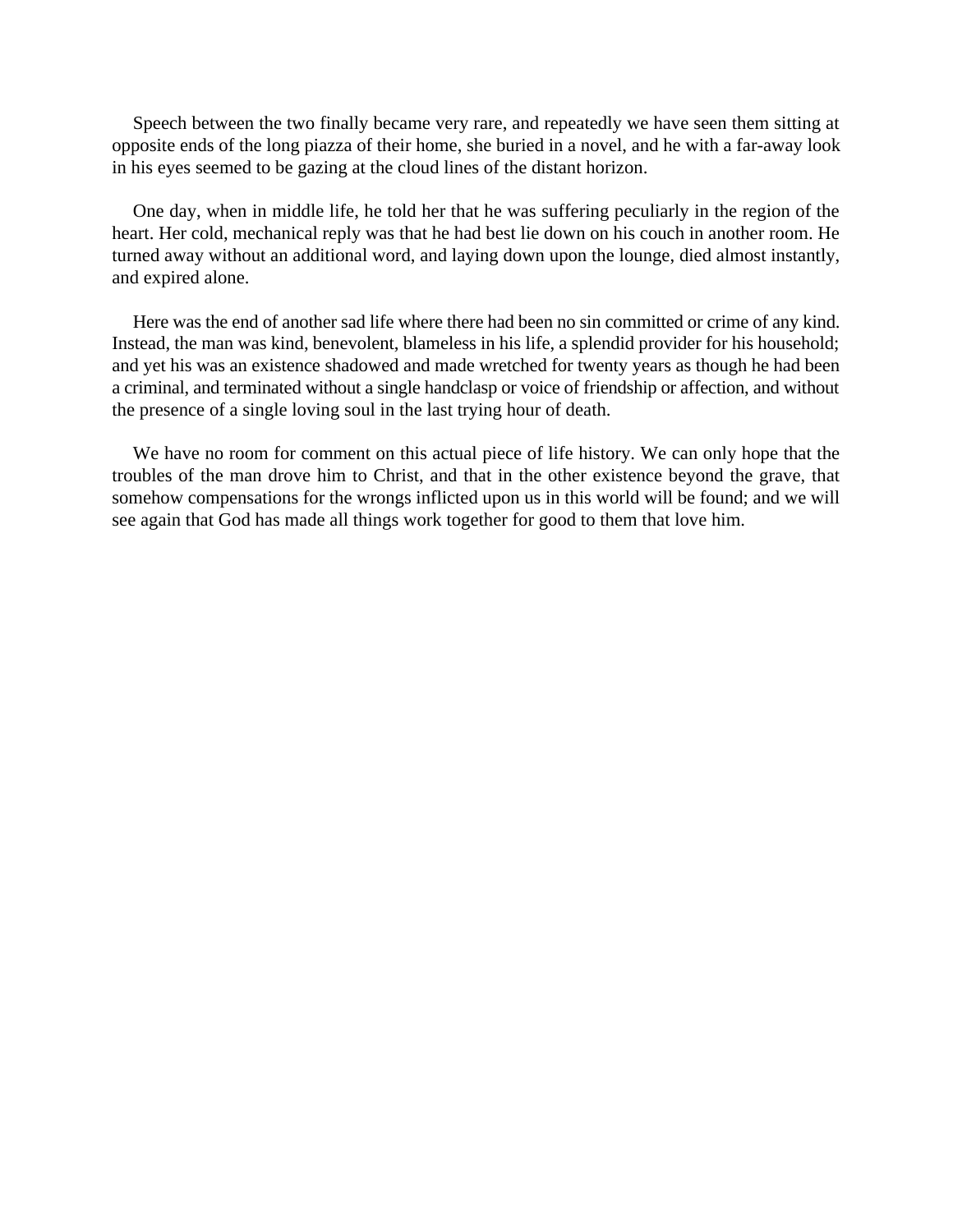## **Chapter 18 A LIVING DEAD MAN**

In the bounds of our circuit resided one of the wealthiest men in the State. He had three cotton plantations, each one of which was a large fortune in itself.

This gentleman was a member of the Methodist church, and his annual contribution to the cause of Christ was, we were informed, twenty-five dollars. He was a very large man, with a dignified, even stately, manner, had a measured, deliberate way of talking, brooked no kind of contradiction or opposition, and in his majestic style made everything and everybody, so to speak, stand around when he appeared on the scene.

Before we were sent to our second year's charge this man was stricken with paralysis, and lingered in a speechless, motionless and utterly helpless condition for nearly three years before death came to his relief.

He spent many of these weary days in a kind of invalid chair made especially for him. Being a very heavy man, it took several strong men to lift him from his bed to this reclining seat; so that, owing to the pain and difficulty of said performance, the invalid spent his last year in the last-named piece of furniture, that, narrow shaped and horizontal, was the significant precursor of the coffin which was now close by.

We will never forget the sensation we experienced on being introduced as the new pastor, when we looked down at this dead alive, or living dead, man. His language had been reduced to a gurgle in the throat. No matter what was asked of him, or remarked to him, this single guttural sound was all that could be obtained. Doubtless many mistakes were made in communicating with him, but he was helpless by any sign to show when he was understood or misunderstood.

The body was large and fleshy, but every member was lifeless and motionless, and the skin and complexion that of a corpse. The only organ that declared the existence of a being under this mass of flesh were the eyes. Their plaintive, wistful, appealing look was the only thing left to show a human soul gazing up through the ruins of a body that had fallen upon it, covered it up and was crushing it to death, while that soul itself was powerless to make known its condition and to declare what it hoped, what it feared and what it wanted to be done.

We do not believe we could have felt a greater embarrassment and profounder helplessness in trying to speak to a man with the broad Mississippi between us than we experienced as, standing by this flesh-imprisoned being, we endeavored to signal to the captive spirit within and exchange messages. But while we could see that the man inside would come to the window of the eye and look at us, we could never understand what he wanted to say, nor could we tell whether the words we uttered and the signals of salvation we waved were received and comprehended. How far off the soul seemed, though the body was in two feet of us! We read the Bible, sang a hymn and prayed, and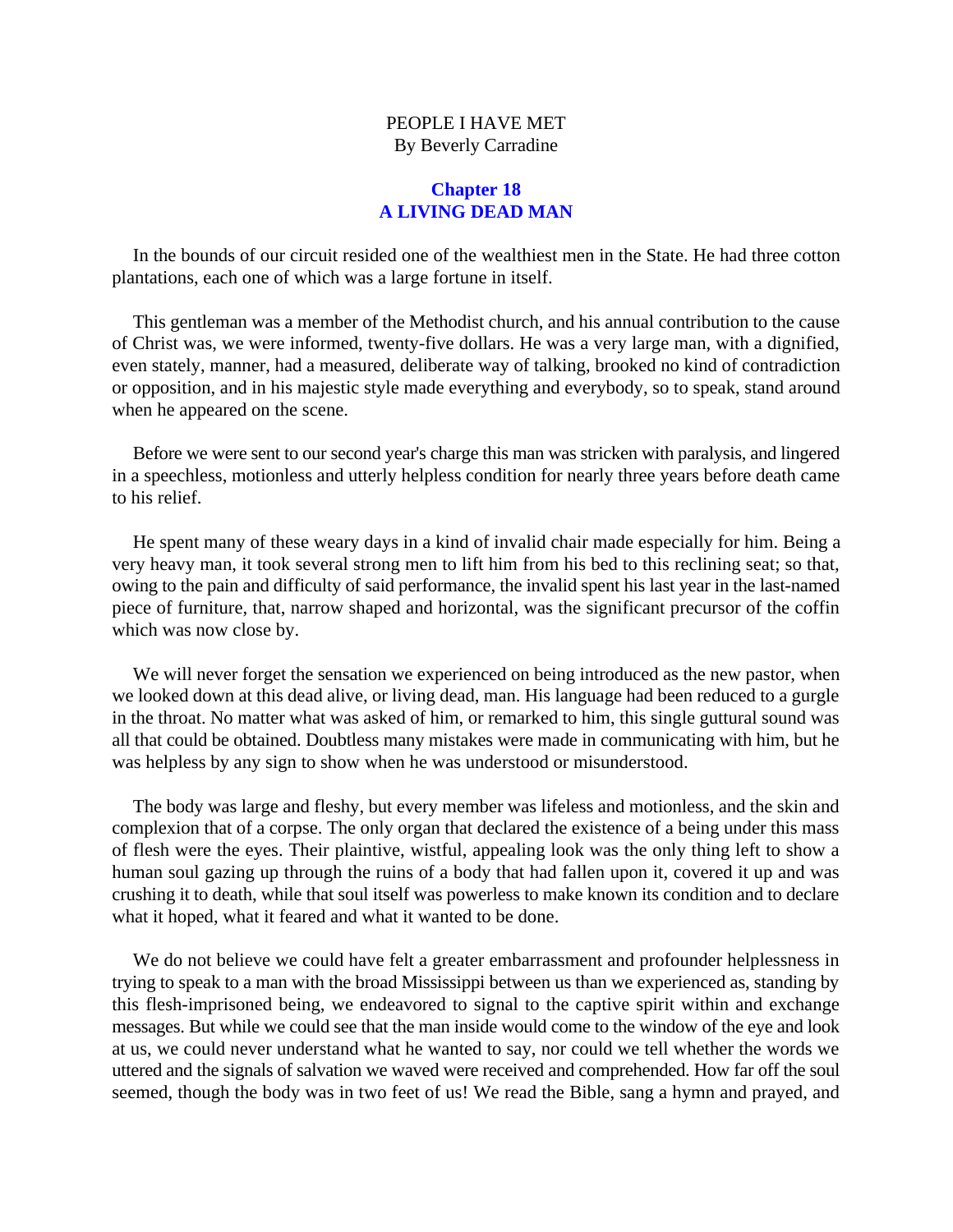wept as we prayed. But it was like trying to communicate with a prisoner through the thick walls of a dungeon, or making one's self heard by a man wrecked on an island miles away. We turned literally heartsick and baffled from those two anxious eyes looking out from the expressionless, mask-like, death-like face beneath us. The solitary sound nature had spurred him was a gurgle in the throat, and the only interpretable gaze left in the eye was one of wistfulness and pleading.

One of the daughters did some fancy work with the clicking, half choking sound the father made to every remark and question. Under her skillful management it became a full and complete language; but the thoughtful observer could see that the girl was going entirely by her imagination, as well as her wishes in the matter. We recall some of her queries and utterances, the actual reply received from the prisoner on the island, and her translation of the messages:

"Father, Do you want the minister to pray for you?"

"Gurgle."

"Do you want him to sing for you?"

"Gurgle."

"You are very fond of hearing hymns, aren't you, father?"

"Gurgle."

"You are too tired to hear any more today?"

"Gurgle."

"You will be delighted to have our pastor call again?"

"Gurgle."

"You want to go to sleep now, father, dear?"

"Gurgle."

So she went on with her free rendering and amplification of a single monotonous guttural note. She said he was delighted, when the ashen-gray face flatly contradicted the assertion. She affirmed he wanted to go to sleep, when that anxious-looking eye gave the lie to the fancy. Once she clapped her hands and declared her father greatly enjoyed a bright speech that had been made, and had laughed over it, when the only sound he gave was the old gurgle, and his eye had that same wistful, pleading gaze which could never belong to the mood she attributed to him.

Poor imprisoned soul! The man had deliberately chosen the carnal rather than the spiritual life. He had rarely attended the church of which he was a member. He never opened a Bible, nor was he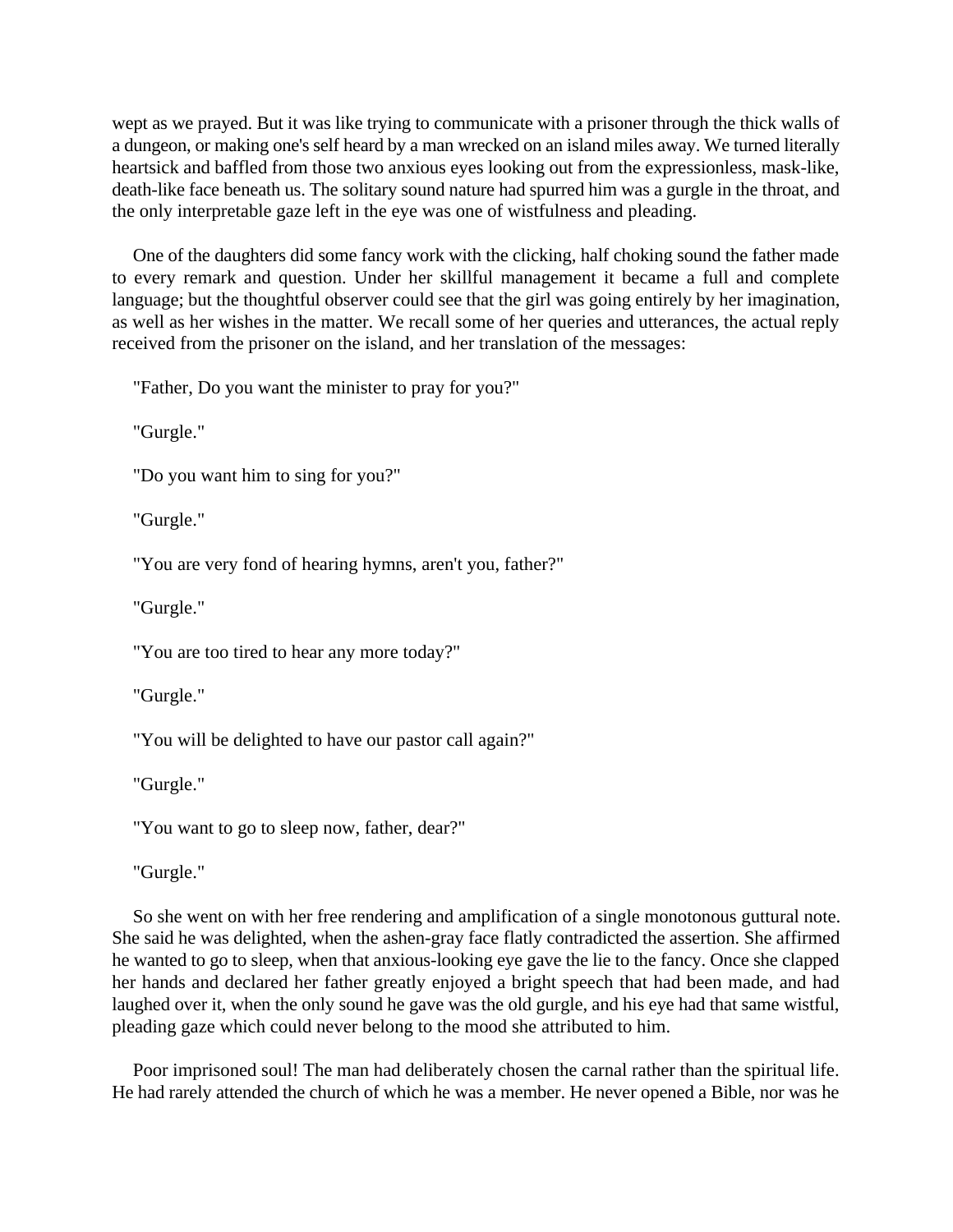ever seen to pray in all his life. He chose the flesh rather than the manna which came down from heaven, and he obtained what he preferred. It came upon him abundantly, like it fell upon the Jews. It swept upon him in carnality, and piled upon him in flesh itself. It lay upon his body in folds and masses. It smothered his spirit, choked every beginning of a godly life, and finally fell a physical wreck and ruin upon the soul in such a manner that the real man inside could not be conversed with, helped or delivered in any way. For three years the captive came to the windows and gazed his unhappiness upon us, but he seemed to be too far away for us to understand what he wished us to know. All we could hear was a gurgle.

One day we looked for him at the casement from which he had cast such wistful glances for so long a time, and he was not there. By some unknown door he had gone away into eternity.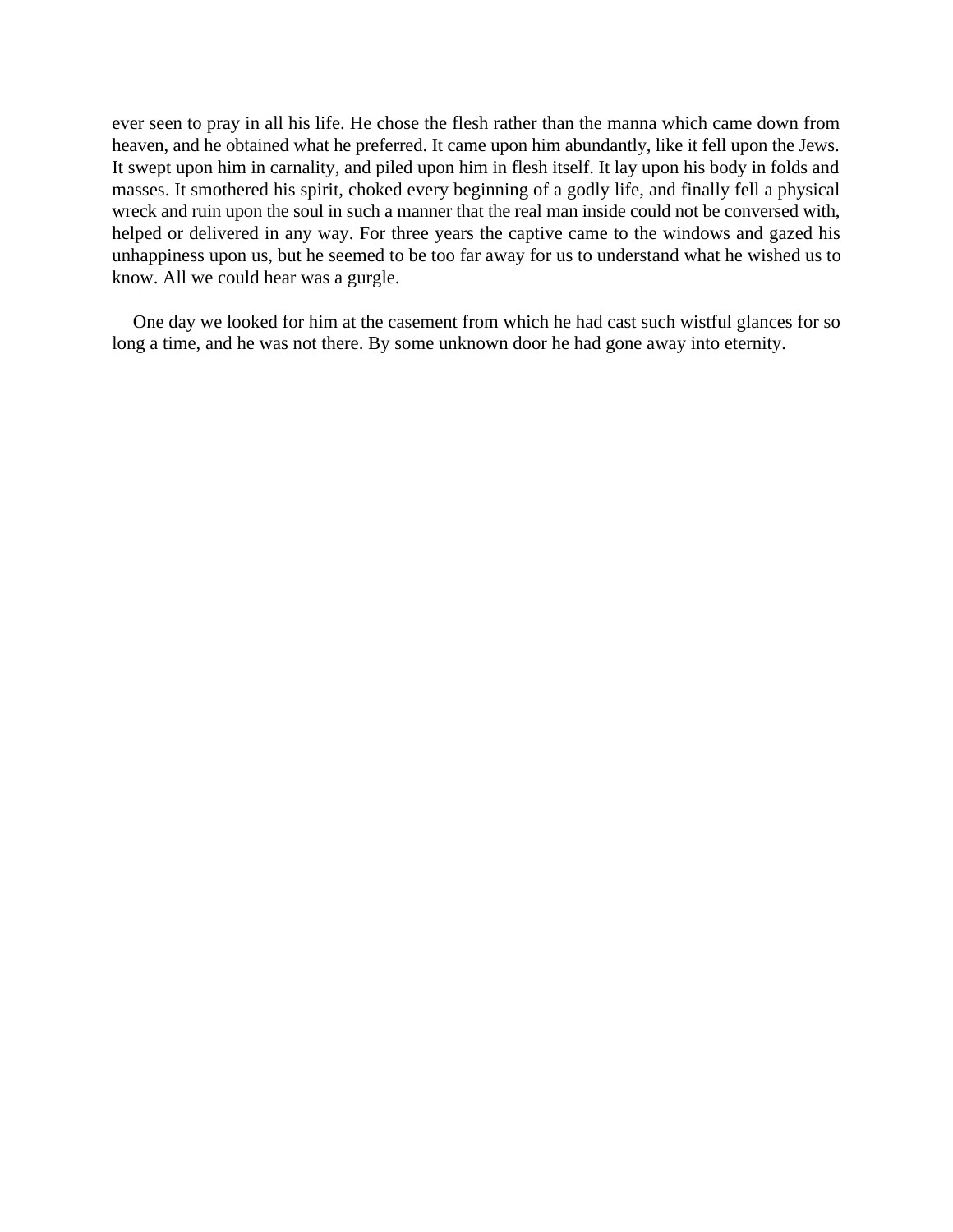## **Chapter 19 LITTLE JOHN**

It became necessary for the mother of the writer to add some live stock to her plantation in the shape of plow and wagon animals. She entrusted the purchasing business to a gentleman relative, who for a reasonable price bought five mustang mules. They were in an untamed state so far as work under the saddle and in harness, was concerned, and the serious undertaking of "breaking in" was appointed to take place on a certain Saturday. They had been bought, and now were to be "broken" according to farm and stable language, and ever thereafter pull steadily and faithfully in any vehicle to which they should be hitched.

As a little boy we witnessed the "breaking in" and it has remained a vivid recollection with us ever since.

It required a half dozen strong Negro men and nearly the entire day to accomplish the feat. The reader will pardon the play upon the word, but we recall the fact that we never beheld as many feet, human and animal, in the air at one time and continuously as we did that Saturday in all the course of our after life. The amount of cyclone and electric storm in those mustangs was simply amazing. It looked like the first four would never be conquered. They were taken out from the lot one by one to be geared up side by side with an old steady wagon horse. But the instant the harness was put on the alarmed and infuriated animal, he would begin to rear, kick, plunge and go through every motion of insubordination. With the greatest difficulty several men were able to fit on collar and harness, and on account of the bucking, backing and plunging forward, still greater was the task of connecting breast chains with the pole, and trace chains to the single-tree. Then when the driver took his seat and, assisted by experienced helpers on the ground, tried to make the animal pull, first by clucking, next by "get ups," and then by the crack and lash of the whip, it was like launching a hurricane, followed by a vain endeavor to stop a tornado.

The field of operations was about five acres in extent, smooth in surface with a sprinkling over it of last year's cornstalks. Each one of the four mustangs literally took the wagon with him, the old staid horse by his side as well. The driver swayed like a drunken man on his seat, his helpers could scarcely keep up with the frantic, furious animal, while dust, clods of earth and cornstalks fairly filled the air. But finally by sticks, clubs and whips the panting creature was subdued, and in the course of an hour or so, geeed, hawed, whoaed and pulled according to command and in a word behaved himself and did almost as well as the sober old horse by his side.

During all these agitated proceedings of the day the fifth mustang, called by the Negroes "Little John," stood in the barn lot quietly, but fixedly contemplating the stormy scenes in the field.

Little John was small and of slender build, and with his ears long enough for any mule, but absurdly lengthy for an animal of his slim construction, reminded one forcibly of an overgrown jack rabbit. These same auricles were directed in a gaze-like attitude over the fence, while their owner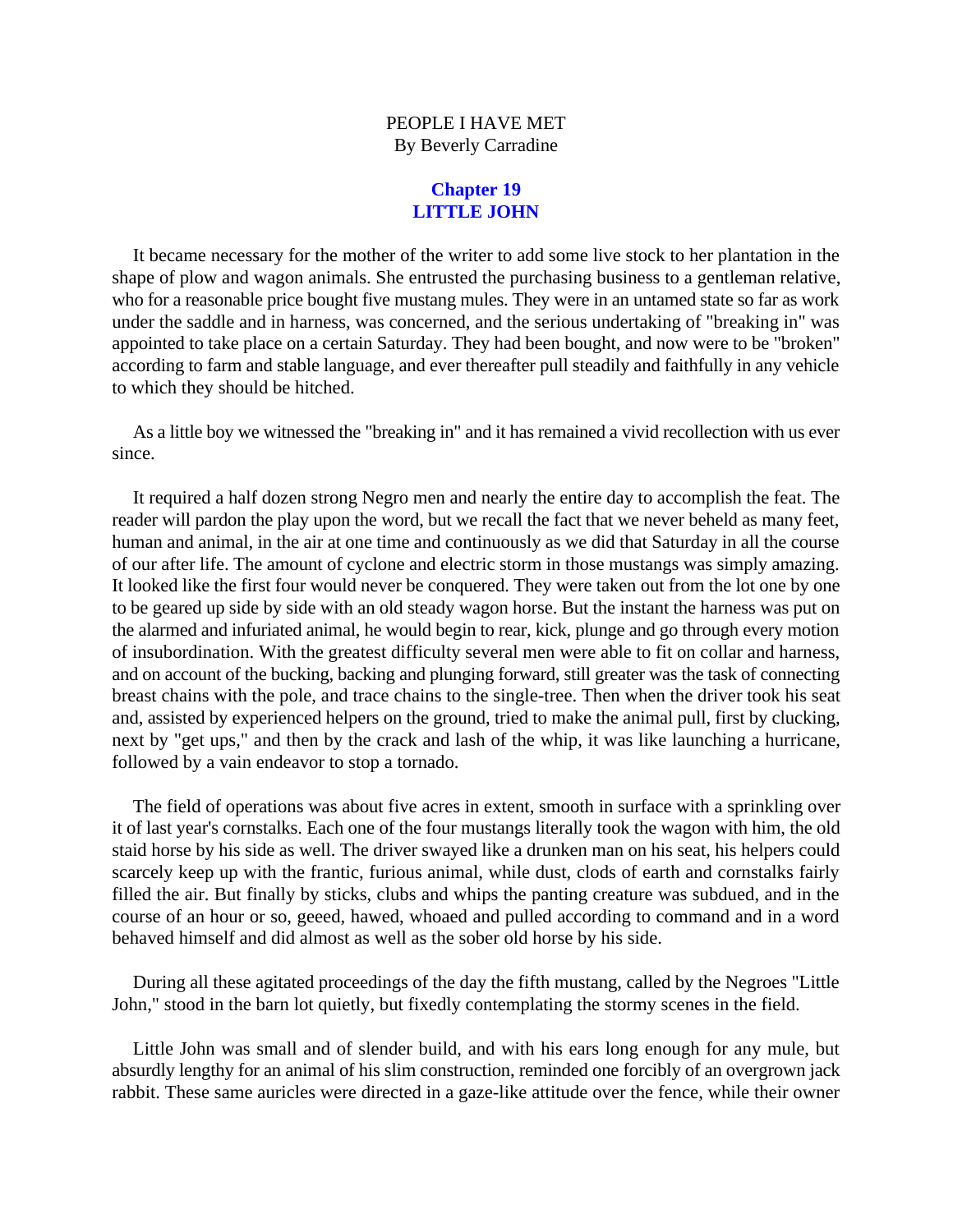seemed to be meditating on the hard time his friends and brethren were having. Evidently he must have had this thought, and drawn conclusions, for when his turn came and the farm hands first roped and then bridled him, he made not the slightest resistance. And when collar, harness, back band, breeching and trace chains were put clanking on him and he was hitched up to the wagon he made not the faintest objection. And when the driver, gathering the reins in his hand, gave a loud cheerful cluck and "get up," Little John walked off pulling in the gear in the most orthodox manner, and was guided by the bit right and left, as easily and naturally as if he had been drawing wagons all the days of his life.

To this hour we recall the loud shout of laughter given by the Negro men. All agreed with cackles of mirth and stentorian guffaws that Little John had sense, that he was long-headed, that he had not been looking over the fence all day for nothing; that he had been thinking; that he had seen what a time the other mules had passed through, and had made up his mind he would not be beaten and mauled around that way. And so he had surrendered at the start and behaved himself from the beginning.

The original Little John was a mustang, mule, but we are certain that the reader with a slight demand on his recollection, and the smallest effort of imagination, will behold typically portrayed in our long eared and philosophic animal friend certain well known evangelists, pastors, and laymen.

"Little John," the fifth animal, let it be remembered saw what a grievous time his brethren had in the matter of whips, clubs and general knocking down, and so determining to escape all this trouble walked forth from the lot and into the harness and pulled away at the wagon as if it was an accustomed habit and life-long accomplishment. Little John chose not to suffer affliction with his friends and brethren, but accepted deliverance by an easier way, and one which brought on him approving smiles and loud cries of endorsement from the club and whip crowd.

Little John thus becomes a type of a class of church members and Christians who, perceiving what a struggle, and experience of suffering their brethren have who seek holiness in the old time Methodist and Scriptural way, resolve not to take any such death route. They have found a pleasanter road, a popular way in which not a lash is popped nor a missile hurled, nor a single difficulty thrown in the course of any kind. And so Brother Little John is found in the ranks of full salvation with no martyr wound, and bearing none of "the marks of the Lord Jesus."

Again Little John is a type of still another class in the Holiness ranks who, standing in the ecclesiastical lot, and gazing with anxious eyes and pointed ears over the fence, see how their brethren are treated who testify to, preach and press entire sanctification in a clear, unmistakable way; observe how laymen are removed from Stewardships and other official positions in the chair; note how preachers are thrust out of leading pulpits into hard scrabble circuits; mark how holiness Evangelists are debarred from leading churches and are ridiculed and denounced by the secular and church press; whereupon Brother Little John, oh, how little is John! Brother Little John, we repeat, determines that nothing of the kind shall befall him.

So coming forth from his stall he ambles up to the whip and club tribe, and brays: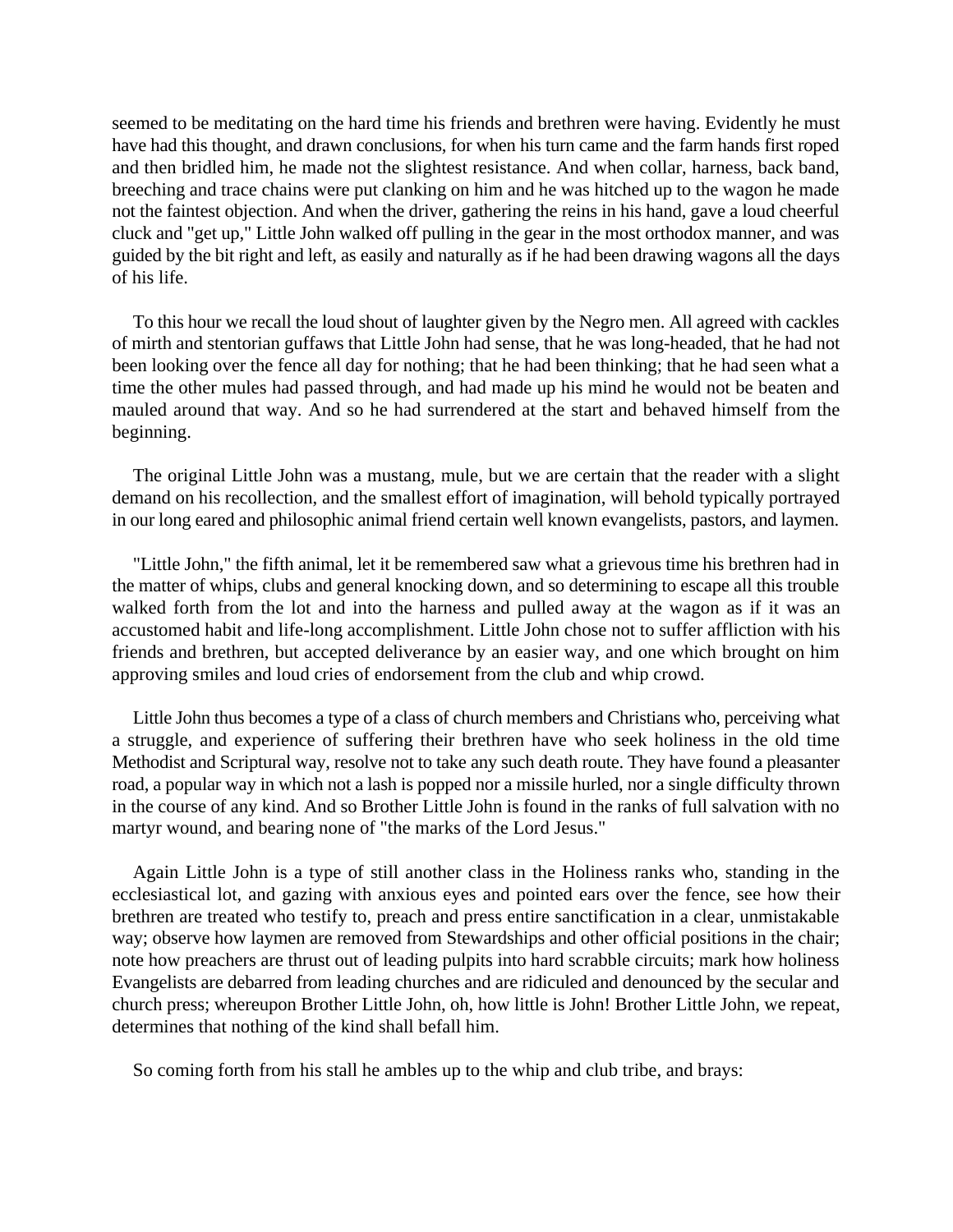"Men and brethren, I am yours. I promise to behave in a way to please you. I will work anywhere you put me. I will say what you want me to say; do what you want me to do; and instead of preaching holiness by the death route of consecration, faith and tarrying at the altar for the fire, I will go back to first principles, preach repentance of a mild type, make touching allusions to the old flag and deliver affecting discourses on Mother, Home and Heaven."

When Brother Little John said this, the whip and club tribe smiled cordially and fraternally upon him. They admired his long ears, rubbed his narrow head, called him their own asinine mustang and said, without a disagreeing voice, that he was the nicest little mule in the whole stable.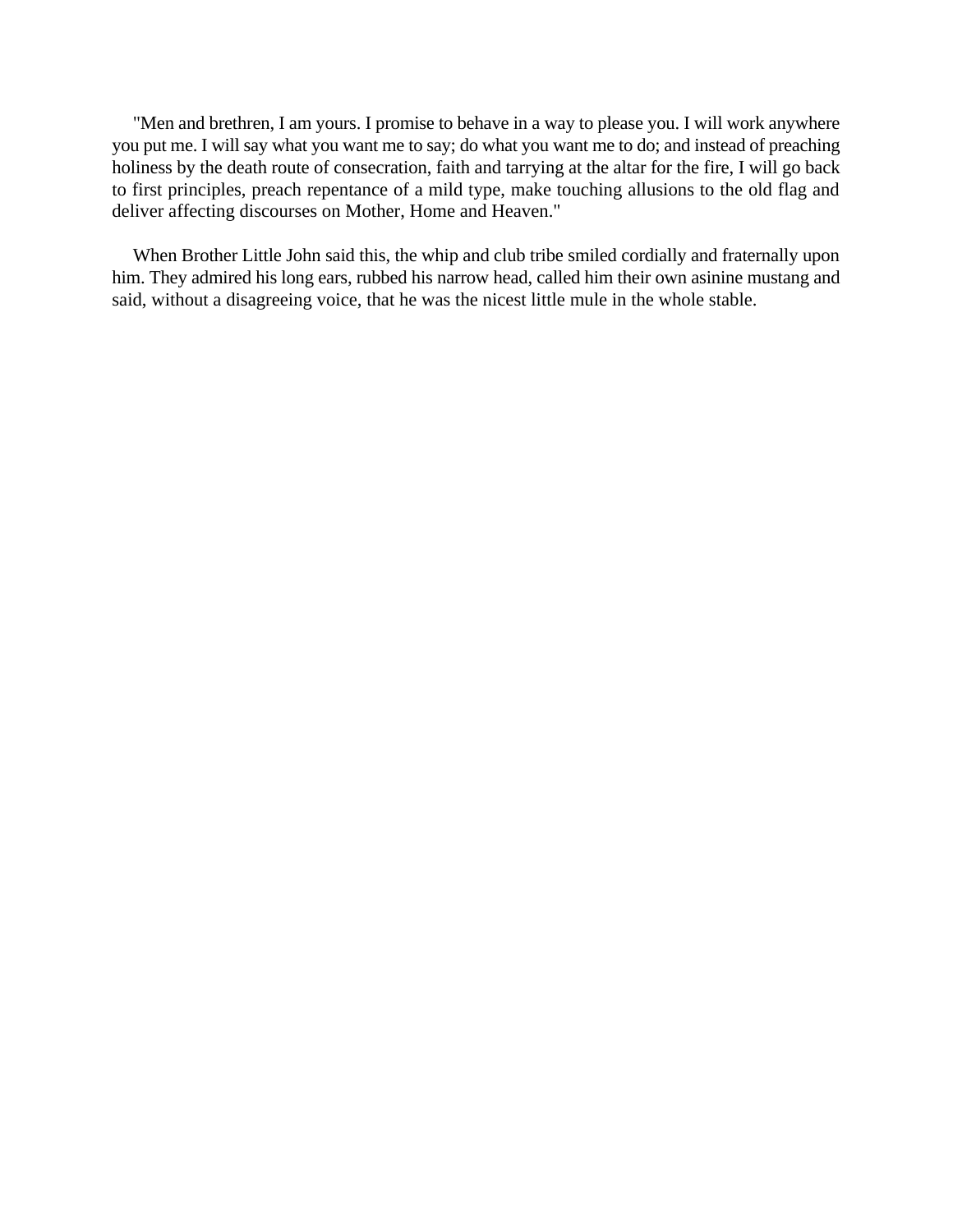#### **Chapter 20 THE GRUMBLER TRIBE**

In every church and at every camp meeting there is to be found a set of people who can most properly be called "The Grumblers." They are few in comparison with the crowds who come to hear the Word and be taught and benefited, but they make up in tongue what they lack in number of physical bodies, and in gall and spleen what they do not possess in the line of love and truth and accurate knowledge of the doctrines, experiences, and individuals they criticize and condemn.

Studying this class of people in a psychological, sociological, ecclesiastical and religious light, they seem to be disgruntled with everything and everybody. Nothing suits them. Nobody pleases them. No sermon is right. No preacher deserves commendation. No meeting is conducted as it should be, and might be if some one they know very well had hold of it, etc., etc., etc.

The name "Grumbler" is a good one and covers exactly the cases under description. The point, however, we are making is that these people ought to have public recognition and be accorded their rights on the camp ground. They should have an hour set apart for themselves and the hour announced like the other meetings. This is a plea made in the spirit of our American institutions, which would accord to all classes recognition and representation in some way.

That the reader may see clearly our meaning, we would mention that at one of our large camps we have an excellent body of brethren who ascend a hill overlooking the camp ground, and there "groan" for victory on the coming night service. By and by this little band of godly men were called "The Groaners," and their regular gathering on the hill was announced after this fashion:

"The Groaners' meeting will be held on the hill as usual at 6 o'clock."

Now the people we are referring to are not "Groaner" but "Grumblers" They are not groaning for something, but growling at everything. They are not praying for anybody, but are fussing at everybody.

It is perfectly evident that this class, which we find both in the church and on the camp ground, are with us to stay. As free-born American citizens, and church members, and attendants on the camp meeting, they have their rights and should be duly recognized and honored. So we propose that in addition to the other numerous services of the church, and especially the camp, known as the Preaching Service, the Children's Meeting, the Mother's Meeting, the Young People's Meeting, the Business Meeting, and the Groaner's Meeting -- we also add "The Grumbler' Meeting."

How impressive it would be to hear the preacher say: "The Grumblers will hold their usual meeting at 5 o'clock." At such a time who would not be one of them.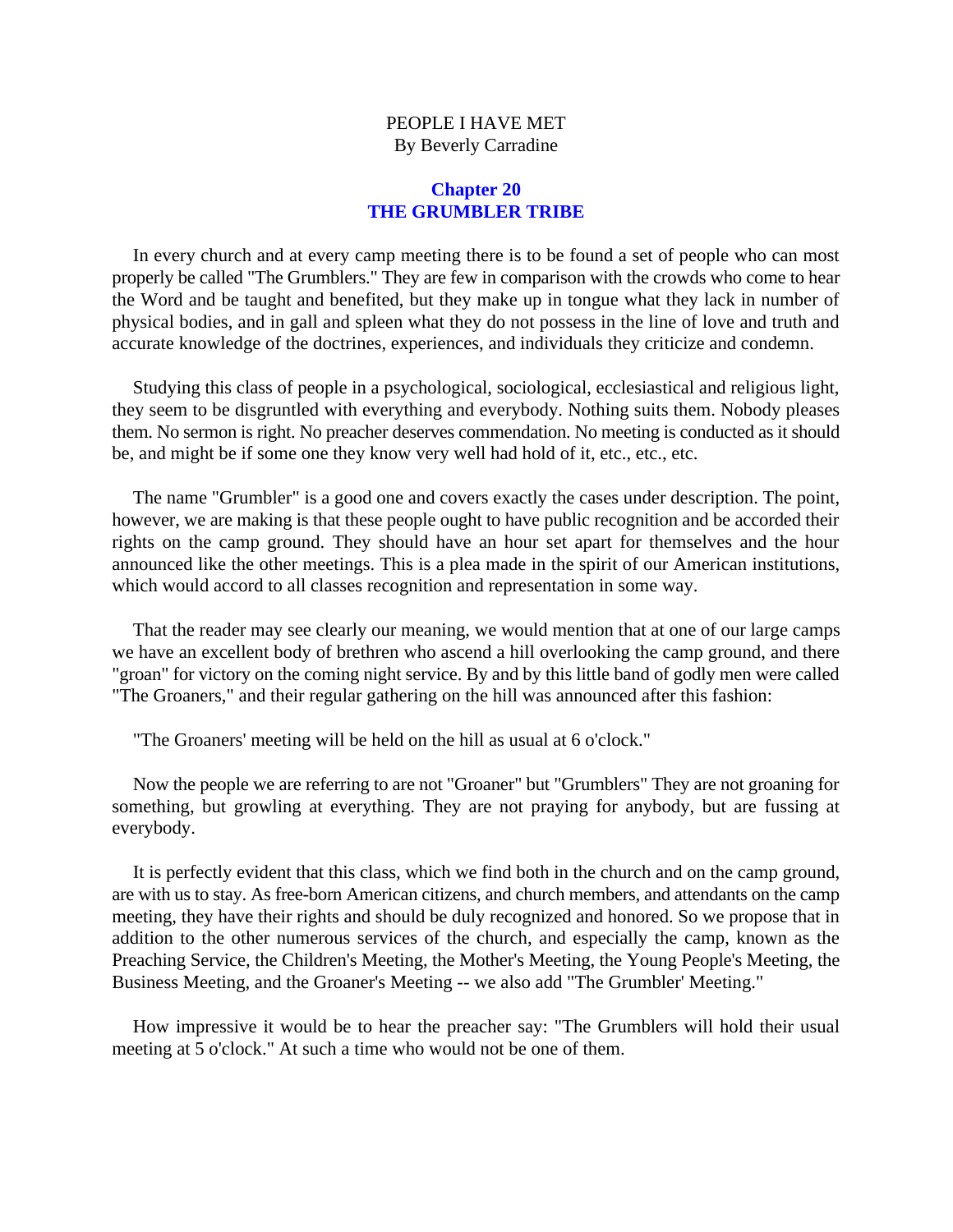Of course the leaders for this service should be selected with great caution; only the sourest man or the bitterest woman on the ground should be entrusted with the care and conduct of a gathering comprised of individuals of such acidulated superlative universal knowledge, and inexhaustible and infinite experience.

There is not only justice in making arrangements for this gathering as an abiding feature on the bulletin board, but there is sound policy and wisdom in the step.

Quite a prominent Christian worker in the North has a room on the fourth floor of his big mission building which is open at all times for religious nondescripts. When they call on him, with their long-haired, wild-eyed, bitter-tongued ideas and harangues, he escorts them to the door of this room, and turns them loose on each other to their own perfect satisfaction, and to the equally perfect delight of all who do not attend the meeting. This undoubtedly saves his mission and causes its useful perpetuation.

On a similar principle Hyde Park in London is said to be the safety valve of the government and nation. All kinds of Ranters, Fussers, Discontents and Malcontents gather there and pour forth their sourness and bitterness in the presence of little groups of hearers. No matter what they say the police do not interfere. No harm is done by their frothy utterances, but rather good. The Railer and Scolder is actually relieved by his vigorous verbal castigation, flagellation and extirpation of people who are not present at their own trial, condemnation and death. Both sides then may be said to be pleased, and Hyde Park becomes, in addition to the English army and navy, a mighty factor in the preservation of the Kingdom of Great Britain.

The government of England recognizes the wisdom of letting its discontented citizens relieve their high pressure by blowing off steam through lip-whistles and tongue safety valves rather than to suppress their bad feelings and burst the national boiler. It is better, they think, for these ranters, declaimers, denouncers and habitual recalcitrants to kill, skin and roast the government in imagination than in reality; better to have a civil war in fancy than in fact. So "The Hyde Park meeting is held at the usual hour!"

A famous preacher in New York City said once in an address he made, that when he felt that a party had wronged, aggrieved or displeased him in some way, he sat right down and wrote him a sharp letter, peppering, salting and raking him over the coals, generally. That when he had finished the document and kept it over night, he felt so relieved that he never sent it. He "held his meeting as usual," and was blessed "after his kind."

In view of all these things we insist upon the introduction and establishment of "The Grumblers' Meeting." As we have proved, it is not only just but wise. Then please let the Committee on Public Worship think of the keen pleasure they will give the Grumblers in granting them a whole hour each day in which to skin their absent brethren and sisters without fear of interruption or molestation; the equally intense joy of the aforesaid brothers and sisters in not being present to be skinned; and the great good done to the camp meeting evil in skimming the scolding, fussing element from the tents and streets and pouring it all into a jar or dish to itself, called "The Grumblers' Meeting."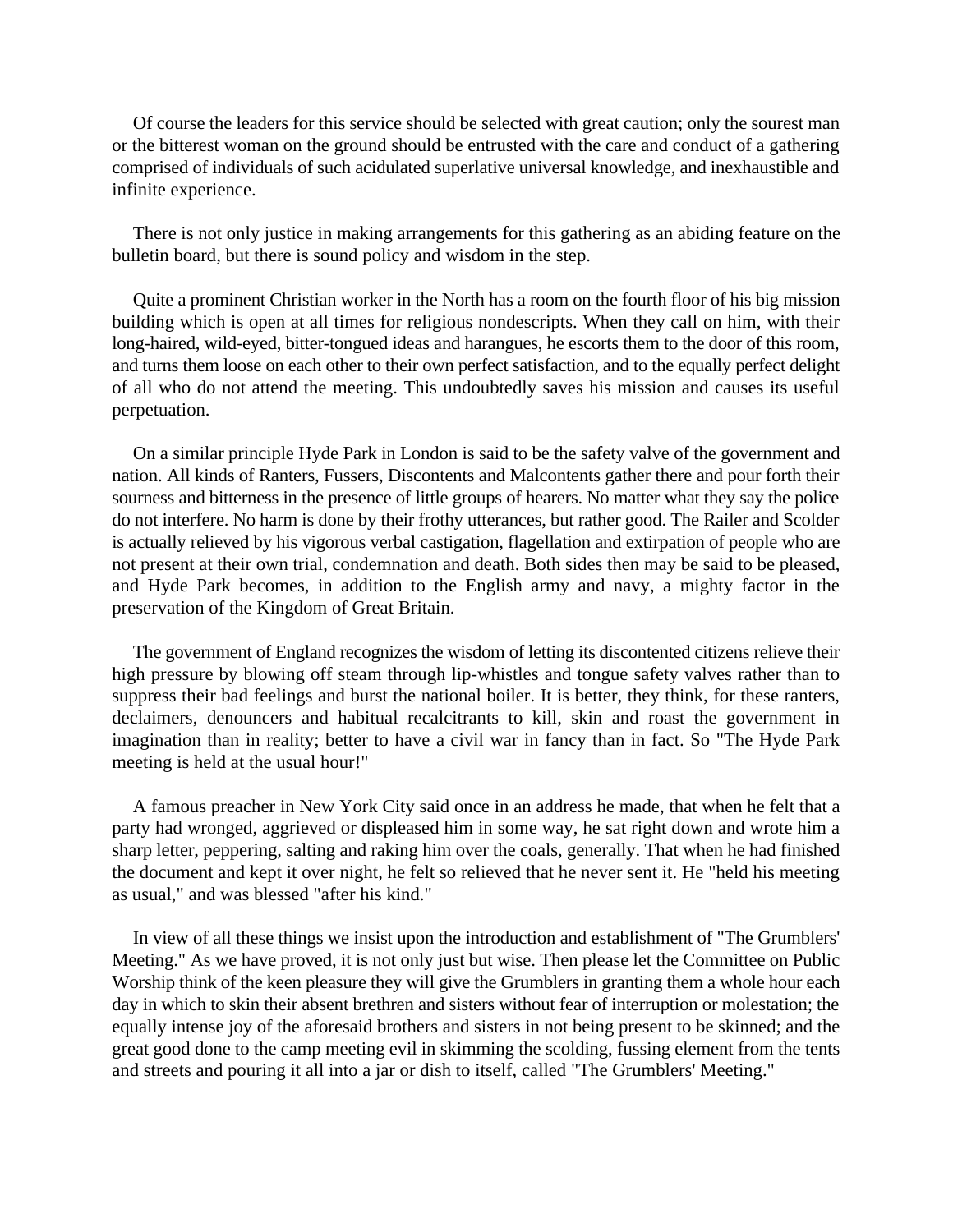This, as the reader can easily see, locates and in a sense shelves the difficulty. The inflammation which threatens to become general is, to speak in medical language, brought to a head, where treatment is simplified, while the other part of the body is relieved.

On reflection we think that the hour from midnight to 1 o'clock would be the most appropriate time for "The Grumblers," as then all the other meetings would have been held, thereby giving these brethren broader fields for review and judgment; or, to change the figure, furnishing them with a greater number of subjects for the dissection of life and autopsy of character.

We would furthermore insist, that on every camp ground all who are not members of the Grumbler tribe by blood or affiliation, whenever they hear the language of detraction, faultfinding, abuse and slander going on, should instantly address the speaker and acquaint him with the fact that his meeting does not open until twelve o'clock at night. That services on this camp ground are not allowed to overlap in consideration of the rights of others and in justice to all. So that in a word, he is out of order and must restrain his enthusiasm and overflowing nature and keep bottled his testimony until his own service begins at the witching hour of night, most capably and efficiently led by Brother Growler and Sister Fusser.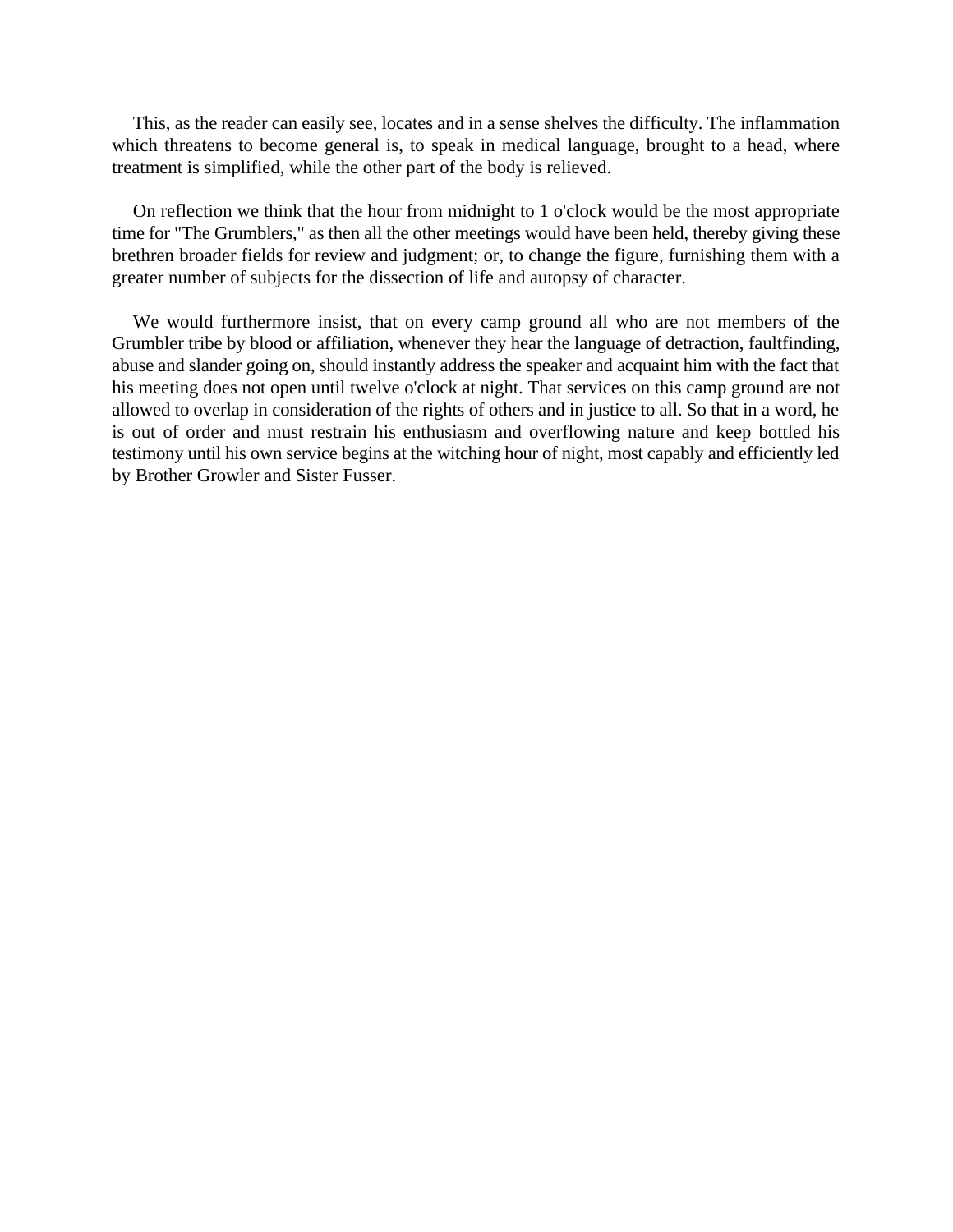### **Chapter 21 BROTHER MOON**

As we grow older we are more and more impressed with the great lack of originality with the multitude, and the tremendous amount of imitation that is going on. There is little genius, over against a great deal of talent, and more of taste than of talent. The difference is that Genius is creative, Talent is simply imitative, while Taste is appreciative.

It is a great thing to have Taste and be able to recognize an excellent thing when read or heard. But Taste often can only criticise, and is powerless to create, and often cannot even imitate.

Genius strikes out in untrod lines; not only easily evolves fresh ideas and sayings, but can bring new forms out of the old with a kind of resurrecting, glorifying power. The listener is charmed at unexpected lights made to fall on facts of nature and life, and truths in God's Word, by this peculiar ability of mind possessed by some writers and speakers. They hold you with a breathless interest and sweet delight because of the creative faculty God has given them. Like Him they make new worlds, plant gardens of paradise, and people planet and garden with forms of strength and beauty.

The names of these individuals are the Honorable or the Reverend Mr. Sun. Talent sits in the audience, listens carefully to his brother Genius, goes away to other places and by virtue of his imitative gift reproduces the thoughts, arguments, illustrations, striking attitudes and even voice of his brother. He shines with reflected light. He is not a sun to originate light and heat, but a satellite to reflect. This is Brother Moon! The pulpit Sun gets His glory from an inborn and indwelling superiority; the pulpit Moon draws his excellencies from Brother Sun.

No one doubts but that Talent is quite an excellent quality, but every thinker must see that it occupies a lower grade than Genius. The latter creates, the former imitates. Anyone must know that it is easier to learn a song than to compose one, and to commit some sermons to memory than to originate them.

Behold I show unto you a parable. The moon sweeps grandly and serenely through the heavens when the sun is gone; but when the sun rises, invariably and without exception the moon retires.

Who has not seen Brother Moon, when Brother Sun was absent, shedding his radiance over the country, setting the dogs to barking all around, and causing good old ladies and the young people to gaze with rapt countenances at his glittering march over the platform? But when Brother Sun appeared, who also has not beheld Brother Moon pack up his borrowed beams and set; or if he did not depart, hang in a faded, misty way in the Tabernacle sky? He was there, but one had to look closely to see him, he was so changed, so different from what he had been.

If he had been content to have called himself a moon, as he was, it would have been all right, for God made moons and they have their place and use. But he tried to pass off as a sun. So there was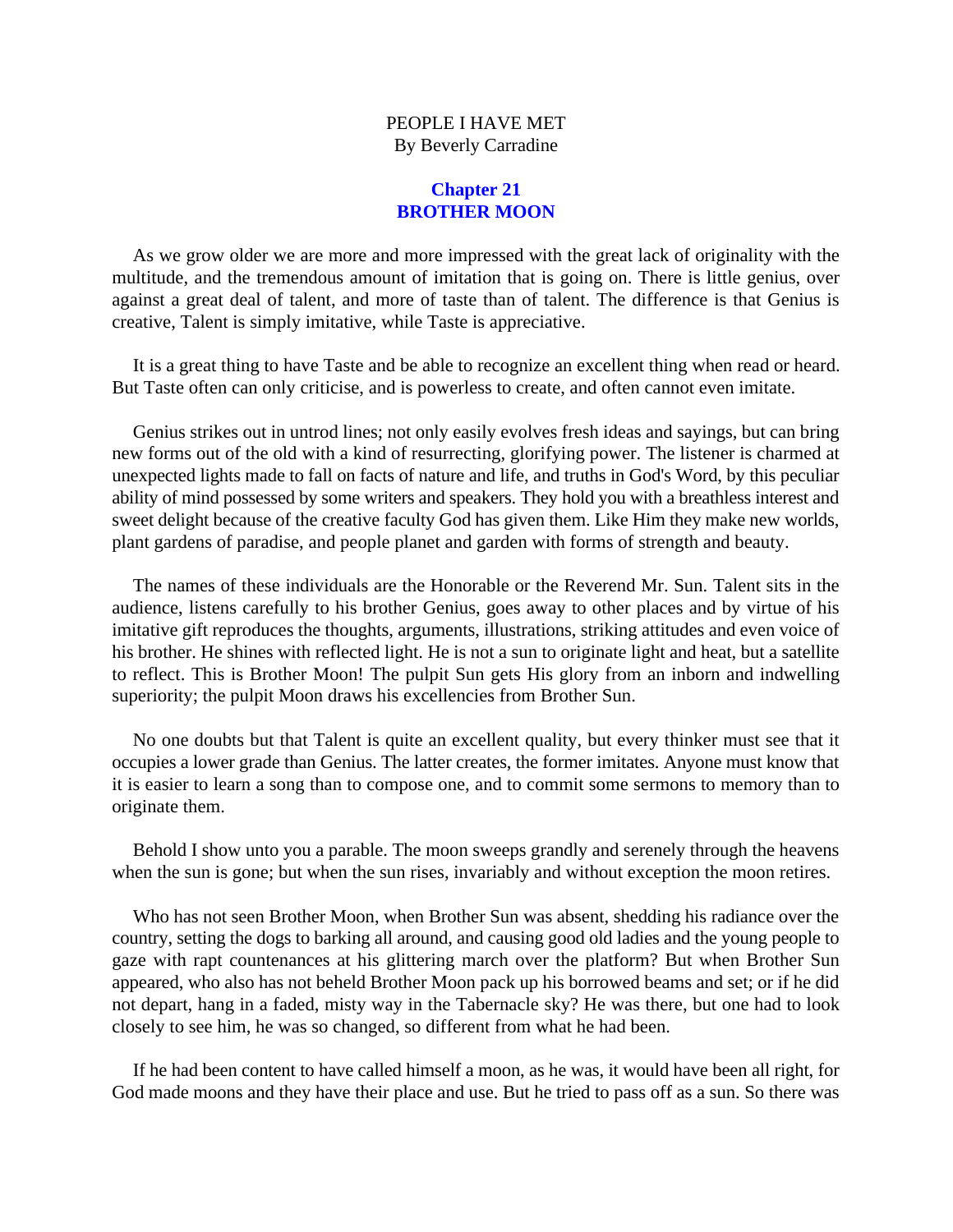a general smile when Brother Sun arrived and the people saw where Brother Moon had obtained his light.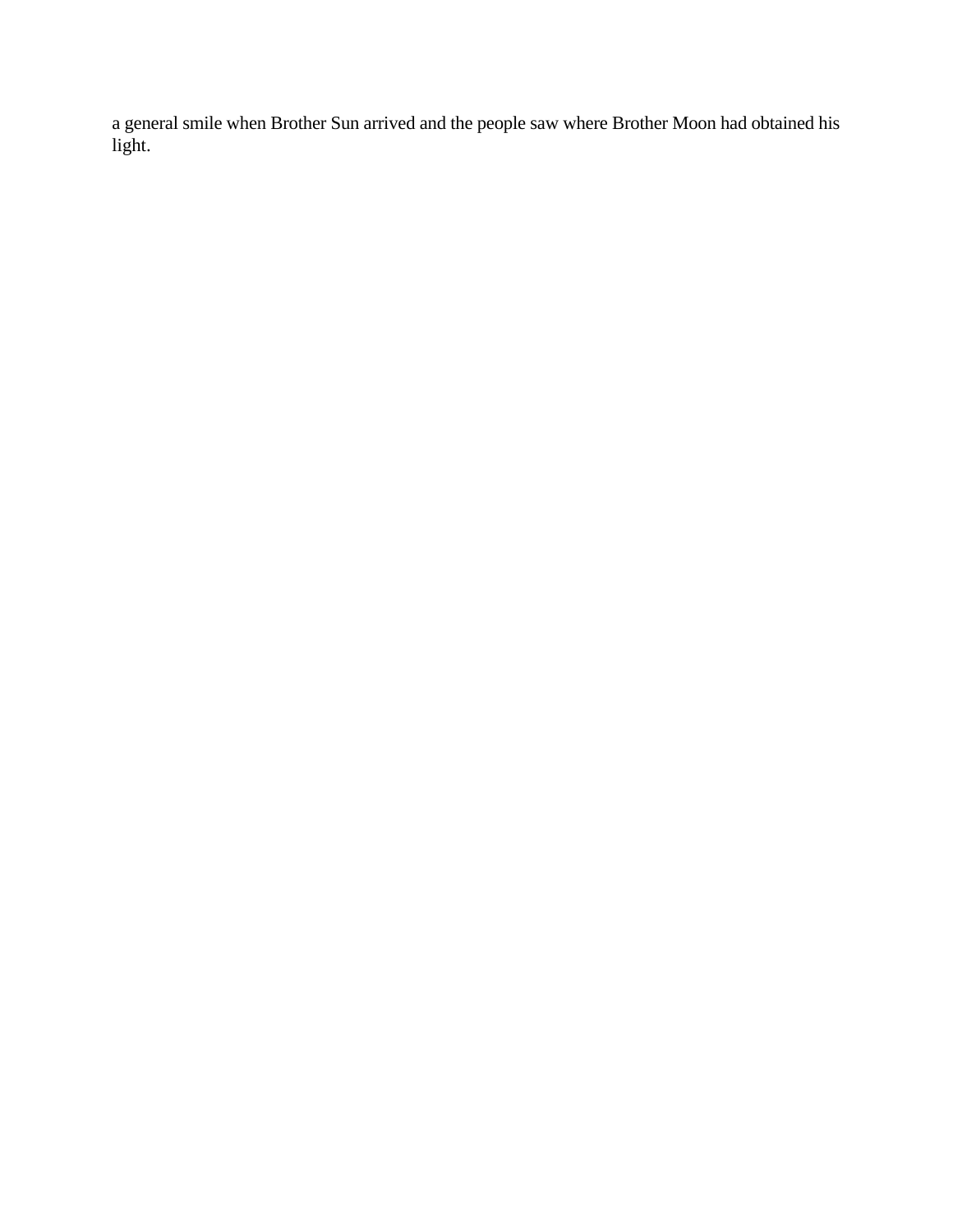### **Chapter 22 OLD BROTHER HUMBUG**

There was in one of our congregations an elderly man who was regarded by the whole town and most of the church as an old scamp. He had been caught in a number of dishonorable acts, and yet he went on his way, fat, oily, bland, self-complacent, and seemingly perfectly oblivious of the low opinion in which he was held.

Strange to say, he loved to talk in religious assemblies. He had no experience, but would sermonize, so to speak, in his testimony in the class and experience meetings.

One morning at a week-day service he arose in his usual deliberate way to testify. With his face drawn to look solemn and wise, he said: "My dear brethren, I beheld a very solemn sight today. I saw a number of holes being dug for posts to be planted around the Court House yard; and as each was completed a man came up with a stick measure in his hand and accurately tested its depth, and, brethren, every one that did not have the required number of feet and inches was rejected. If it only lacked one inch it was rejected! Oh, brethren, I thought that this would be the way with us at the judgment; we will all be thoroughly examined, measured and known that day; and if we do not answer to the divine standard and regulation we will be rejected. Oh, brethren, how solemn this is!"

It would be impossible to describe the turned-down corners of the mouth and the cast-up look of the man's eyes, as he thus moralized and apostrophized the ceiling; and it would be equally difficult to delineate the disgusted faces of the audience, not one of whom had the slightest confidence in the man.

He sat down, and buried his face in his hands as if quite overcome, and for several minutes not a sound broke the stillness. Just then a most excellent woman named Mrs. W\_\_\_\_\_ , who had been praying for days almost unbrokenly for the meeting, was suddenly filled with the Holy Spirit. Her cry of rapture went to every heart, and for several minutes she ran up and down the aisle clapping her hands and praising God, and hardly knowing what she was doing. She seemed to be in such an agony of joy that only violent actions of the body gave her any relief at all.

Suddenly she precipitated herself upon the fat, oily brother of the measuring story. His head was bowed and he must have thought that a cyclone had struck him, and that all the boards and shingles of neighboring houses were raining upon him; for if ever a man got a slapping and spanking he was the man. As he was large and plump, and had on summer clothes and they fitted him tight, the slaps woke up the echoes in the church and fairly made the welkin ring. He had lifted his head in amazement at the unexpected attack, but now sunk it again, while he flinched and jerked under the stinging blows of the happy and blissfully unconscious Sister W\_\_\_\_\_.

We glanced at the audience, and every countenance was radiant. The satisfaction was general and immense. But for the sacredness of the place the people looked as if they would have given worlds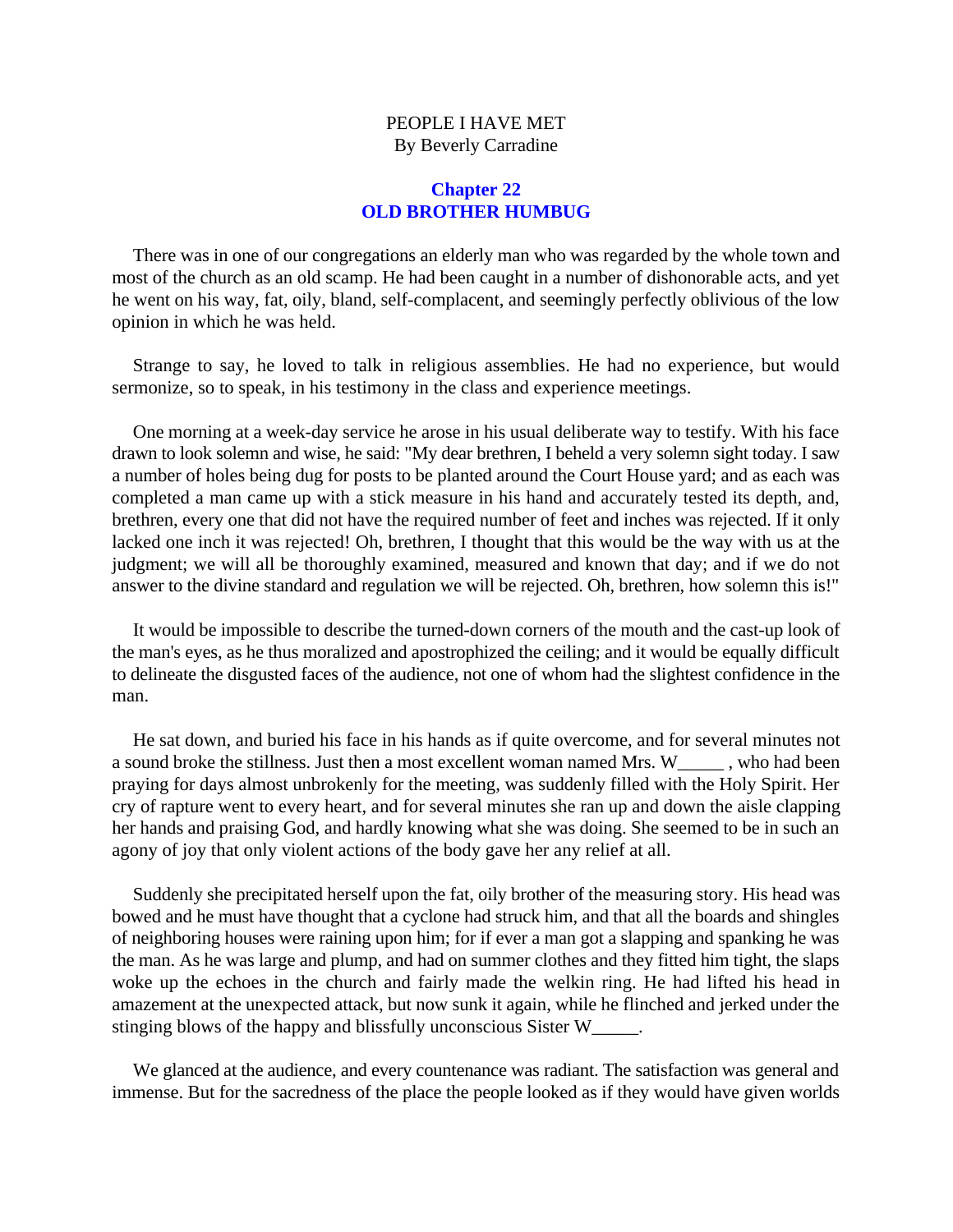to have encouraged Sister W\_\_\_\_\_ on to greater efforts; feeling that if ever a man needed the drubbing and dressing down he was getting it was old Brother Measuring Rod.

And he certainly got it, and it was about as painful as though the woman who gave it was mad instead of being glad; and as though she was an angry sinner instead of being a very happy Christian.

Two things were noticeable about Brother Measuring Rod after this.

First, he was careful never to say anything at all about any kind of measurement and things that came short. Perhaps he thought it was his forcible and happy style of illustration which brought the power upon the good sister. If so, he did not care to exercise his gifts in that manner any more.

Second, from that time on he was observed to keep a watchful, wary, and even apprehensive eye upon Sister W\_\_\_\_\_. We verily believe that if that blessed woman of God had started in his direction, he Brother Measuring Rod, would have incontinently taken to his heels and fled down the street, as if Satan and all his imps were after him.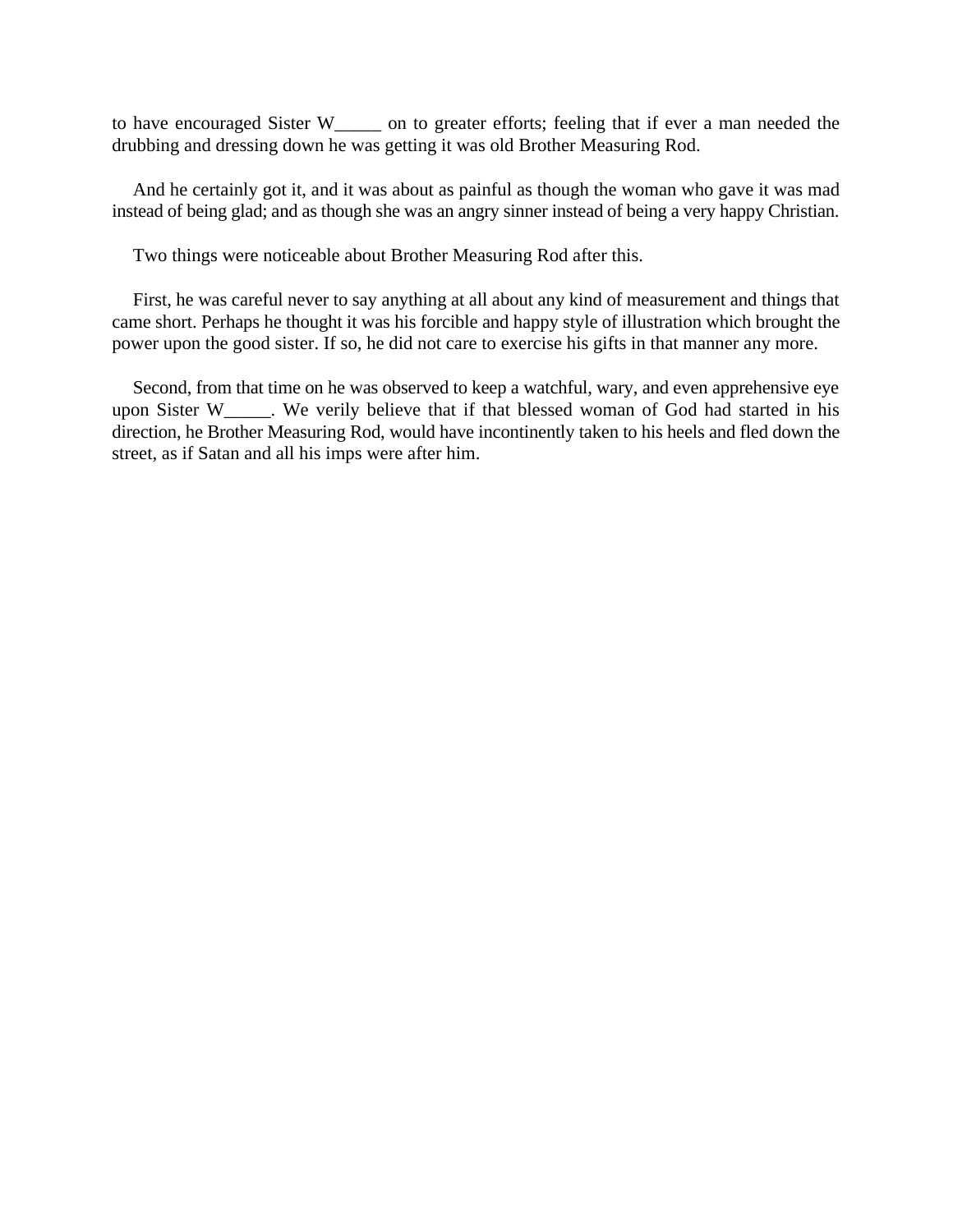## **Chapter 23 BROTHER BROGAN SHOES**

The matter of naming each individual of the human race is no small affair. If there is considerable thought and consultation in the family not to mention worry, in the selection of proper appellations after the little ones have become a half dozen in number; certainly the task is much more gigantic to find distinguishing titles for families as well as a particular name for every member of the human race. Nevertheless, it must be done, that we may not be confounded with other beings, but be separated and distinguished one from another not only by physical features but by nomenclature.

It is easy to see how some roof-tree cognomens were born, as for instance, the Shepherds, Wagoners, Smiths and Bakers. Then the Johnson family came forth to view by being the son of John, while Benson was unquestionably the descendant of the first or original Ben.

We also can account for the Lyons, Doves, Stars, Berrys, Byrds and that smaller household known by the appellation of Rice. These names were in a sense derivations, referring to appearances, manners, excellencies and even trades of the early progenitors.

In like manner we trace the Brogans, a large and well known clan, back to a place and point where we gaze upon a certain kind of footwear that is unattractive and undesirable in more respects than any other pedal covering known.

The Brogan is made out of thick leather that looks only half tanned. It has a faint, nauseating odor to match its uninviting appearance. The shape is rough and clumsy looking, the sole is thick and the heel broad and low. As it is not a sewed but a pegged shoe, when it is heard approaching with its heavy thump on the floor, or with sharp ripping, tearing sound over matting and carpet, we obtain a memory as well as a bit of nerve suffering not soon if ever to be forgotten.

Such have been the observations, experiences and facts of the past concerning this shoe, that the brogan has become with the writer a type and embodiment of much that is embraced in the words, pain, noise, roughness, inconsiderateness, selfishness, dictatorialness and cruelty.

Nero was a member of the Brogan family, and after he had stamped the life out of one hundred thousand Christian martyrs, and trampled on the peace, liberty and rights of his subjects, he finally set fire to Rome and taking his lyre in hand played and sang while he dangled his huge yellow tans over the parapets of his royal palace in full view of the burning city and its agonized inhabitants.

The Inquisition beheld the Brogan Shoe family out in great numbers and in much power. How they kicked people into the river to drown and on the stake to burn, and ground blood, bone, muscle, brain, and every quivering member of the body and sensibility of the heart under their heavy, pitiless heels, because millions of their fellow-creatures clung to spirit rather than form, to truth instead of error; is too well described in history for us to repeat.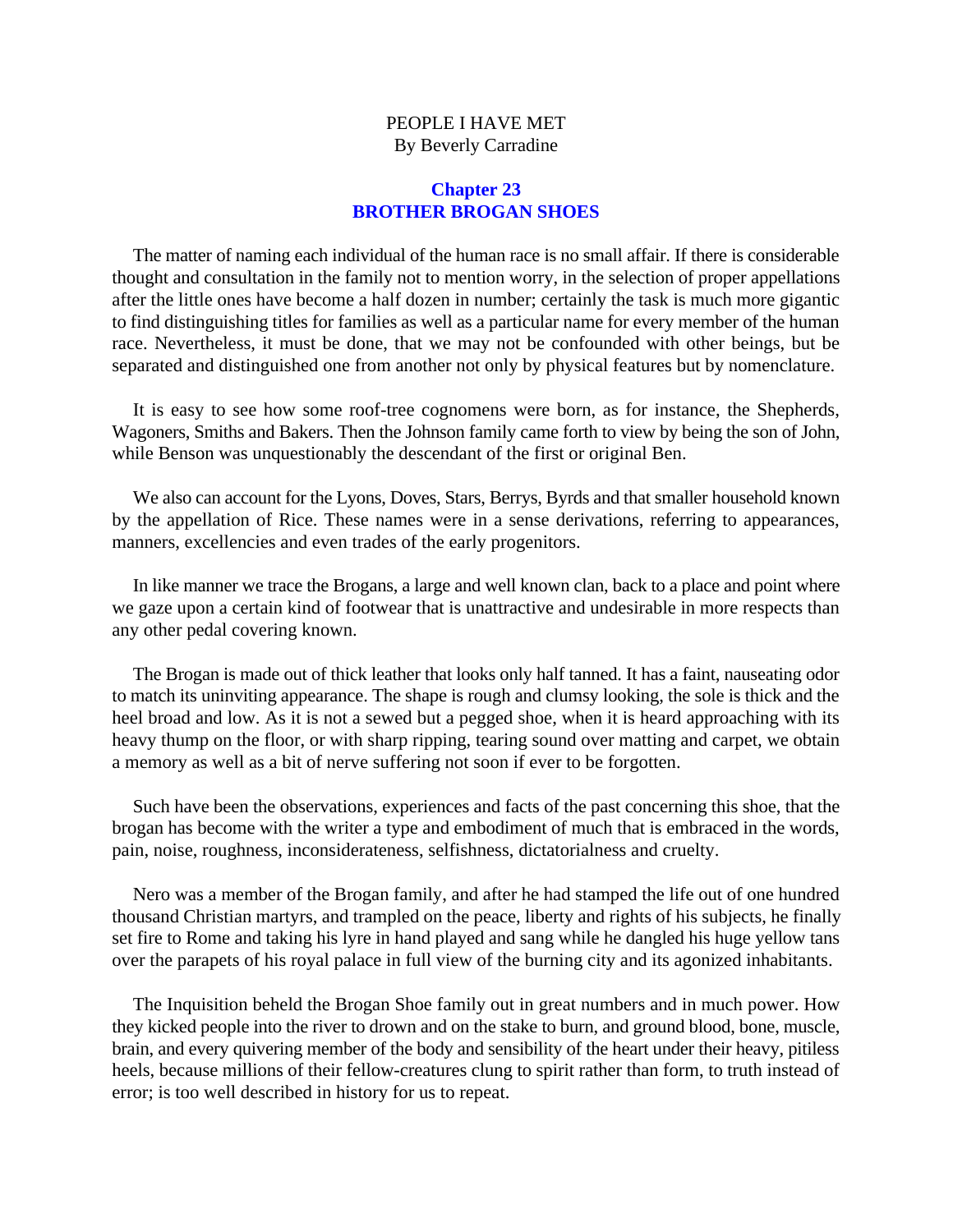The Brogans ran the Feudal System and so stamped the hope and true life out of the people who were under them, that for centuries myriads of beings made in God's image were mashed even out of human shape, worked like overdriven, unthinking animals and lay wordless and unprotesting in the dust, constantly walked over by the Brogans, known in those days as barons, dukes and kings. The company of the oppressors was small in number compared to the oppressed. But the shoes that kicked the people down, and flattened them out, were so broad and thick soled that not a ray of light from earth and heaven seemed able to reach them. Not only mind and spirit were eclipsed; but hope and energy were literally crushed and beaten to death in the nations.

The first time the writer ever saw a member of the Brogan Shoe family, that individual was playing the bully and tyrant on the school playground. To this day we can recall how he ordered the small boys around, cuffed them for not obeying him at once in every particular, and lorded it indeed over every one not his equal in physical strength and fisticuff ability. Thus lad as he was of sixteen he strode about like a dictator of old, or one of the feudal barons of England, France, Spain and Germany, making everything bend and bow to him. We have seen a half dozen little fellows of eight, ten or twelve made to weep and sob bitterly in a single recess hour, or on their return home from school by the cruel treatment of young Brogan Shoes.

Since that time I have met the Brogans almost everywhere. There is not a Congress or Legislature without them. Not a Board of Trade, Produce Exchange or City Council but lo! there is our old acquaintance, blood kin to Herod, Nero, Caligula, Danton and Marat, engaged in the ancient occupation of grinding people down, robbing them of fortune and happiness and making a way for their heavy tread and pitiless walk over the broken hearts, wrecked lives and purloined riches of the people.

We have never known a Mrs. Grundy Social Circle, but one of the Brogan daughters ruled the set. She may have been wearing, according to the occasion, white satin slippers or the latest Parisian models, but under the light of Judgment Day Truth she was really sporting Brogan Shoes. In spite of the elegant dress, costly laces, enameled complexion and superabundance of honeyed smiles and soft manners, she had only to be crossed, and instantly we obtained a view of a crimson swollen face uplifted angrily over a pair of thick-soled, hob-nailed No. 12 brogans.

Not a church congregation but has Brother Brogan sitting in one of the pews somewhere. Not a board of stewards in a city charge but lo! there is Brother Brogan with the yellow of his shoes settling in his face, the iron nails of his heel sticking deep into the hearts of the other brethren in a business meeting, and the stamp of his authority heard and felt through the entire cowed and brow beaten or rather shoe tramped membership.

But perhaps the most trying and unendurable of all spectacles of Brother Brogan Shoes is to behold him looking at and talking to us from the pulpit.

He is clothed in the regulation ministerial suit maybe, solid black, immaculate linen, clergy hat and all, but oh the horror of it! look at his shoes. He has on brogans!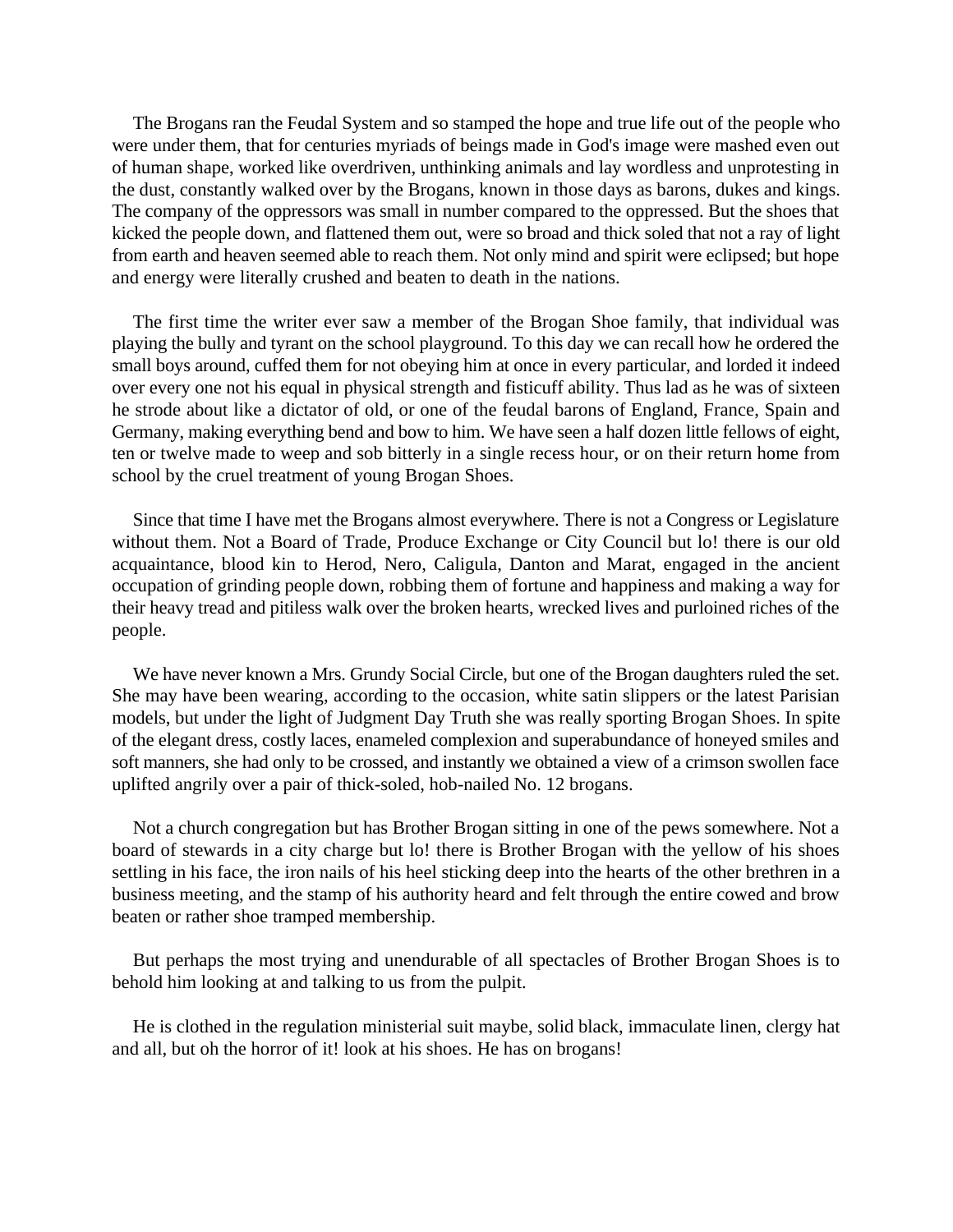Maybe he sports a beautiful white cravat, and yet he is wearing clod hoppers! Or he does not wear a cravat because he says it is wrong to do so, and yet as I live, he has on great, crushing No. 12 brogans and is walking over everybody.

The Bible talks about being shod with the preparation of the Gospel of Peace, but he is hoofed with something hard, unyielding and cruel, that coming down on true, tender, loyal Christian hearts tears them to pieces. He wounds those whom heaven has not smitten; and grieves and tramples upon those with whom God is well pleased.

He elevates a mere form above the truth it typifies; a ceremony high over the soul's experience; and places non-essential doctrines on a plane with essential truths, and even above them. He pulls away from millions of true Christians who are humbly and truly serving God, and inaugurates something with an imposing Bible Name. Then because of the beautiful scriptural high-sounding title, he loudly proclaims that he has all and is all that is taught in the Biblical Term, and proceeds to denounce all the aforesaid millions of faithful followers of Christ in different denominations, because they do not leave the places where their fathers worshipped and where they have been blessed a thousand times, and come over to his corporal's guard of a church in which he has elected himself bishop, primate, law maker, judge, prophet, priest and king and general omniscient and almighty head and ruler. All that are not with him and especially under him are wrong, wedded to the Scarlet Woman, worshippers of the Red Beast, dwellers in Babylon, and bound for hell.

Who has not seen, and who has not heard the tread of the ecclesiastical, ministerial and fanatical brogan shoes? How ruthless they are! How they tramp coming up the church aisle! How heavy they sound in the pulpit! What tender, beautiful spirits they walk over! What consciences they have wounded! What hearts they have crushed!

The creak of the sole, the ripping, sound of the hob-nails, the thud of the heel, and the sickly yellow of the half tanned leather creed all seem to say:

"Get out of the way or I will mash the life out of the last one of you! What are your views and ideas to me? What do I care for your opinions and experiences? Look at me and my brogan shoes! Everybody is wrong but me! Everything that is not 'brogan' is utterly false and direct from hell! I know everything! I am the way and the truth. I have just received the latest edition of the Bible from the skies! And had the last talk with God! No one else will be allowed to speak to or hear from Him! There is to be no other revelation! Every one will have to come to me to know what to do or be lost! Every preacher and evangelist, no matter though he has been called of God and honored by the Holy Ghost all over the land, yet is badly mistaken now, even if he is not an impostor! I alone never make a mistake! I know all things! I am the only one on earth who has the truth, the whole truth, and nothing but the truth! All who do not fall down and worship me, and all who do not wear brogan shoes just as I do, will lose the ir power, backslide into sin and finally be damned world without end!

Brother Brogan Shoes! There is not a word of truth in what you have said. Your statements are contradicted by the Word of God, by the good sense of mankind, and by the observation and experience of millions of godly men and women, many of whom were eminent for scholarship as well as piety and usefulness, living in the Spirit, dying in the faith, and leaving the world nearer to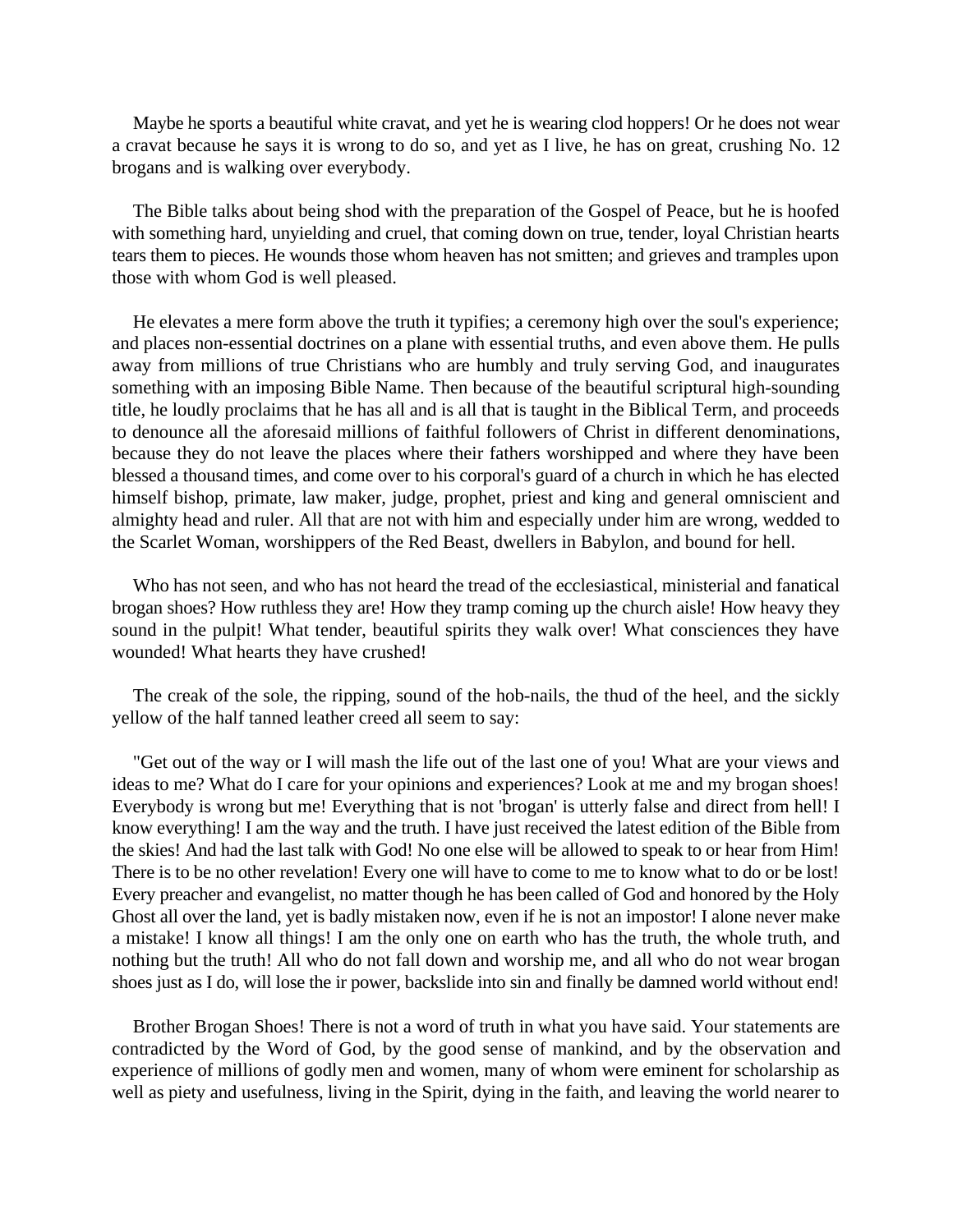God and a million fold better for their having lived and triumphed in it. And all these died in the faith in the various branches of the Christian Church.

Brother Brogan Shoes! Change your shoes. Get a pair that are smaller and less noisy and harsh in sound. I would suggest that you get sandals. And as I continue to think about it, I don't know but that it would be best for you to go barefooted. Also that you secure a piece of sackcloth, throw it on and over your shoulders, sprinkle a lot of ashes over your head, and walk softly and humbly before God and man the balance of your days. It is the very least reparation you can make for having distorted and perverted God's truth, and for having wounded and abused better men than yourself.

Brother Brogan Shoes! If you do not get your nature changed, your spirit altered, take back what you have said, vacate the Judgment Seat of Christ and quit trying to fill the throne of the Universe, you are going to be lost and that forever. Think of it! You lost instead of those you have criticised, judged, condemned, abused, excommunicated, interdicted and then trampled upon with your rawhide boots and No. 12 brogans.

Look out, Brother Brogan Shoes: your sentence and doom has already been spoken by the Son of God!

"With what measure ye mete it shall be measured unto you again." And "Verily I say unto you that whosoever shall offend one of these little ones, it were better that a mill stone were hanged about his neck and he was drowned in the depths of the sea."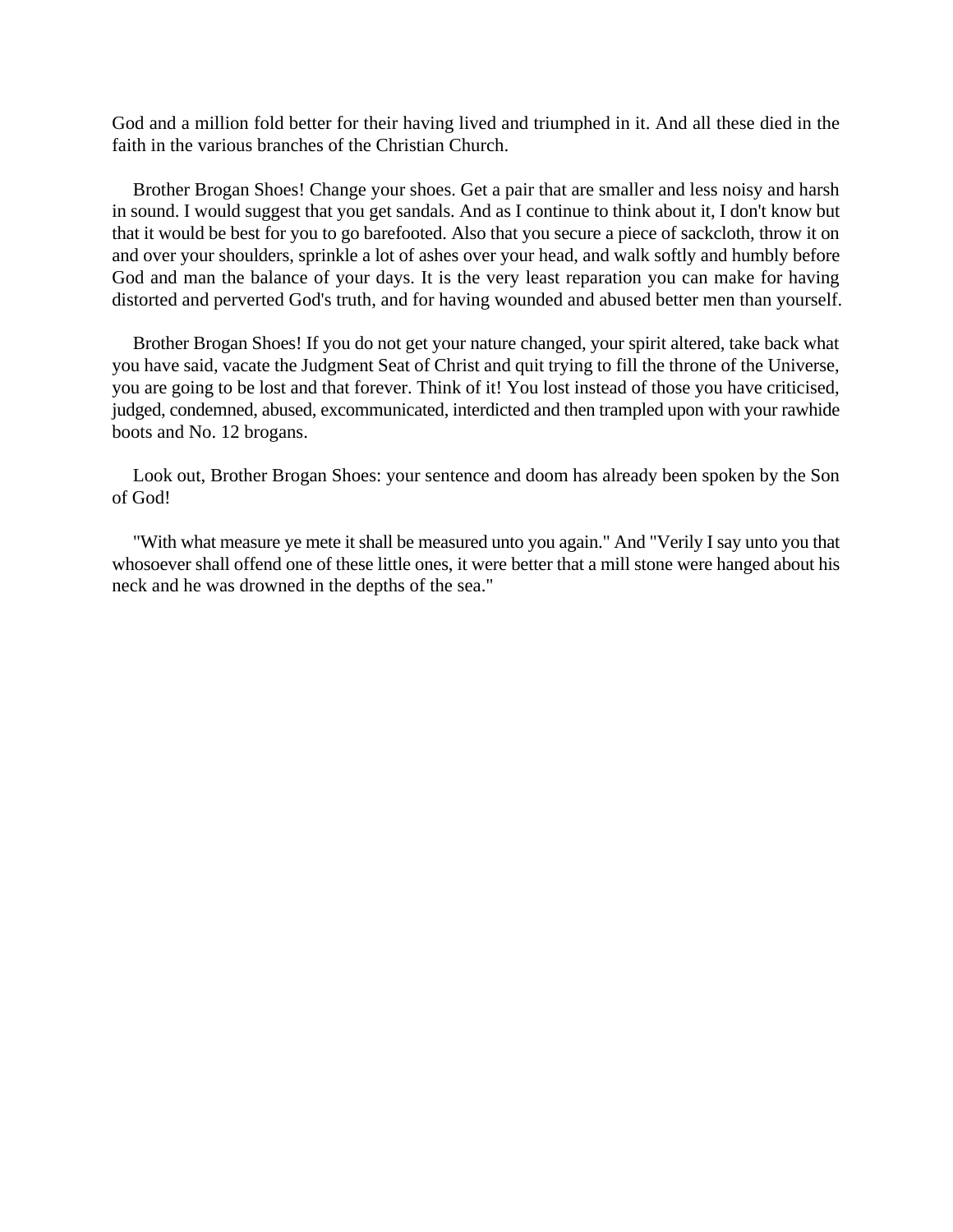### **Chapter 24 BROKEN HUMAN HARPS**

Once when a pastor, we were approached by a superannuated preacher, who was a member of our congregation, with the request that he be allowed to fill the pulpit that morning. We had other plans for the hour, the brother was nearly ninety years of age, and we felt sure that his age and feebleness would prevent his message being heard by the great congregation that had gathered, and so hesitated. But he was insistent, and looking at the gray hairs, and remembering his past services for the church, we assisted him into the pulpit.

In a sense the effort that followed was a failure. The aged servant of God spoke for twenty-five minutes in a rambling way, getting nowhere, and being heard by only a few who sat in the nearest pews. But the spirit of prophesy was on the old man, and hearts were touched and eyes filled all over the audience, as men saw the grace of preaching on one who mentally and physically was unable to do so. The fingers of the Divine Performer were on the human instrument, but the chords had lost their tautness, and the frame work of the harp was falling to pieces, so that a martial measure fell like an exhausted sigh on the ear, and an attempted hosanna had the effect of a miserere.

And yet the failure was a success, as the people with touched hearts, saw spiritual faithfulness contending with natural weakness; and beheld also the thrilling proof of the Bible statement that the gifts and calling of God are without repentance.

In a recent meeting, as we approached the tabernacle where the services were held, we noticed an aged white-haired preacher standing on the front steps, evidently addressing an imaginary congregation in the street. The man was over 80 years of age, was nearly blind, and quite deaf; and so, by the closing of the senses was shut in to a world by himself. But the Spirit that came upon him as a youth was still on him as an old man, and here this morning the habit and work of a lifetime was operating, and the anointing of the Holy Ghost was in him; and so, removing his hat and taking the front step for a pulpit, he in a whisper was easing his Gospel-burdened soul by delivering a sermon to an invisible audience. A number beheld the spectacle and stopped or passed by softly. Not a person smiled. How could they as they beheld the venerable figure, the snow-white hair, the peaceful, saintly face, the moving lips, and the gentle gesticulations of an old preacher who had to preach salvation whether there was an assembly of people before him or not.

Again we saw the Divine Harper, and the broken-down human harp together once more; and once more thought of the verse, "The gifts and calling of God are without repentance," as having a depth of meaning not usually given to that Scripture. Perhaps in far away galaxies of the universe the servant of Christ may, with glorified mind and body, take up the work of his Master on such increased scales of might and power as to transcend the present scope of words to describe.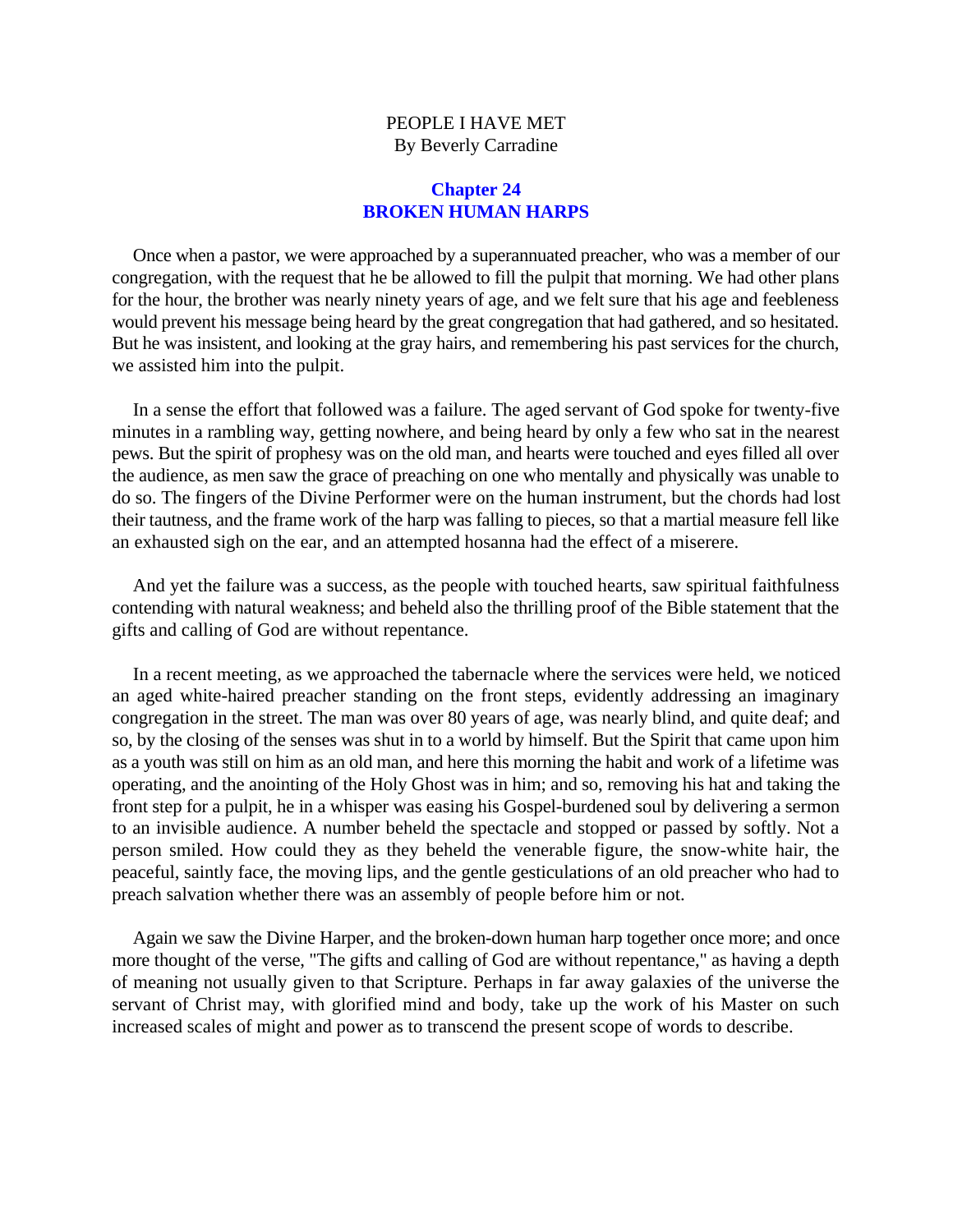Be this as it may, the sight is bound to be affecting, when we behold the spirit of preaching coming on the superannuated ambassador of the skies, when the ability to give the message has departed.

In one of our Southern States an old minister of the Gospel was dying. As friends, children and grandchildren gathered weeping around the unconscious form, they never expected to hear him speak again and thought that every breath would be his last. When suddenly the dying man raised his hands, slowly uttered the Benediction, and the next moment his soul was gone!

The habit of a lifetime was on him. It was strong even in death. Once more he was in the pulpit. The sermon had been preached. The time of dismissal had arrived. And now, with the same beautiful, solemn words with which he had often sent away the congregation from the sanctuary to their own homes, he here uplifted his hands and dismissed his own soul from its trembling tenement of clay to the everlasting abode, the mansion of glory prepared for it in heaven by the Saviour he had served so well.

Who can tell but the Divine Harper becomes so attached to the human harp, through which, for ten, twenty, fifty or seventy years he has revealed his mind and expressed his heart to the church and the world; that he will reframe it, restring and retune it to higher notes, grander octaves and more thrilling chords, and play on it again; and this time in the highest courts of glory and in the most distant worlds of the universe.

> "Then, in a nobler, sweeter song I'll sing Thy power to save; When this poor, lisping, stammering tongue Lies silent in the grave."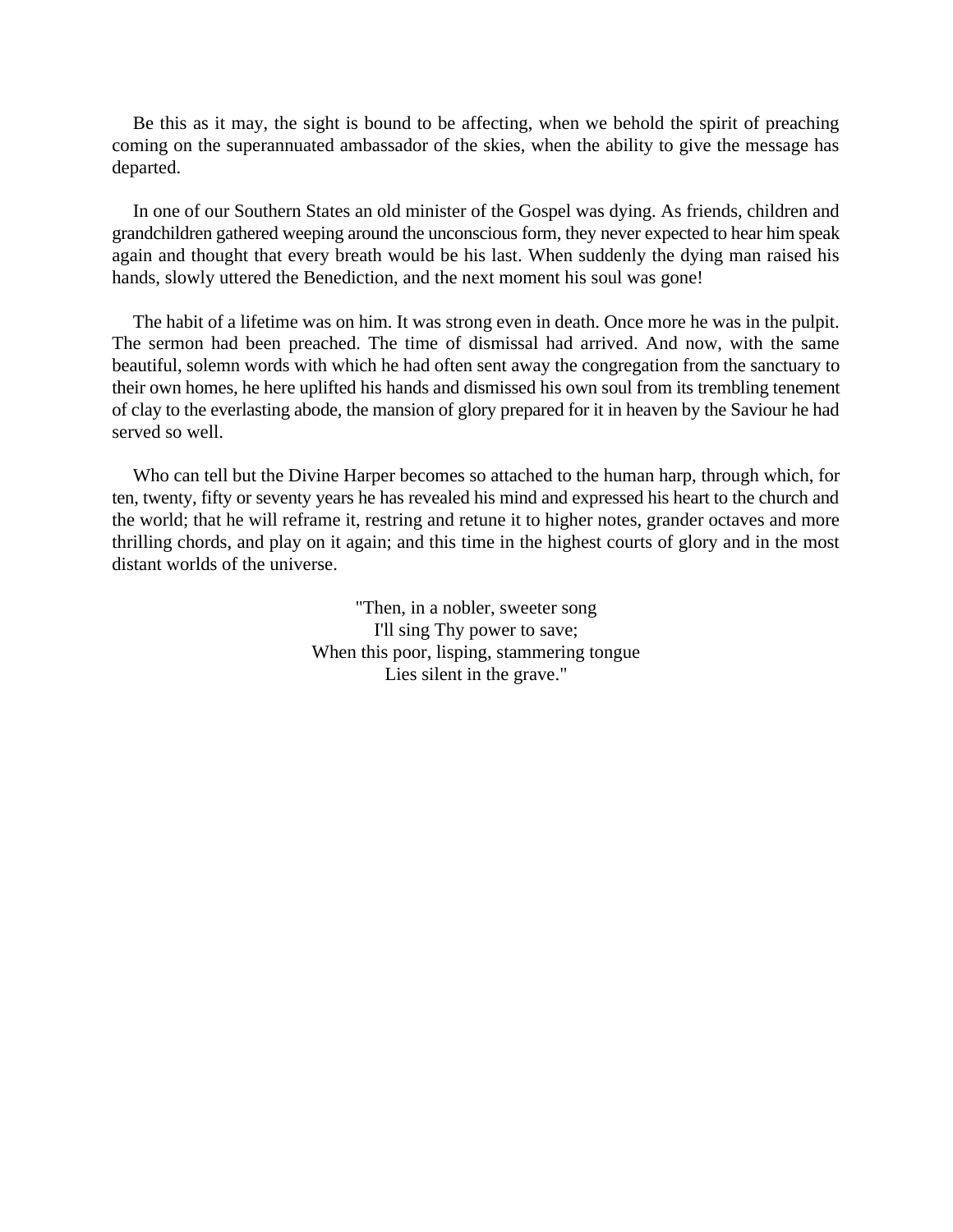## **Chapter 25 THE MIMOSA'S**

It is wonderful how language has been enriched, and the vocabularies of earth made powerful and voluminous by the works of God in life and nature.

The creature or plant is made to stand for something, and we grasp the teaching and incorporate it at once in our otherwise lean dictionaries and poorly stricken sentences, and make the former a storehouse, and the latter to thrill, stir, melt and move according to the subject in hand or object in view.

A leonine courage, elephantine strength and serpentine manner are phrases which are pictures in themselves of superlative order because of the adjectives furnished by nature. Then when we read that the artillery flashed from the hills and the cavalry thundered across the plain, we behold in these sentences the storm of battle. Or when it is telegraphed that the orator of the day hurled his climactic argument and appeal like an avalanche upon the vast assembly, we need no other words to convince us that the speaker swept all before him and had everything at his feet.

Coming closer to the character world in our interpretation and translation of nature, we stoop down to examine a white something crawling in the dust; and lo! at our slightest touch the tiny creature retires in its calcareous house which it carries on its back and there it remains hidden until our disturbing presence is gone. Of course language is made richer by this phenomenon, and after that we say of a certain man, that when he was approached on this or that subject, he instantly "went into his shell." And moreover, we feel kindly towards the snail for helping us out, in our descriptions of people, by his own comical but most impressive way of retiring in himself.

But the character or person spoken of in this chapter is still different from the merely reticent individual. He is shown up by nature in a very different way, viz., by a couple of varieties of a shrub known as the mimosa plant.

One of these species trembles at the approach of anything; and another at the slightest touch will curl up its leaves and blossoms, and refuse to smile upon and bless the world any more until its latest spell is over.

The word used by many to describe this indicative mood and intensely present tense in some human beings is "touchy." We do not affirm that it can be found in the dictionary, nor do we defend it as being elegant or linguistically correct, but would simply state that as a term it is very powerful and thoroughly photographic of the case in hand. The colored people down South call it "Techy." This expression of course is less defensible than the other, for reasons to be found in two departments of grammar known as orthography and etymology.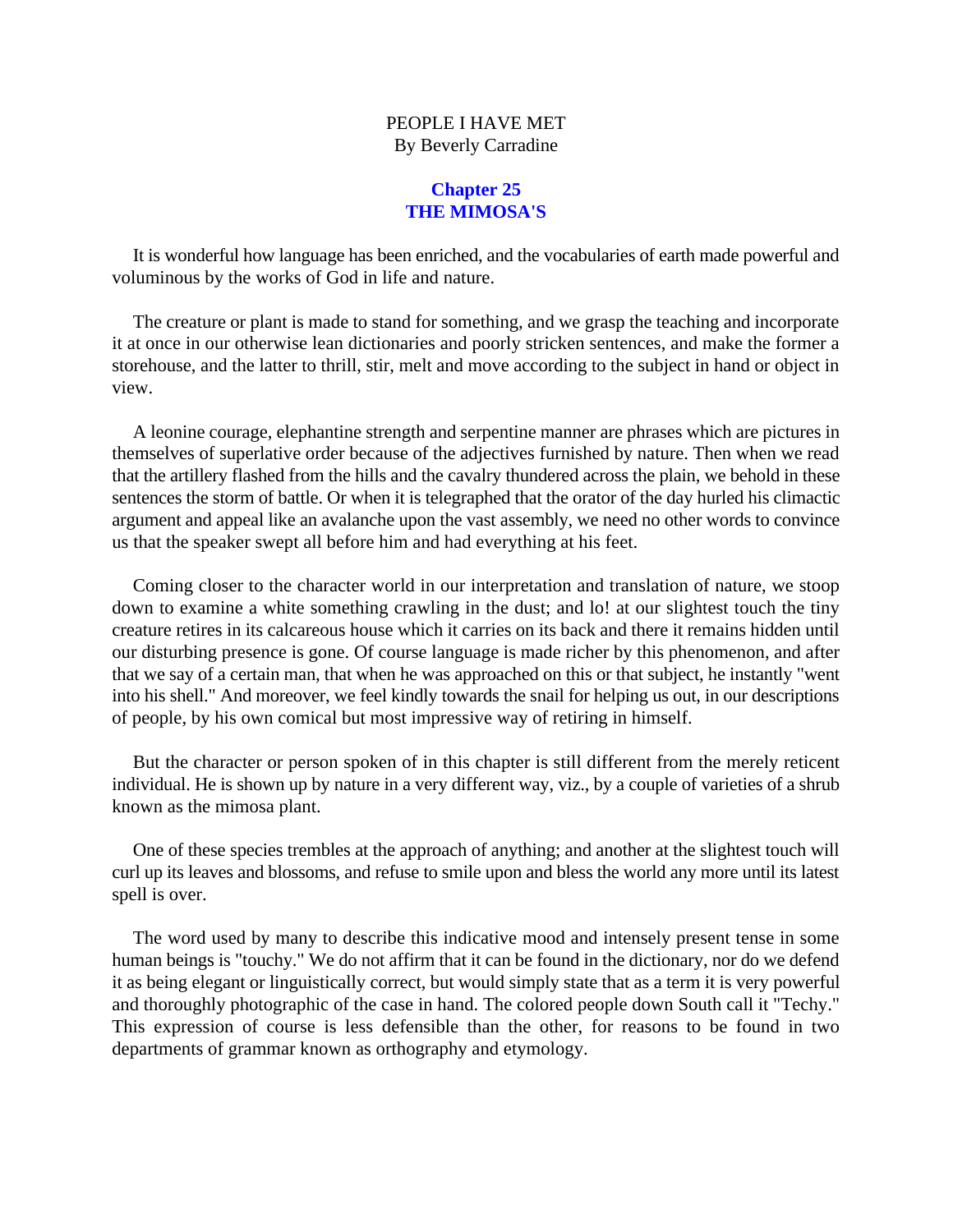Both words, however, as used, stand for a morbid sensitiveness that, when rooted in some male or female disposition, transfers the mimosa plant at once into the home, church or social circle. All now that is needed is some real or fancied wrong, some imaginary slight, or objectionable speech, when lo! the sensitive plant is in full bloom, or rather, out of bloom! In an instant we see the fruit barreled up and taken away, the flowers gathered, every leaf curled and folded in on itself, and the Mimosas, masculine or feminine, young or old, have withdrawn from conversation, shut out all recognition of what is transpiring before them, and take themselves off, so to speak, to the silence and solitude of the strictest mental and spiritual retirement.

This is not the dignified, cautious, prudent Snail family that we see in their gravity and reticence; but plain Mr. and Mrs. Mimosa, whose feelings have been hurt, and who now propose to go away off somewhere and sit down, and sulk and pout to their heart's content; and yet, in full view of the public that their aggrieved faces and insulted personalities might be beheld by those most concerned, and there "wait till the clouds roll by, Maggie."

This retirement is not purposed to be a final St. Helena banishment, but a sort of Island of Elba vacation. The abdication was not intended to be perpetual. It was a kind of little drama enacted to break the hearts of the forsaken subjects. For as soon as the folding up and moving off begins to take place with the Emperor or Empress Mimosa, the mind is already busied with plans about how to return to France and reascend the deserted throne, with that propriety and all that dignity befitting the Royal Absentee from the steward's meeting, social circle or home fireside.

It is very amusing to observe this spirit and practice among children. The instant the sensitive plant is touched with them, we see the king vacating the palace and leaving school and playmate subjects to languish over their vanished smiles and awful seclusion in the region of an injured silence. Nevertheless, from a remote part of the yard, or a shadowy corner of the room, they await to be entreated to return and remount the renounced throne.

Sometimes this absence on their part is marked by pouting spells, sulky moods, accompanied with rolling eyes, and occasionally mournful little ditties improvised for the occasion, that are sung for self-commiseration and gratification, and also intended to be as daggers of steel to the hearts of those who had offended their Highness and Majesty.

We knew a gentleman who had three children given to indulging this sulky performance.

He thought the matter over quietly and prayerfully, and finally planted a large post in the center of his kitchen garden which he called "The Crying and Sulking Post." There was no dedication of the wooden pillar itself, but there was a most impressive adjuration delivered to the children, who, with profound interest, watched the whole proceeding. The solemn statement and asseveration to the listening youngsters was that every child after that hour who was disposed to indulge in a crying spell or sulking mood, must make double quick time for that post, and do every bit of his pouting, weeping and wailing there. That if he was caught doing any of these things this side of the pillar of refuge, he should be threshed with a cowhide to an inch of his or her life. If mourn they would, they must mourn to themselves apart.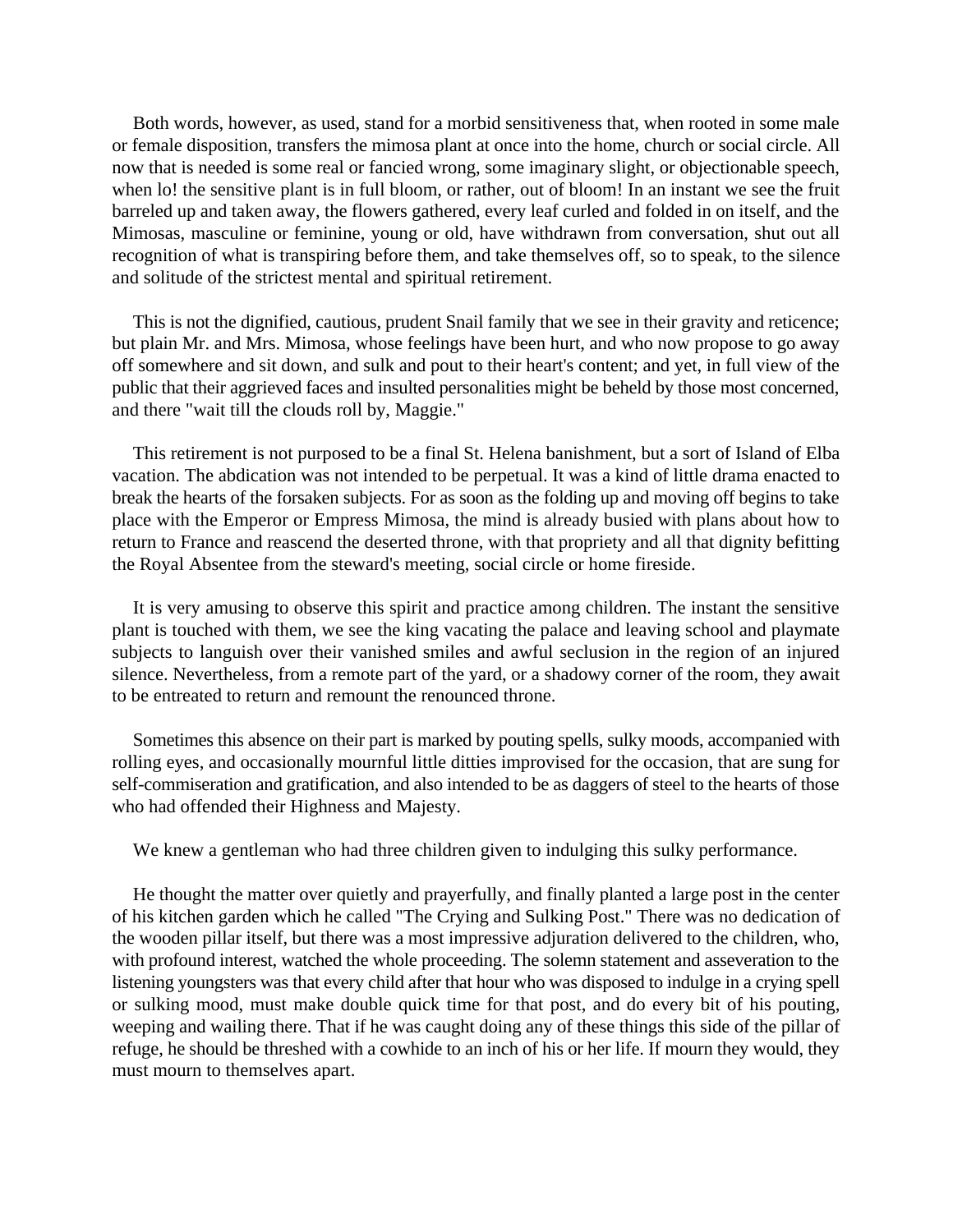It was certainly curious and edifying to see these children break for the post when they felt the bad spell coming on, for they knew their father was a man of his word and would do what he threatened.

Now, as it is quite difficult to weep while running, and racing is a cheerful experience, having a tendency to divert the mind anyhow while the exercise sends the rich, exhilarating blood all through the system in a glorious circulation; it came to pass that they were healed as they went in the way, and the "crying post" was the driest spot in the whole yard and garden, save when the regular winter rains set in.

Hence the children were ready to return to public life the instant they reached the "wailing place." Tears gone, moodiness run off, poutings ended, there was nothing to keep them longer in the place of exile.

It does seem a pity that these same kind of spells should overtake, capture and dominate grown-up people. And especially that there should be no recovering stake or pillar for them, as with the little ones. We can but wish for a crying, sulking post for the older folks.

When this strange mental affection or affliction strikes adult members of society, it comes in one of two forms, the Mimosa Furioso, or the Mimosa Sulkyoso.

The first, according to the language of experts in our courts today, is a "brain storm." This class, or variety, does not fold up so much as they proceed after a spell of trembling to unfold, and to let out tongue, hands and feet in every direction and in a most unmistakable way.

A prominent clergyman in the Northeast said that he once knew of a horse that was so "touchy" that no one on certain occasions dared to come in a dozen feet of him. That his owner, in view of the fixed tendencies of his steed to use his heels, would tie the curry comb on the end of a pole nearly twenty feet long, and standing outside in the stable lot, would proceed to do the best he could under the circumstances for the quadruped, while the rear hoofs of the aforesaid animal would be playing a regular tattoo against the barn wall and stall partition. This interesting creature was of the class called the Mimosa Furioso. All of us have seen this variety in the home, church, social and business circle. We approach them from afar; and attend to certain duties and obligations in their behalf standing, so to speak, at long range.

The other class, the Mimosa Sulkyoso, is more numerous. Their habit, under the slightest provocation, is to vacate the throne, quit the church, leave the board, resign the position, quit everything and everybody and go off somewhere to themselves. They seem to obtain a strange kind of double enjoyment out of the proceeding; they make themselves unhappy and everybody else around them miserable or uncomfortable.

King Saul, in the Bible, took a spell of the sulks because the women with their timbrels and songs gave greater glory to David than to himself; saying, "Saul hath slain his thousands, but David his ten thousands."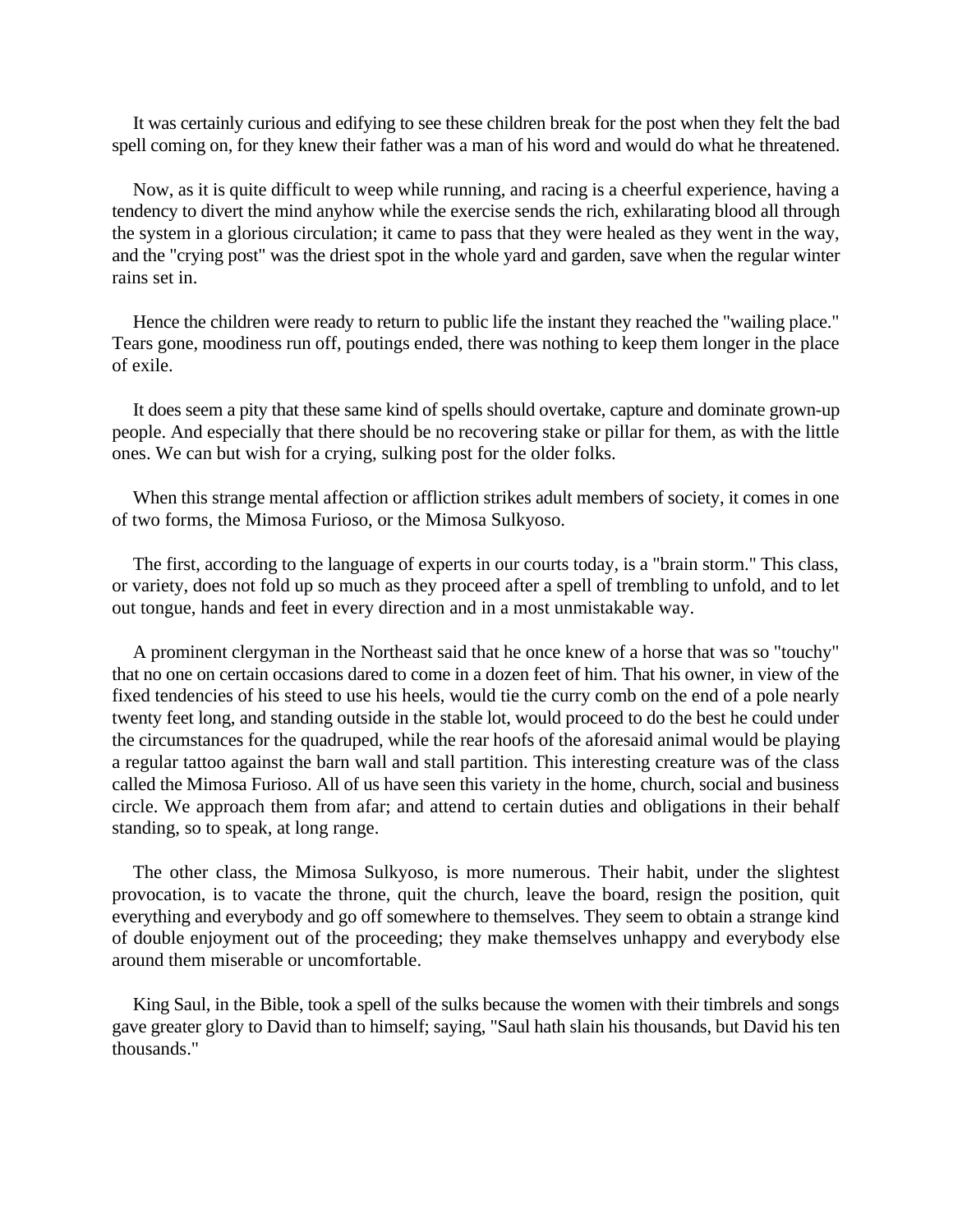At once Saul pouted, and wanted to go into his corner. He said, What is left after this? They have made David everything. I am nothing and nobody. Give me the road and let me go!

The Mimosa Sulkyoso plants are seen in many a household and community. A little neglect, slight, or overlooking, and at once they make for their corner. They are always heading for the Island of Elba with the request that they be allowed to remain there and be forgotten.

But usually they are as anxious as Napoleon to get away and come back. They seem to weary with nursing their own grief and wrongs, keeping their mouth stuck out and their eyes rolling. They are only too thankful to return even before the Committee of Invitation has arrived requesting their reappearance. It is so trying to the feelings to be forgotten. It is such a terrible blow to their self-importance to discover that acquaintances and friends, the family and the church, and indeed the whole world itself can easily get along without them. It is simply dreadful to the self-centered to take note of the fact that people whom they thought could not exist apart from them, are perfectly willing that they should leave France and stay out of France. That they actually prefer that the Mimosa Sulkyosos should go to St. Helena rather than to the Island of Elba.

In view of this state of the case, and that the royal exiles are not content to remain away in such ignominious retirement, and show most unmistakable desires and intentions to revisit the Tuilleries and Louvre, there to make wretched the children of men by their oppressive and distressing ways, what a blessed thought it is that help and deliverance can be found even for them!

There is no crying post that can be set up by human power to meet the demand, but there is a weeping altar where the beam of wood is placed not vertically, but laid horizontally, and where mourners of the order mentioned, and all other sorrow-laden spirits can come and wail out their grief, receive a deathless, divine consolation and depart with sorrow and sighing fled away, everlasting joy crowning their heads, and now able to comfort others who mourn, with the comfort wherewith they have been comforted of God.

In other words, the Mimosa Sulkyoso can by divine grace and power be changed into a plant that, instead of folding up, will spread abroad its branches, to rest, protect and bless the weary birds of earth who are making their passage for heaven. Yes, verily; the thorny, prickly, barren thing, can become like unto another tree of life, whose leaves possess healing all the time, and whose fruit of many beautiful kinds is found every month of the whole year. Evidently no backsliding season is counted on or allowed. The thorn has become a myrtle tree. The bitter waters have been made sweet. The man has been blessed, and now blesses others, and remains a blessing through all the months of the year. July, with its "4th," and December with its "25th," do not change or alter him. He is established in goodness, usefulness, fruitfulness and righteousness for all time.

Let earth be glad indeed for the divine crying post laid horizontally and called the mourner's bench and the altar. May all the Mimosas with their cousins the Furiosos and Sulkyosos in the land, make a break for it, pray through, hear from Heaven, and stop their selfish complaints and egotistical whinings and "quit their meanness" forever.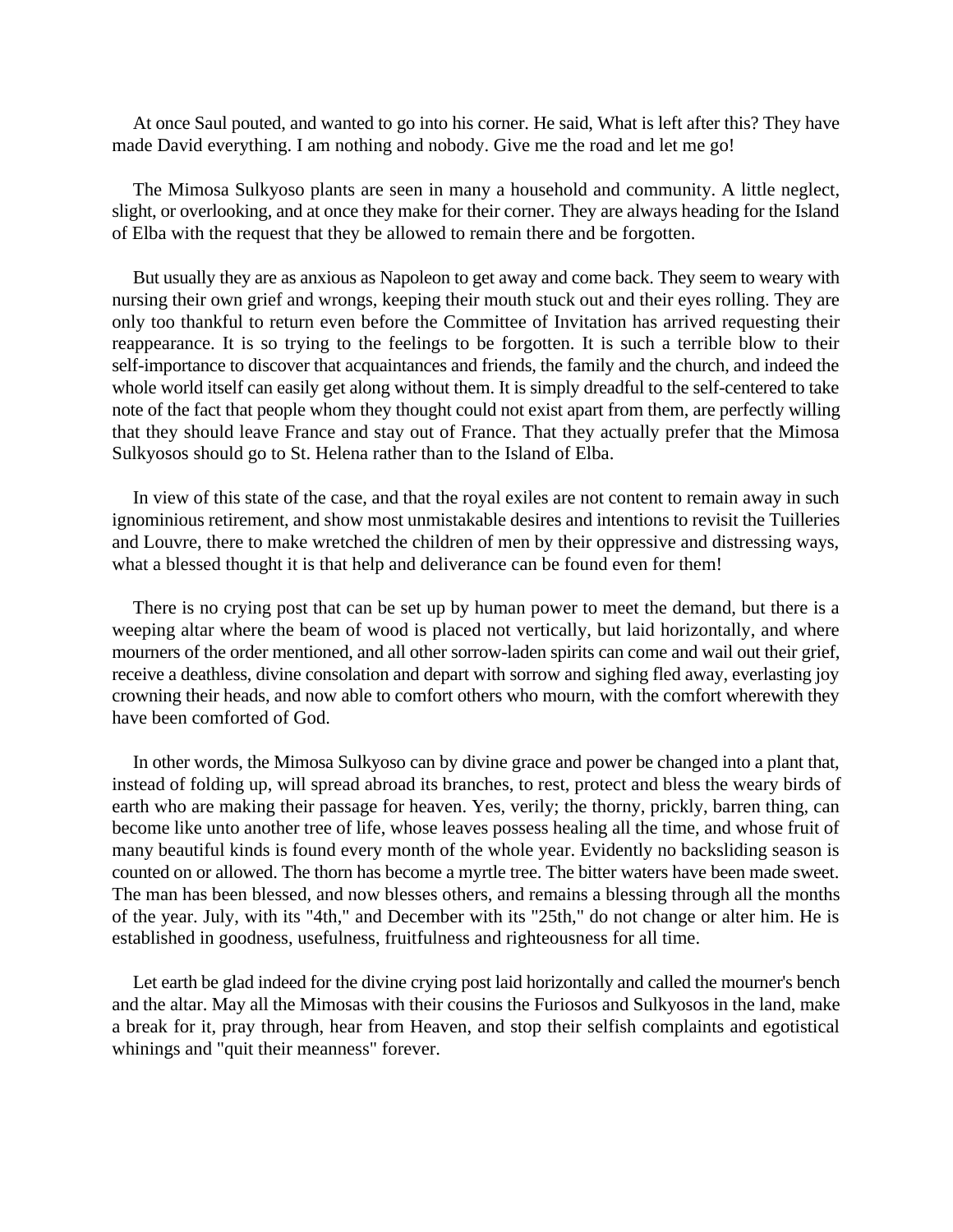### **Chapter 26 THE MALAPROPOS FAMILY**

The Malapropos Family is an ancient one. It is also quite extensive. We distinctly remember to have read of various members of this interesting household far back in earliest history, and have met a great many more of the connection in every State of the Union.

One distinguishing characteristic of this branch of the human race is a way they have of saying and doing things in an inopportune time and in a most unfortunate manner. The very speech they should not have made, they make. The very thing they ought not to have done, they do. The moment chosen by them to illuminate the world on some particular question or matter was the most infelicitous and undesirable of all times.

Dr. C. K. Marshall of Vicksburg once said of just such a man, "that he never opened his mouth without putting his foot into it."

Children are quite remarkable for illustrating this peculiarity of the Malapropos Family. For instance, when a mother charged her four year old son most earnestly not to say anything at the table about the nose of a guest who had been invited to take supper, the result was what might have been expected. The gentleman arrived, the meal proceeded, while the child gazed like one fascinated at the face of the new corner. Finally he blurted out:

"Mama, what made you tell me not to say anything about the gentleman's nose? He hasn't got any!"

In still further illustration of the striking social resemblance which most children bear to the Malapropos Family, we were told recently by a preacher friend that his little boy aged five had invited himself into the parlor to see a lady caller who was quite a corpulent character. Standing off a little distance he ejaculated:

"Mrs. F\_\_\_\_\_, you are the fattest woman I ever saw in my life!"

The speech was overheard, the offender was called out suddenly, and on the back porch the father reproved him, and told him in a deeply grieved tone how he must have hurt the lady's feelings by commenting on her large appearance.

The boy promised amendment in quite a contrite way, and said he would be more careful, in the future. Quickly returning to the parlor where the lady still sat alone, he again stood aloof, folded his hands behind him, and in a kind of apologetic voice said:

"Mrs. F\_\_\_\_\_, you are the slimmest woman I ever saw in my life."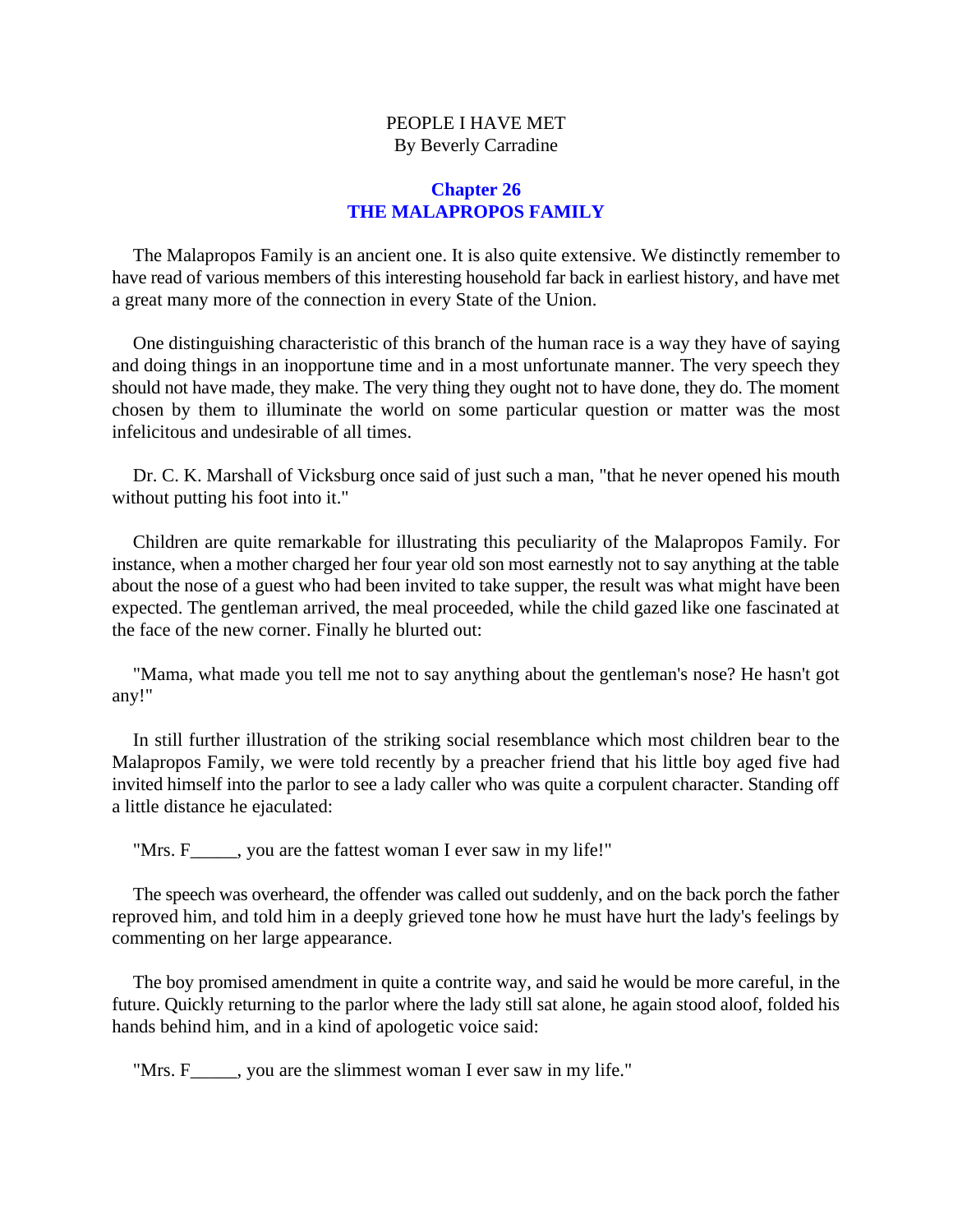Comment is hardly necessary.

It seems that this interesting family of whom we are writing are famous as we have said, for making unfortunate speeches, for saying right things in a wrong way and at a wrong time, and for utterances unadvisable, questionable and regrettable, not occasionally, but continually. They would not be of the Malapropos blood if this was not the case.

One of this charming household, a steward on a country circuit, hearing that the pastor would not be able to reach the appointment that afternoon, announced as follows:

"Our minister cannot preach for us this afternoon; let us all stand and sing "Praise God from whom all blessings flow."

Every one smiled but the announcer. A half hour later on the road riding home, his wife informed him how the speech sounded. He gave a sickly smile and saw at once that he belonged to the ancient household whose history we are calling attention to in a brief chapter.

Of this same connection was the preacher who in giving notices for the Sabbath said:

"The Lord will be with us in the morning meeting, and the presiding elder will be with us in the evening service."

In the Social Circle the Malapropos abound. One of them said to a grave, dignified gentleman of prominent standing:

"I believe you had a brother or nephew hung in Texas, did you not?"

Another Mr. Malapropos addressed a gentleman of purest Caucasian descent, who was genuinely and justly proud of his genealogy, saying:

"I have been told that you have Negro blood in your family. I said at once that I did not believe a word of the report, but still I thought I would ask you in reference to the matter, and get the thing settled."

A third kinsman of this household in looking at the wife of a gentleman whom he met for the first time, was seized with quite a paroxysm of mirth. He could not rest until he told the husband the cause of his amusement. His explanation as heard by the writer was:

"Your wife with her red hair, Roman nose and head tilted to one side looks so much like a parrot I was perfectly convulsed with laughter."

The gentleman walked away with a deeply wounded spirit and clouded brow; but this member of the Malapropos family remained behind, to tell of his rich and elegant joke, to as many others as would listen to the barbarism.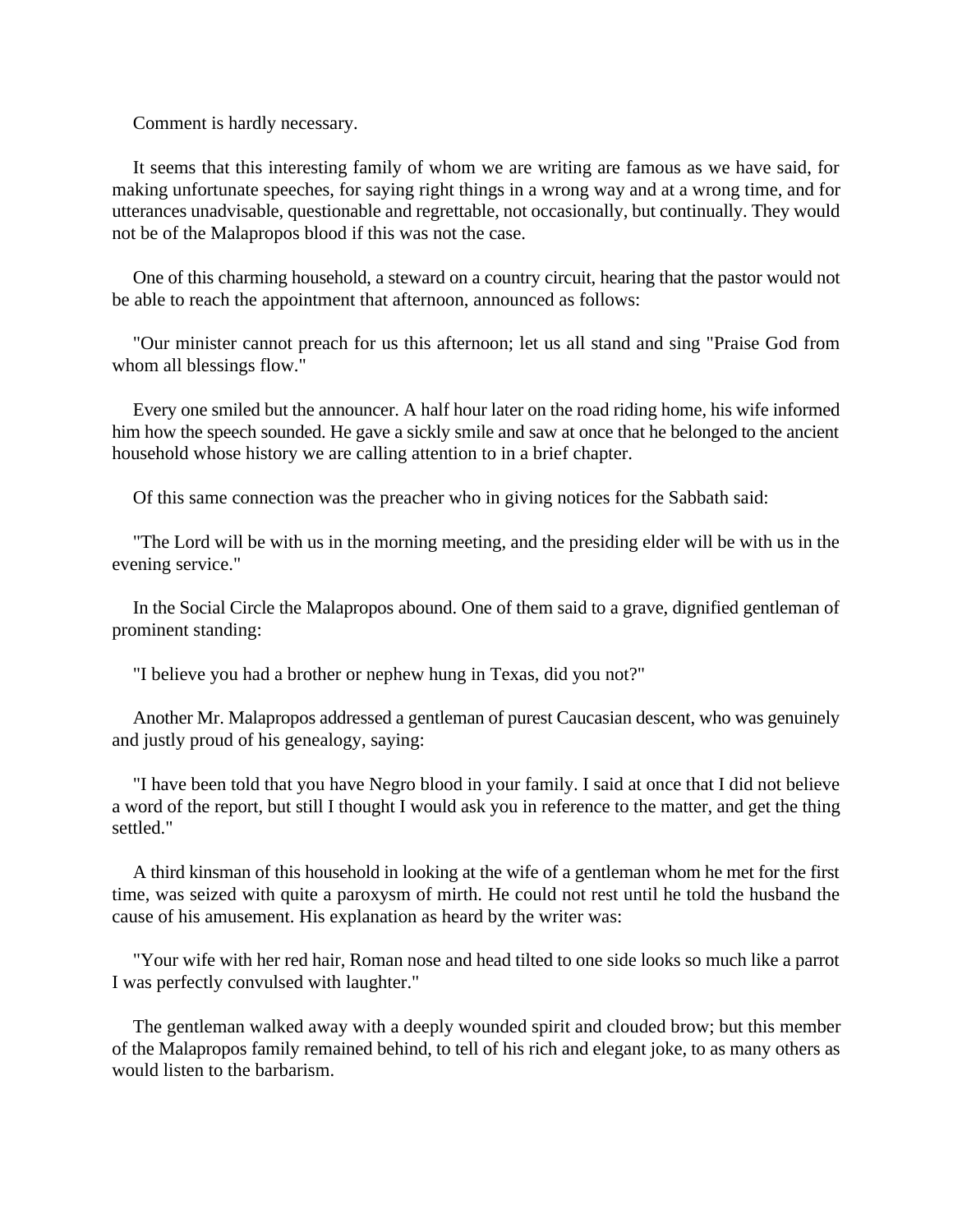A fourth informed a person to whom he had just been introduced that he believed he observed a cancer appearing on the side of his nose.

A fifth told an invalid he would never get well. That he had an uncle who had identical symptoms and nothing could restore him.

A sixth in quite a complimentary vein confided his esteem and personal admiration of a gentleman in the words:

"You are equal to your whole family and connection, large as it is."

If he had rested here all would have been well. But Malapropos, true to the failing of his household added:

"But the whole crowd of your people do not amount to a hill of beans."

Perhaps the speaker never studied algebra, where we are informed that things equal to the same thing are equal to each other. Otherwise he would have seen that his remark made the gentleman he had addressed equivalent to a hill of beans.

When we come to consider the religious world we discover that the Malapropos Tribe is the largest in all Israel.

In this realm we are often compelled to notice that the characters we are writing about are not simply most unfortunate in the way of expressing themselves, but often downright rude.

As to the first instance we recall a testimony given in an Experience meeting. It was uttered by a good brother from the country. He said:

"I lost my wife a year ago; and brethren it has been the best and happiest year of my life."

Some knew what the man meant, but the large majority of the audience smiled and, doubtless, thought that surely there must be a better way of expressing resignation and victory in bereavement than the one adopted by the speaker of the hour.

A second instance of the infelicity of speech and action on the part of one of the Malapropos family took place in a camp meeting in Indiana. We had finished preaching and was calling seekers to the altar. The Spirit of God was powerfully present and numbers were flocking to the Mourner's Bench, when suddenly a man who was standing in the aisle some fifty feet away cried out in a loud voice:

"May I speak a word, sir?"

Thinking that some Holy Ghost inspired utterance was about to be delivered, we replied: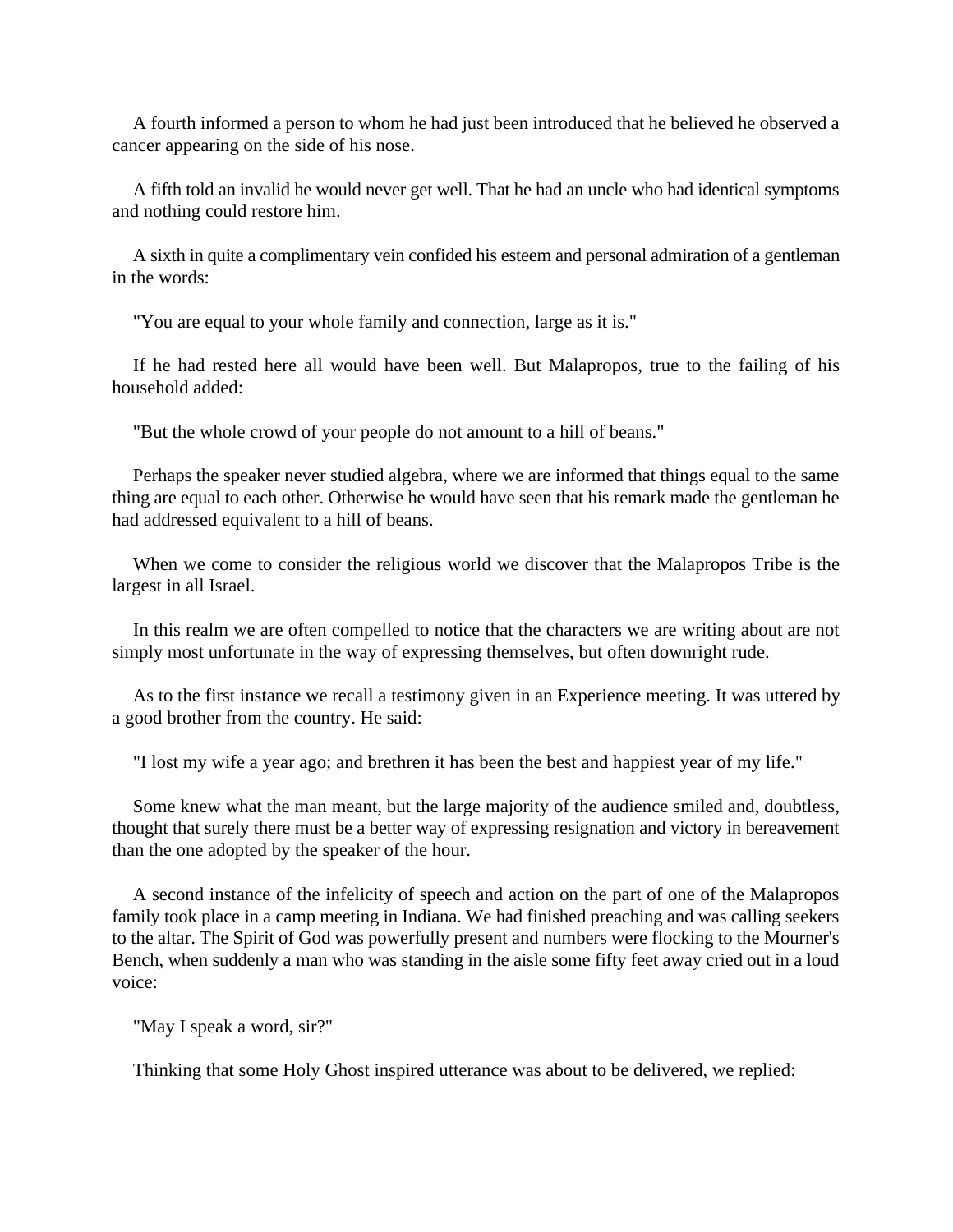"Certainly, say on."

Whereupon the man with hundreds of eyes fixed upon him and with the greatest deliberation said:

"I have been an attendant on this Camp Meeting for several days, and have greatly enjoyed the services. I am compelled to leave this afternoon, and will take the train in a little while for home. But I want to say before leaving, that while walking over the grounds in coming to this service, I found a pair of steel-rimmed spectacles, which I will leave with the janitor, and anybody identifying them, can get them."

With that he extended his hand aloft and held up to view an ordinary pair of glasses that may have cost fifty cents.

With an inward groan over the sight of still another member of the everlasting Malapropos family, we cried out to the people who had been stopped and blocked up in their way to the altar by Brother Spectacles:

"O, come along!"

The power in the meeting saved it of course from this unfortunate interruption; but the preacher has to this hour, a most vivid remembrance of hundreds of smiling faces, a number of preachers crimson in countenance and shaking with suppressed mirth, and a remote view of Brother Spectacles still holding up the eye glasses and trying to restore the lost property to some inquiring individual.

In addition to inaptness and inopportuneness of speech and action we have to note that still more disagreeable branch of the Malapropos household beheld in downright rudeness and incivility.

Evidently some people have the idea that to be deeply religious they must be harsh; and that devotion to duty carries with it impoliteness and positive offensiveness.

It would be well for them and the doctrine which they profess and ought to adorn, to brood over the following Bible utterances: "In honor preferring one another;" "Mind not high things;" "Condescend to men of low estate;" "Be not wise in your own conceits;" "Put on kindness;" "Forbearing one another;" "Be pitiful, be courteous."

No profession or possession of religious experience gives a man the prerogative to be impolite and offensive to another. No individual has a right to probe with impertinent curiosity into the private and family history of another. And yet who does not recall Brother and Sister Malapropos who will deliberately begin a boring process of questions to get at some suspected inner trouble or skeleton of sorrow in the closet. This can be done either by an unkind heart, an ignorant head, or unpolished nature. The Bible passages quoted above will cover all of these cases, if taken with some choice additional verses from the thirteenth chapter of First Corinthians.

We have heard persons who claimed the highest experience in the Christian life, ask another to whom they had been introduced after the briefest acquaintance the following questions: "How old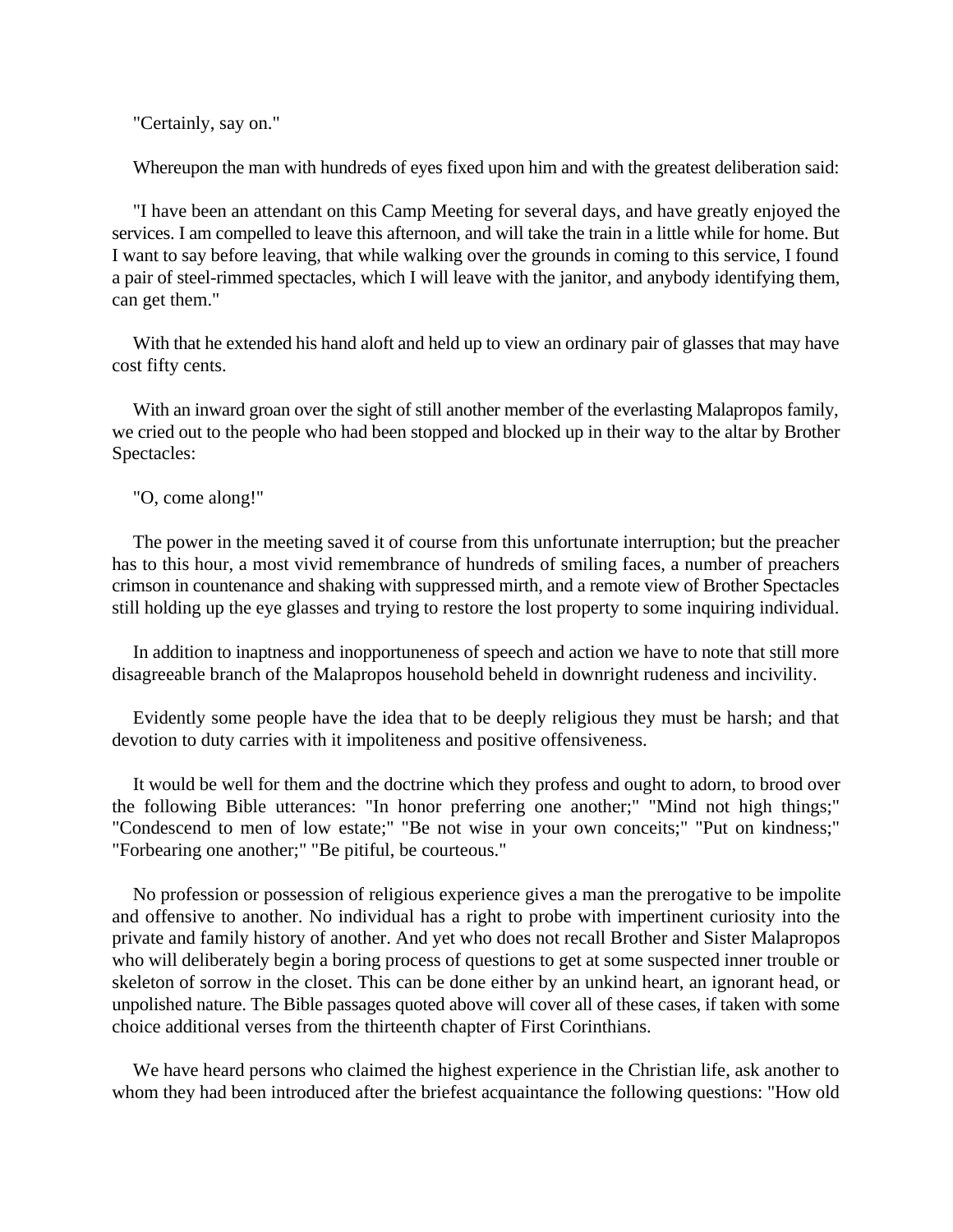are you?" "How many children have you got?" "Are they converted?" "If not, why not?" "Is your wife in the experience?" "Do you own your own home?" "Why don't you live in a small town?" "You are a much older man than I expected to see." "You are breaking fast, are you not?" "Have you not a secret sorrow?" "How much do you get paid for your work here?" etc., etc., etc.

When we state the fact that we have heard every one of these questions asked our brethren in the ministry, and every one of them and others besides asked ourself, it can be understood at once how the cause of Christ is hurt and full salvation bedraggled instead of adorned, when such officious inquirers are known to be professors, not to say possessors of, the loving, tender, beautiful grace of holiness.

In such cases the words inquisitive and inquisition look wonderfully yet startlingly alike.

All this and more suggests to our mind the necessity of another wing to our colleges or schools for the prophets. Let there be a Double Department, one for Morals, and the other for Manners. The "doctrine" might be taught in one room, hall, or tent; and instructions as to the "adorning," the human beautifying of the truth could take place in another.

Those desiring this second course should apply early; for it is supposed by the thoughtful that if all come who need this post graduate degree, there will hardly be standing room in the buildings and on the grounds of the University.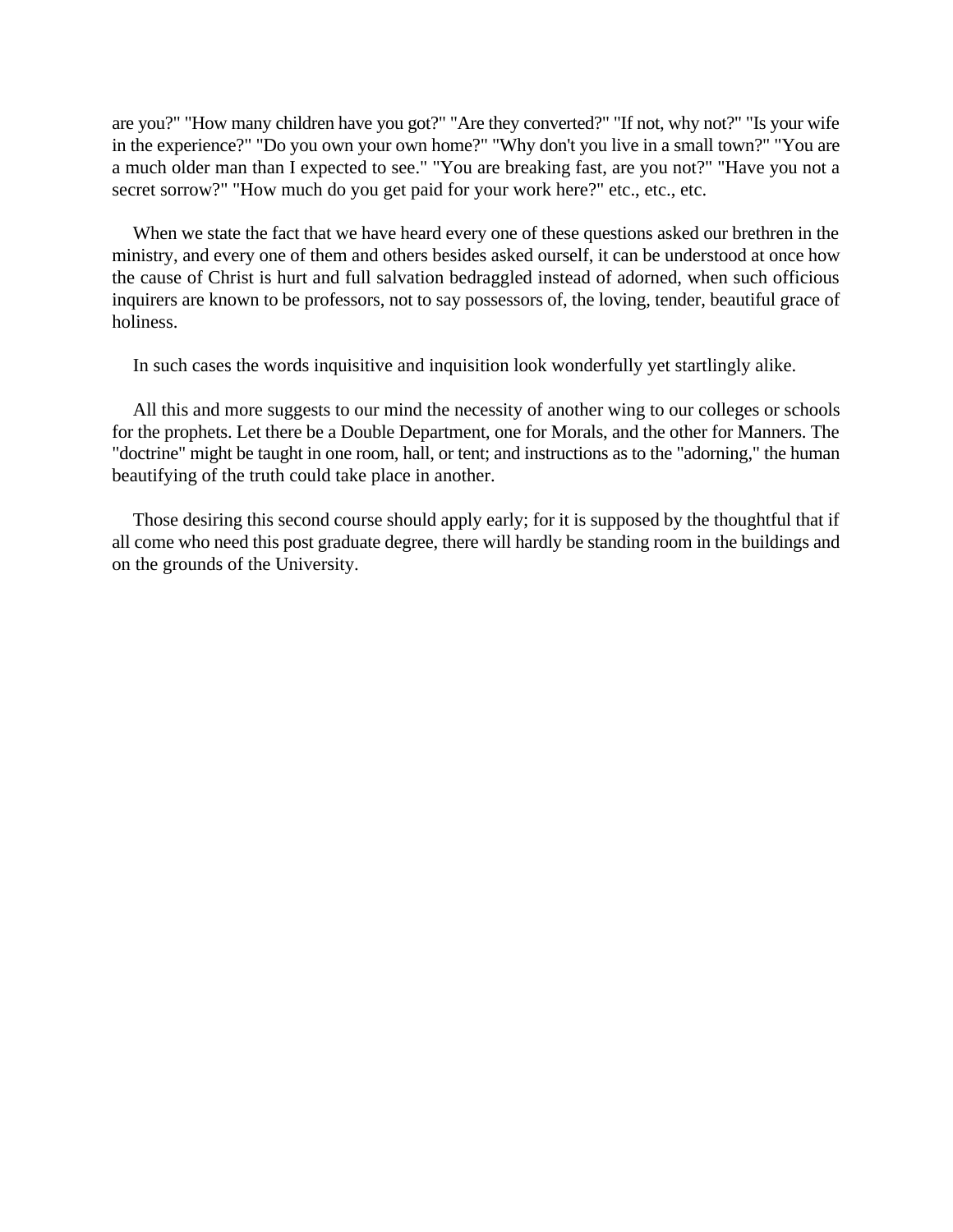# **Chapter 27 HAPPY PEOPLE**

We know of a certain "Place," as a short boulevard is called in our cities, where for two squares, either side of the street is lined with palatial homes and beautiful flower yards. Great iron gates close both entrances of the alyssum from the public. A private policeman guards the exclusive precinct. No tramps, beggars and agents are allowed in this lovely enclosure. No wagons are permitted to rattle down its smooth asphalt roadway and thereby disturb the sensitive ears and cultivated nerves of the wealthy, ease-loving, body-protecting, life-saving Placerites. And yet in spite of all their pains-taking care in this direction, they have not found happiness. We have beheld and even studied the faces of many who dwell in the park-like avenue, and we have not seen sadder, darker and harder countenances anywhere else in this trouble-smitten world of ours.

Happiness is not to be found in circumstance or locality. If this was so Solomon would have discovered it in palaces, gardens, orchards, vineyards and other haunts and retreats which he constructed with his fabulous wealth; or he would have obtained it in the society of singing men and singing women, and with "the delights of the sons of men, in musical instruments, and that of all sorts." He added to all this, and confesses in Ecclesiastes that he "gathered silver and gold and the peculiar treasure of kings," and "whatsoever mine eyes desired I kept not from them." And yet in the very next verse he affirms that he was a disappointed man; that the whole business was "vanity and vexation of spirit, and there was no profit under the sun."

If happiness came from circumstance and locality, a young man relative of the writer's family should have been blessed indeed. Rich, handsome, a beautiful home, not a want ungratified, no one in the house to thwart his purpose and say him nay, servants in numbers to rush and do his bidding, flatterers and sycophants around him to say only pleasant things and help him to spend his money, why not be superlatively happy.

Any yet a more miserable young man we never knew! He lived a profane, drunken life. Lost his best friends by his folly. Spent most of his fine fortune in excesses. Wrecked his health by his dissipation. And died in a fit of delirium tremens, raving and screaming, and trying to cut his tongue out with a razor, imagining it was a dog trying to choke him to death.

Happiness is only to be found in moral condition. The Blood-washed soul, with the indwelling Savior, has found serenity, contentment and gladness no matter what may be the temporal circumstances or environment.

In every pastorate the writer served, he always found one or more of God's happy children. In a certain city he used to visit one who lived in a perfect shanty at the foot of a hill, which towered so as to keep the sunlight from it almost every hour of the day. On the graded summit of that hill a stately mansion shone by day and twinkled with lights deep into every night. A rich and worldly family lived in the palatial home. As a pastor we found sin and gloom in the sunlit dwelling on the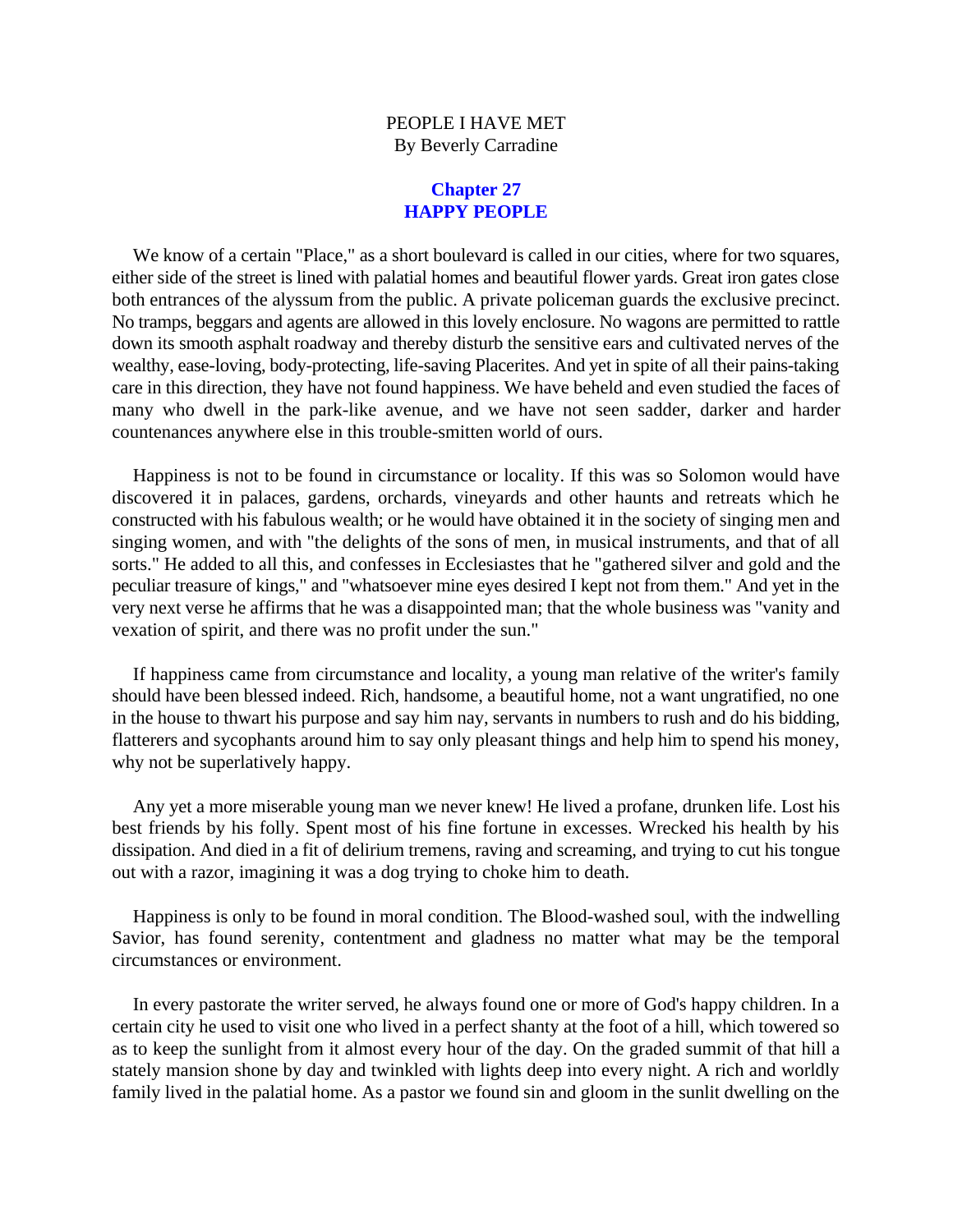eminence, and as invariably light and happiness in the lowly dwelling under the cliff. In many visits to this humble and shadowed cabin, we never found its occupant in any but a peaceful and joyful frame of mind.

Recently in one of our evangelistic appointments, we met another happy man. And again it was spiritual condition and not circumstance that filled him with joy, for circumstances had all been against him.

He informed us how his crop had failed after a hard year's work, and how it had driven him to God and made his soul rich in grace. He wiped the blissful tears from his face and with a choking voice said, "Hallelujah."

He next told how he had a fine blooded horse for which he had been offered seven hundred dollars, but feeling he was worth more, he was holding him to sell the animal for that higher price and pay debts and buy necessaries for his family, when suddenly the horse sickened, "pointed his toes up and died." As our happy friend uttered the last sentence he laughed and clapped his hands as if he had just obtained religion.

When he had finished his tearful but joyous laughter, over this additional stroke of misfortune, which he said made him a still better man, he then narrated how he had taken a wagon load of corn twelve miles to a town to sell its contents and buy some provisions. Round and round, and up and down the streets he went trying to dispose of the load and could not. Judging from his failure that the Lord had another design in the matter, he quietly picked out a poor citizen of the community and gave it all to him.

Of course there was more smiling, laughing, crying and hand clapping as he told of this failure-success, and the relief and gladness it brought the poor man. He was some hours, he said, finding the person whom the Lord wanted to have the corn, but he found him at last, and went back home shouting God's praises in an empty wagon but with a full soul.

These were only a few of the incidents that this brother related to us, showing how God by a series of misfortunes, had taken away his fortune, driven him out of business, and led him finally into the active work of the Gospel.

After we parted, taking different trains, his shining face, overflowing eyes, smiling lips, unctuous praises, bright presence and victorious life seemed to go with us. We thought of him much that day, and since. And how we rejoiced to feel that the salvation which sustained Habakkuk in a time of famine and calamity is still on the earth today. That as long as there are those who will allow their hearts to be cleansed by the Blood, and to be filled with the abiding presence of the Son of God, there will be beheld happy men, in the deepest, truest sense of the word in the midst of an unhappy and despairing world.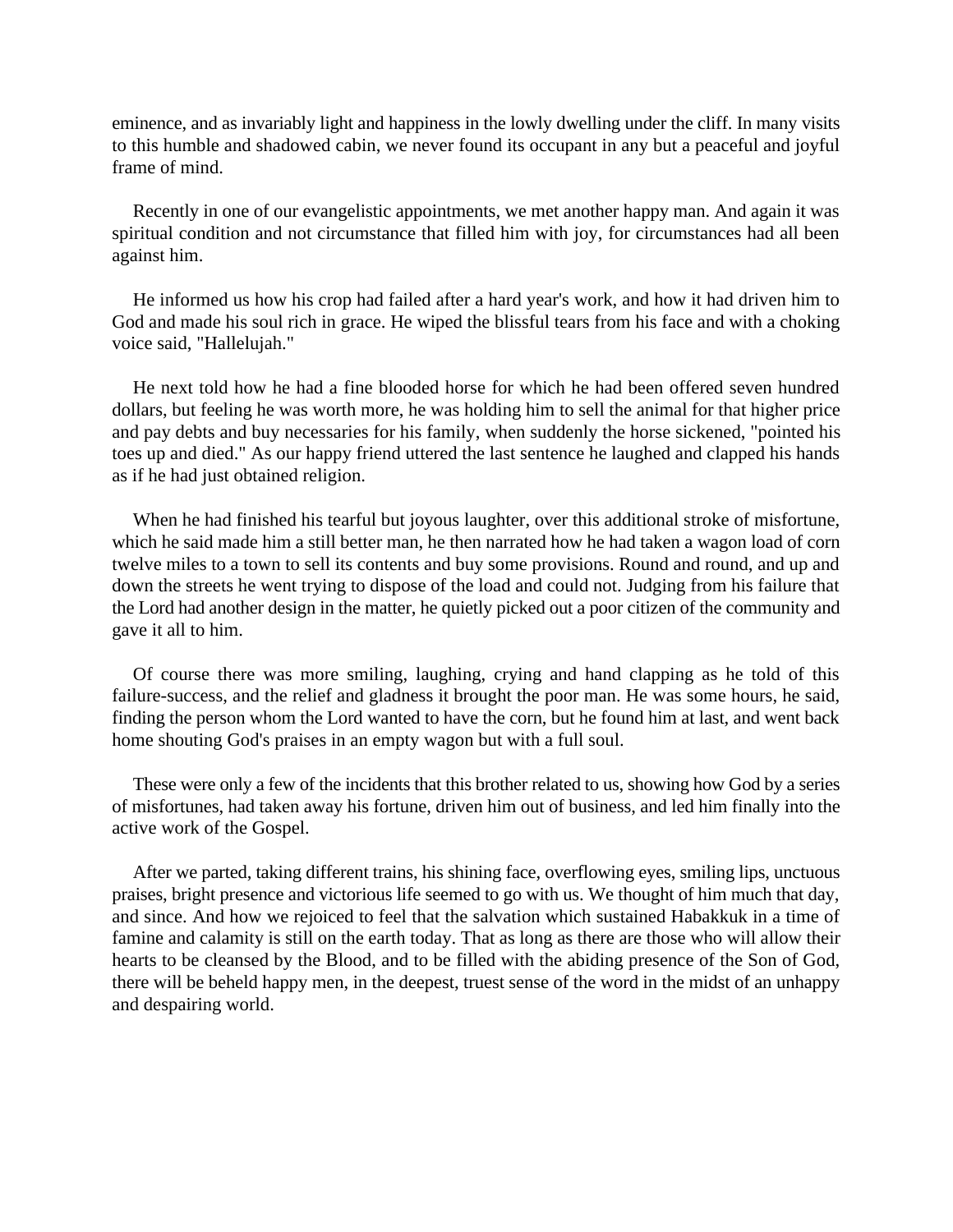### Chapter 28 HOPEFUL PEOPLE

Hope is defined in the dictionaries as confidence in a future event; a desire of some good accompanied with expectations of obtaining it; or the recognition of better things in store attended with all due effort to gain them.

Of course this mood or exercise of spirit is beheld in different grades and intensities according to temperament, education and character; but in every instance the hopeful man will be revealed to view as possessing confidence in some future happening or event, and so enduring present deprivations and discomforts in expectation of relief, or some kind of bonanza that is out of sight, but only just a little way ahead.

We heard a story when a lad which bore reference to the condition of the roads in the swamps of Arkansas. Intended only to be a satirical description of the highways of the Toothpick State, yet later we saw in it a revelation of hopefulness itself which evidently escaped the original teller of the tale.

The narrative stated that a traveler was pulling his way along one of the boggy thoroughfares that threaded the wilderness, when suddenly he saw a hat lying on the ground before him. As it was unmistakably a good article of headwear, he dismounted from his horse, stooped down and laid his hand upon it; when suddenly a voice underneath cried out, "Let my hat alone." Of course the traveler was much startled and said:

"I had no idea of robbing you, my friend. I never dreamed that there was anybody underneath it. I am shocked to see you so bogged down and in such a condition. Will you allow me to help you?" Then the voice replied somewhat testily and angrily:

"You need not worry about me. I am not in such a bad fix as you imagine. I am not on foot. I am on horseback, and I let you know there is another man on horseback below me."

This remarkable and of course most veracious history, while revealing very powerfully the state of Arkansas swamp roads, yet as clearly exhibits the beauty and power of hope under what might properly be considered decidedly discouraging circumstances. The man in the mud was unquestionably a most sanguine individual.

It is certainly very edifying and often entertaining to observe in people the manifestation as well as cultivation of this fancy or power, which is said to spring eternal in the human breast.

We had a pastor in the Mississippi Conference who had a city congregation that was perfectly lifeless in a spiritual sense. One day this minister asked all in the large audience who wanted a better religious experience to stand up, and only one man arose out of an assembly of eight hundred church members, and he was known to be godliest man in the community. Immediately this preacher wrote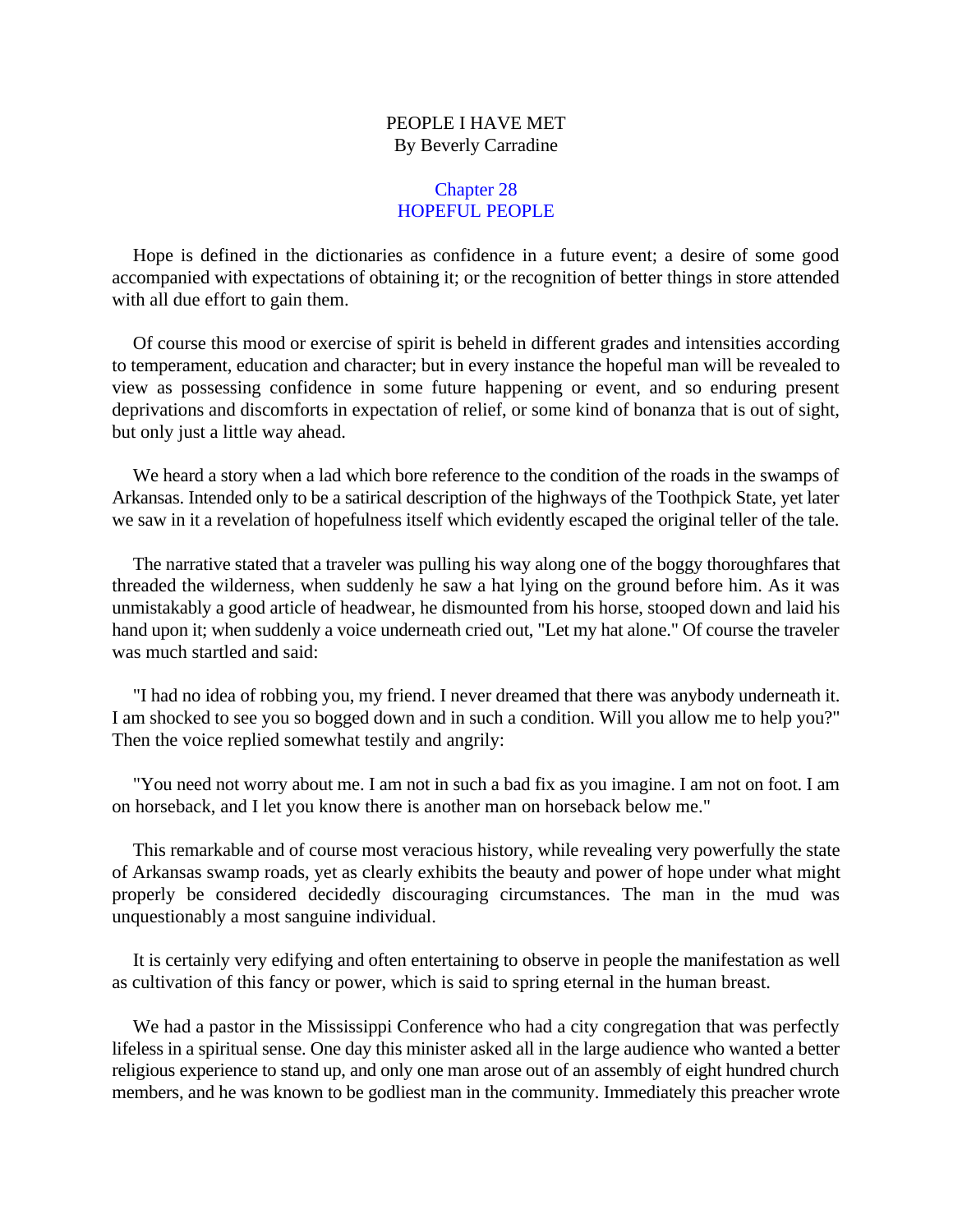to his church paper and among other praises and encomiums he bestowed on his pastoral charge as to attendance on service, liberality, etc..; he said that he had recently made a proposition in a Sabbath service that all of them who desired a better religious experience to stand, and only one out of the large throng stood. That all the rest were perfectly satisfied and had all the religion they wanted.

Here was surely a most hopeful individual. Some people might have called him by another name, but that view of the case we will not press.

Recently we received a letter from a friend in the far west, who has charge of a small church and feeble little membership. He said that there was no question but that they were the tail end in all that a church should be and do. That some would at once despair at the condition of things over which he had been placed in ministerial authority. That perhaps he would be discouraged himself; but only lately he had come across an Old Testament prophesy and promise "That the tail should be the head," and now he was full of comfort and expectancy and was overflowing with joy.

Here again we see the beauty of hope. And once more we hear the voice under the hat saying:

"I am not in such a desperate condition as you imagine. I am all right. I will soon be out of the mud either in the America or China direction. So go your way, and tell them that you saw me."

Perhaps the most sanguine man we ever knew was a member of our church in a certain large city. We often thought he must be a lineal descendant and blood relation of Micawber, the famous character of Dickens.

This brother whose name was L\_\_\_\_\_, was ever on the eve of making a great fortune, only he never did. Something always happened to blight the plan, or mar the enterprise, and so what looked like a towering cedar on Lebanon at one hour under the ardent speeches and glowing fancies of Brother L\_\_\_\_\_, would in a few weeks through the revelations and dealings of matter of fact time, be as humble and dejected looking an object as a dust-covered toadstool on the side of the highway.

Once he took us aside and in the most eager and excited manner informed us that a great pile of money was in sight for himself and family. That he had purchased the State right for a Street Signal Machine which attached to the cars announced by a printed placard the name of the next street to be crossed. That all the railways in every city would be eager to purchase, because such a convenience to the public, not to mention the care taken from the mind and the strain from the voice of the conductor in calling out the different names of the thoroughfares.

After an absence of six months from home, we returned and met Brother L\_\_\_\_\_ on the street. At once we asked him about the extent of wealth realized by the street railway signal. A look of momentary dejection passed over his face and he replied:

"Oh, the thing did not work right. It would not show up the name of the street until the car had gone four or five blocks beyond it. Of course that would not do, and just as I was ready to send it back to the factory to be worked over and regulated, I found out that another man had gotten a patent on the same thing six months before I bought, and so I am out a thousand dollars on the transaction."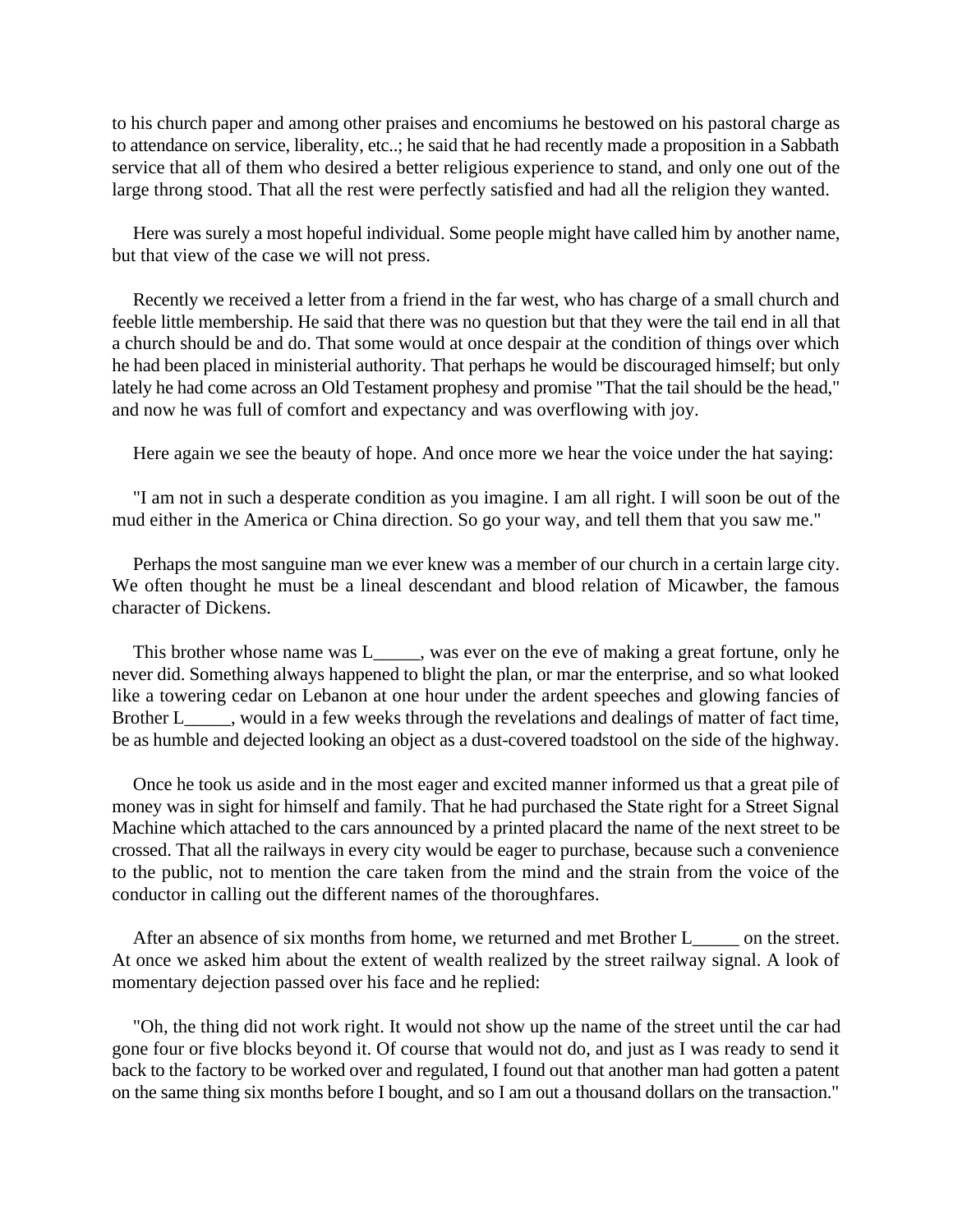"But," he added, and his face gleamed, "I have a sure thing on hand now. There is undoubtedly a Rothschild income in it." "What is it?" I asked.

"Well, you know that a certain kind of base is needed for all paints. A gentleman in the southern part of the State has just struck in his county the very soil or element that is essential. It is not merely a strata, but Sir, it is in hills several hundred feet high. We have enough of this 'base' to meet all demands of the painters trade in this country and Europe for centuries. We have bought the land, myself and two others making the company, and will rush work and shipments at once. There is no question but there is millions in it."

A year later we met Brother L\_\_\_\_\_ in a large hall where a Church Union Business Meeting was being held. He drew us aside in a kind of curtained alcove and informed us with a most confident manner that he had the scheme of his life on hand in which the best and most immediate financial results of any enterprise that he ever knew of was an absolute certainty.

"Do you refer to the base for paints?" I inquired.

"Oh no," he replied with a, look of disgust. "That was a complete failure. For after a thorough examination as well as effort to sell the stuff, it turned out not to be what we thought it was, and nobody wanted it."

"So you are referring to another business embarkation," I asked, "What is it?"

Looking around carefully, lowering his voice that others might not hear the precious secret, Brother L took the lapel of my coat in his hand and said with the deepest earnestness:

"The plan I now have on hand is certain to make me a rich man in two or three years at the farthest."

He paused as if the communication was too mighty to give all at once. So I asked again:

"What is your plan?"

With a smile of supreme confidence he advanced his lips close to my ear and whispered:

"It is food for diseased hogs. I bought the recipe for one hundred dollars. So remarkable is this diet for sick swine that in a half dozen meals the hog is perfectly well, and in a week or two is rolling fat. Now there are always diseased hogs to be bought in the Stock Yards and on farms as well. They can be purchased for a tithe of the value of the animal when it is well. I have made arrangements to buy several hundred this week. Will get them doubtless for a dollar a head. Then in a few days feeding they will be restored to perfect health, in several more they will be in fine condition for the highest sale, and will bring from ten to twenty dollars apiece. This will make a clear gain of from six to fourteen dollars on each one, and on three hundred head I will average three thousand dollars a month, which will aggregate over thirty thousand dollars a year."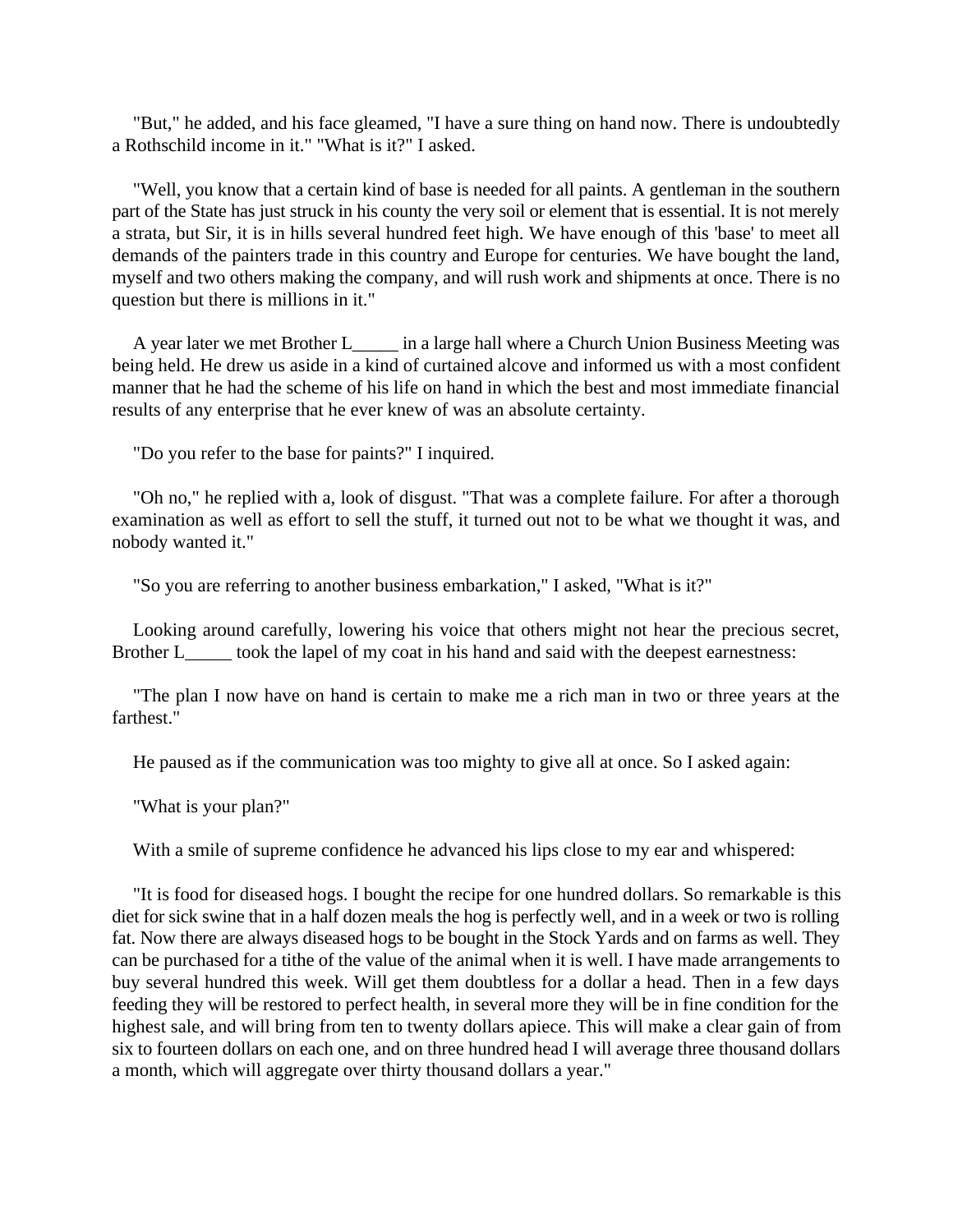A few months after this I met Brother L\_\_\_\_\_ in the Post Office. He was looking downcast. Approaching him as he was gazing silently out of a window at the passing street cars, I said:

"Well, Brother L\_\_\_\_\_, how is the sick swine business?"

With a solemn funereal manner he drew me aside and said:

"Would you believe it? Of the first lot of one hundred hogs I bought, every single solitary one of them laid down and died the first meal I gave them of that mixture. By good luck I bought only two lots of hogs which I divided into two droves of fifty each. I tried two days in succession the "Food Medicine," as it was called, but which I now see would be better named 'Fool Medicine.' As I told you the first fifty went down to a man or rather hog, on the first meal. The second batch got their funeral breakfast the next day, and went to their long home wherever that may be."

Here Brother L\_\_\_\_\_\_ looked meditative, sadly reminiscent, and even disgusted, as if he was counting dead hogs and departed dollars; when suddenly brightening up, he said:

"Well, it's all right. I only lost one hundred head of swine. And since then I have run across something much more promising and profitable. In fact I have three irons in the fire and am expecting a good thing out of each one of them."

Since then I have not seen Brother L\_\_\_\_\_. I cannot tell how the "irons" turned out, whether they were transmuted to gold, or entered into his soul according to a time-worn saying. I only know that the name of Brother L\_\_\_\_\_ has not yet appeared in the list of millionaires of the land.

I also know that as our hopeful friend spoke to us on our last meeting, that it seemed the episode of the Arkansas swamp road was repeated; -- and behold, a voice proceeded from underneath the hat, and it said:

"Don't worry about me. I am not in as bad a condition as you think. I have still several splendid business plans and projects ahead of me. I am on top. Give me the road and let me go."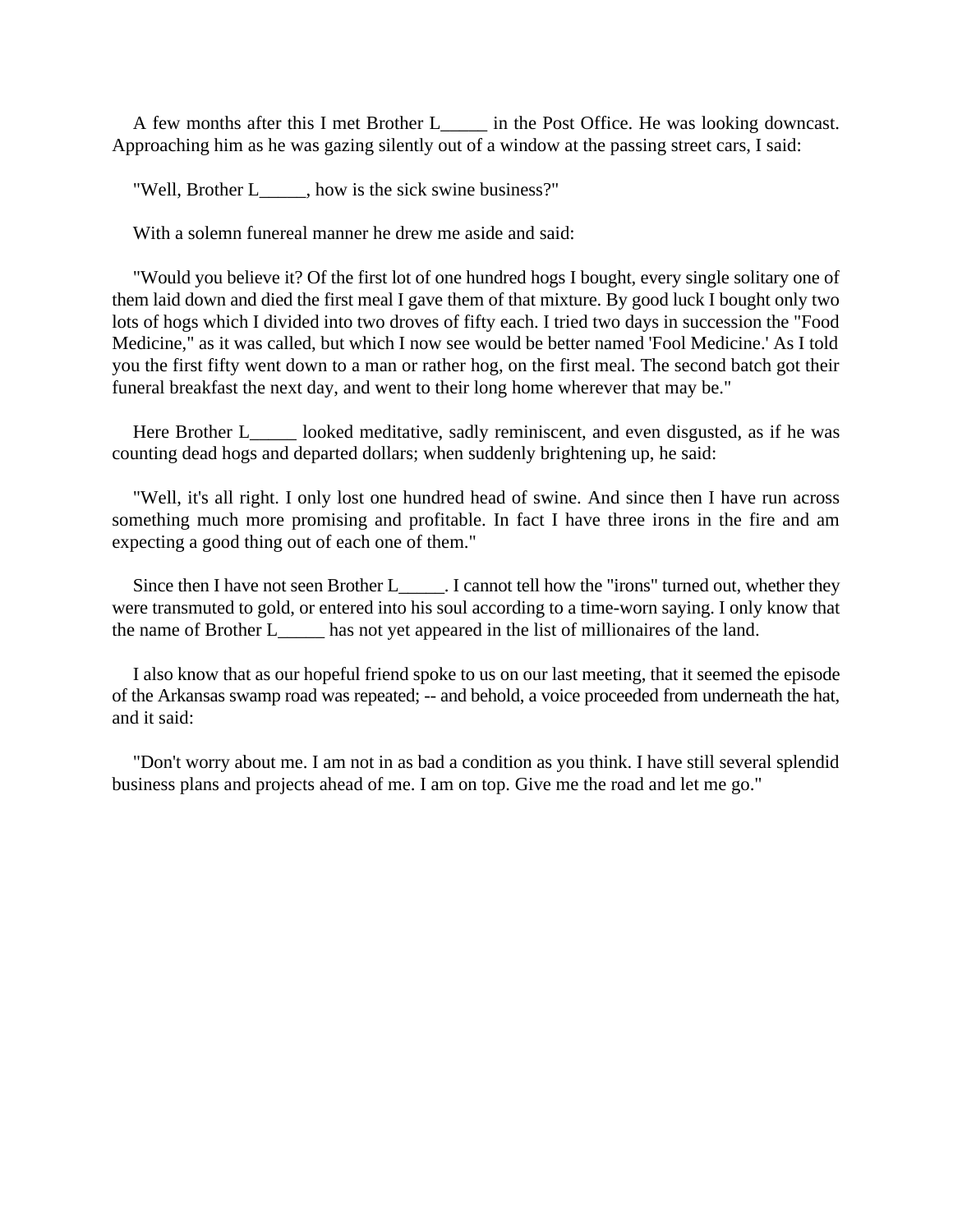## **Chapter 29 KIND MEN**

The Savior drew an immortal picture of a kind man in the Good Samaritan. A traveler had been desperately wounded and lay bleeding on the side of the highway. Two men, a priest and Levite, saw the man's distress but walked away. Doubtless they felt sorry for the victim; but they were in a hurry, and calculating the loss of time and expense, and that it was none of their affair anyhow, they crossed over to the other side, and left the unhappy, helpless being groaning behind them. Then came the kind man, who went to the prostrate sufferer, poured oil and wine into his wounds, placed him on his own beast, brought him to a tavern, secured help and proper treatment for him, paid for it out of his own pocket, and became responsible for further expenses.

There are many kind of wounds in this world. And verbal stabs go deeper than dagger thrusts. Then there are social, financial and ecclesiastical wrongs. There are secret innuendoes and public denunciations. There are whispered attacks and open-mouthed slanders. There is betrayal of trust, forgetfulness of past benefits and favors, and worse still, grossest ingratitude.

So life is very full of pain and sorrow, and there is pressing and everlasting need for the kind man. We could get along better without any one else it seems. We have yet to see the place where he would not do well and make everybody feel happier, and everything work easier and better for being there.

His presence at the schoolmasters desk makes many a child's heart glad, and gives to the recollection of school days, a sweetness and charm that lasts through the whole journey of life and breaks out in many a heart warming and eye filling anecdote. The kind man at the boarding house table in his considerate attention of others, especially the newcomer, lights up the bare unattractive room more than the ceiling lamp swinging overhead, and the vase of flowers on the mantel.

Every pastor knows the comfort and strength of having a kind man on the Official Board. The same character in the presiding eldership causes the hearts of fifteen or twenty preachers to abide the issue of an annual conference with restful confidence, as they know there is one studying their interests, and who is animated with the pure desire to do them good and nothing but good. A hard appointment loses its bitterness when coming from the hand of such a presiding elder or bishop.

The home may be a very lowly one, but if a man feels that the wife is a friend, as well as legalized partner of his life, it is wonderful the beauty that house takes on, the charm it exercises and the power it exerts to pull him past all other dwellings and land him a happy captive there.

There are children today, those hearts are starving for words of interest and affection. There are multitudes of young men in our cities who are plunging into sin from sheer desperation. The face of kindness bent over them, the oil and wine, the helping hand, are all lacking, and then comes despair and the deeds of despair.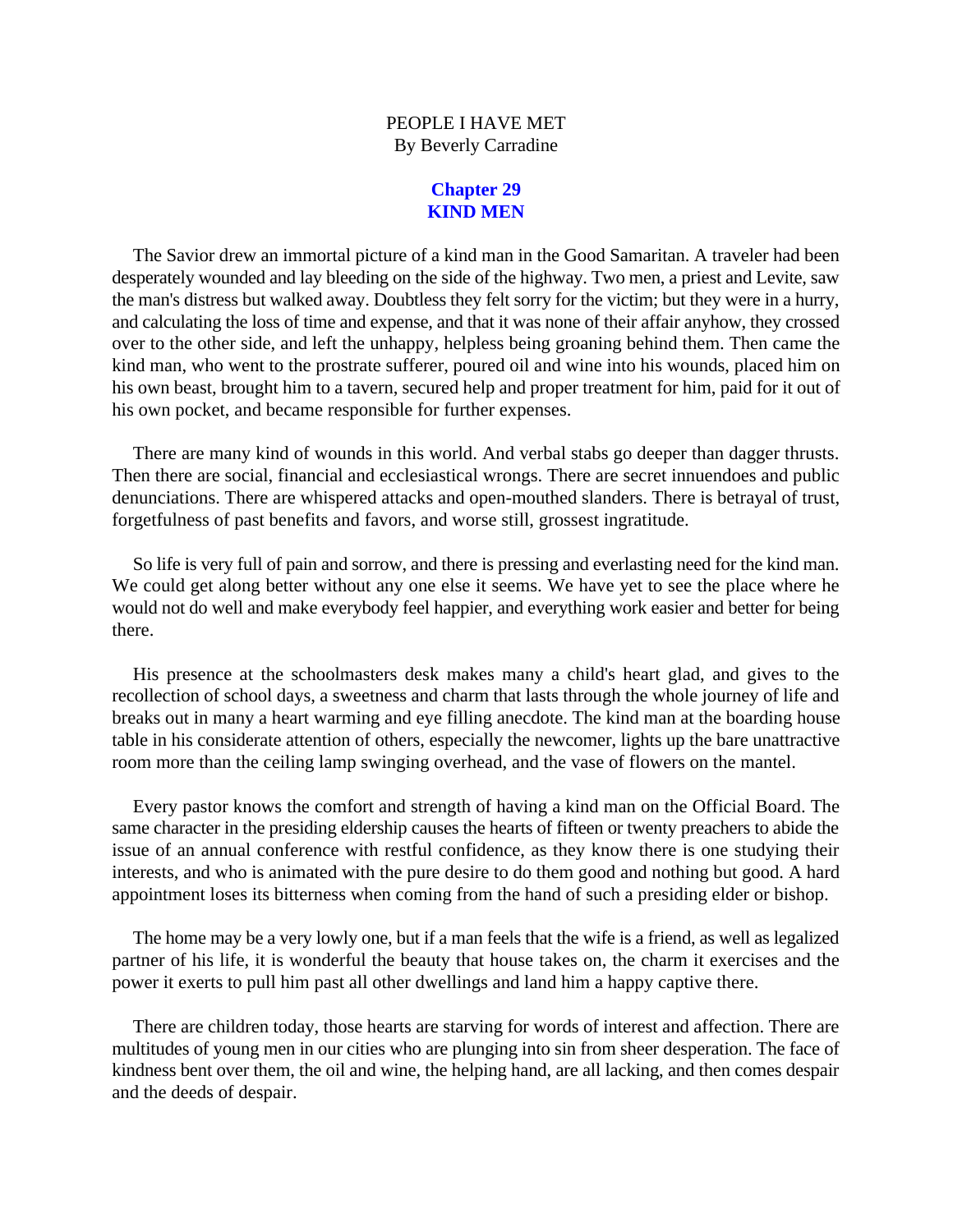We could but wonder where are the kind, thoughtful ones of the different households here represented. Do they know the loneliness and temptation that comes to one living in a large city among strangers. Have they forgotten the distant son, brother and husband? Are they so taken up with their own companionship and home comfort that they have dropped from memory and the sphere of duty these men who may be toiling for their maintenance, or sadder still, may be without maintenance for themselves. Truly the priest and Levite abound these days, and the good Samaritan needs to travel on many roads; for the wounded men by the wayside were never more numerous.

Once when a lad a horse threw us against a large cypress log and we were left stunned and for a while breathless late in the evening at the edge of a large Yazoo swamp. For a full hour we could not move, the pain of the body was so great. A man named Kilby, a Negro overseer by occupation, saw us in this condition, remarked that we were in a bad plight, and deliberately rode on. Christ's picture about the priest and Levite was not overdrawn. Later the escaped horse arriving at home gave the alarm by its presence, and deep in the night we were found by family servants and carried home in a wagon.

A few months after this, we were on a train in Alabama, and a desperately sick lad. People all around saw there was a sick boy in a corner seat, but no one felt called to relieve or assist him in any way. The priest and Levite were on the cars. Finally a Methodist preacher in passing saw the silent, white-faced sufferer, came to him with a cup of cold water, put a cool bandage on his burning and aching head, and arranged him a seat that he could lie down. He did not at first know the lad; he only knew that a wounded person was by the roadside and he was able to relieve. The recollection of his kind, pitiful face bending over us with gentle speech and loving touch abides in grateful remembrance unto this hour.

We know a preacher whom we have met many times, and in very different circumstances. In all these meetings, and in all the conversations held with him, and that we have heard held with him, we never yet knew him to say an unkind word about and person. Once while in a room with him, a third party brought up a damaging report or rumor relative to some distant brother. We will never forget the expression of pain that passed over his face, while with a gesture of weariness and accent of sorrow, he declared that he took no pleasure and placed no credit in the whisperings of tale bearers. We have heard this man branded and classed among formalists and the backslidden. But the fact remains that through all the years of our acquaintance we have never heard an unkind speech fall from his lips about any one, not even those who called him backslidden. If this be backsliding, it would be well for many we all know, to backslide.

When a young pastor we became acquainted with an elderly man who owned a small farm in the country and ran a little market in town. This man adopted and raised during his life no less than twelve orphan children. He gave them all a fair education and set them up in life. The writer was on a circuit that was unable to provide for him. So for months he and his family lived without meat. This man heard of the young preacher's need, and from that hour sent him two beefsteaks every day for six months, and would not receive a single cent in payment. The man who did this was a full-blooded Jew. He was a poor man himself, and the town had hundreds of well-to-do Gentiles in it who could easily have done what he did, and not missed the money. But they did not. They failed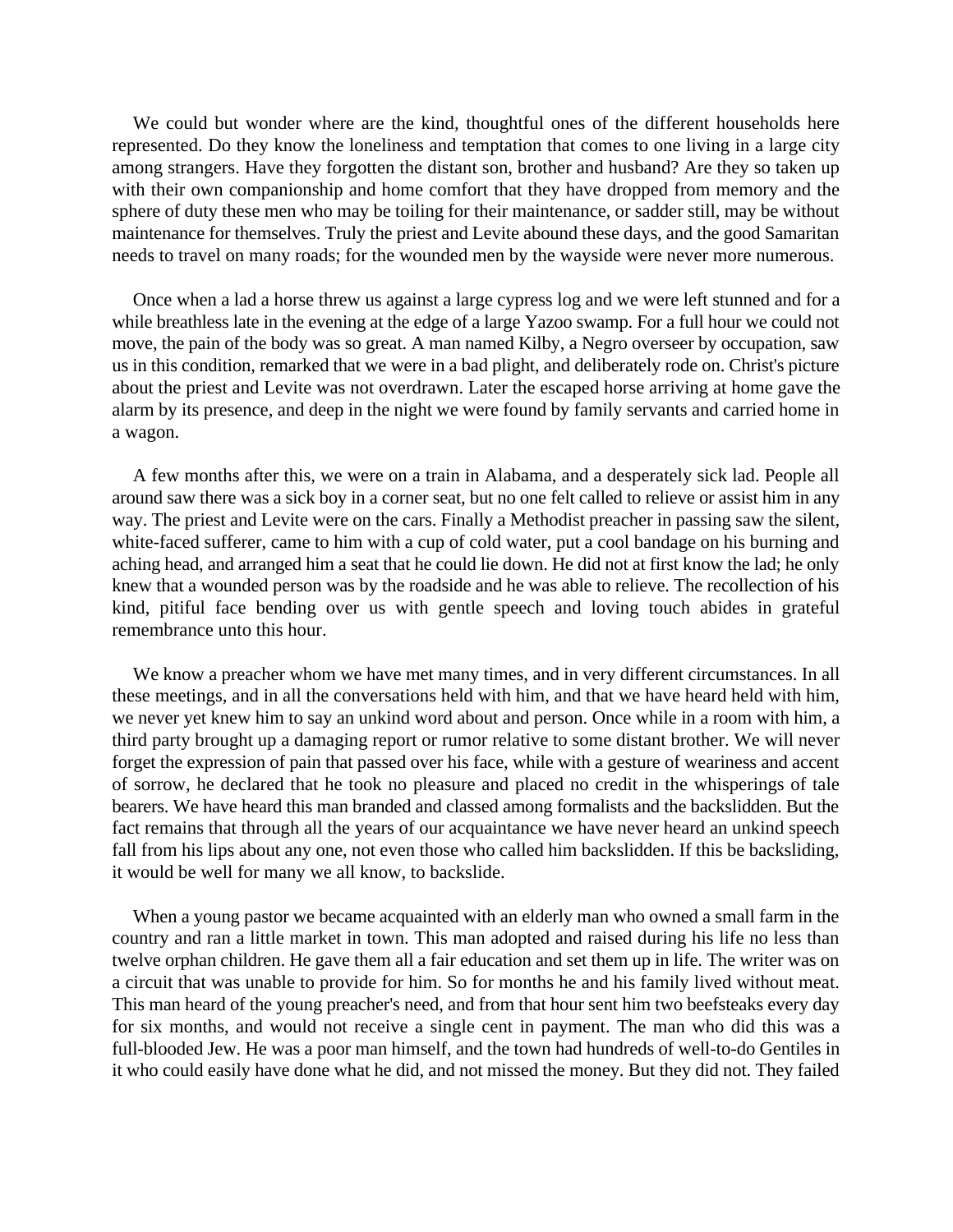to observe the needy man in their midst, Anyhow they passed by. The Good Samaritan in this case reversed the parable, for he turned out to be a Jew.

Colonel Moorman, of Louisiana, was, after a defeat of the Confederate troops, trying to escape. Shells were bursting and balls striking in every direction, when a plaintive cry reached him from a field near the side of the road. It was a wounded Federal soldier begging for a drink of water. At the risk of being captured, and in peril of his life, the Confederate colonel stopped, went up to the man, lifted his head and gave him all the water he had in his canteen. Then gently laying the man's head down again, he resumed his flight, and escaped. We believe that heaven itself rejoiced over this sight, while the earth on which the beautiful, unselfish act occurred became a nobler world for the very transaction.

Mr. Wesley greatly disliked to sit for his portrait; but being promised five pounds for his beloved poor if he would pose for an artist, underwent the martyrdom, and with his new-earned currency went out one afternoon to see how much good he could do with the money. The history of that section of a day reads like a romance; while the practical good done could not be related properly under the limits of this chapter. Suffice it to say, that on this brief journey of systematic and persistent kindness, he got a man out of the debtor's prison; restored a heartbroken wife to happiness; had a dying woman cared for; rescued a man from starvation and death; afterwards saw him saved; got him into business; beheld him prosper and become wealthy, and still later found an institution for the relief of ruined business men, such as he was when Mr. Wesley discovered him in his afternoon trip of love and benevolence.

How well it would be for the world, and how blessed for ourselves, if all of us mapped out just such religious expeditions for morning, afternoon, evening and night. There is no lack of wounded travelers down the road. And they are dying while we tarry and debate. And they are passing away while we are saying we are so sorry, that we would like to help them, but we have griefs and burdens of our own and must hasten on.

Alas for the wounded man. Woe to the being who wounded him. Shame upon the priest and Levite who pass the sufferer by. All honor to the Good Samaritan coming up the road, who lifts up people he never cast down, pays bills that he never made, heals wounds that he never inflicted, and leaves comfort, peace and life where he found pain and trouble and death.

People fancy that the need of the day is the millionaire, the orator, the legislator, the statesman, the general and the admiral. But to our judgment the world's mightiest want as well as greatest glory is the Kind Man; the Good Samaritan bending over and helping the wounded being by the roadside.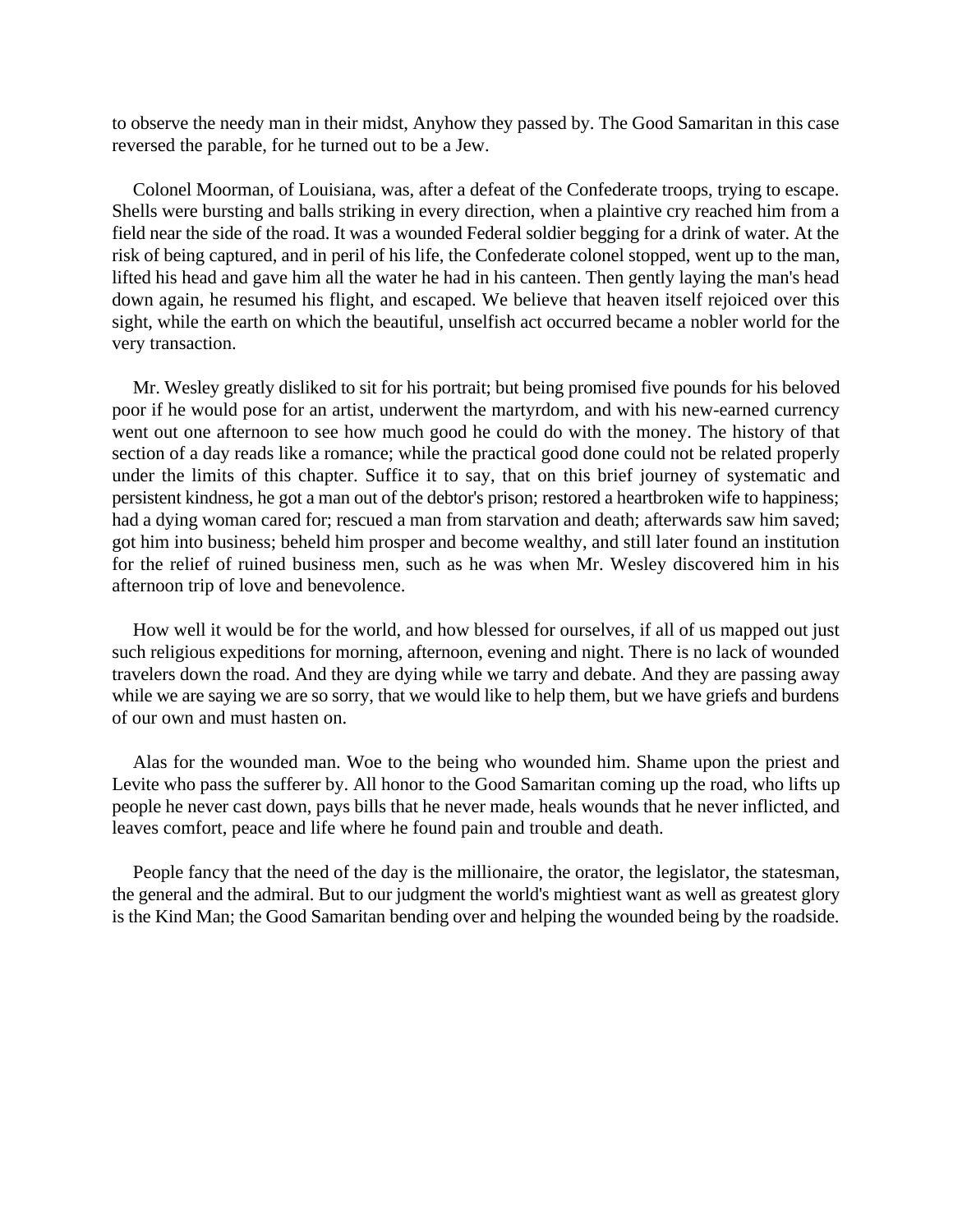## **Chapter 30 SILENT MEN**

It is an old proverb that "speech is silvern, and silence is golden." And not one of us but have beheld repeated evidences in our lives of the benefit and victory achieved by calmness and stillness, and the discount, defeat, contempt and shame that have as certainly attended the person with overmuch talk. In political and national realms we have seen a man of ordinary gifts elevated to highest office mainly by the virtue of silence, and another man who was the idol of the hour, utterly destroy his high official future, in the line of presidential aspirations and possibilities, by the too voluble use of his tongue.

Of course we do not mean to decry the noble, crowning gift of speech, and advocate silence in all things. This would be to prevent justice, perpetuate wrong, and stop the spread of truth and the Gospel itself, and so to argue and plead for something absurd and impossible.

We are simply calling attention to the power of silence at proper times. That there are moments, surroundings and circumstances when the wisest, best, noblest and divinest thing a man can do is to be still. That there are occasions when a voiceless bearing patiently and faithfully observed, becomes a synonym for strength, endurance, self-control, self-conquest, the greatest moral virtues and highest spiritual states known to the human soul.

We were once, when a city pastor, called in to talk, reason, and pray with a man who had been drinking heavily for weeks. The wife was a very handsome young woman, and the only child remarkably attractive. The woman sent for us, and at once entered into a voluble complaint of the conduct of her husband, and a lengthy Jeremiad over the sorrow and suffering that the intemperate individual had brought upon her and the infant.

At her request we walked into a handsome room, where the man lay a picture of mental and physical woe upon the bed. We commenced in a kind voice to persuade the unhappy-looking being to give up his sin and suicidal course, and wound up with the words:

"With such a beautiful child, and loving, faithful wife, Mr. B., how can you act so?"

He never uttered a single word in reply; but turned upon us such a look of indescribable anguish, that to this day, nearly twenty-five years after the scene, we have never forgotten that face and its silent gaze. It was weeks before we got the key to the look. And the explanation cannot be given here. Only this, that the real criminal in the case was doing the talking, and posing as the injured one; while the victim, a man that she had deceived, entrapped and ruined, was lying silent on the bed before us.

In the same city we had a gentleman friend, a business man, who had the misfortune to arouse the wrath of several unscrupulous men. Furious over his discovery of them, and his discharging them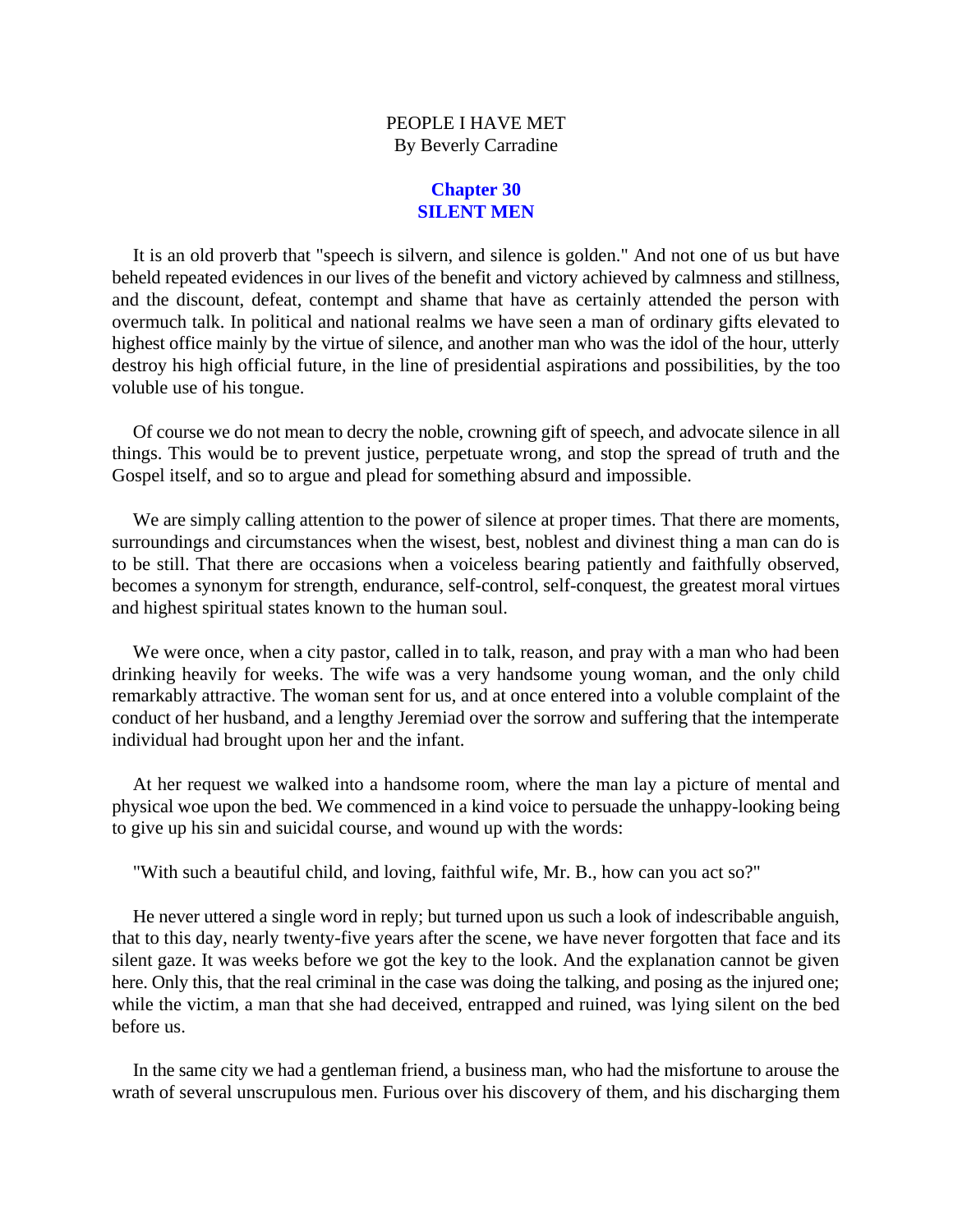from his great store, they began to whisper and circulate the most damaging reports about his character and past life. By and by they got paragraphs in the papers about him, and finally a two or three-column printed attack, charging him with the most fearful crimes. Our friend had these three men in his power through a United States postal law, which makes such personal printed attacks a penitentiary offense; but he refused to use the advantage they thus gave him, and never opened his mouth in reply. There came a pained and melancholy look upon his face, but he kept sweet through all the trouble, and never broke his calm, dignified silence.

In due time the attacks of his enemies seemed to react upon themselves, and one after another went down. He, their intended victim, stayed up, commanded the respect of the community through the darkest hours of his trial, and dying a few years ago, was publicly honored and lamented by every leading paper of the city in which he resided. This was the man to whom we sent a telegram in the midst of the storm that had broken upon him,

"I still believe in you."

The recollection of this man's silence under calumny and insult and wrong, is one of the most pathetic, grateful and inspiring memories we have of a busy and crowded past.

In the same city there was a pastor of one of the leading churches who aroused in some way the hate of a handsome, stylish lady member of his church. In a spirit worthy of the great enemy, she quietly began to drop hints reflecting on the man of God. It was impossible to get a definite charge or accusation from her, but with a most refined cunning she kept the hoop of innuendo and insinuation trundling with the lightest occasional touches from her hand. The preacher soon saw the evil influence in motion, recognized the growing coolness of some, and the falling away of others from his side and out of his life, but as the months rolled on he never opened his lips on the object.

We were informed that when the shadowy attack first took some kind of form and was told him, that he was an astonished, and then for a few moments an indignant, man. After that, if ever the matter was mentioned, he smiled and seemed to be an amused man. But through all he was a silent man.

The writer was a pastor in that same city at the time, and finally the rumor reached him. It is likely that coming as it did, it might have affected him as it had done others, but strange to say that only a few days before, this same woman had been suddenly proved in entirely a different matter to be a consummate liar. So the report died an instantaneous death the instant it reached the portals of our hearing.

This occurred twenty-six years ago, and the woman traducer is a wreck in health and good looks, a bankrupt in purse, and writes numerous letters to friends and acquaintances begging for money. The man she tried to injure, went silently and peacefully on his way, God blessing him, and every church he had charge of flourishing and prospering spiritually under his ministry.

Today he is pastor of one of the leading churches in a Southern Conference, beloved by his congregation and respected by all who know him. And remarkable to say that all this has resulted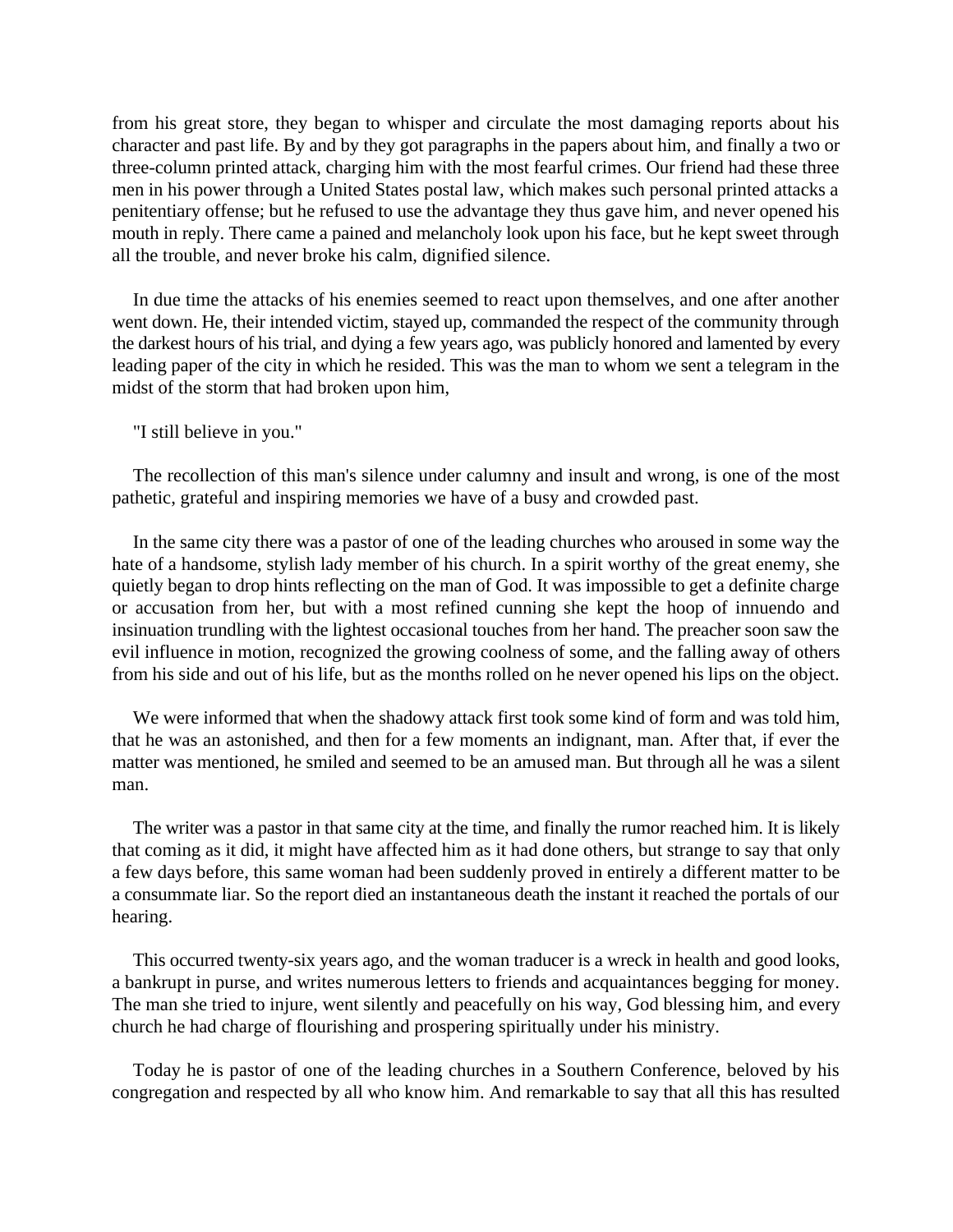without a word of accusation, retaliation or self-defense on his part. He happens to be another of the silent men of whom we are writing.

At a session of one of the Southern Methodist Conferences in the "eighties," or nearly thirty years ago, a preacher in the enjoyment of full salvation was suddenly attacked on the Conference floor by three members of that body. His name and character were up for examination and passage, according to the custom, when these three ministers charged down upon him in the way already mentioned. They accused him of heresy, of dividing the church, deceiving the people, spreading false doctrine, and one in a voice trembling with anger, and shaking his hand at him, likened him to the devil.

In all this exciting tumultuous scene, the man they attacked never opened his lips. He heard them charge him with things of which he was as innocent as a babe just born, and yet never uttered a word in self-defense. He listened to them saying he was preaching false doctrine, and heard them couple his name, spirit and life with the devil and his works, and spoke not a syllable in reply. He was silent throughout; and a prominent man present, in commenting on the occurrence afterwards said, that he was the quietest man in the Conference, and his face the most peaceful of all in the room.

The men who attacked him that morning have been in their graves over twenty-five years, while their would-be victim is in good health, good spirits, still fully saved, and seems farther from the cemetery gate than ever. He did not have to wield a single weapon to keep back his enemies, nor cast a stone in retaliation, nor speak a single word to vindicate and clear himself. The attacks of his adversaries turned upon themselves like boomerangs. They fell into a pit which they had digged for another. The stone which they tried to crush him with, rolled back in a fearful retributive way upon them. The voluble assailers of God's servant are today motionless in the graveyard, while the silent martyr of that boisterous, pitiless morning, is singing, preaching and praising the beauty of holiness in the very counties and communities where his cruel and unreasonable enemies lie buried.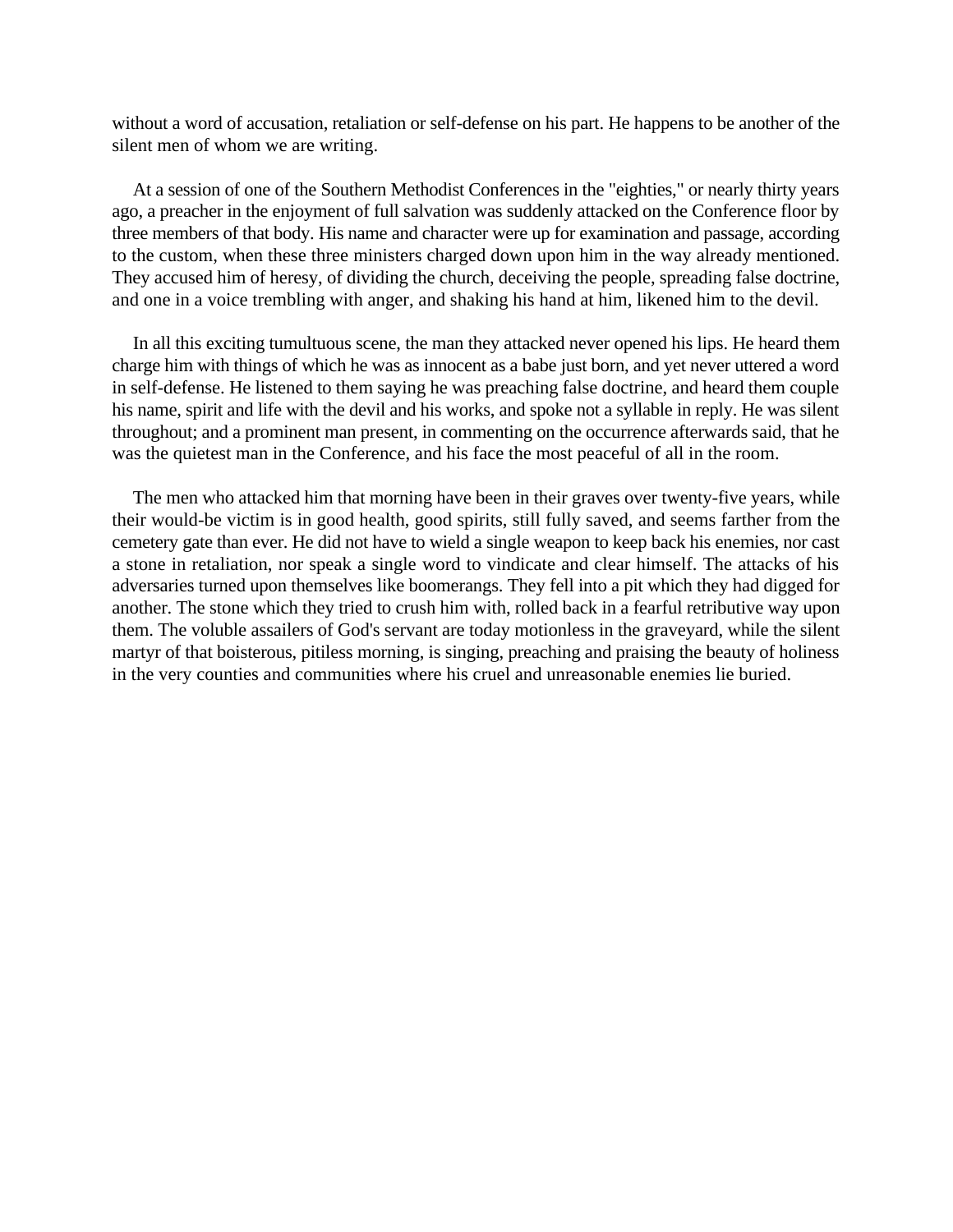#### **Chapter 31 SOME STRANGE BEINGS**

No truly enlightened individuals are what is called superstitious; anyhow it is warmly affirmed they are not. Sensible persons do not believe in ghosts. Nevertheless it is a curious fact that when people are gathered around the fire on a winter night and the wind is howling through the trees and moaning around the eaves of the house, and the fine snow is pecking like spirit fingers at the window pane as if for entrance, if some one, then and there, is asked to tell a ghost story, at once everybody becomes still, and one can hear a pin drop.

As the tale proceeds and the climax is being, approached, you can hear indeed amused laughs and loud protests of unbelief, but the careful observer will note that the laughter sounds forced, the protest is too noisy, while a certain unmistakable interest in the narration, with flitting expressions on the face, show the vein of superstition is there in spite of every disclaimer.

A picture in an illustrated paper of late edition reveals a group of little woolly-headed darkies, to whom the "Old Auntie" or "Granny" of the cabin has begun to tell a ghost story. The quick, stealthy glances over one another's shoulders at the black shadows in the yard, the growing white's of the rolling eyes, with the loud declaration, "Who's skeered o' ghosts," proclaimed the inward fear and secret belief in a manner to remind one of certain white people who with greater intelligence and therefore should know better, yet possess the same misgivings about visits from sheeted wanderers from the grave and the other world.

Still it is not to visible ghosts that we refer in this chapter, when we use the term and talk about "strange beings."

We refer to occurrences and happenings of various sorts in which they figured, that are impressive, solemnizing, mysterious, hard to account for, and some that are never explained in our present lives.

One of these smaller mysteries took place when the writer was a boy. It was the custom of his mother to take a walk each afternoon about sunset with the children. One evening on our return we were told by the servant that a gentleman had called in our absence, walked into the parlor, took a seat in one of the large high-back cushioned arm chairs, tilted it back, fell over backward with it, turned a complete somersault on the floor, rose up, went to the hat rack, took his hat and departed without a word and without leaving a card or his name.

All our questionings could get no more than the facts just narrated from the deeply impressed servant girl, who saw nothing amusing in the occurrence, though some of the family laughed quite heartily.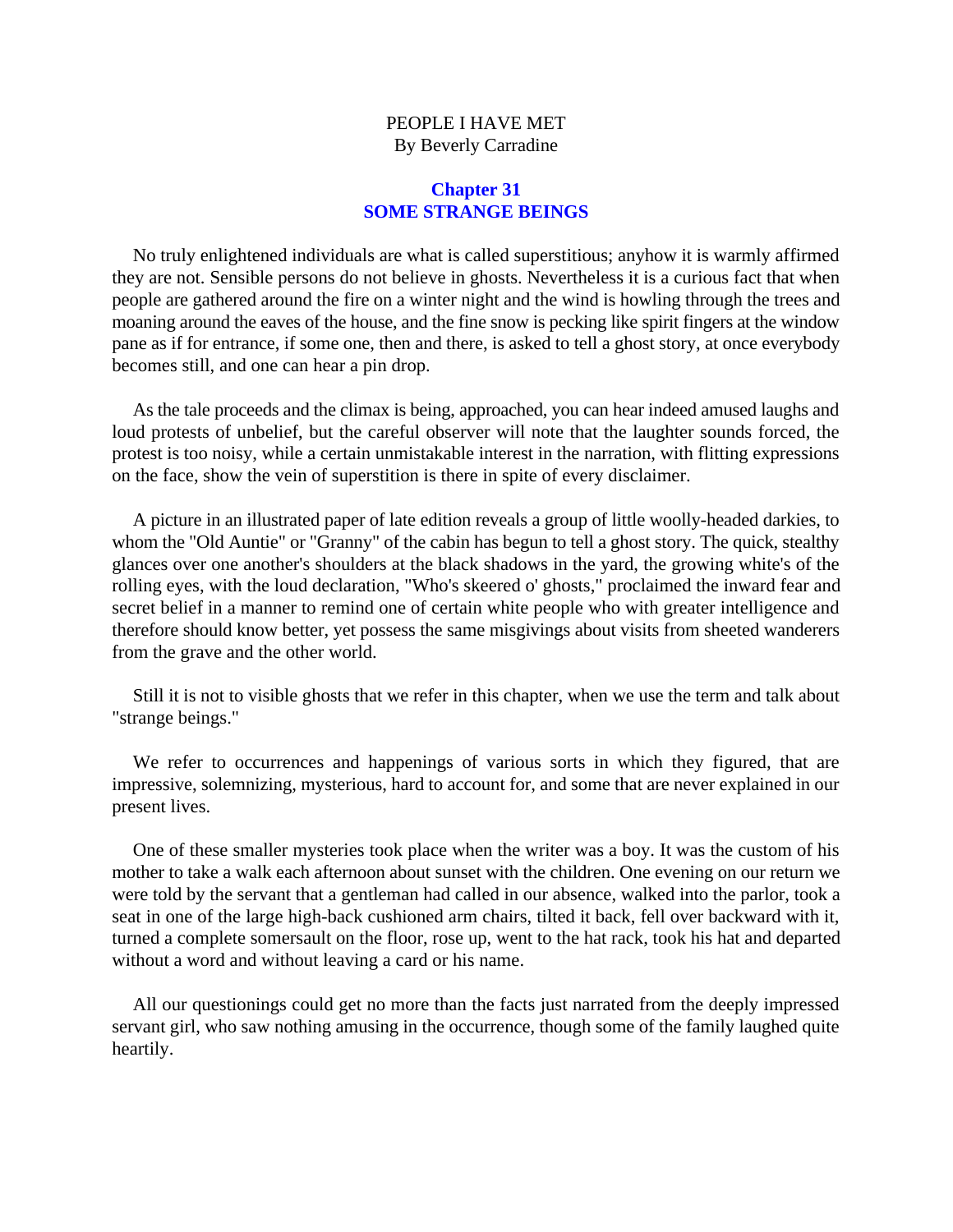To this day the incident remains a profound mystery in the family history. If it happened to one of our gentlemen friends, he never allowed the fact to be known, so that the strange occurrence was handed down through the years as that of an unknown man falling backward out of the big arm chair, rolling on the floor and then departing without a word. "The man who rolled on the floor out of the chair" became like a member of the family in some respects; but it was also noticeable that we children did not care to be alone in the parlor after dark, for a long while afterwards. Who could tell but the same chair would go over again when the room was dark and no one but a little boy was around. And what if he should see a human body tumbling toward him on the floor, and flinging back somersaults as it came. No indeed, this was not to be thought of for a moment, and so the children agreed unanimously that it was best to withdraw from that part of the family mansion after nightfall and though they insisted they were not afraid, yet with all that, it seemed wiser, more prudent and certainly safer to stay away.

Another strange occurrence took place twenty years ago in one of our Southern States. The circumstance can be vouched for by a dozen reliable people. A certain very prominent clergyman died at the age of eighty. He passed away in a town in one State and was to be buried three hundred miles away in the capital of another State. His family of sons and daughters, now in middle life, prepared to attend the funeral. One of these sons, whom we will call George, lived in a town midway between the two places. As he had recently come from a western city the family had not seen him in twenty years. He was duly telegraphed as to the time the train would pass the town of H\_\_\_\_\_, where he lived, with the body of his father and with several of his brothers and sisters on the way to the city of J\_\_\_\_\_, one hundred and fifty miles farther south, where the interment was to take place.

As the train stopped at H<sub>nd</sub>, George came on board just as they expected. He kissed them all, and sat down first by one and then another of his brothers and sisters, asking a number of questions about his father. As they had not seen him for years they were surprised to find him so little changed.

Just as the train started to go, he arose and said good-bye. The entire family party were astonished and told him they thought he was going with them to J\_\_\_\_\_ to the funeral.

He replied that he would meet them at  $J_\text{max}$ , and they saw him, after saying this, get off the cars at H\_\_\_\_\_.

Four hours afterward, as the train dashed into J\_\_\_\_\_, they happened to look out of the window as they rolled into the depot and saw George leaning against the building as if waiting for them. When, filled with wonder, they went up to him they discovered to their amazement that he looked twenty years older than he did when they saw him a few hours before in H\_\_\_\_\_.

He welcomed them kindly; and when with rapid utterance and wondering eyes they asked him how he could be in J\_\_\_\_\_ when they had left him in H\_\_\_\_\_, he quietly replied that he had not been in  $H$  \_\_\_\_\_\_.

All kinds of investigation have been unable to clear up this mystery. Those who have heard the strange circumstance have put the very questions the reader will.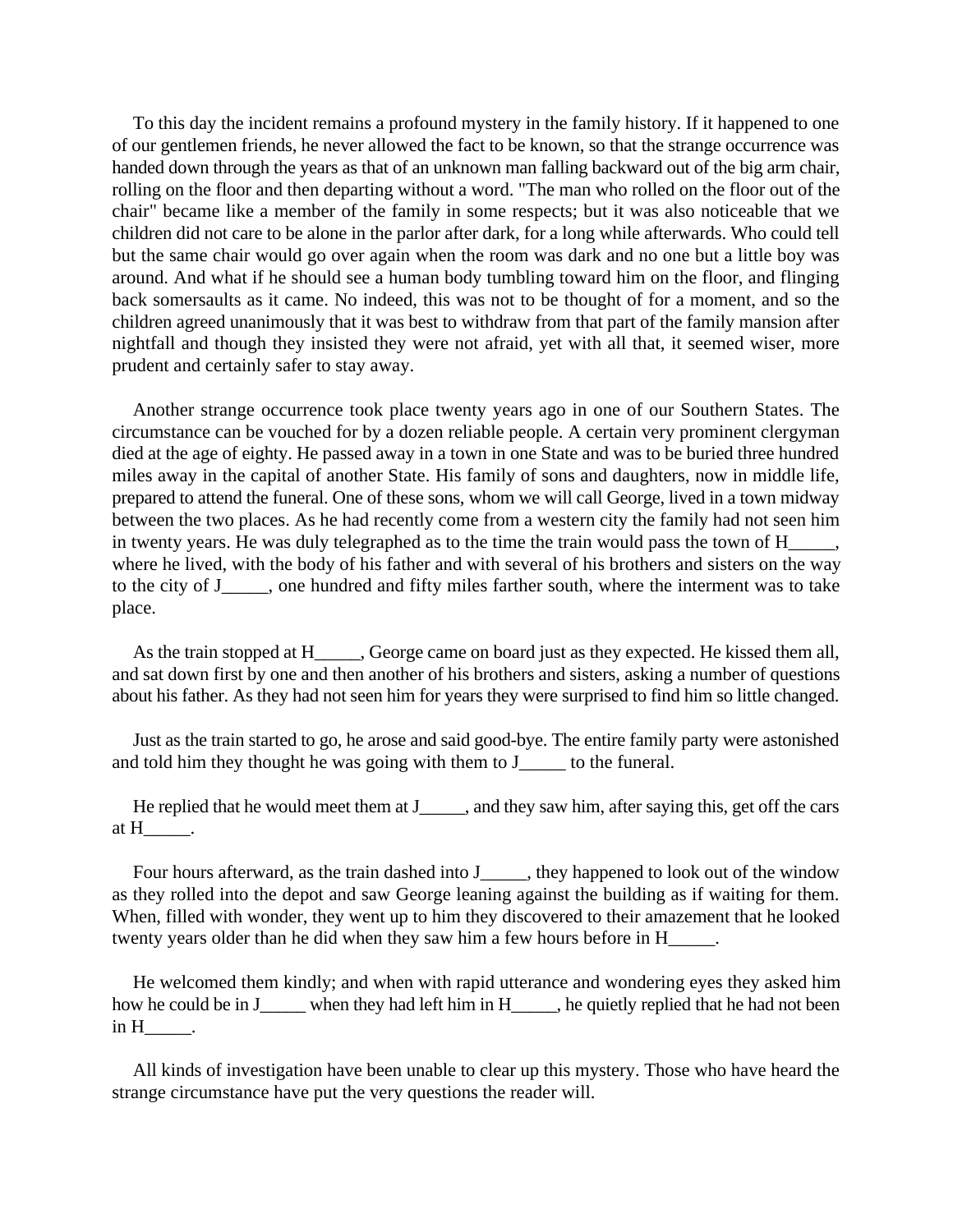First, was not the man who came on the train at H\_\_\_\_\_ George's son, who looked like his father? No, for George had no son, and more than that his brothers and sisters knew him, and he spoke of his dead father.

Second, may not George have jumped on the train after getting off and gone on with them to J\_\_\_\_\_? No, they noticed him when the train pulled out and saw him walk away. Moreover if he had come on the train, how could he have been at J\_\_\_\_\_ leaning against the depot building waiting for them.

Third, may he not have taken another train and beaten them to J\_\_\_\_?

No, for they were on the fast train and there was none other for eight hours. Besides if this had been so, what was it that put twenty years upon him in four hours' time?

It has been one of those happenings of a weird, mysterious nature that has not yet, and may never be cleared up in this world. People most interested in the matter have been unable to do anything with it as to its solution or explanation. It is one of the strange things of life.

Another most mysterious occurrence took place during one of the writer's visits to a southern town. It transpired in a dwelling which sat back from the street, in the middle of the block, having a number of large magnolia trees almost hiding the front view. It was a spacious building, two stories in height, with a heavily pillared front porch running the entire length of the house. The shadows about the mansion were dense even in day time, by reason of the magnolias in front, and the forest trees filling the side and back yards. Some shrubbery struggled for life, in battle between the weeds beneath, and the sun-hiding branches of the trees above.

For many years the house had been occupied by a middle aged married couple. After the husband died the widow, to dissipate in some measure the loneliness of the old shadowy homestead, allowed a young couple with their infant child and a sixteen year old nurse to board with her.

For awhile the silence and gloom of the dwelling, its large empty rooms, its long, winding front veranda disappearing around a distant corner of the building, greatly depressed the new comers; but after a few weeks they became in a measure accustomed to it all.

One night the three adults of the house went out to a public speaking in the central part of the town, leaving the baby asleep upon the bed, and the colored nurse girl in the same room to care for her. The other servants had gone to their own homes in a distant part of the town, and the big house was locked up.

In leaving, the young mother promised the nurse not to be gone long, and so intended, but the exercises were lengthier than she had anticipated, and so when they returned, clicked the front gate behind them and walked up the graveled path overshadowed by the dark magnolias, the town clock was solemnly tolling the hour of twelve.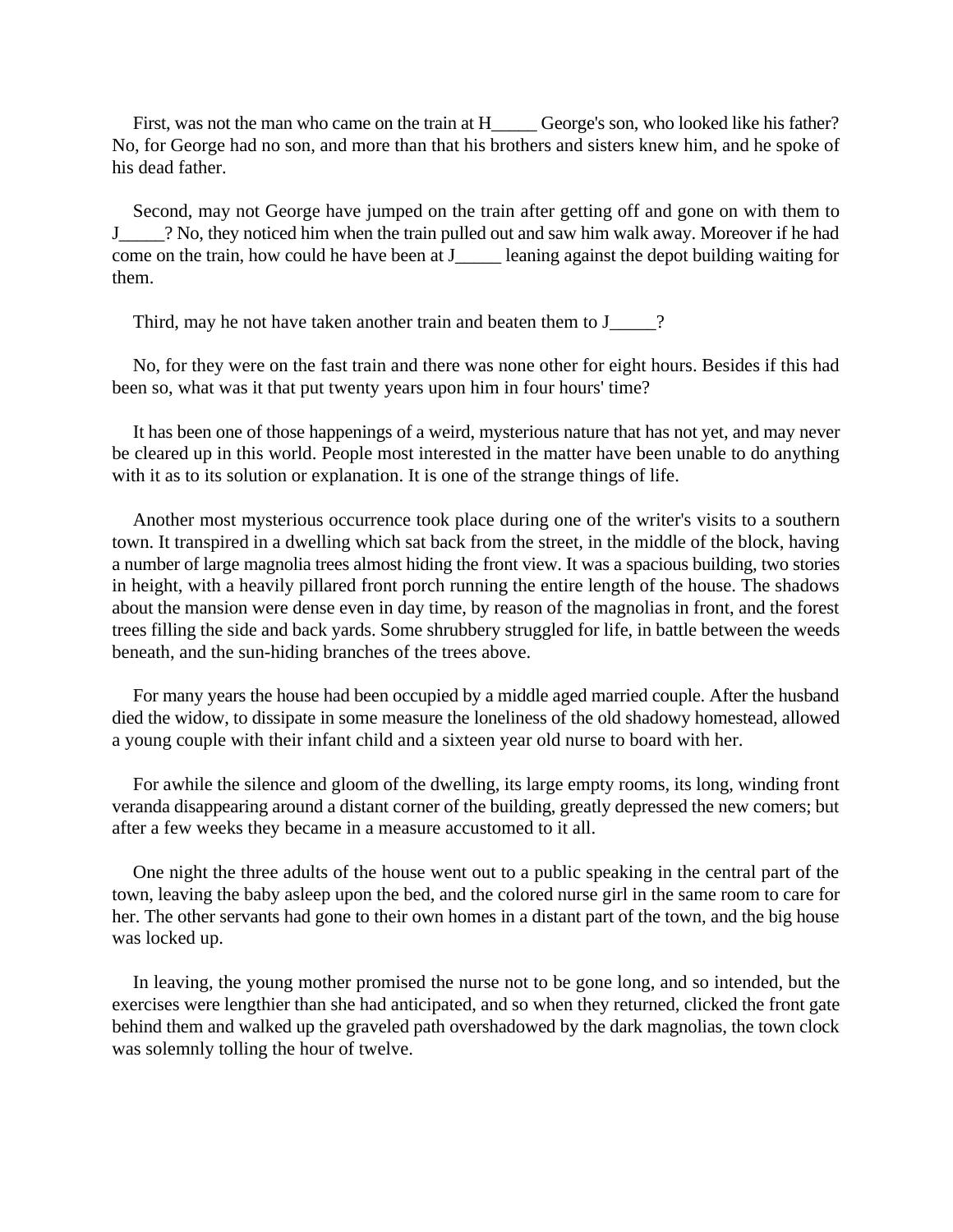On bidding the elderly lady good night in the hall, the young mother turned to her bedroom, and glancing at once toward her bed where she had laid the baby failed to see the child, but instead noticed that the covering had been drawn down and then thrown back towards the pillows, so that the child might possibly be under it.

The lamp had been turned low and was burning dimly, so that the room was full of shadows. The nurse was sound asleep on the floor on a pallet. Walking quickly to the lamp the mother turned up the light, passed to the bed and pulling back the cover was horrified to find her child bespattered with blood, and on taking her up in her arms discovered she was unconscious.

With a wild scream that rang through the house she brought the child closer to the light, and saw on the right cheek the marks of a double row of teeth that had sunk deeply into the flesh, had almost met, and been withdrawn, leaving the cheek with the appearance of an apple that had been bitten into, and yet the piece not removed.

At this new discovery the mothers shrieks became so piercing and frequent that the nurse awoke, and soon after the lady of the house came rushing in. The nurse was unmistakably shocked and grieved, and was sent flying to give the alarm to the nearest neighbors. Meantime the husband had come in, and he with the two women labored with the child to restore consciousness, and in so doing made two other startling discoveries; one was that the child's clothing was badly torn as if she had been dragged through the shrubbery, and on the left temple was a contusion as if a blow had been dealt the little innocent.

By the time a number of neighbors in various stages of dress and undress had arrived, and partook of the horror and pain which filled the hearts of the family. The nurse could give no explanation of the strange and awful occurrence. Her sleepy eyes, unquestionable amazement, and evident sorrow and the condition of the body removed every suspicion from the mind that she had anything to do with the ghastly deed. Moreover a glance at her mouth and teeth showed that the bite could not have been given by her. The imprint or rather deep incision of teeth on the child's cheek showed that a much larger mouth had done the work.

In due time physicians arrived, but could throw but little more light on the matter than was already possessed. The baby had been struck on the temple, bitten on the cheek and dragged or carried through the briars somewhere. In addition to these facts evident to all, the men of medicine were able to state that the biter was not an animal but a human being, and not a small, but a large person. After this, all else was a deep, dark mystery. Questions arose to every lip which could not be answered. Some were these,

"What could possibly have been the motive leading to the crime?"

"What could have torn the clothing of the baby?"

"If, as it seemed, the garments were rent by briars, why was the child carried through the shrubbery?"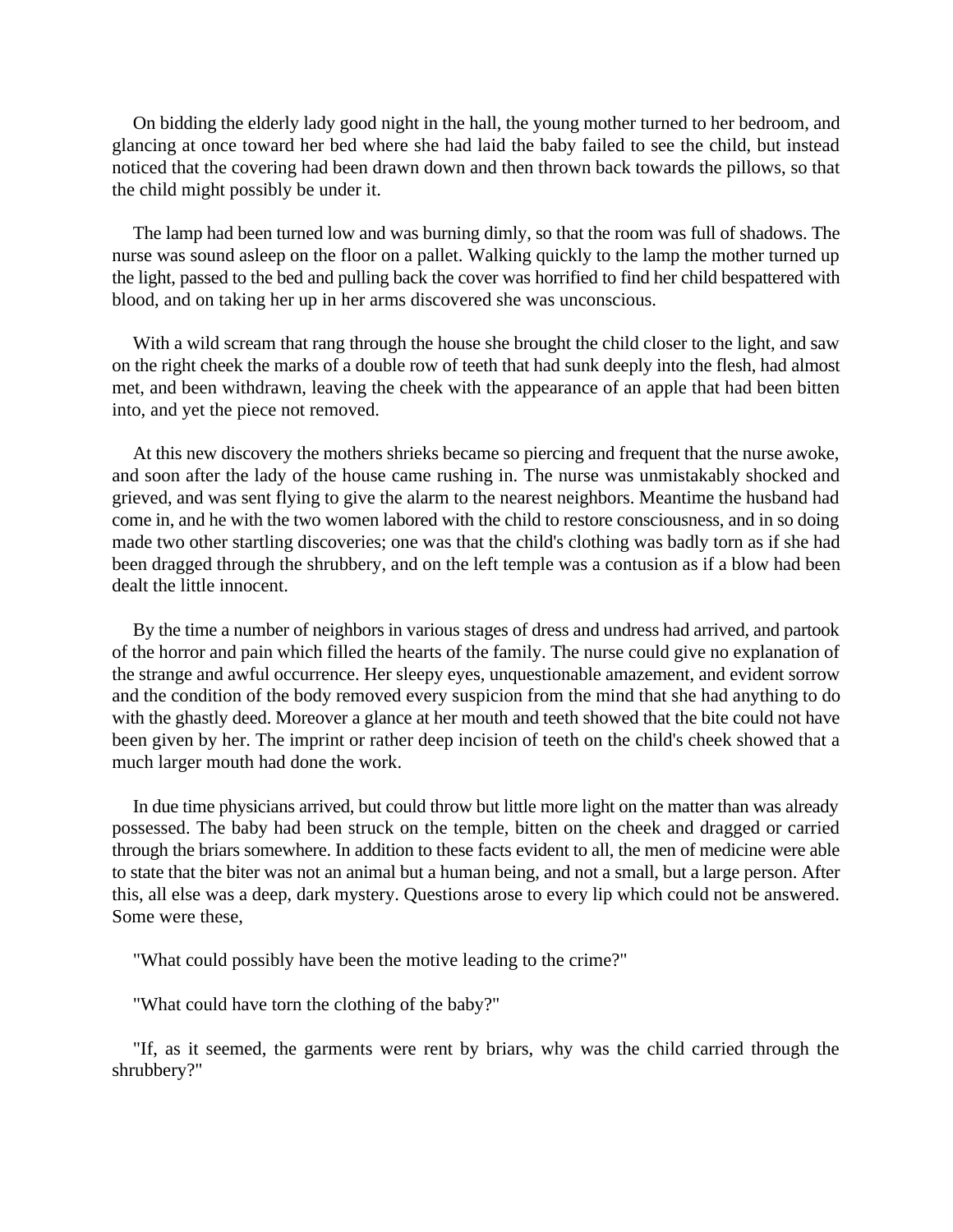"Why was it borne from the house at all?" That it was carried off was evident from the clothing.

"Then, if taken away from the house, why was it brought back?"

"Still again, why was the child so entirely covered up with the bed clothes? Was it to smother its cries, or was the intention to kill by suffocation?"

These and other questions were asked by the horror-stricken group of friends and neighbors of one another, and there was no one who could answer them. There was abundant speculation indeed, but conjecture is not facts, and it was facts that were wanted. At this juncture the doctors made two other discoveries that only heightened the mystery. One was that the blow on the temple was evidently not made to kill, but to stun. The other was that after the infliction of the bite, there was unmistakable evidence of suction by lips.

The last feature of the case brought forth from the large assembled company not only expressions of horror and disgust, but explanations about Voodooism, etc..

But there were the stubborn facts before them of a house with barred windows, and thick heavy doors safely locked, with not a soul in the building but the baby and girl nurse, and not a sign of a broken window, wrenched fastening or forced portal.

The clothing of the nurse was carefully examined for thorn rents, but there was not a vestige upon which to hang suspicion. Whoever carried the child through the briars, one thing was certain, that it was not the nurse.

Of course there was a prompt and thorough search of the grounds. Aroused and indignant men went into every dark corner of the magnolia grove, penetrated the shadowy side and back yards, beat the shrubbery, examined every outhouse and visited the cabins in the neighborhood, of suspicious character, especially among the Negroes.

But it was all in vain. The night-horror remained a mystery then, and continues such after an interval of over thirty years.

The occurrence cast a profound gloom over the community for quite a while. Mothers clasped their little ones to their breast with a blended feeling of protecting love and fear. Few of them for a long time after that would leave their homes after nightfall. Imagination pictured a human monster creeping over walls and crouching in gardens at night, with the mad desire of kidnapping babies, biting them, and sucking their veins dry of blood.

Officers of the law and private detectives worked on the case with the greatest zeal and ingenuity. Old Negro men and women were viewed with the same readiness to fasten guilt upon them, as in the days of the Salem witchcraft craze. But no one was able to find a single clue to lead to the discovery of the human dragon or vampire. So after many months of surmisings of all kinds, and efforts of every description, all hope of detection died, and the night occurrence in the old house in the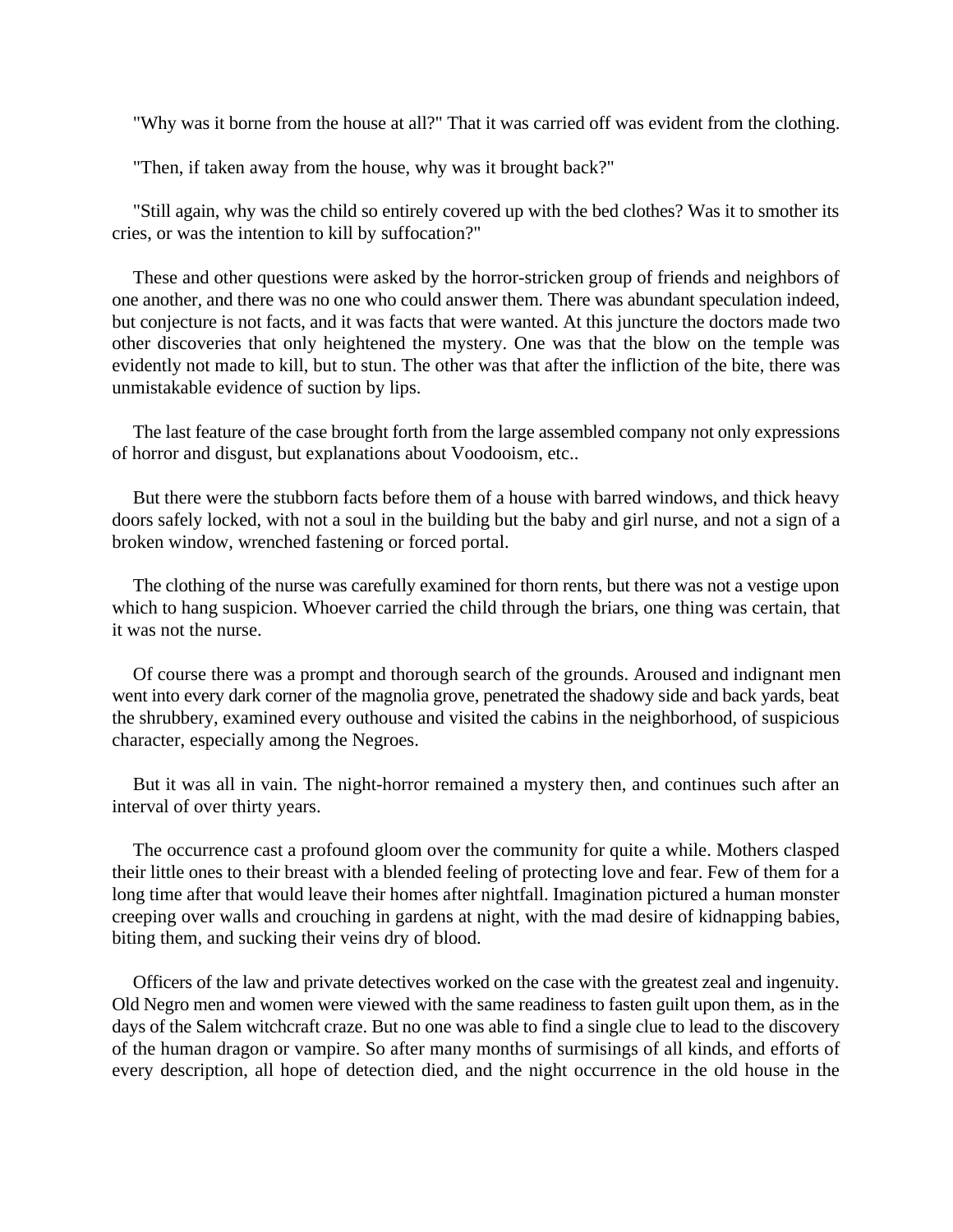magnolia grove became by common consent and judgment one of the dark mysteries of time, and only to be unveiled and made known at the Last Day.

The matter however led to the removal of the family from the house, and for all we know it is still empty. A gloomy building before as barely seen through the great, solemn, rustling trees, it became gloomier. To many it seemed positively uncanny.

No one liked to pass along its long paling fence after night. A feeling that something grisly and ghastly was hiding among the trees, or looking out from the darkened windows of the room where the baby had been attacked, made numbers cross the street and walk on the other side.

The old magnolia trees grew thicker and taller after this, and shot their branches over the path in such a downward and interlacing way, that any one looking from the front gate toward the house could only see the lower steps leading up to the gallery. However there seemed to be few indeed who cared to look; and so the old mansion was left to the gloom and silence, and to the possession of the fearful secret of that memorable autumn night.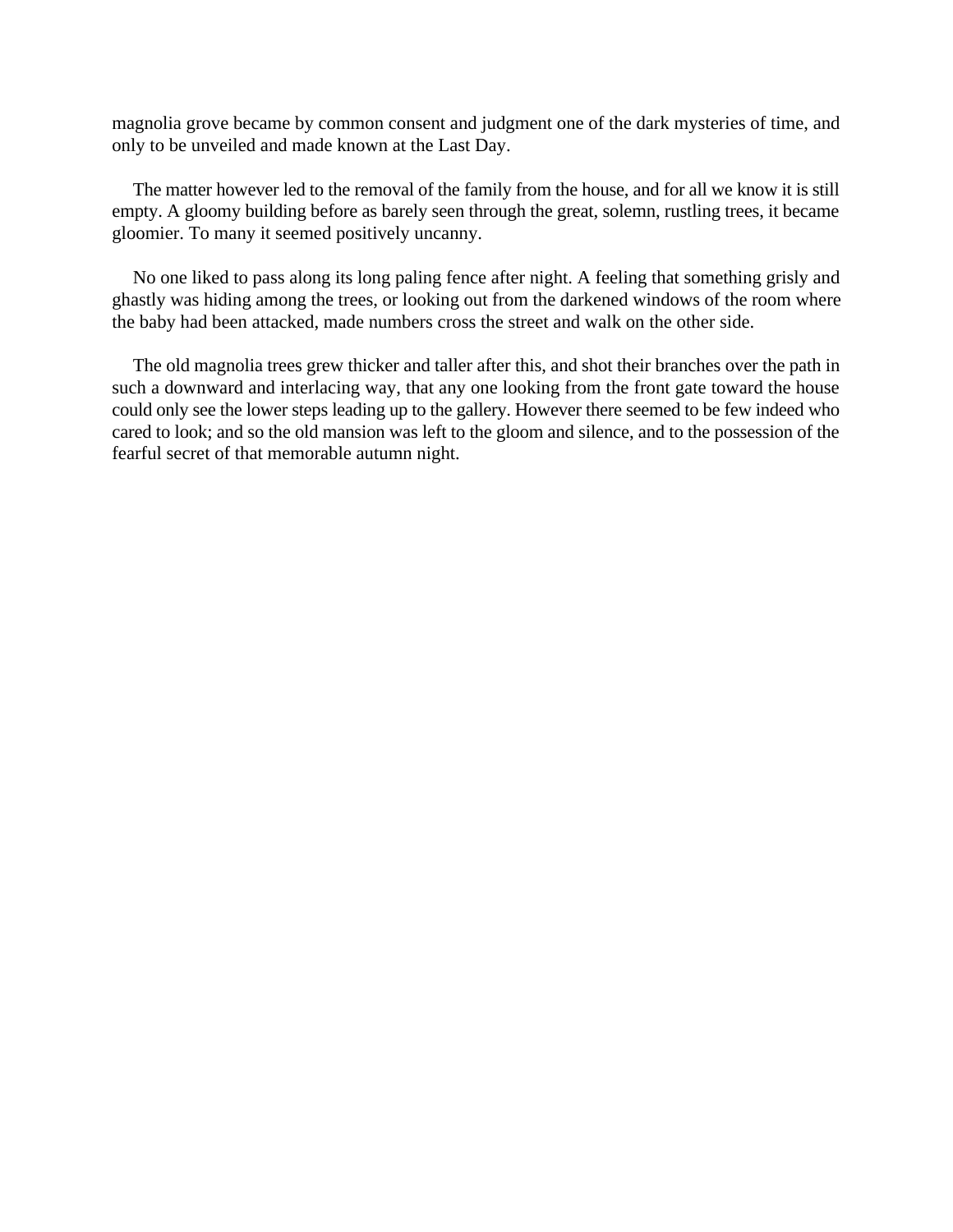# PEOPLE I HAVE MET By Beverly Carradine

## **Chapter 32 SOME COLLEGE STUDENTS**

We heard a great lecturer say once that to be educated meant "to know something, to do something and to be somebody." Under these three heads or points he spoke very edifyingly for an hour.

Again we have read that as a man has a tripartite nature, it requires that each should receive its just attention in order for the individual to be a civilized being, useful citizen and a cultivated, intelligent gentleman. That devotion to the soul exclusively, regardless of the body and mind, makes a fanatic; that attention to the physical nature alone turns out an animal while development of the intellect by itself, ignoring the soul and careless of the body, will bring forth in due time a devil. We will enforce these very points by a glimpse at a past college history.

Among the hundreds of youths and young men at the University of Mississippi was one who, with plenty of money in his pocket, a thoroughly deceived father at home, proceeded to ignore every claim of mind, soul and body, and in less than one year evolved before all of our eyes a perfect hoodlum.

He took no care of his dress and person, and so was a slouch. He never studied a lesson, but sat with interlinear on his lap in the Greek and Latin rooms, regularly "flatted" it in mathematics, and in a class of seventy ranked as number seventy, or in other words, stood at the bottom. So he continued an ignoramus. As for his spiritual life, he acted as if he had no soul. He was never seen at a church and was involved in or was the originator of every scandalous outbreak on the Campus and in the dormitories.

With a boon companion one night, he caught a horse belonging to the Chancellor and another owned by one of the professors, and had what he called a Tournament. Blowing horns and galloping around the grounds like mad, they made such a din and uproar after midnight that every one was aroused; hundreds of students came to their windows, while the Faculty made some very amusing and entertaining efforts to head off the law breakers.

Seeing the approaching danger T<sub>\_\_\_\_\_</sub> gave a final blast on his bugle, announced in a stentorian voice a continuance of the performance next night, which of course did not take place, and putting the horse he was riding, at full speed through the lower hall in the Northern Dormitory, made him leap out of the back door and vanished in the woods. Soon after he appeared among the students on the great grass covered Circle of the College and anxiously inquired, '"What was the matter? that he had been sleeping soundly, and had just heard the noise!"

There was no proof against him, although suspicion was strong, and so after a little the matter blew over.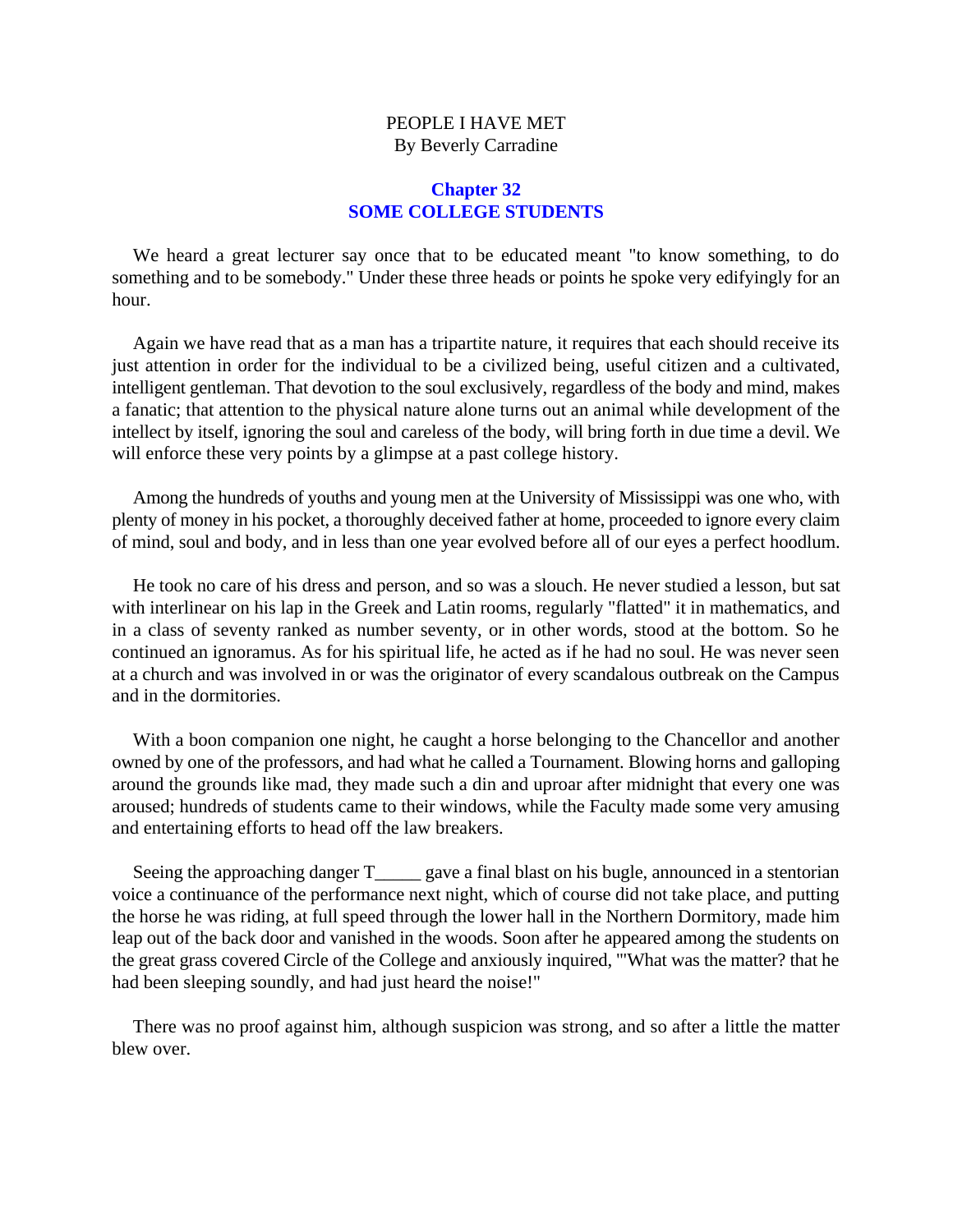The pranks and misdemeanors of this youth were beyond description and enumeration. He was repeatedly warned by the faculty, and finally after first being suspended, was expelled in disgrace from the college. He took three degrees in less than a year -- Slouch, Ignoramus and Lawbreaker. The whole could be summed up in the word hoodlum.

In this brief time T\_\_\_\_\_ spent enough money to have carried him through the four years' course, board, tuition and all. Instead he did not complete a year, learned nothing but vice through his night pranks in the town, financially crippled his father, got his hall in the dormitory in such bad repute that other students left it, brought reproach on the town from whence he came, and left generally unregretted.

We were informed that he went West. But we have never seen or heard from him since his sudden departure from the college.

Number Two was from the same State, and resided in a lovely town not over thirty miles from the university. His name was L\_\_\_\_\_.

At first this youth agreeably impressed everyone who was introduced to him. He had the dress, and seemed to have the manners of a gentleman.

As his life became known it was evident that he cared no more for his soul than did  $T_{\_\_\_\_}$ , the first-named individual. Nor did he feel any interest in the filling and training of his mind. In his class he stood or ranked almost next to the indolent T<sub>\_\_\_\_\_</sub>. His one thought and idea seemed to be in reference to his body, its dress and appearance.

All this to many would seem harmless enough, and to a certain degree commendable. Certainly there was no public wrongdoing, no visible outbreaking act in the young man's life Christless as he was. But an idle brain is said to be the devil's workshop; and to meet the endless wants and vanities of the body, sin is certain to rise up and break forth.

It was noticeable that L\_\_\_\_\_ became very reserved, stayed much to himself, and frequently changed from one hall to another and from one dormitory to another as well.

At the same time there was much complaint among the students about the loss of money and valuables. It was afterwards remembered that fresh losses always took place with one of L\_\_\_\_\_'s removals. But no one dreamed of suspecting this faultlessly dressed, nicely spoken young man, with his immaculate linen, well-fitting clothes and seal ring on his finger.

The Negro servants about the college were the ones who were supposed to be doing the thieving, and were so accused. But they vigorously denied the charge asked to be searched, and their cases would be dropped.

Three of the robbed students called their servant into a room, locked the door and, drawing an empty pistol on him, demanded that he should confess. Immediately two Saturn-like rings of white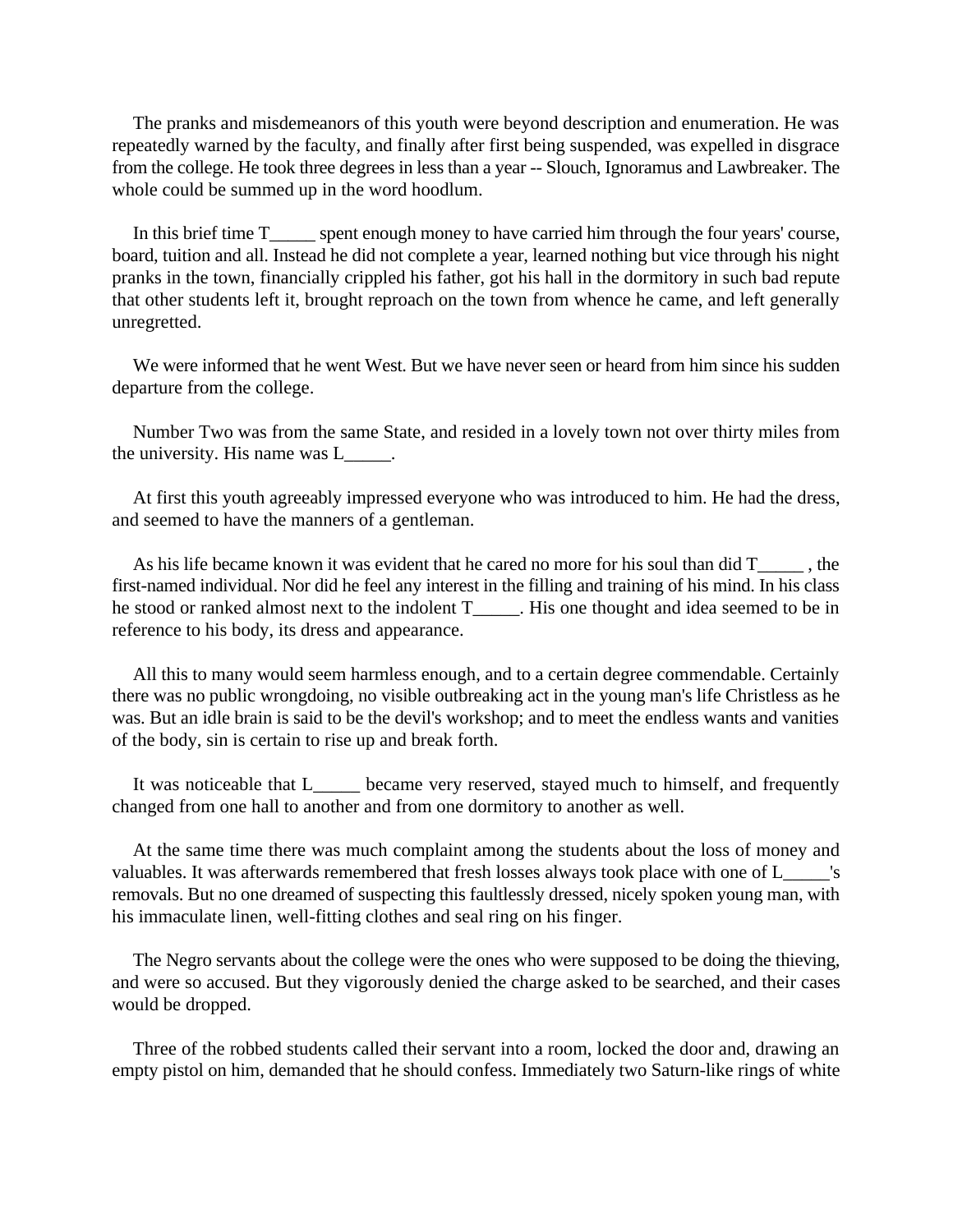encircled his eyeballs and he declared with heavy breathing emphasis that he "had not tuk a single solidtarry thing." The boys, with a laugh, released him.

And still the thieving went on. The writer one day found all the buttons cut off of his overcoat. Another day a diamond and emerald ring disappeared which had been given him for rescuing a young Southern girl from imminent danger.

A day student of the college lost his saddle as it hung in the gymnasium. A number of watches vanished. The professor of chemistry complained that quite a collection of gems had been taken from his glass cabinets. The librarian stated about the same time that over a hundred volumes in the college library were gone.

And yet no one suspected L\_\_\_\_\_\_.

One morning the revelation came like a thunderclap on the college. One of the students had just received \$90 from home, the amount sufficient to close up his accounts, when, stepping out of his room into another across the passage, left his money on a table in a roll. He was gone only several minutes, but in that interval the currency disappeared. He was heartbroken and gave the alarm. As the boys came running upstairs and down-stairs from the floors of the hall, all deeply sympathized with the afflicted Johnson, and all eagerly offered him the privilege of searching their rooms, and insisted upon it -- all but one. This exception was L\_\_\_\_\_, who locked his door and said to the students congregated before it that he was a gentleman, and would not be insulted by any such procedure.

An officer was sent for, and while he was coming L\_\_\_\_\_ leaped out of a back window, darted in a neighboring strip of woods and reached the railroad depot just in time to catch a northbound train.

The door of his apartment was broken in, and there was found six or seven trunks filled with stolen goods of every description. The college jewels were in the tray of one of the trunks. The lost saddle was discovered inside a nailed-up closet wherein were other valuables. A large box held the stolen books; while watches, rings, a peck of brass buttons, great bundles of shoestrings, clothing, hosiery and everything that could be enumerated were boxed, bundled, stowed away and made ready for a soon-anticipated departure.

Of course the money was not there. But the next day the broken-hearted father arrived and replaced not only the \$90 but wherever any student had reason to believe that L\_\_\_\_\_ had robbed him, the father, down whose face the tears kept dripping, offered to make the loss good.

There were quite a number, who, after giving one look at the crushed parent before them, never dropped the slightest hint of their own personal wrongs or disappearance of property.

A third student was named M\_\_\_\_\_.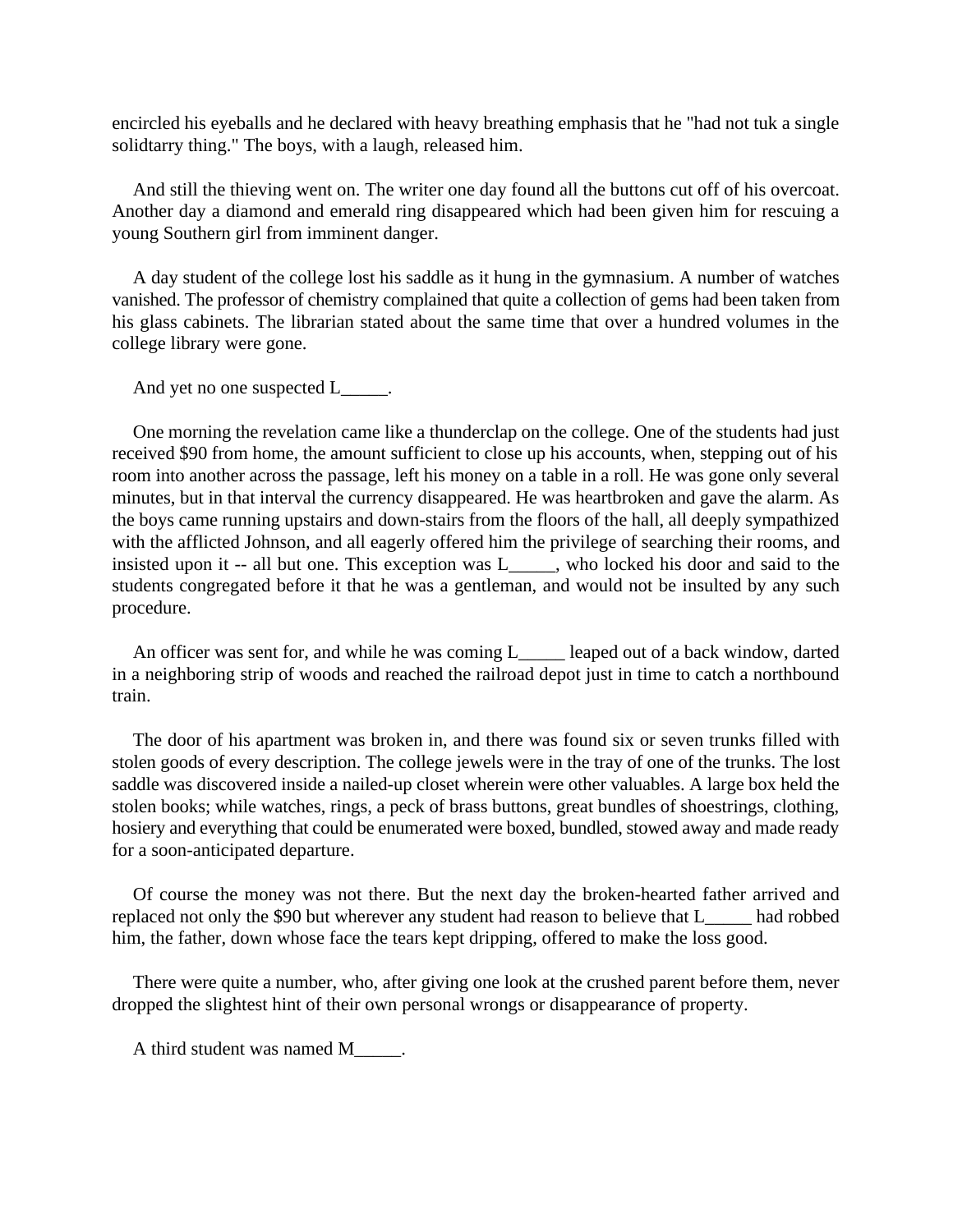We are certain he gave no thought to his soul. He gave very little attention to his body, as to its dress, pampering and gratification. He devoted every energy and almost every waking moment to his mind.

He had enough money to stay three years, and by rigid economy on one hand, and studying hard on the other, he took the four years' course in three. By taking no vacation for two summers he crowded the freshman and sophomore into one year.

He studied late at night. Many a time we have seen his lamp shining at one o'clock. He studied hard, so that his face became colorless as marble. He seemed to care little for the table, and was careless about his attire. His clothing looked threadbare and was hung on, rather than fitted to his form.

He had come to get through college in three years, and he did. He had matriculated to succeed, and stand in the foremost rank at the university, and he did. The first year he ranked fifth. In the junior year he took second honors. In the senior he was first honor man.

According to the definition of education with which we started out, our friend M\_\_\_\_\_ completely overlooked and neglected two of the three natures with which God has endowed man.

He never went into any flagrant vice that we ever heard of, but he took poor care of his body, and if he had a soul we do not remember that he ever mentioned the fact.

We understand he is now Judge of the Supreme Court in one of our States, but we feel that while he in his life is unspeakably ahead of T<sub>\_\_\_\_\_</sub> and L<sub>\_\_\_\_\_</sub>, yet still there was a better way for him.

A fourth student from Mississippi was named G\_\_\_\_\_.

To this hour we can recall his well-kept body and tasteful, gentlemanly attire. Repeatedly we would see him in healthful exercise before his dormitory or on the campus, and as often met him in the gymnasium.

As to his intellect, he had a superior one to begin with, but this gift he used and did not abuse by indolence. He was a faithful, hard student, and stood high, close to the top, in all of the four classes of the college.

In addition to this, he guarded his moral life and character. He attended church, and when a protracted meeting was held, he found time in his studies to go to the night services and was soundly converted to God.

After his graduation he became an itinerant Methodist preacher, though he could have graced other professions and won distinction as a lawyer, lecturer and statesman.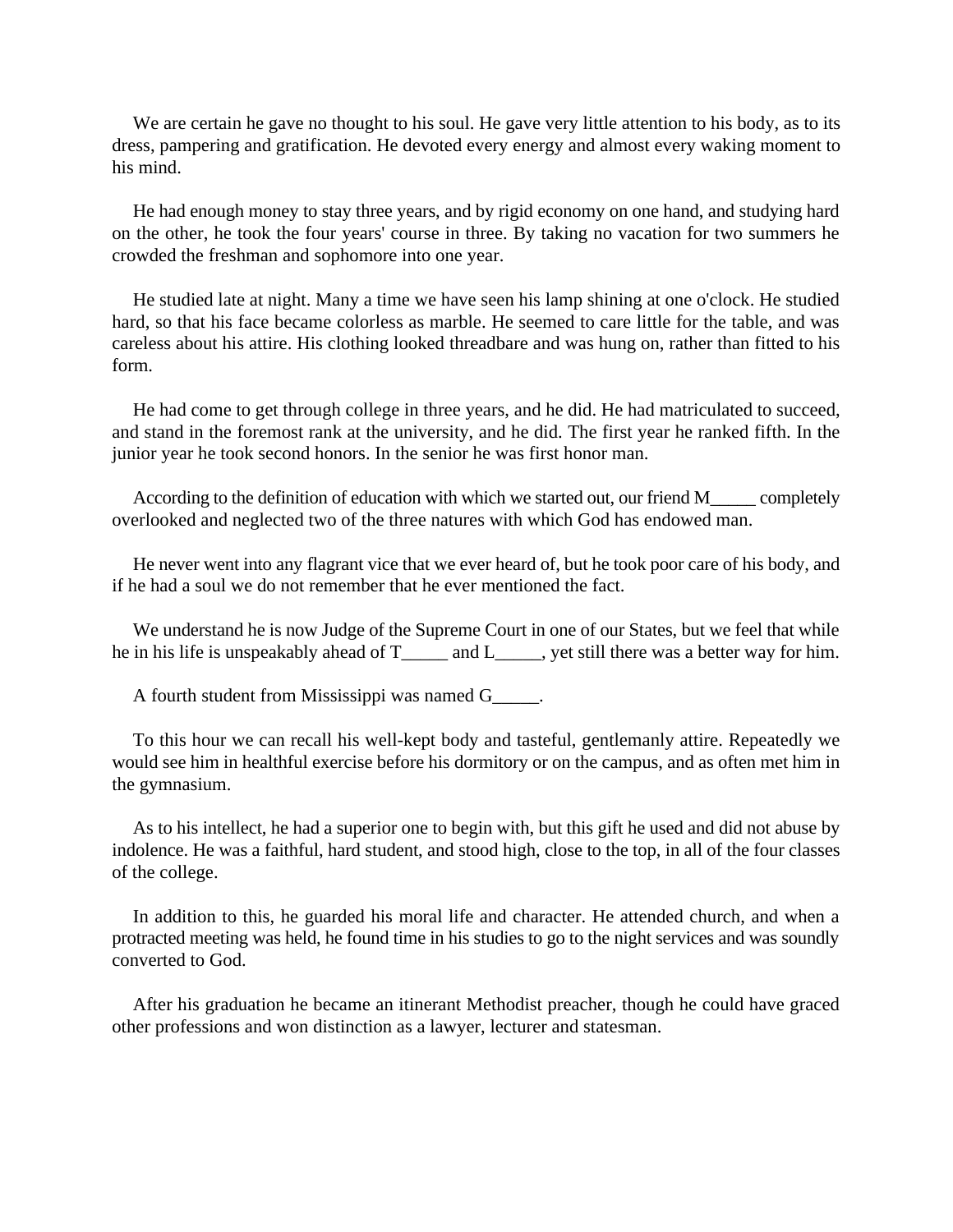His promotion was steady in the Mississippi Conference until he occupied its highest stations and appointments. He was then chosen to be editor of the New Orleans Christian Advocate, where he showed as distinguished talents as he had revealed in the leading pulpits of the land.

Finally the General Conference of the M. E. Church South elected him bishop by a splendid majority.

His name was Charles B. Galloway of Mississippi.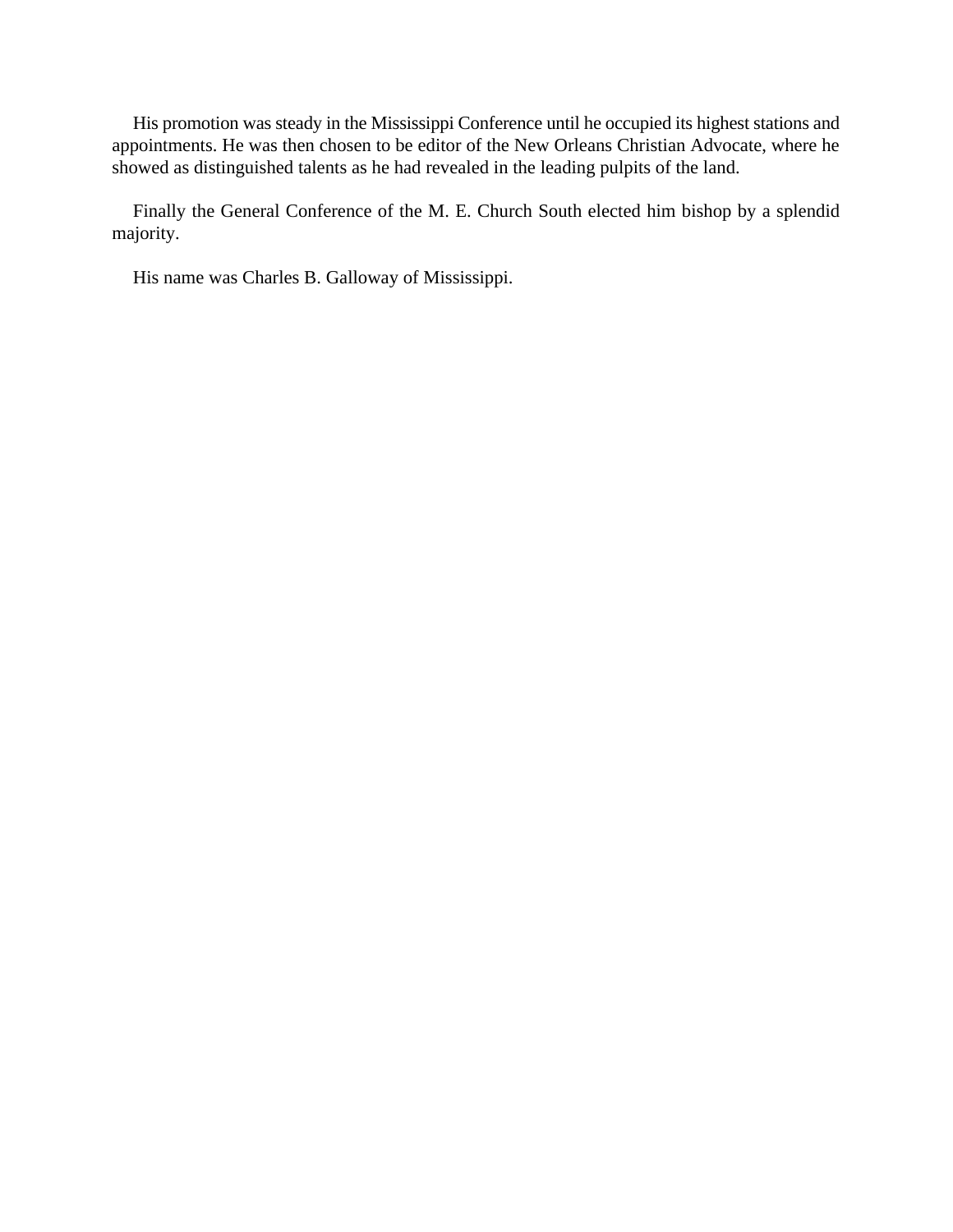# PEOPLE I HAVE MET By Beverly Carradine

## **Chapter 33 CAMP MEETING CHARACTERS**

At the Camp Grounds we continually meet personages who affect the mind and heart in many different ways. Some are gracious, pleasing and blessed, while others are odd and amusing. Some are wise, and some are otherwise. Some are benedictions, others are studies, and still others are wonders. Moreover, we are glad we encounter them all.

One is before us now as we marked him at a large tabernacle meeting. He remains in memory as if etched by an artist hand, or carved by the chisel of a sculptor.

He was an old gentleman of sixty-five, wore closely cropped gray hair, had a clean shaved face, and rather ruddy complexion. His suit of clothes was a business one of a snuff brown color. He was the picture of primness and neatness from his well tied cravat to his polished shoes.

He invariably sat in a chair directly in front of the audience, facing the speaker, and with one leg crossed over another. He never looked at the preacher, but sat as described with a toothpick in his mouth, his hand covering the top of an old-style ivory-headed walking stick, and his eyes never lifted higher than the knee of the minister in the pulpit. He had but three motions, a slight chewing on the goose quill, a soft rubbing of the ivory head of his cane with the palm of his hand, and a change in the leg that was crossed; this last, however, occurring but rarely.

The most impressive thing about him was the air of wisdom which actually covered him as a veil would a bride. The face was that of a judge and senator combined. Sphinx-like, it seemed to have swept over a desert of years, had beheld all that had to be seen, thought all that could engage the mind, and now, feeling the vanity of words, preferred to listen as in a dream to speakers who were laboring with problems of all sorts which he had long ago wrestled with and solved.

At first the man awed us. We perceived also that all the gospel ambassadors who held forth before him were deeply impressed. It was evident that they were drawing heavily on their treasures of wisdom and knowledge, and in fact, endeavoring to be at their best because of this silent, meditative listener of the revolving dexter member and the slow-moving ruminative under jaw.

After a few sermons we became somewhat accustomed to him, as the traveler does to Mt. Blanc, towering in the distance.

But suppose we should solve the mystery and tell the reader who and what this decorous, dignified individual was; which explanation of the case would be most agreeable or the most disappointing! That he was stone deaf and never heard a word! Or that he was mentally dislocated, was a harmless lunatic, did not require a keeper, but simply wanted a walking stick, toothpick and a place to cross his legs?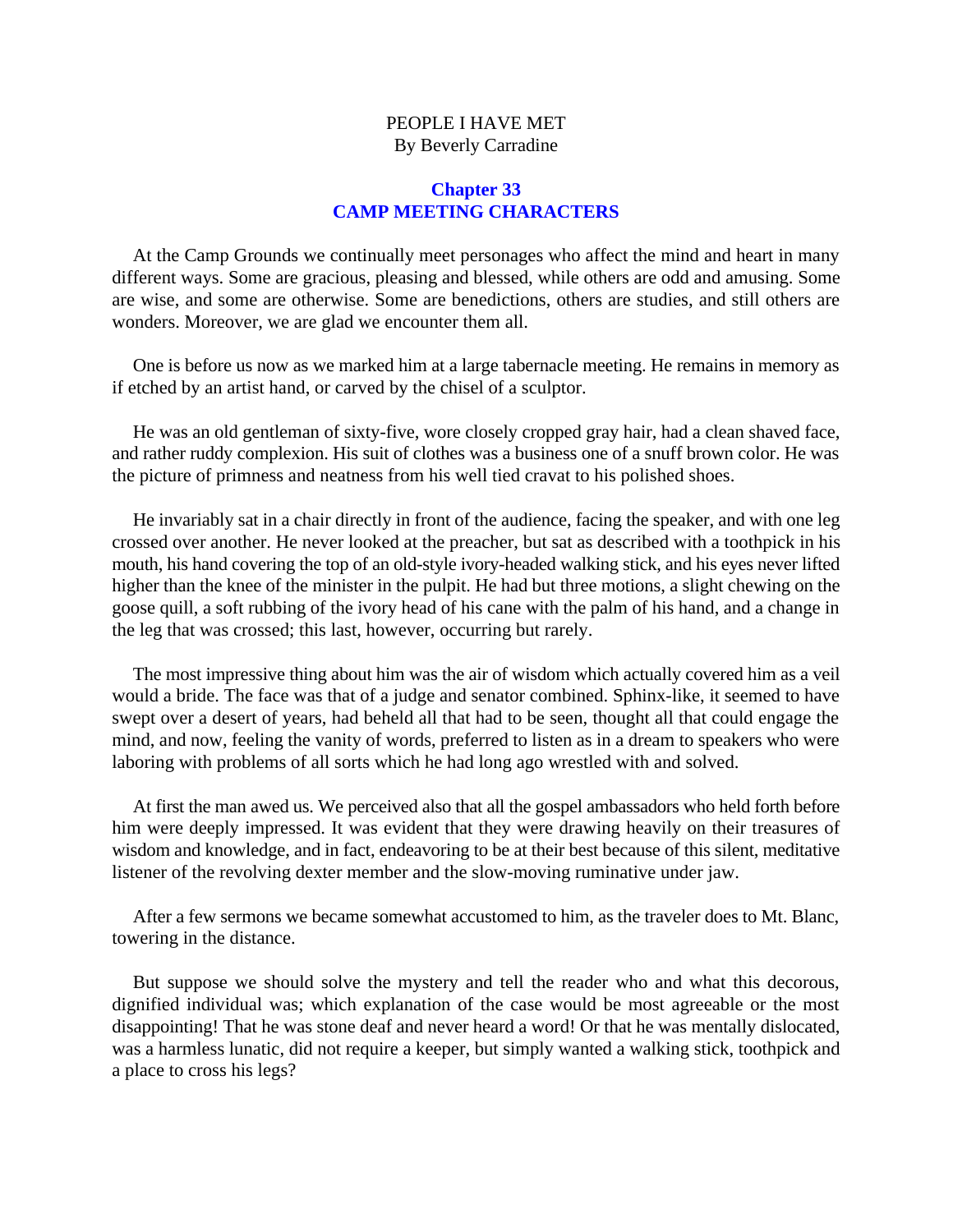One of these two statements of the case was the truth. The peruser of these lines can make his choice and abide by it, as we will make no farther effort to illumine his mind.

Another character at a protracted meeting held under a large tent, was a burly looking, portly man of fifty. He must have weighed over two hundred pounds, and in his quietest moments looked apoplectic.

Withal this he was a deeply religious man, and if ever the writer saw one who seemed to eat the Word and drink in the Gospel it was this individual. Moreover, it became apparent to all that he was not only receiving, but fairly swelling, with the truth, and could not hold much more.

As it had happened before in his case, subsequent events agreed with the antedating appearance, and the brother overflowed!

But the strange part of it was that he never manifested his gladness as one would have supposed and expected, but after imbibing all that his capacity could contain, he, with cheeks distended and face perfectly crimson, would take a solemn and dignified walk through the straw clear across the breadth of the large tabernacle several times, meanwhile emitting little puffs from his lips, as if it was escaping steam, while his feet, throwing up the dry hay right and left, brought up the fancy or picture of waves cloven by the prow of a vessel.

He always reminded me of a steamboat swung loose from the wharf, loaded down to the guards, heading down stream with a roaring fire in the furnace, a full head of steam in boiler and cylinders, the pilot at the wheel, the captain on the hurricane deck, and the craft sure of making a successful trip and glorious landing.

The man was so manifestly oblivious of the attention he aroused, so completely taken up with the celestial voyage he was making, that the effect on the observant audience was all the more powerful and remarkable.

We are confident that the brother never made the trip, so to speak, until it was a physical and spiritual impossibility to sit still. It was evident he had to go, or blow up.

A third personage met in our work was at a camp meeting. This individual was a good sister who had a daily shouting spell. By the expression "daily shouting" we do not wish to be understood as implying that there was anything mechanical or false about her rejoicing. On the contrary, God placed His seal of approval and indorsement, not only on the voice and words, but upon the face also of the overflowing sister. It was genuine.

Generally the shout we are speaking of, and oftener continued peals of happy, holy laughter, would burst forth about nine o'clock in the morning. Family worship over, the dishes washed, the tent in order, when lo! the fountain which had been welling up in her heart for quite awhile would suddenly change from a trickling spring to a first-class geyser, and aim for the stars. There was no working up of the gladness, but the tearful shouts and the heart-moving laughs were full from the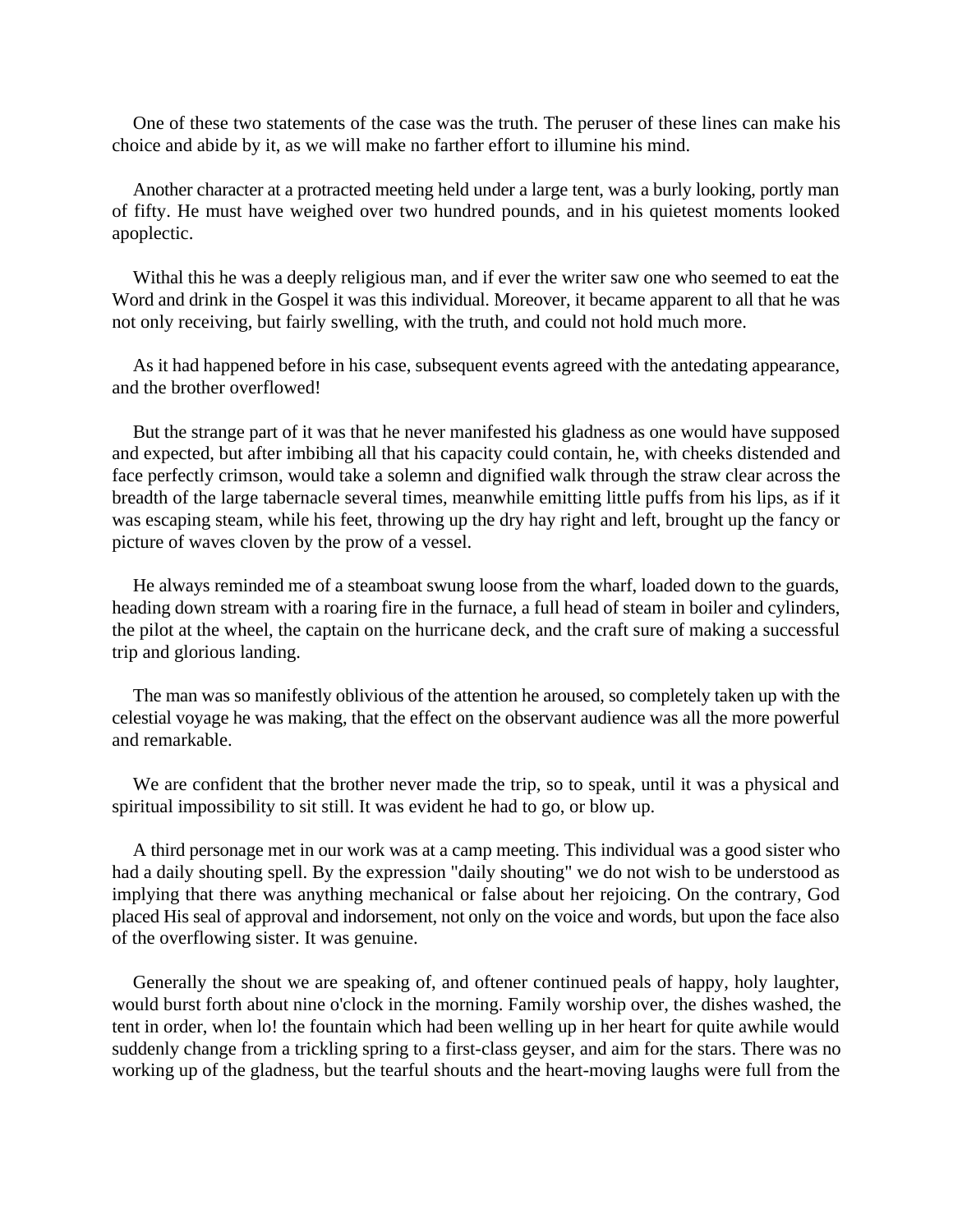start. There was such a genuine ring in every cry and utterance that everybody felt that the coin she was throwing around came direct from the mint of heaven.

Another feature about these morning scenes was that the good sister would run a couple of hundred yards, sometimes encircling the tabernacle. Almost without exception she had a towel, dish cloth or a piece of white goods of some kind in her hand, which she would wave like a banner, and sometimes pop like a whip as she praised God and ran. It looked at times wonderfully like she was in a chariot of glory on her way to the skies, and was hurrying up her invisible steeds. On other occasions the banner feature would prevail, and we saw the flag bearer of an approaching gospel army.

Whether the overflowing joy filled her as she was engaged in domestic employments, and while holding a dish rag, dusting cloth or piece of goods of some kind in her hands; or whether in her ecstasy she would catch up anything to wave as she started on her triumphal tour, we cannot tell. We only know that we never saw her without her banner at such a time. In fact, we would have been disappointed if she had left her pennon behind.

We never wearied of this sister's daily march around Zion. We would first hear a few opening ringing shouts, look out of our tent and see her coming with a white cloth circling over and about her head, while from her lips pealed rapturous cries and that holy laughter, which cannot be described and could never be successfully imitated.

Whether meditation on the last sermon heard, or the domestic occupation of washing and cleaning her dishes suggested the purifying power of the Blood of Christ and brought on the outburst and outbreak, we were not informed; we only know that this fully saved woman could not pass "the third hour of the day," which is nine o'clock in the morning, without boiling over, rushing from her Upper Room, and filling the streets of Jerusalem, so to speak, with the praises of her glorious and glorified Redeemer.

Perhaps no one on the camp ground enjoyed these scenes more than the husband of this woman. Every line of his countenance and look of the eye showed his perfect confidence in his wife, and his hearty, unqualified indorsement and approval of the whole proceeding.

As for the dish cloth or dusting rag used in these triumphal processions in and around about Zion, we have to say that they have ever since been exalted, and in a sense glorified, in our mind.

A ram's horn, a bush by the roadside, a rod cut from a thicket, a dry bone in the dust, a lamp, pitcher and trumpet have all been invested with a charm, power and glory because of the devoted hands that touched them, and because of the great Name and Holy One in whose service they were used.

In like manner the dish towel and dusting cloth of the home have, by the manipulation of consecrated hands, been swept up to the highest planes of honor. Waved in His name, who suffered, died and ascended for us, they are no longer rags, but are numbered and classed among the numerous and beautiful pennons and banners of Full Salvation.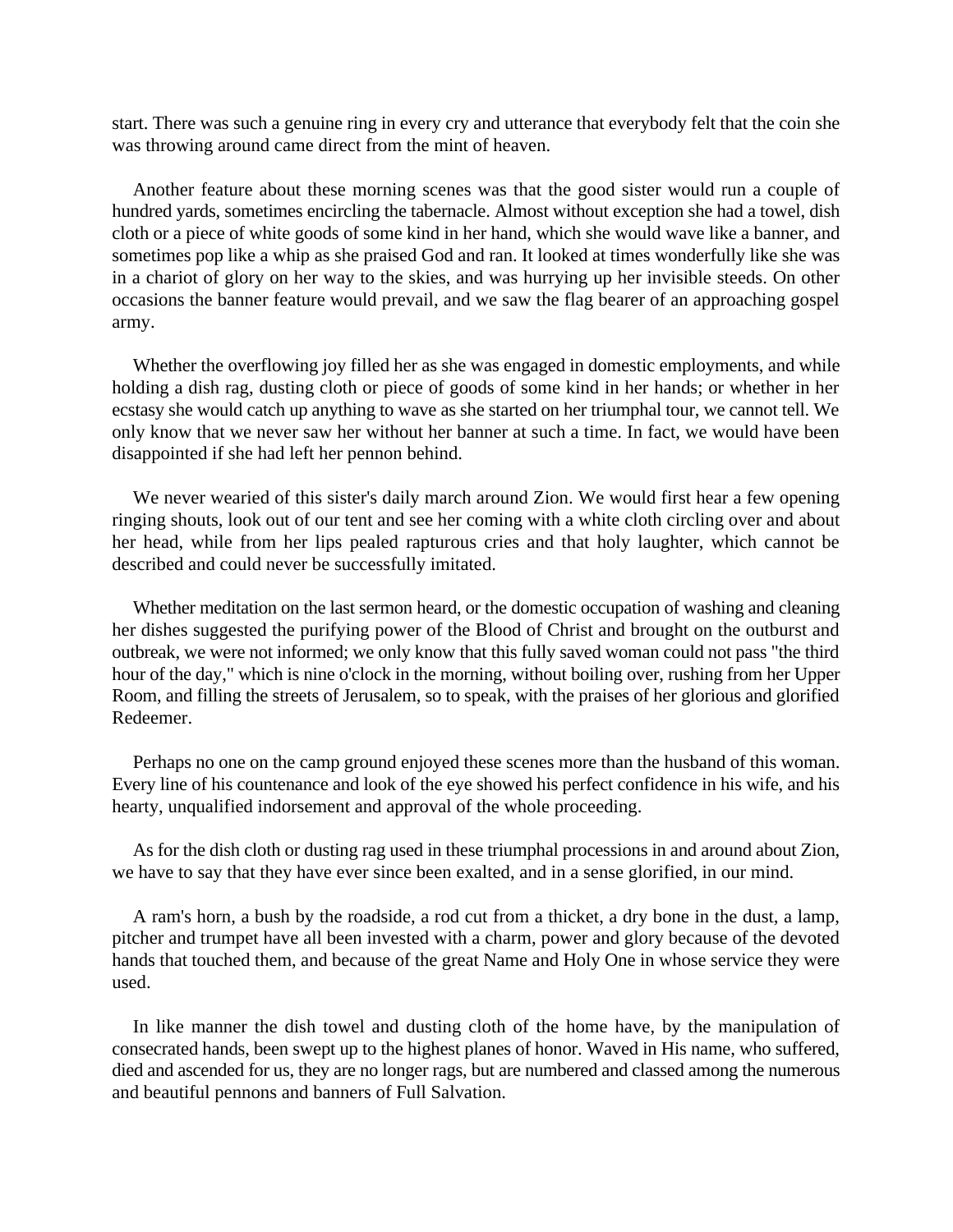# PEOPLE I HAVE MET By Beverly Carradine

### **Chapter 34 JANITORS AND USHERS**

There are two functionaries of the church who, while not graded in the first official rank, yet none the less consider themselves as in very high and important positions, so in a sense are indispensable.

We, while unable to discover their office recognized in the Bible, and failing to find them mentioned by St. Paul among the gifts of the Spirit to the church in the complete and well-known list of "apostles, prophets, evangelists, pastors and teachers," yet are compelled to admit that they are with us now, no matter who gave them and they have an influence most potential and formidable.

The converse of the statement that "Christ gave us apostles, prophets, evangelists, pastors and teachers for the perfecting of the saints," could properly read "And He did not give us presiding elders, lecturers, stewards, trustees, ushers and sextons, for the wearying, worrying, trial and despair of the saints."

Nevertheless, they are with us, brought into being by the church of today, and we are called upon to recognize and yield to their autocratic sway.

The sexton is almost without exception a melancholy, hard or cross man. Whether by ringing the bell the iron has entered his soul and then reappeared in the facial surface, or whether his proximity to the rope suggests gloomy reflections of the hangman's platform and noose, we do not know. It may be the endless talk of warming a cold church, the impossibility of pleasing the congregation as to heat and ventilation, the humiliation of blowing wind into an organ from a little dark corner or closet and unable to see what is transpiring on the outside. We cannot tell we only know that nearly all the sextons we ever saw -- and we have met many hundreds -- seemed to be gloomy about something, soured at some one, and displeased and mad with everybody.

Next to the adversary, this official of the bell rope and furnace can most injure a gospel meeting.

First he can cut off the supply of oxygen in the shape of pure, fresh air, that is as needful for the brain and body as salvation is to the soul. Most sextons seem to have a peculiar veneration for ancient atmosphere -- the older it is the more highly it is valued. The air breathed out and used up by the stewards, trustees, elders, deacons and other dignitaries is evidently to them quite sacred and should be preserved.

The effect upon the audience of these carefully bottled lung exhalations, from which all life-giving properties have been removed, can well be imagined. The sermon also is counted a poor, lifeless affair, when in fact the discourse was good and all that it should be, but the poisoned atmosphere acted as a damper on the preacher and a deadener on the congregation and made impossible the gracious results that otherwise would have been.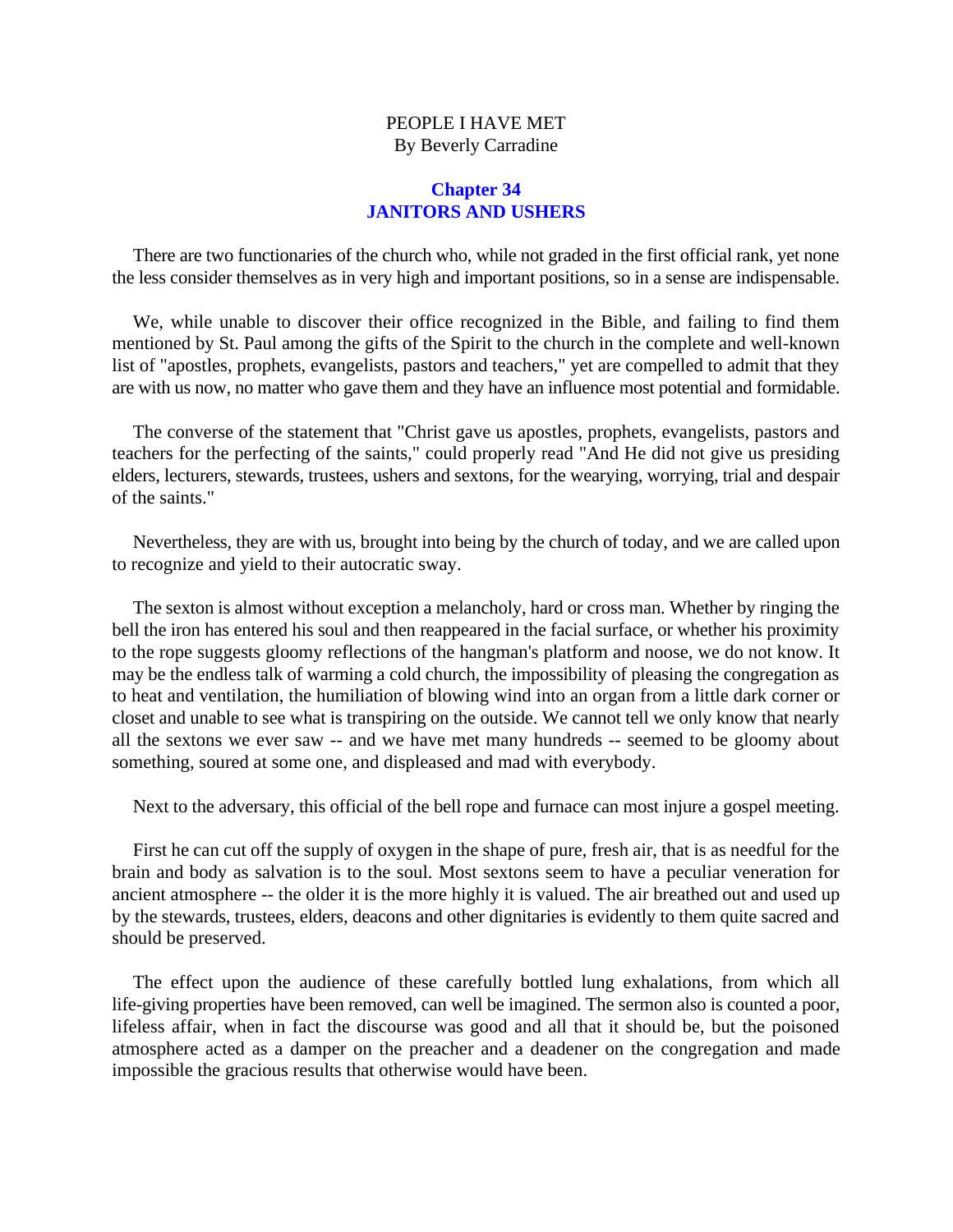Once in a large city church we held a single night service, as the opera house where we were holding revival meetings, had been previously engaged for that evening. As we entered the stately stone edifice we were struck with the chill and deadness of the atmosphere. As it was a close, sultry night, we asked the janitor if he would raise some windows. He replied that they were not made to raise. We next asked him where and how we could get some fresh air for breathing purposes. And in reply he pointed to a small circular opening in the wall, about thirty feet from the floor. It was a foot in diameter and looked like a hole in the side of the building near the roof. At once we thought of the "Black Hole of Calcutta," and began to feel suffocating symptoms. The sufferings of the following two hours may be easily imagined.

Again, by virtue of being so much alone in the building, and summoning the people to the place of worship, the sexton somehow falls into the idea and assumes a corresponding bearing, that he owns the church.

The Sunday School children are oftentimes in terror of him, and so are many of the church members. Repeatedly we have received orders from these worthies through the pastor that I could not hold service on Saturday because they had to sweep and dust. To them the Gospel was nothing, a battle for souls not to be compared in importance with the rearrangement of an auditorium.

Let the reader think a moment and say which he thinks God would prefer, a meeting in which Christ would be held up and received, or a church dusted and swept. And yet we have had to contend mightily at times for the faith before we could break through the janitor's power and rescue the house of God from an unspiritual and inconsiderate person, and use it as God intended, for the salvation of souls.

The second functionary of the church who stands next to the janitor in power to afflict the preacher is the usher.

We are convinced that, like the general, statesman, orator and poet, this most interesting individual must be born for the office. When this is the case it is an unspeakable relief and pleasure to the pastor and evangelist to observe the readiness, swiftness and yet quietness, tact and good sense with which the man seats the audience.

But oftentimes a person gets into this office who is unqualified for it in almost every respect, and as we have beheld him trotting up and down a the long carpeted aisles, his smiling self-complacency sailing through and over-riding the billows of constant mistakes and blunders, we have wondered with an exceeding great wonder.

It is a sight never to be forgotten to see one of them showing members of the church to their seats and pews as if they could not find the place if left to themselves, when, in fact, they know the spot as well as an old hen is acquainted with her roosting place in a tree or the chicken house.

It looks to the thoughtful observer that a lot of physical energy is needlessly wasted by such proceedings, but it must be remembered that the practice of this impressive, spectacular performance is productive of mutual delight to both parties, the escorter and the escorted. To the latter there is a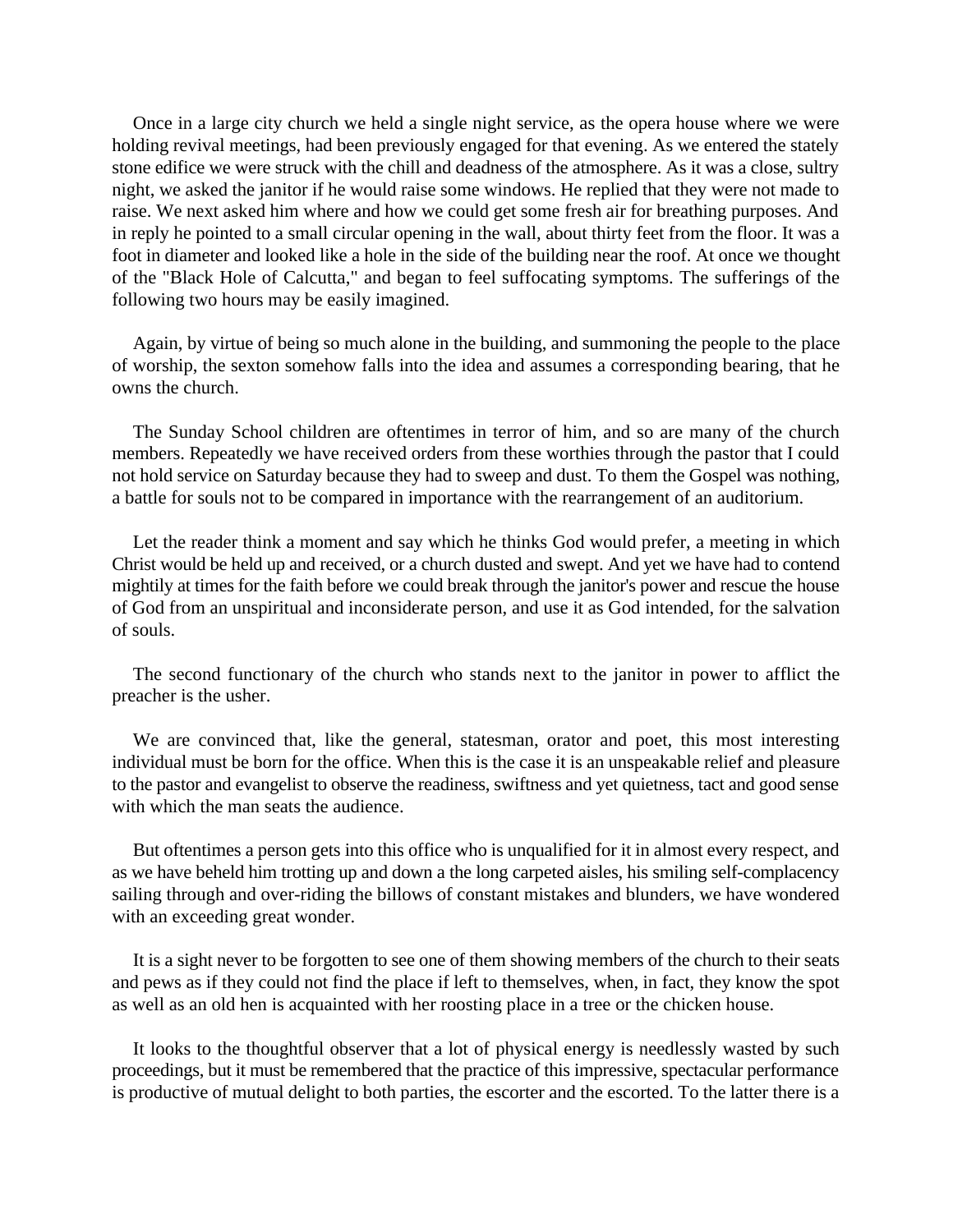sweet, proud pleasure of being heralded, headed, guided, protected, guarded and safely delivered into one's pew as though very precious goods or royalty itself was being handled. It creates such a pleasant glow of self-importance of being somebody above the ordinary, that the congregation would rise en masse to protest against the discontinuance of the office of Sublime Grand Master of the Aisle to the Supreme High Mogul of the Pew.

As for the usher himself there is a double job in the escorting business. First he shows himself off to the congregation, not once, as the pew-holder, but frequently. It is as though the sun rose many times in one day. It had hardly set at the far end of the aisle when lo! here it is rising again in all the glories of white standing collar and necktie of blue, green, crimson and gold.

Again there is the pleasure experienced by the usher in presenting to each church member on every Sabbath a nicely cushioned and foot-stooled pew. He leads the way to it, smiles genially at those going into it and turns away with a look as if he had made a present of the walnut or mahogany receptacle to the party or parties he has just seated. So no wonder he looks pleased and feels well. With these constant acts of benevolence on his part, not to mention the blood exhilaration springing from this pacing, trotting and loping exercise in the aisles, he is bound to be in a genial frame of mind. Indeed he feels so good, and is so well pleased with himself that he actually thinks he has got religion.

Sometimes as we have watched this most interesting character as he came sailing up the aisle with a church member in tow, he would remind us of a little steam tug drawing a barge up stream and landing it in a side door. These periodic trips make the occurrence far more interesting that the half-hour movements of a regular city ferryboat; for our steam tug of the aisles comes splashing and panting up the little carpeted channel every minute or so, to the utter distraction of the pew inhabitants on the banks. It is simply impossible with most of them to keep up a spirit of Holy meditation and prayer, because of the fussy little tug, and because of interest in the name and freight of the last barge he brings into port.

Sometimes we have thought it would be better for the steam tug of the aisle to become a switch engine. For, while the engine does back a number of cars, loaded and empty, into their proper side track before leaving them, yet many times we have seen the big mogul go but a little ways with the box car, and then giving it a shove, leave it to find its way alone to the proper place.

This would save much time and labor for the usher if he would adopt that plan, pushing only richly laden cars -- I mean people -- to their depots -- I mean pews -- and simply giving a shove at the door to ordinary folks who have not much on board and are light weight.

But the usher, as a rule, prefers to be a steam tug, make many trips and land everybody in his or her dock. And this preference arises from facts already mentioned.

One of the brilliant ideas of this character (good ushers always excepted) is that a late-comer should be honored with a front seat. According to this judgment, and action on his part, a discount is placed upon prompt attendance, and a premium on late coming to the house of God. Oftentimes these tardy attenders are seated with great impressiveness in chairs directly in front of the pulpit, and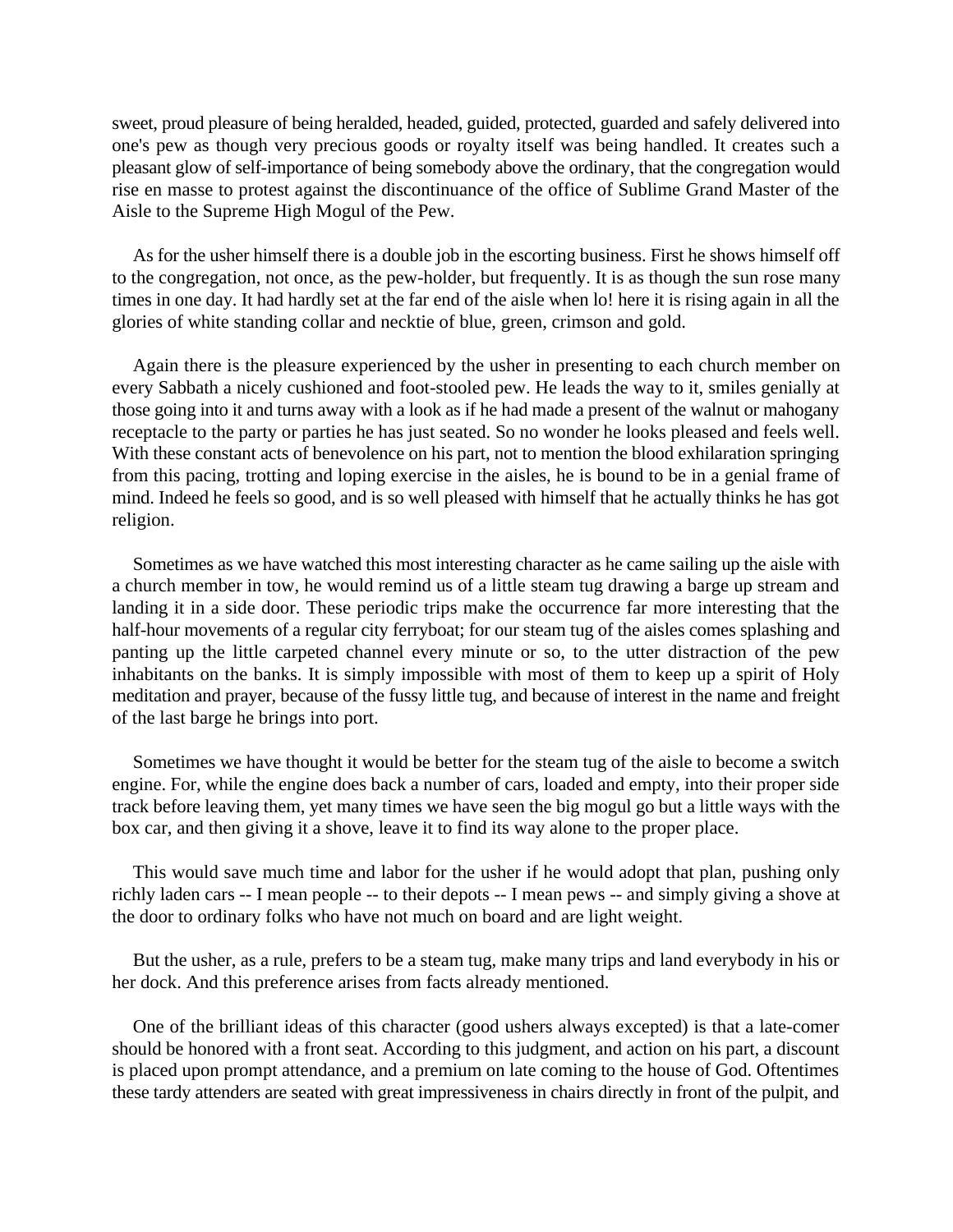in full view of everybody. The congregation cannot but feel the injustice done the faithful by rewarding the most dilatory and faithless with the best seats in the auditorium.

Then when these people are seen to be worldly, frivolous and utterly out of sympathy with the meeting, the utter lack of wisdom in putting such individuals at the front is recognized at once. The sight of these cold-faced, roving-eyed late arrivals is anything but an inspiration to the preacher and will not infrequently cause him to "Labor," as ministers call it.

And yet if ever some ushers look like they are doing "the thing" it is when they are escorting a young, simpering, worldly couple up the aisle stamping out five minutes of the sermon while placing two pair of yellow tan shoes, a bunch of ostrich plumes and a rattan cane in front of a serious, thoughtful, religious body of people. The preacher and audience are fairly sickened, while the usher retires perfectly radiant from perpetrating an insult upon the Word of God, a discourtesy to the man in the pulpit and an outrage upon the rights and feelings of the congregation.

The average usher never seems to have learned that if the mental connection between a speaker and his audience is broken, that it is not easily reestablished. And so this thoughtless servant of the church, Sabbath after Sabbath, and service after service, will at the most important and critical part of a discourse, suddenly appear traveling up a long aisle with some vacant-eyed, unspiritual individual in tow, and after several minutes' loss of time in seating him, depart in triumph to repeat in a few seconds the same performance. In the meantime the word of God was interrupted, the chain of sympathy between minister and people disconnected, the speaker's heart burdened and hundreds of people wronged by this act of consummate folly.

Sometimes it is a late young couple, giddy and giggling, that the usher brings forward and places on the very front seat. The preacher, with an inward groan, glances from the female apparition of a feather duster crowned head to the young male escort by her who possesses a mild, sheep-like face, and a receding forehead on which the hair has been plastered so as to resemble two large batter cakes. There is little to choose between, and the preacher can but most fervently wish that ushers were called to their office as Aaron was to his; or to say the least, that they had read Swedenborg on Spheres.

At one of our meetings a few years since, the congregation one night being unusually large, a brilliant conception struck the Napoleonic brain of the usher. Observing the low-cushioned seat running over forty feet around the altar for the knees of communicants, he felt by a happy inspiration that this was the very place for children. The height of the cushion from the floor was unmistakable proof. Grown people could not sit upon it, but children could, therefore, it was made for them. What a beautiful syllogism! And what a silly man! It took a silly man to make such a syllogism.

In two minutes he had the place filled and the preacher for two mortal, not to say immortal, hours, had a squirming, twisting, wriggling, grinning, giggling line of fifty children not only in full view of the audience, but almost in personal touch from the pulpit. The effort of mental concentration, the labor to keep the attention of the congregation in spite of the punching, pinching, kicking, whispering, laughing line right before their eyes, can be well imagined by every one but an usher.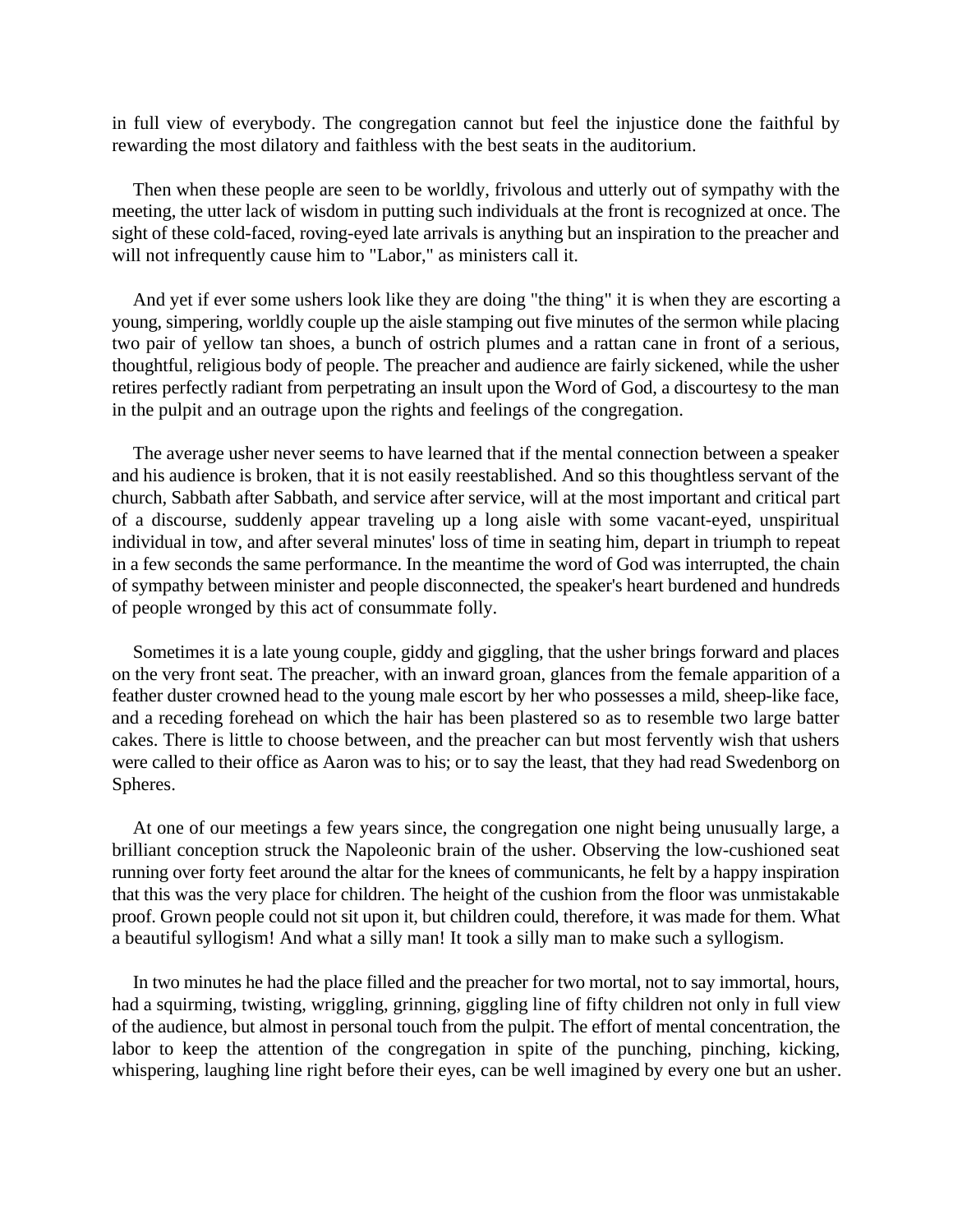We remember once hearing of a man who, in order to learn how to focalize his intellectual faculties, had a habit of studying mathematics under a tree that was full of guinea fowls. He certainly had no more difficult task than the preacher was confronted with the night we have mentioned.

The usher, however, was radiant with his fancied, happy conception, and doubtless yearned and longed for more altar rails about which to festoon more children.

We should all pray most fervently and constantly for janitors and ushers.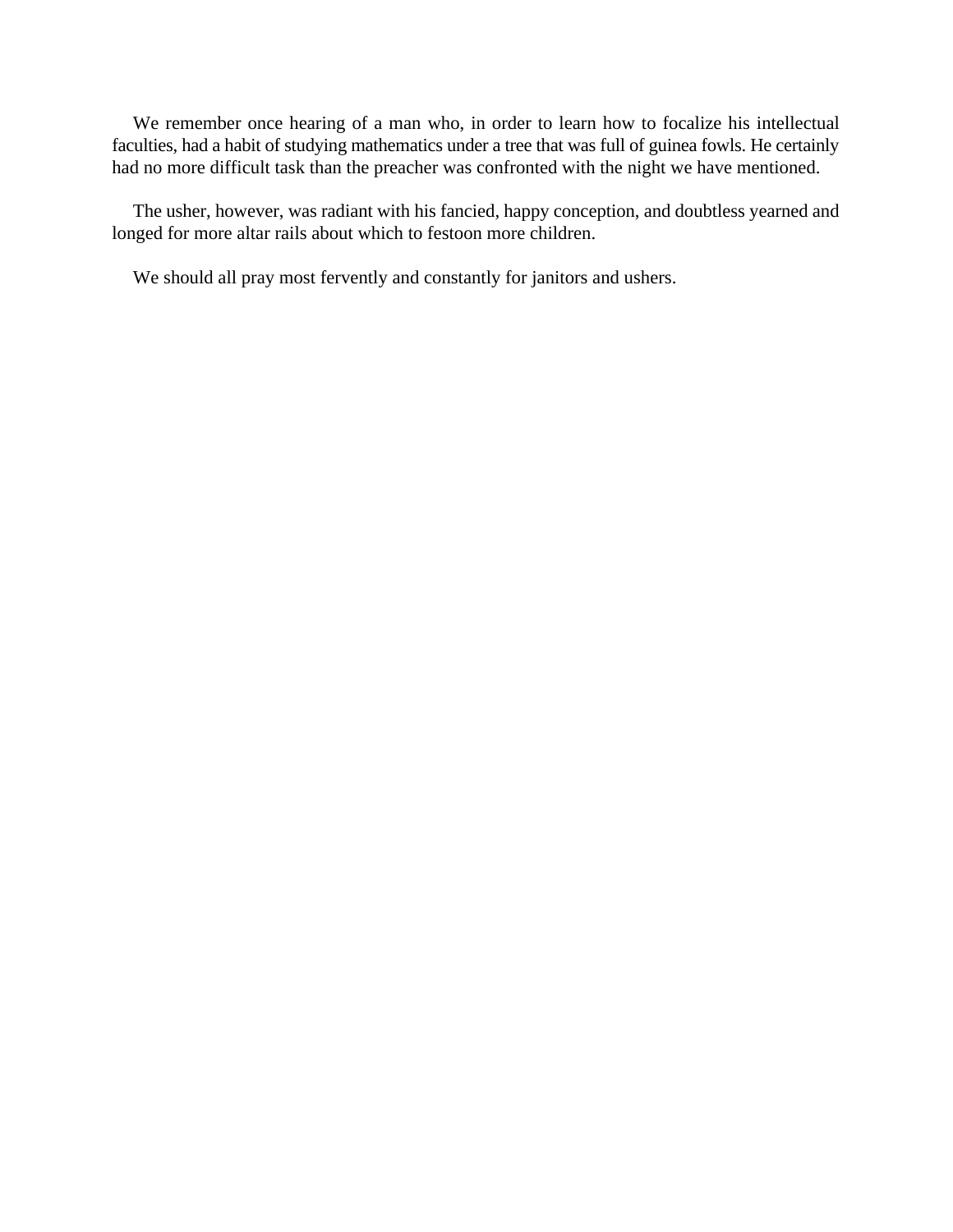# PEOPLE I HAVE MET By Beverly Carradine

### **Chapter 35 SKETCHES OF CHILDREN**

We do not know how God brought the angels into being; but evidently from statements of the Scripture they came not as the human family. There seems to be no marriage or giving in marriage among the angels.

To our race has come the gift of children, and great as is the care, and multiplied as may be the anxiety they occasion, yet we can but see that they were intended as a blessing by the Almighty, and are indeed such.

From the very start, they make demands and draughts upon our love, patience and sacrifice, and hardly allow a hard, morose, selfish nature at home, because of their own brightness, sunniness and constant exactions upon our time, means and strength.

What questions they ask, and how we find ourselves answering all we can, like so many hired servants, and they the owners of everything around! How we have to give up book, paper, visit and business because of the little curly head being tired, sleepy or sick.

To this day, after many years have passed, our lips smile or eyes grow misty over the sayings and doing of those wonderfully precocious beings in knee pants and sunbonnets.

One asked with solemn, inquiring eyes, when she heard it thunder, if the angels were moving the furniture around in Heaven.

One of our daughters, when she was seven years of age, went down town to the union station in St. Louis with us as we were departing to fill a ten days' appointment in a town several hundred miles away. As she beheld the surging multitude at the thirty track depot, she, with the most exalted confidence in her father's power to draw, looked up and asked if all these people were going to our meeting! Perhaps not one in all that great mass of beings knew there was such a person as her father; but it did not so impress or affect her child-like trust and admiration.

Nevertheless it was quite a while before we could bring certain facial lines into serious order again.

One of our sons, when eight years of age, heard us deliver a sermon on the awful and immediate judgments of God upon unrepentant and persistent sin. It was certainly a dark discourse, with telling incidents to confirm the Word of God.

The little fellow was silent all the way home from the night service; but immediately on arrival at the house, he drew his mother aside in a room, closed the door and with pale face and trembling lips said in an awe-struck whisper: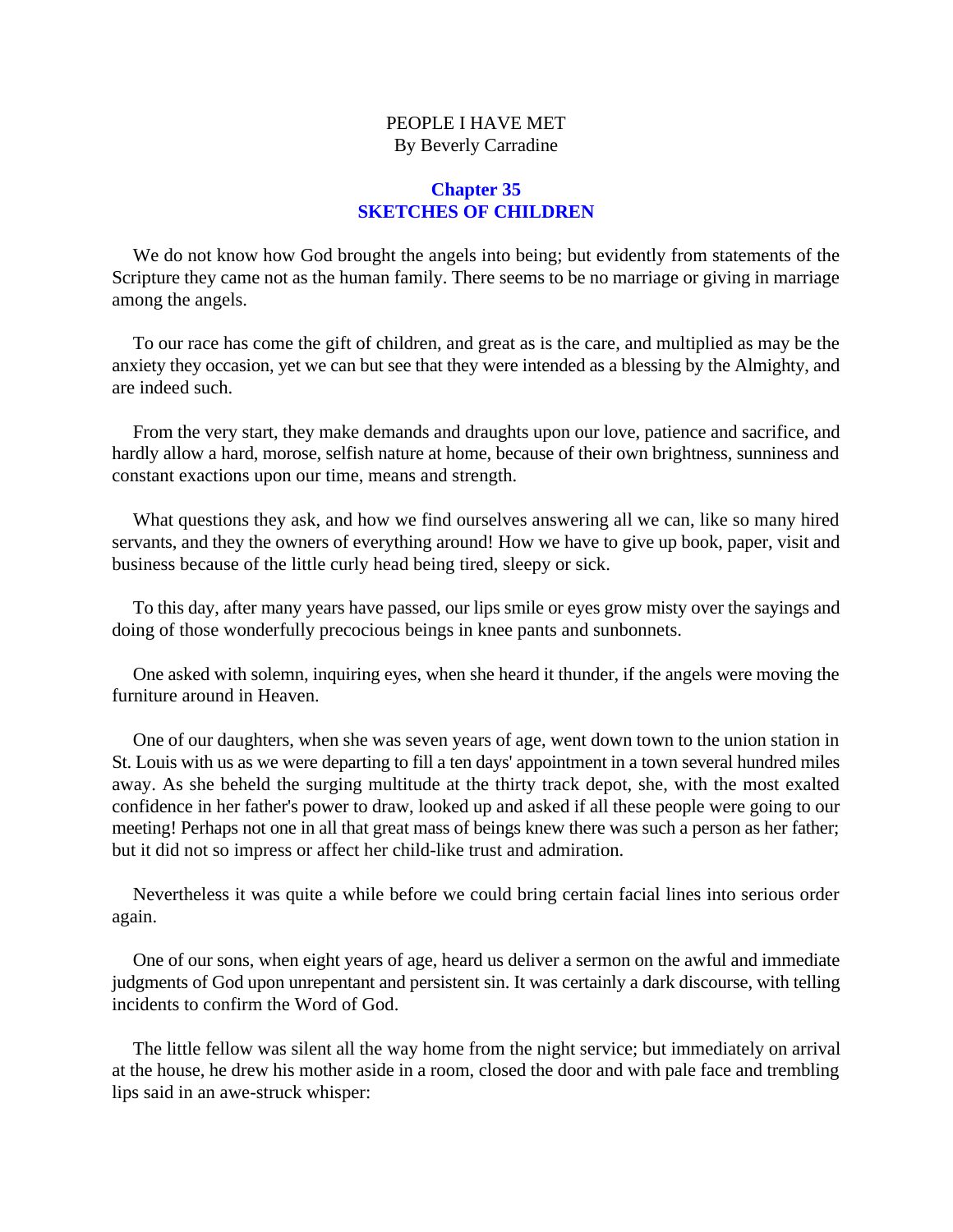"Will any of us be alive in the morning?"

Here was faith in the Word of God indeed, and the utterance of Christ about children takes on greater force as we mark this unquestioning confidence in the statements of the Almighty.

The same small individual had seasons of profound despondency. His arising in the morning was the signal for the gloom to descend upon his spirit. He had a way, after getting out of bed, of sitting undressed upon the carpet and surrendering himself a prey to melancholy reflections. He was a picture of silent hopelessness to some real or fancied grief.

But on one occasion he spoke aloud as he sat alone on the rug in the early dawn of the morning; and was overheard by a member of the family who, sheltered behind the bedclothes, was quietly contemplating the sorrowful, diminutive figure in white.

"Everything is against me," said the disconsolate little voice. "One of my socks is gone! My shoestring is in a hard knot! And my front tooth is loose and ready to drop out."

How much farther he would have proceeded in his lamentations we do not know, but a hearty laugh near by had the effect of bringing the little fellow back to life and cheerfulness again.

The despondent, bewailing youngster is not alone. We have met the tribe grown up and spending much time in receiving the attention of people where they enlarge on the lost article, the knotty difficulty, the loosening tooth and all the various ills of earth.

Well for them could they meet the bright face and cheery words of a friend of the writer who, on encountering a preacher with longitudinous countenance and drooping lip, said brightly:

"Did not the sun arise on time this morning, my brother? And did you observe, as you came along, whether the roses were blooming as usual?"

Whereupon the doleful young minister immediately proceeded under this symbolic comfort and advice, to find the lost sock, untie the knot in his shoestring, and had the loose tooth set and braced by a nice piece of dental work.

We were reading to a little country girl of six about the Prodigal Son. She was sick in bed, a burning spot of fever on each cheek, but the bright mind was giving close attention to the narrative, as was evidenced by the eager, luminous eyes.

While rendering the history with occasional comments on the degradation, suffering, and finally the starvation of the young man as he stood in the midst of the droves of swine; suddenly, with snapping eyes, the little auditor cried out:

"Why didn't he kill a pig?"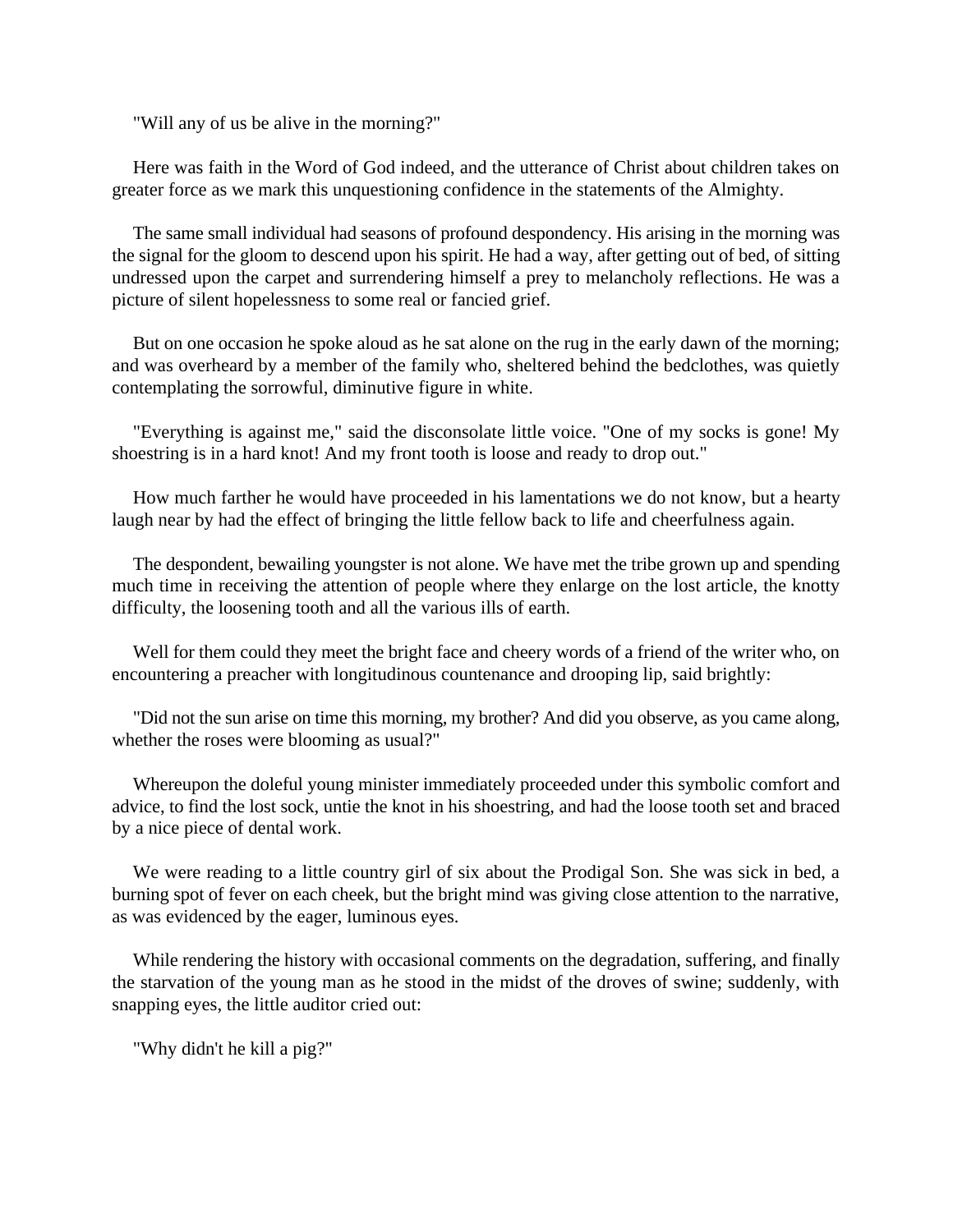It took some seconds for the young pastor to rally, so natural as well as so amusing was the question of this little country girl, accustomed as she was to the hog killing time at Christmas, with sausages, spareribs and backbones in abundance.

We of course spoke of the commandments forbidding Jews to eat swine flesh, and of the intense prejudice of that people against such a diet. But it was all lost on her, as she could not see why, through the custom of law, a man should perish with hunger when a fat pig was close by and ready to be offered up.

A deeply interesting lad of four years kept most of the passengers on a Pullman in California enchained for a whole afternoon. There seemed to be no end to his bright and odd sayings. He was a lovable little fellow, open and trustful with all, and won the tender regard as well as smiles and laughter of his audience with equal ease.

He sat before the colored porter quite a while studying him. Finally he said in a wondering tone:

"What makes your face black? Why couldn't you get it whitewashed like ours?"

This was a question which has puzzled the wisest of heads, and so the porter may be excused for replying with an amused "Hee-hee."

But the little interlocutor was not satisfied. He wanted explanations and facts, and so with his tiny hands on his knees he returned to the charge:

"Do you reckon that smoking your pipe too close to your face made your skin black?"

This time the porter, showing all his ivories, had to retire under the general laugh.

Being told that the beautiful sky he was looking at was the home of the good and the best people, the little fellow replied quickly and confidently: "Well, then, I'll be off at half-past four o'clock."

Just why he postponed his transition from 2 p. m. until the time already mentioned in the afternoon, did not appear. It was simply one of the many quick, terse speeches with which the thoughtful faced child regaled the company for hours.

In a Southern State a girl of six heard us attentively for several days on the subject of the second work of grace. Approaching us one day at the church door she said very quietly, but firmly: "Dr. C., I do not think I have the Second Blessing you preach, but I have the One and a Half."

Truly this was refreshing, as well as a powerful recaller of a number of people whom we had met in the church and full salvation ranks wearing the regalia of the profession, but not measuring up to the real experience, by a remarkable deficit symbolized by the child's saying, "One and a half."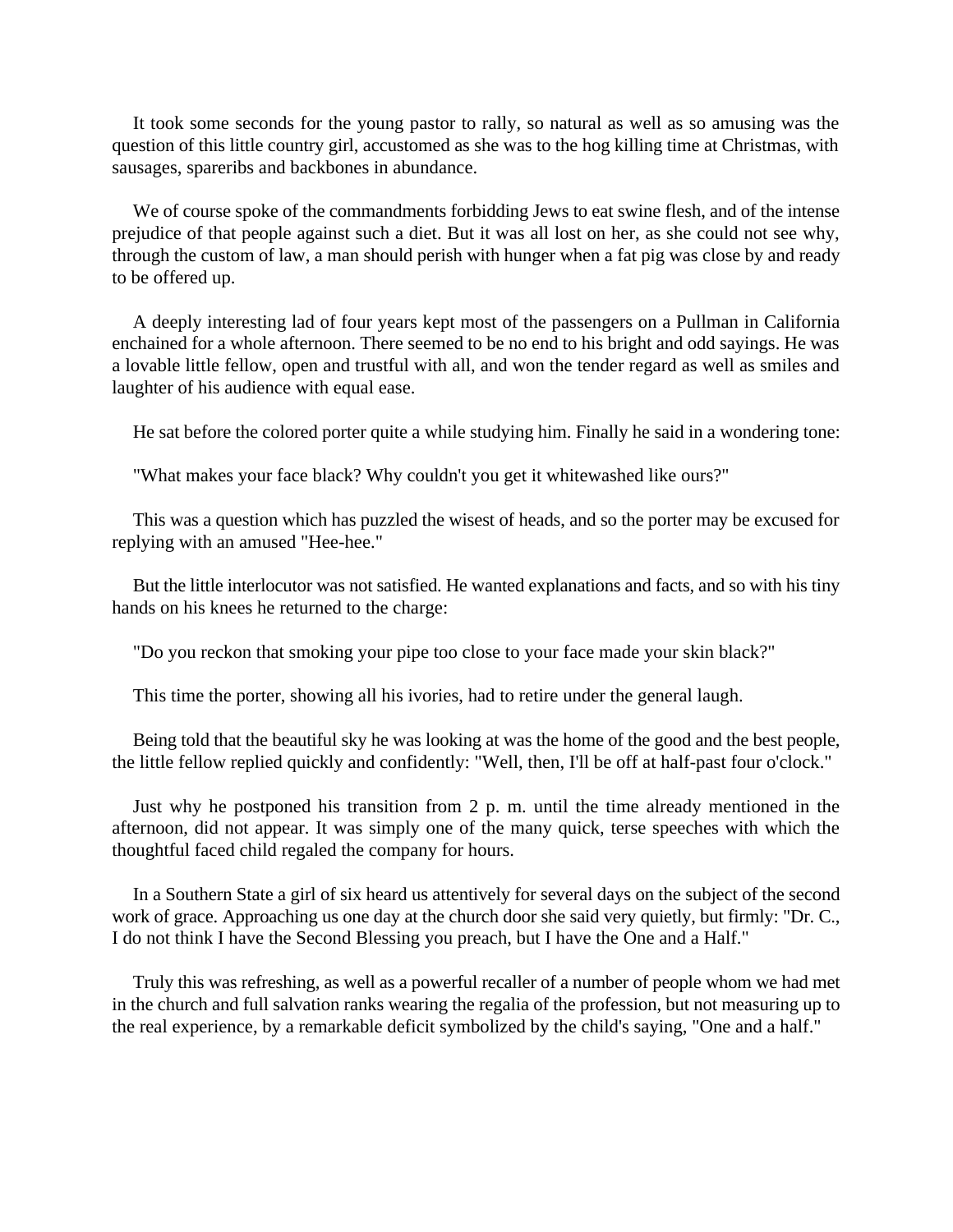But still more impressed were we with a little girl of five, who, kneeling at the altar in the midst of a number of grown people, was asked why she was there. Her reply was, as she lifted the tear-stained, blue-eyed, innocent face:

"I am a backslider!"

A number of heads all around went down very suddenly on that announcement, to hide the smiles that would come.

Again asked if she would like Christ to give her a pure, holy heart that was being preached about in the meeting, she answered in the deepest seriousness, and looking the questioner full in the face:

"I have wanted that blessing for years and years."

If heads went down before, they certainly descended this time much lower and far more quickly.

And yet there were tears as well as smiles around that altar that night over the occurrence just mentioned. It showed how early the Saviour begins to work in the heart of a child. Truly He antedates the labors of the most devoted churches, Christians and parents.

And He said, "Suffer the little children to come unto me, and forbid them not. And He took them up in His arms, laid His hands upon them and blessed them."

A little girl writing to us lately said in closing her three-page note, "I will now conclude -- the whole family seem very cross and disagreeable this morning, and I feel somewhat fussy myself."

We could not restrain a hearty laugh as we took in the intense humanness, and also saw a perfect commentary and explanation of one sentence in what was admitted in the second. The disagreeableness of the family was perfectly understood in the acknowledged "fussiness" of the one who made the charge.

Here was not only a key to this situation, but one that unlocks and most thoroughly explains a great deal of the indiscriminate faultfinding that we have to listen to on all sides today.

Many of God's people are accused of being all wrong and bad by a number of parties, who if they finished their verbal and written attacks as truthfully as did the little girl, would have to add -- "I feel somewhat fussy myself -- I am wrong and bad myself."

Another letter was received several years ago from one of our youthful correspondents. The individual had reached the mature period of five years of age, and is one of our nephews. He dictated the epistle, and his mother wrote it down word by word as it fell from his lips. Among other things he said: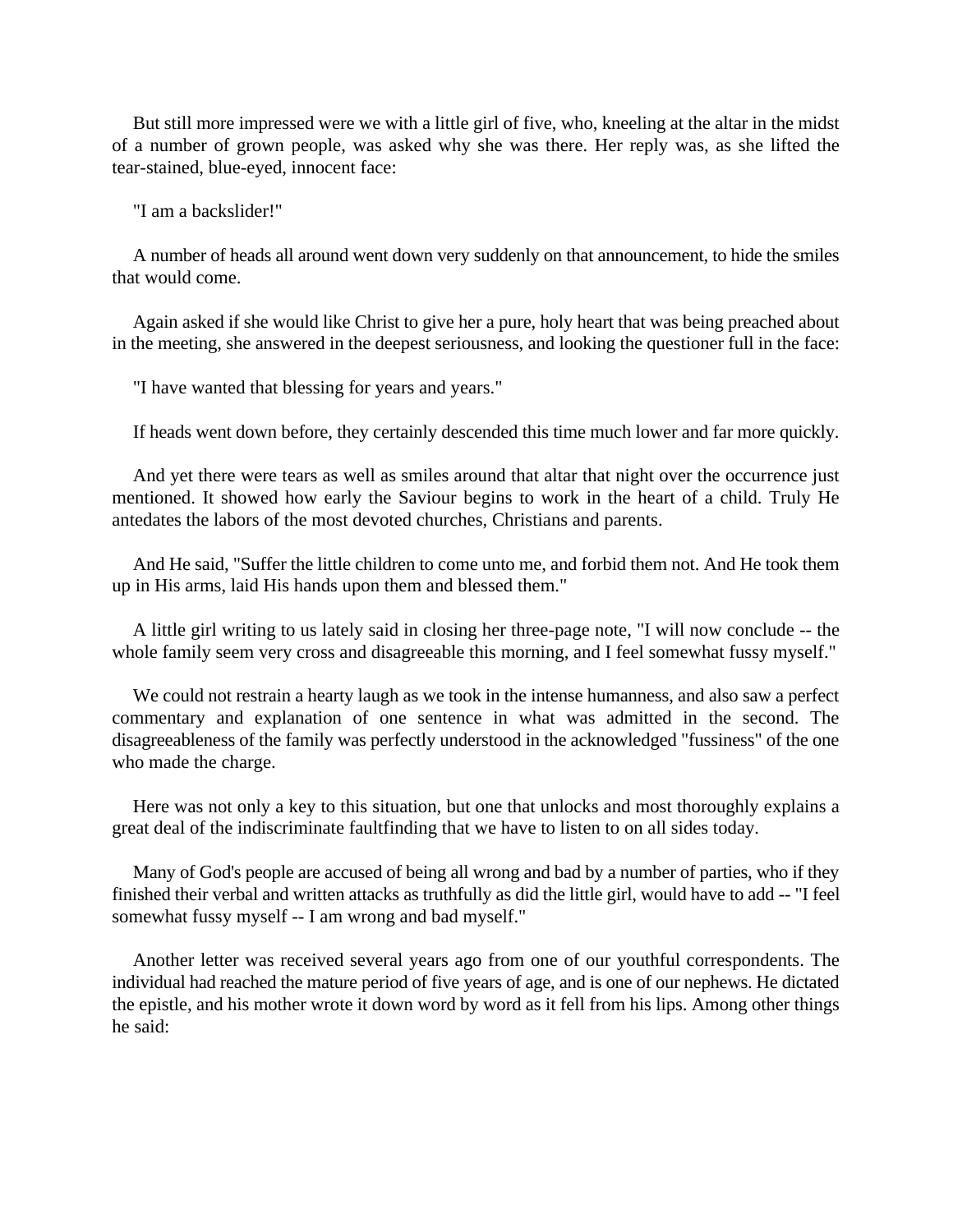"They tell me that the devil will get me if I am bad. I think a good deal about him and dream of him sometimes at nights. I don't want him to get me. My mamma says if I am good, he won't get me. But you see, Uncle Beverly, I'm not good all the time."

Comment is unnecessary, while smiles are abundant. Somehow the diminutive letter writer without knowing it has thrust a sword point into the harness of a large body of people. He wrote as if he was lonesome, when he is one of a great company -- only franker and more open than the rest.

Just how much simplicity or depravity is in the following occurrence we leave the reader to decide.

A little fellow of two years of age in New Orleans had an inconsolable weeping spell upon him. The nurse had tried numerous things by way of comfort and diversion, but all in vain. Finally the child cried out "Take me down to the garden, and walk me around under the trees and see if that won't do me some good?"

In Tennessee a case was narrated to us by a gentleman friend that surpassed our Louisiana boy.

The lad in this occurrence was about four years old. One afternoon he suddenly rushed into the house and told his mother that he had just seen a lion in the grove near by. She informed him in reply that lions were in Asia, in Africa and menageries, but none were roaming around the country as he had declared.

But he insisted that he had seen one. So taking his hand she went out to the grove and there saw a large brown dog which he had affirmed was the monarch of the forest. After he had admitted his mistake, the mother said:

"You ought to ask my pardon for what you have done."

"Well, I do," he replied.

"The next thing" she pursued, "is for you to go into the parlor and ask God to forgive you for this story."

"I'm willing" he rejoined; and walked straight into the room while his mother closed the door softly upon him. After about five minutes he came out; when she enquired:

"Did you talk to God about the matter?"

"Yes ma'am."

"Did he answer you?"

"Oh yes."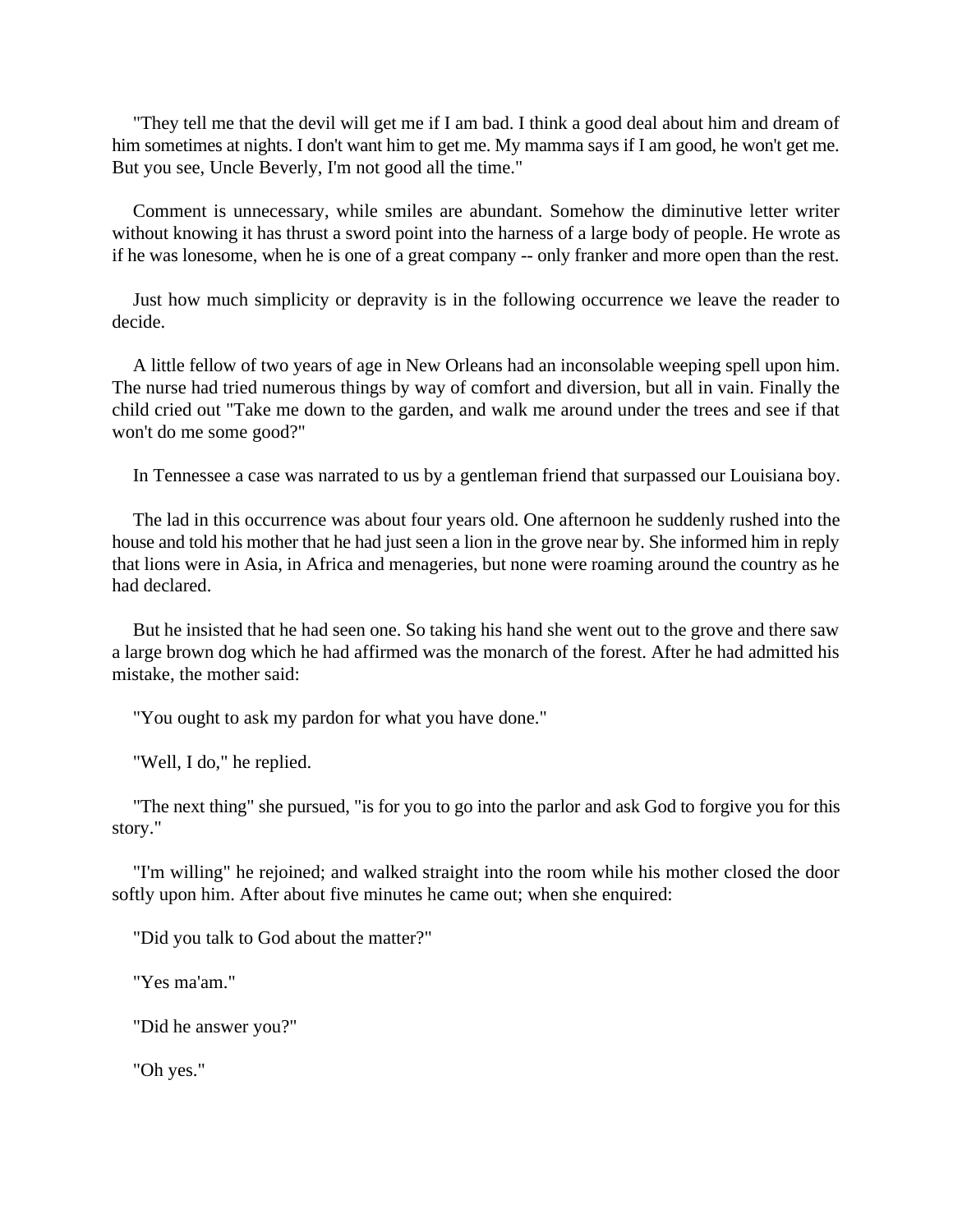"What did he say?"

"Well, He said the same thing had fooled him a number of times."

Truly volumes could be written about the wit and wisdom, the strange sayings, old ways, and countless charms of childhood. It is marvellous how they brighten a house, fill up the hours and days with sunshine, and bring greater blessings than they do trouble and care, great as the latter may be.

What a desolate place the home becomes if the little ones lie down to sleep in the cemetery. How the breast aches over their long absence, and the heart wearies to see them again. Or if they grow up and leave the home, there is almost a kindred desolation and gloom.

A lady wrote to us a few months ago saying:

"All the family were together at this season of the year, but Christmas is not like Christmas, when there are no children."

In this instance they had all grown up or gone away.

In a city in California where we spent a few days, we became impressed with a mansion that stood solitary and most of the time silent near where we boarded. It showed but little life and stir at any time, and never did we see a child.

Once we had occasion to go through the large yard, and passed a corner shaded with crepe myrtle trees, that had long ago been a playground for the children. We saw a small bat almost covered with the soil lying on the ground. Evidently many months had passed since the little hand had played ball with the forgotten piece of wood on the grass.

But that which most deeply touched the heart was the sight of a small grave, ten or twelve inches long, with a marble slab at the head, and on it engraved the words,

# **"Here Lies Bunnie."**

The miniature tomb of the domestic pet was only a few feet from where the bat lay. Many rains had stained the one and almost buried the other. "Bunnie" had evidently died first, and his little master doubtless used to play around the tomb and remember his pet. It was pathetic to see the bat so near the grave. Then by and by the boy himself went -- whether to the cemetery, or to some distant place to live, we could not tell -- only that both were gone and both seemed now forgotten.

We walked away with a misty feeling in the eyes and a choking sensation in the throat which we had trouble with for some hours.

In a town in Florida we overlooked from our room window at the hotel another such stripped home as described.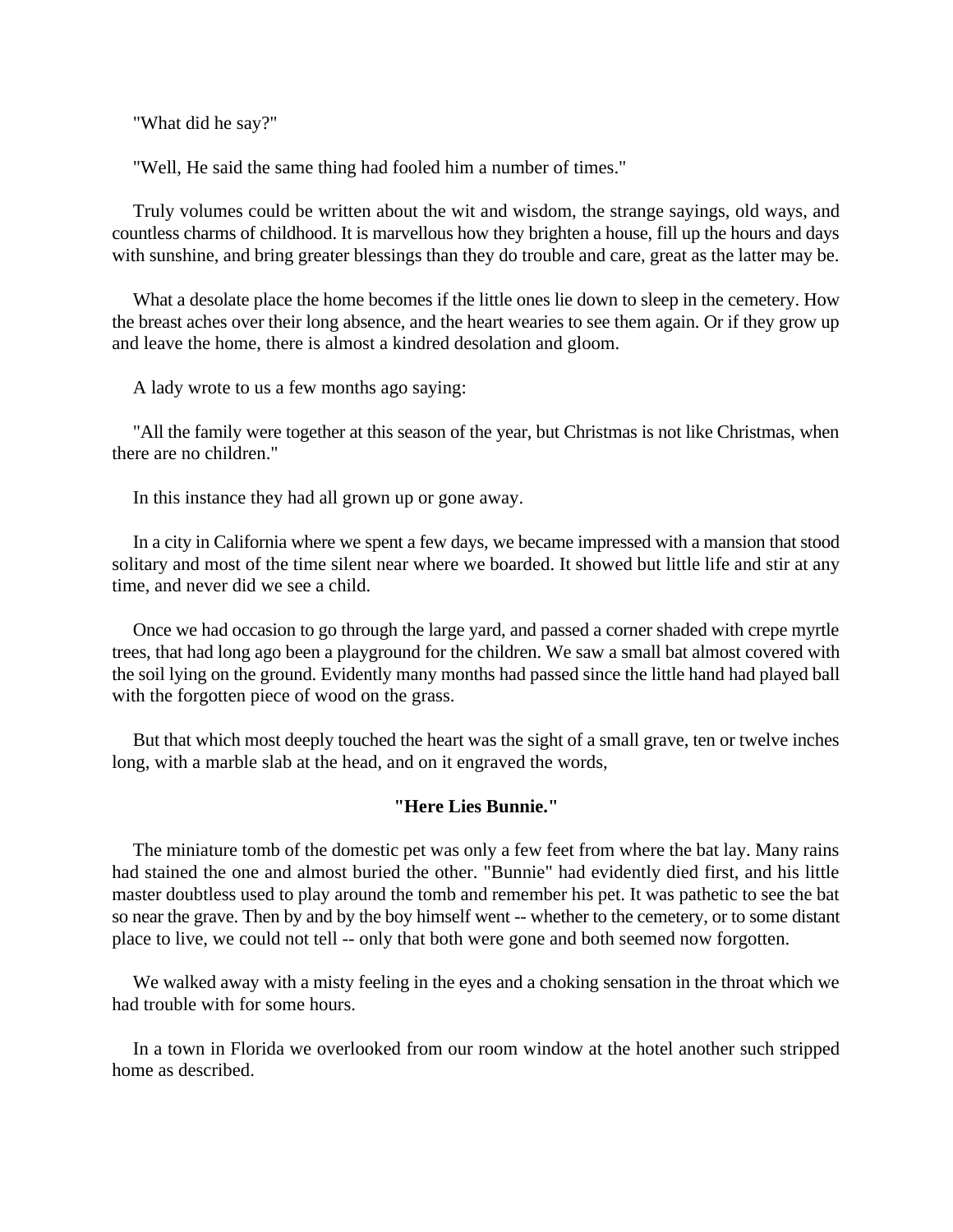The garden was filled with a profusion of southern flowers. The large back yard was beautifully shaded with great water oaks and rustling magnolias. The spring sunshine fell like a glory over all. But there were no children to be seen. That they once had been there we found out by an affecting circumstance.

Out in the branches of one of the smaller trees and near the flowers the servants hung a parrot in its cage every morning. Soon we noticed that he was calling the names of children. Clear and distinct over the flowers and through the trees came to our window the words, "Willie!" then, "Annie!" later on, "Charlie!" after a pause, "Minnie!"

Sometimes the bird would repeat one of the names several times before going to another, and this, with the waiting after each call, as if expecting an answer, made the sound unspeakably affecting.

The history of the case was that two of the children had died and two had been taken North to live. The household pet, who had watched them play and enjoyed their sports from his airy perch many months, had been left behind with a part of the family. But he missed the children and kept calling for them.

The servant maid scolded him at times, but it had no effect. As she went back into the house, and he was left out in the yard alone, the old calls would come pealing over the garden to our window -- "Charlie!" "Minnie!" "Annie!" "Willie!" until our heart felt sick and sore.

We wondered if Charlie and Minnie away up in the North ever recalled their pet to mind, if they were as faithful to his memory as he was to theirs.

Somehow we thought of Longfellow's poem that we have always considered a gem. One verse alone is a perfect picture:

> "The large Newfoundland house dog Stands watching at the door; He is looking for his little playmates, Who will return no more."

When a small lad, the writer used to follow his mother up into the large attic of our home, where trunks and many other things were stored. It was always a dark, mysterious and solemn place to him as a boy, and a certain occurrence which he beheld there more than once did not lessen at all its melancholy innocence. That occurrence would be the bitter weeping of his mother over one of these open trunks. With wondering childish eyes we would creep near, hearing her sobs, and find her with a tiny little sock or shoe in her lap; or she had come across the rattle of the baby now under the sod, or find the cap or ball or some plaything of a little fellow who had been asleep under the cedars in the cemetery for twenty years.

We recall a certain busy time in our life, when not only the tongue was in frequent demand before the public, but the pen had to fly for hours each day at home.